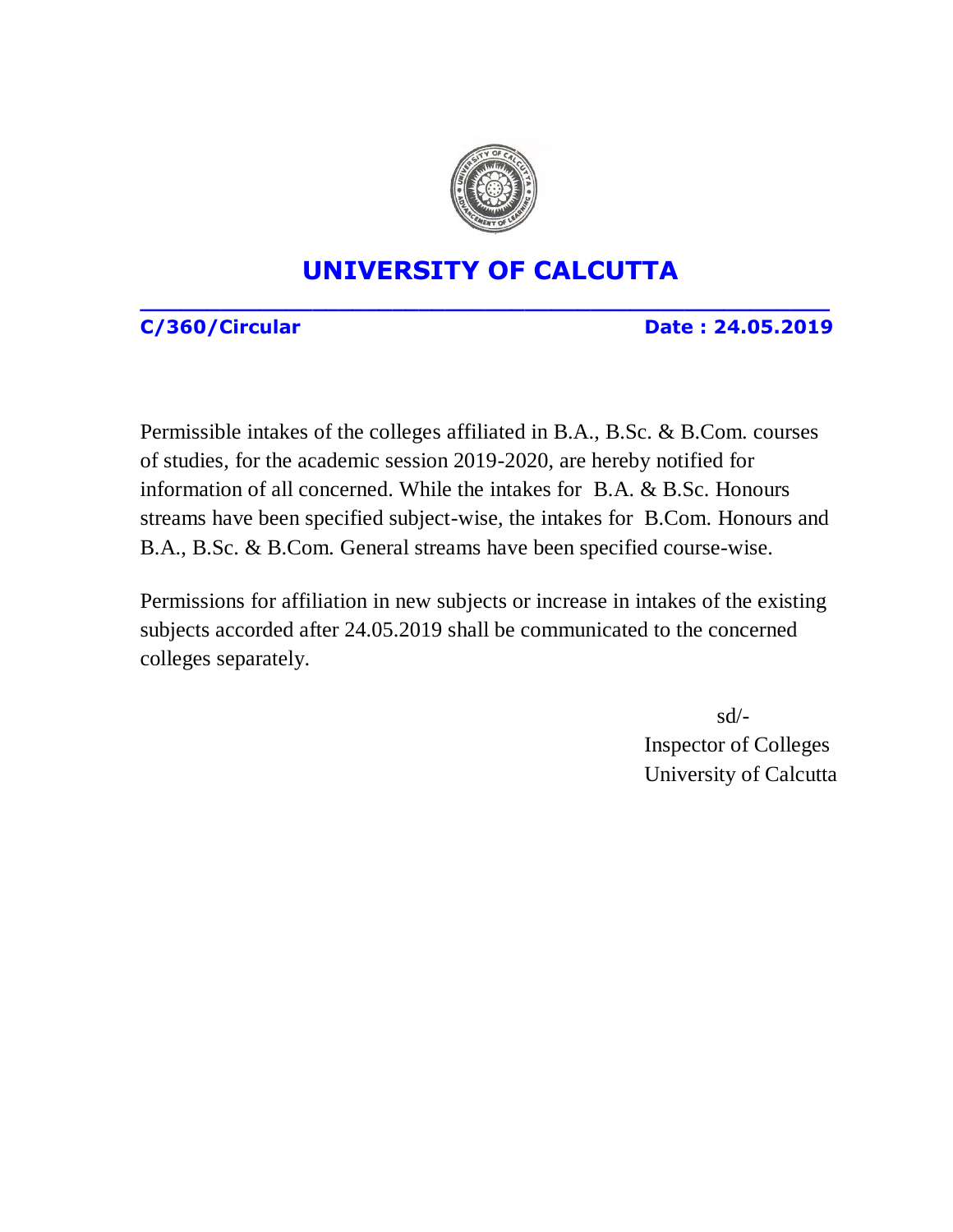

Page: 1 of 131

# **Calcutta University**

#### **Acharya Girish Chandra Bose College**

| <b>SI</b> No. | <b>Subject</b>               | <b>Intake Capacity</b> |
|---------------|------------------------------|------------------------|
| 1.            | <b>B.Com</b> (Hons)          | 600                    |
| 2.            | <b>Bengali (Hons) - BNGA</b> | 60                     |
| 3.            | English (Hons) - ENGA        | 60                     |
| 4.            | <b>B.A.</b> (General)        | 165                    |
| 5.            | <b>B.Com</b> (General)       | 330                    |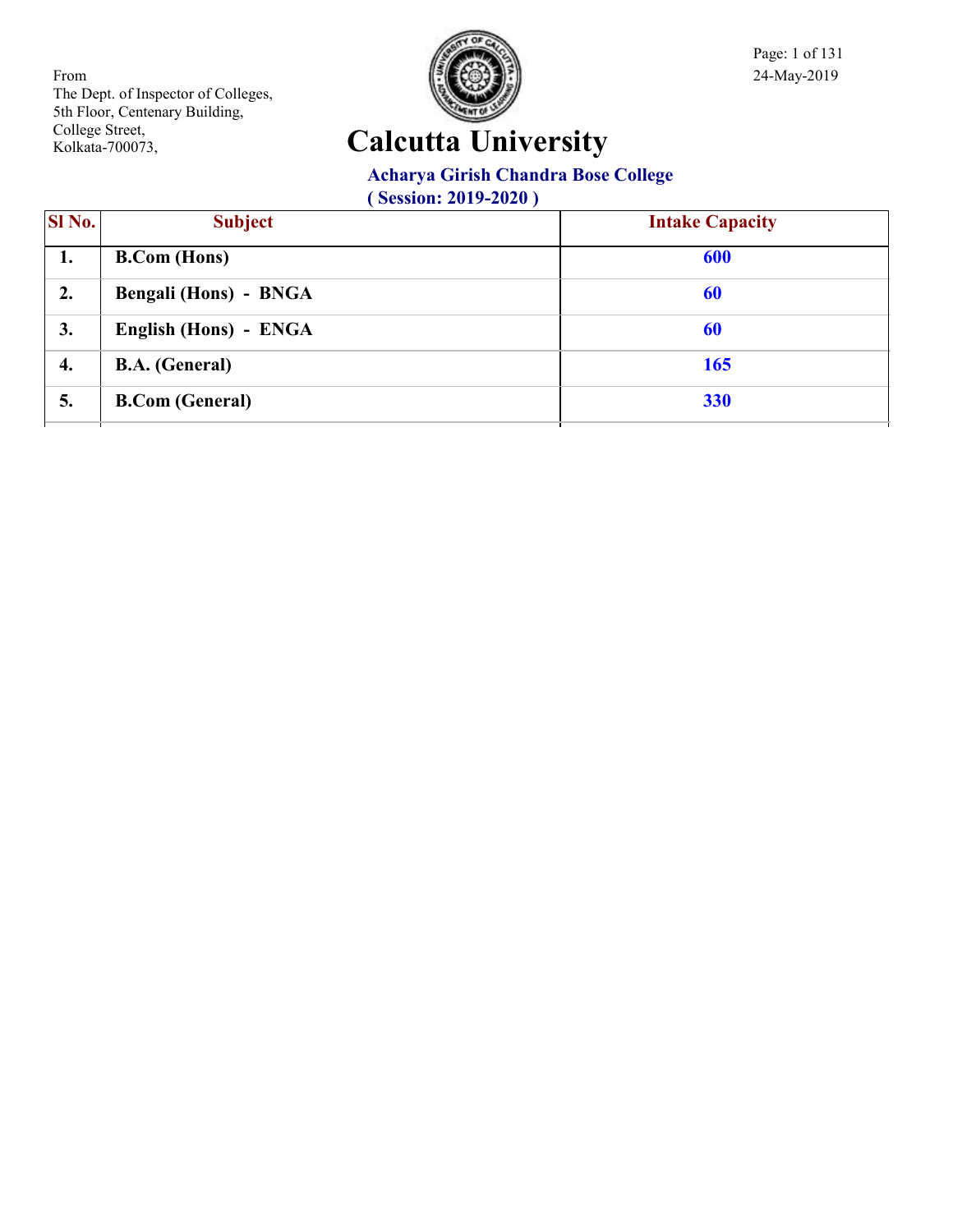

Page: 2 of 131

# **Calcutta University**

#### **Acharya Jagadish Chandra Bose College**

| <b>SI</b> No. | <b>Subject</b>                   | <b>Intake Capacity</b> |
|---------------|----------------------------------|------------------------|
| 1.            | <b>B.Com</b> (Hons)              | 400                    |
| 2.            | Bengali (Hons) - BNGA            | 15                     |
| 3.            | <b>Chemistry (Hons) - CEMA</b>   | 48                     |
| 4.            | English (Hons) - ENGA            | <b>100</b>             |
| 5.            | Hindi (Hons) - HINA              | 45                     |
| 6.            | <b>Mathematics (Hons) - MTMA</b> | 81                     |
| 7.            | Physics (Hons) - PHSA            | 61                     |
| 8.            | <b>B.A.</b> (General)            | 300                    |
| 9.            | <b>B.Com (General)</b>           | 450                    |
| 10.           | <b>B.Sc (General)</b>            | 270                    |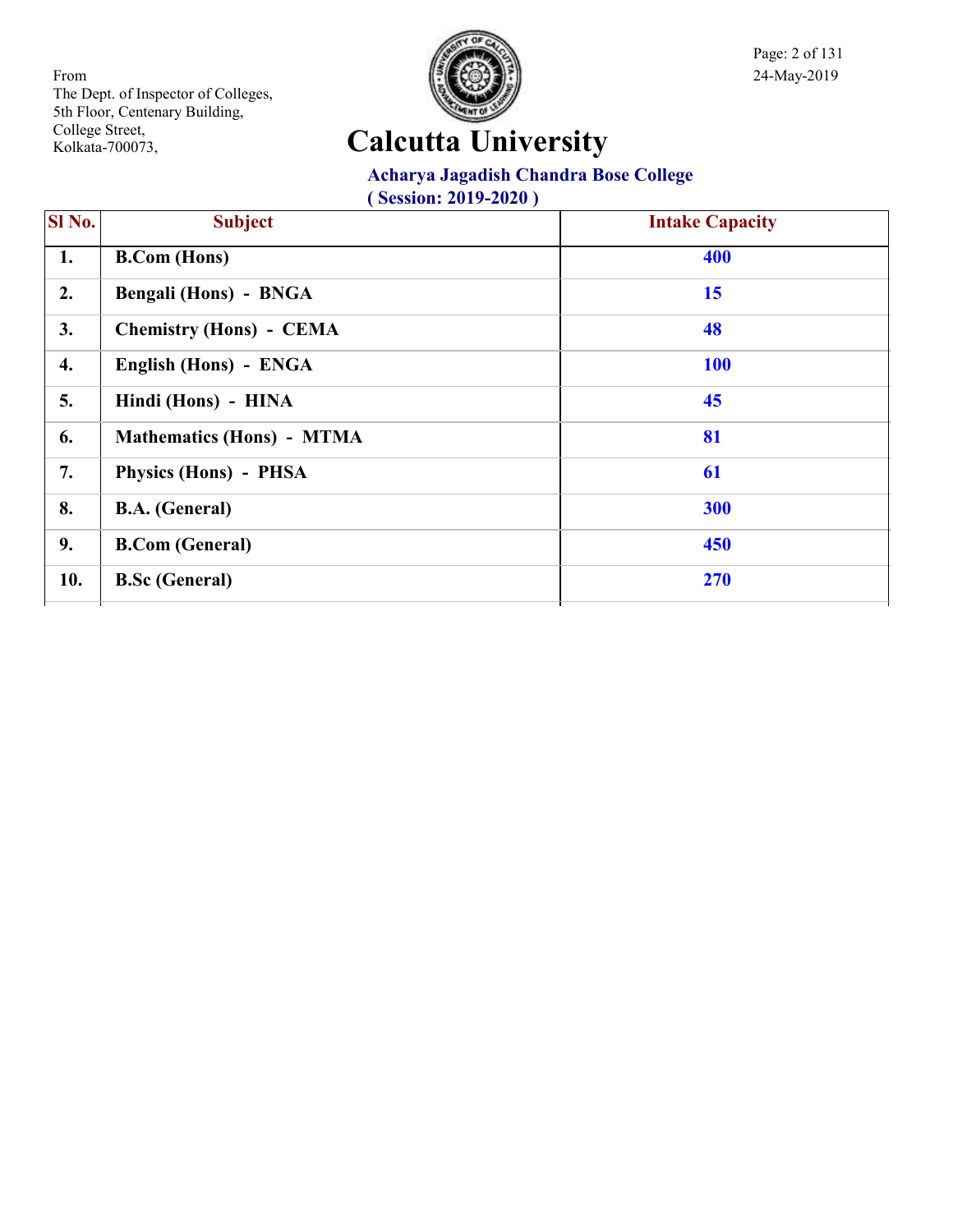

Page: 3 of 131

# **Calcutta University**

#### **Al-Ameen Memorial Minority College**

| SI No. | <b>Subject</b>                                   | <b>Intake Capacity</b> |
|--------|--------------------------------------------------|------------------------|
| 1.     | Arabic (Hons) - ARBA                             | <b>100</b>             |
| 2.     | Bengali (Hons) - BNGA                            | 60                     |
| 3.     | English (Hons) - ENGA                            | 50                     |
| 4.     | History (Hons) - HISA                            | 66                     |
| 5.     | <b>Islamic History and Culture (Hons) - IHCA</b> | 33                     |
| 6.     | Philosophy (Hons) - PHIA                         | 66                     |
| 7.     | <b>B.A.</b> (General)                            | 800                    |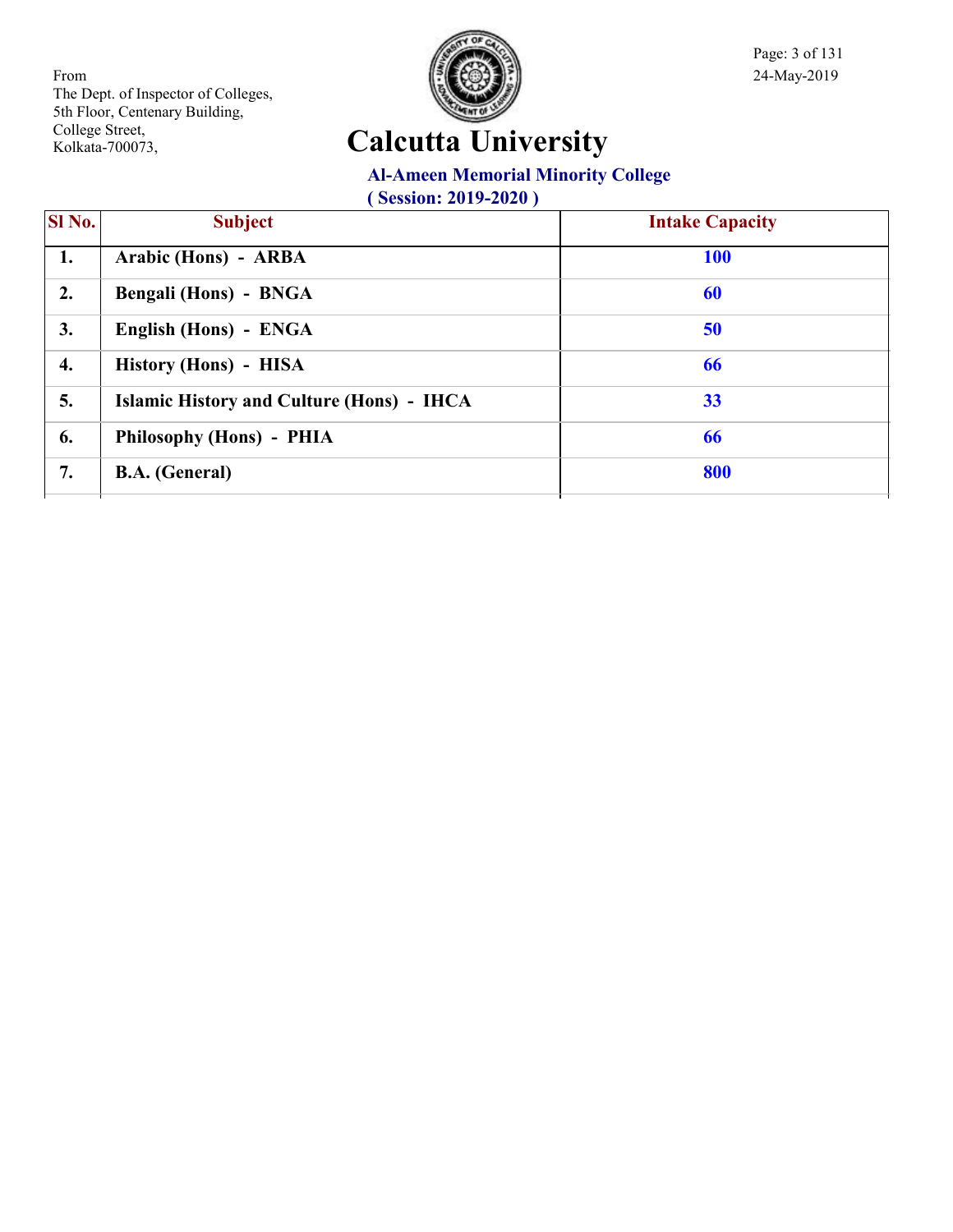

Page: 4 of 131

# **Calcutta University**

**Ananda Mohan College**

| SI No. | <b>Subject</b>                         | <b>Intake Capacity</b> |
|--------|----------------------------------------|------------------------|
| 1.     | <b>B.Com</b> (Hons)                    | 396                    |
| 2.     | Bengali (Hons) - BNGA                  | 199                    |
| 3.     | <b>Botany (Hons) - BOTA</b>            | 27                     |
| 4.     | <b>Chemistry (Hons) - CEMA</b>         | 53                     |
| 5.     | <b>Computer Science (Hons) - CMSA</b>  | 20                     |
| 6.     | Economics (Hons) - ECOA                | 41                     |
| 7.     | English (Hons) - ENGA                  | 199                    |
| 8.     | History (Hons) - HISA                  | 67                     |
| 9.     | <b>Mathematics (Hons) - MTMA</b>       | 67                     |
| 10.    | Philosophy (Hons) - PHIA               | 41                     |
| 11.    | Physics (Hons) - PHSA                  | 27                     |
| 12.    | <b>Physiology (Hons) - PHYA</b>        | 53                     |
| 13.    | <b>Political Science (Hons) - PLSA</b> | 41                     |
| 14.    | Zoology (Hons) - ZOOA                  | 53                     |
| 15.    | <b>B.A.</b> (General)                  | 176                    |
| 16.    | <b>B.Com</b> (General)                 | 176                    |
| 17.    | <b>B.Sc (General)</b>                  | 352                    |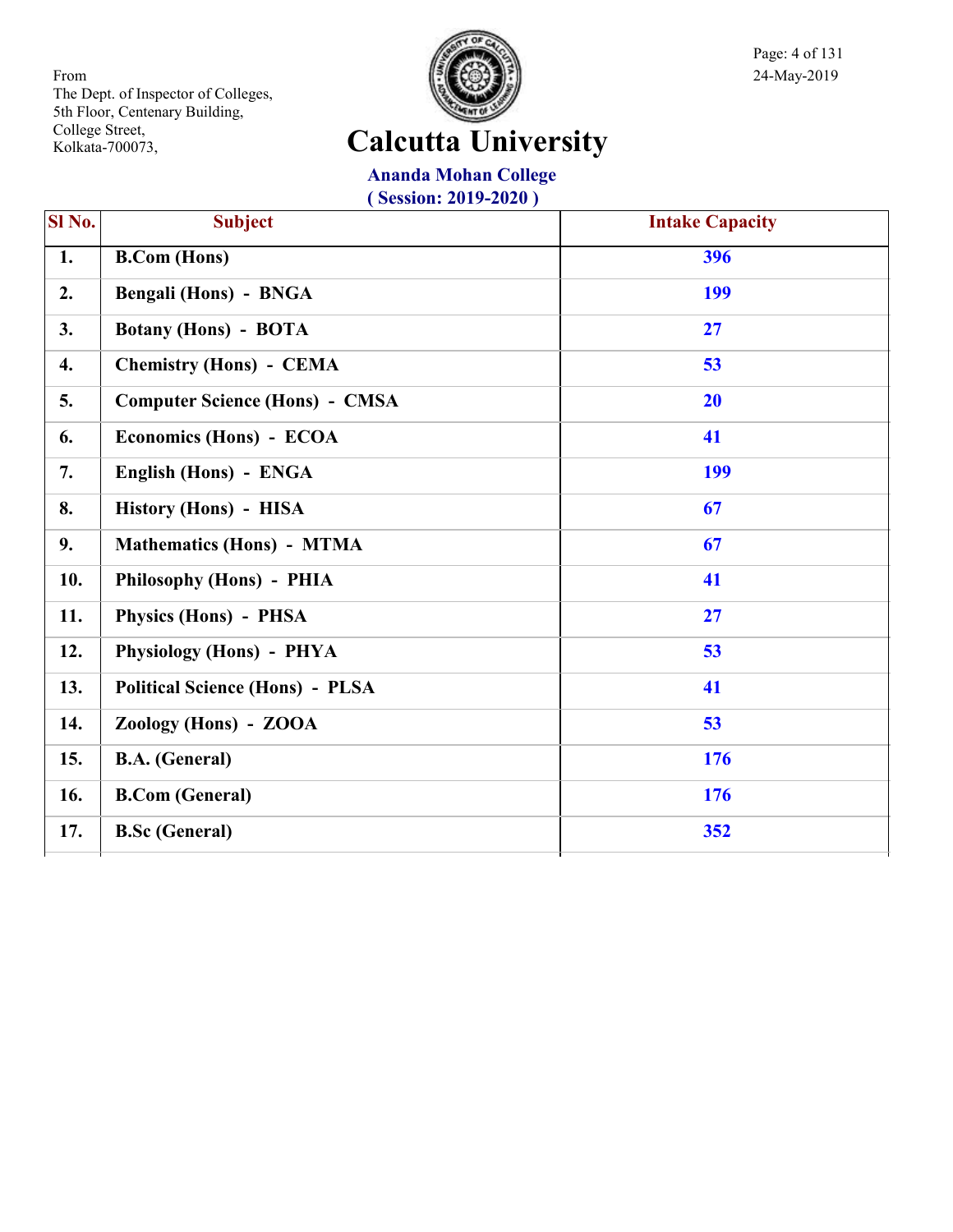

Page: 5 of 131

# **Calcutta University**

**Asutosh College ( Session: 2019-2020 )**

| SI No. | $\sqrt{68810}$ $\cdots$ $\sqrt{201}$<br><b>Subject</b> | <b>Intake Capacity</b> |
|--------|--------------------------------------------------------|------------------------|
| 1.     | Bengali (Hons) - BNGA                                  | 125                    |
| 2.     | <b>Bio Chemistry (Hons) - BCMA</b>                     | 60                     |
| 3.     | <b>Botany (Hons) - BOTA</b>                            | 70                     |
| 4.     | <b>Chemistry (Hons) - CEMA</b>                         | <b>100</b>             |
| 5.     | <b>Computer Science (Hons) - CMSA</b>                  | 80                     |
| 6.     | Economics (Hons) - ECOA                                | 75                     |
| 7.     | Electronics (Hons) - ELTA                              | 50                     |
| 8.     | English (Hons) - ENGA                                  | 125                    |
| 9.     | <b>Environmental Science (Hons) - ENVA</b>             | 50                     |
| 10.    | <b>Geography (Hons) - GEOA</b>                         | 80                     |
| 11.    | <b>Geology (Hons) - GELA</b>                           | 65                     |
| 12.    | History (Hons) - HISA                                  | 75                     |
| 13.    | <b>Journalism and Mass Communication (Hons) - JORA</b> | 75                     |
| 14.    | <b>Mathematics (Hons) - MTMA</b>                       | <b>100</b>             |
| 15.    | Microbiology (Hons) - MCBA                             | 60                     |
| 16.    | Philosophy (Hons) - PHIA                               | 75                     |
| 17.    | Physics (Hons) - PHSA                                  | <b>100</b>             |
| 18.    | <b>Political Science (Hons) - PLSA</b>                 | 75                     |
| 19.    | <b>Psychology (Hons) - PSYA</b>                        | 75                     |
| 20.    | Sanskrit (Hons) - SANA                                 | 75                     |
| 21.    | Sociology (Hons) - SOCA                                | 70                     |
| 22.    | <b>Statistics (Hons) - STSA</b>                        | 70                     |
| 23.    | Zoology (Hons) - ZOOA                                  | 75                     |
| 24.    | <b>B.A.</b> (General)                                  | 300                    |
| 25.    | <b>B.Sc (General)</b>                                  | 200                    |
|        |                                                        |                        |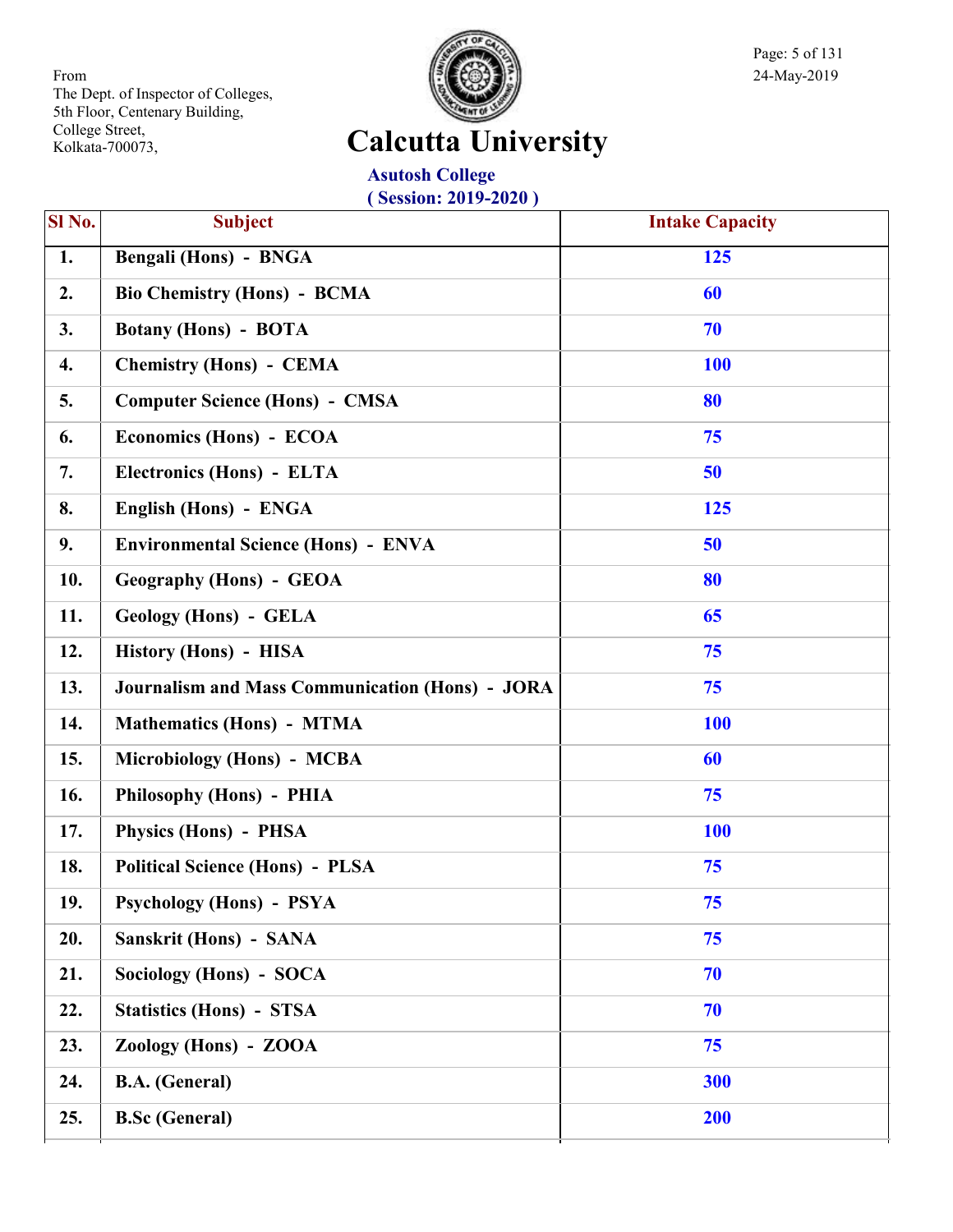

Page: 6 of 131

# **Calcutta University**

#### **Azad Hind Fouz Smriti Mahavidyalaya**

| SI No. | <b>Subject</b>                 | <b>Intake Capacity</b> |
|--------|--------------------------------|------------------------|
| 1.     | Bengali (Hons) - BNGA          | 41                     |
| 2.     | <b>Education (Hons) - EDCA</b> | 35                     |
| 3.     | English (Hons) - ENGA          | 29                     |
| 4.     | Geography (Hons) - GEOA        | 37                     |
| 5.     | History (Hons) - HISA          | 35                     |
| 6.     | <b>B.A.</b> (General)          | 600                    |
| 7.     | <b>B.Com (General)</b>         | <b>100</b>             |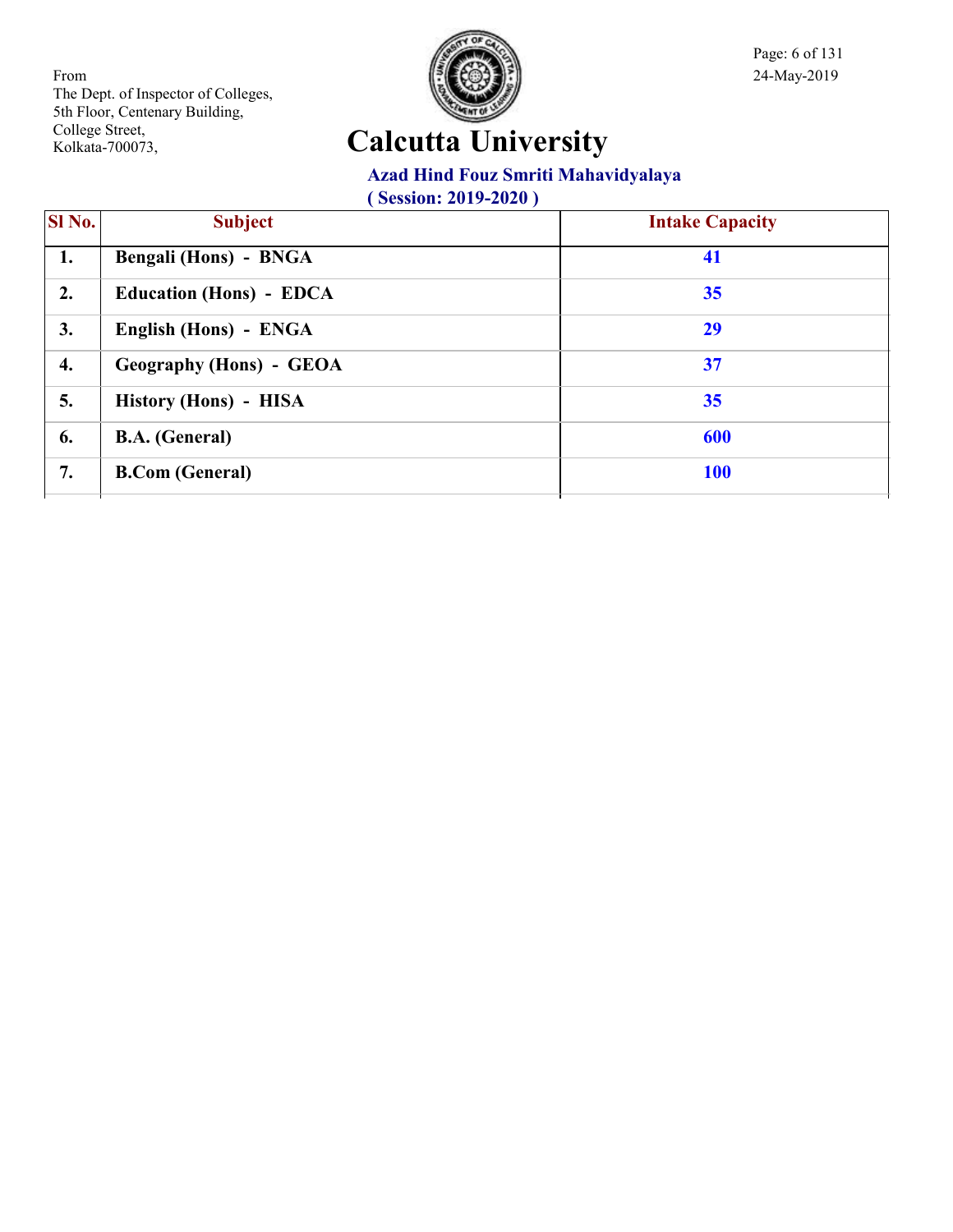

Page: 7 of 131

# **Calcutta University**

**Bagnan College ( Session: 2019-2020 )**

| Sl No. | <b>Subject</b>                         | <b>Intake Capacity</b> |
|--------|----------------------------------------|------------------------|
| 1.     | <b>B.Com</b> (Hons)                    | 279                    |
| 2.     | Bengali (Hons) - BNGA                  | 187                    |
| 3.     | <b>Chemistry (Hons) - CEMA</b>         | 24                     |
| 4.     | Economics (Hons) - ECOA                | 18                     |
| 5.     | English (Hons) - ENGA                  | 54                     |
| 6.     | History (Hons) - HISA                  | <b>180</b>             |
| 7.     | <b>Mathematics (Hons) - MTMA</b>       | 23                     |
| 8.     | Philosophy (Hons) - PHIA               | 35                     |
| 9.     | Physics (Hons) - PHSA                  | 24                     |
| 10.    | <b>Political Science (Hons) - PLSA</b> | 77                     |
| 11.    | Sanskrit (Hons) - SANA                 | 66                     |
| 12.    | <b>B.A.</b> (General)                  | 1187                   |
| 13.    | <b>B.Com (General)</b>                 | 265                    |
| 14.    | <b>B.Sc (General)</b>                  | 187                    |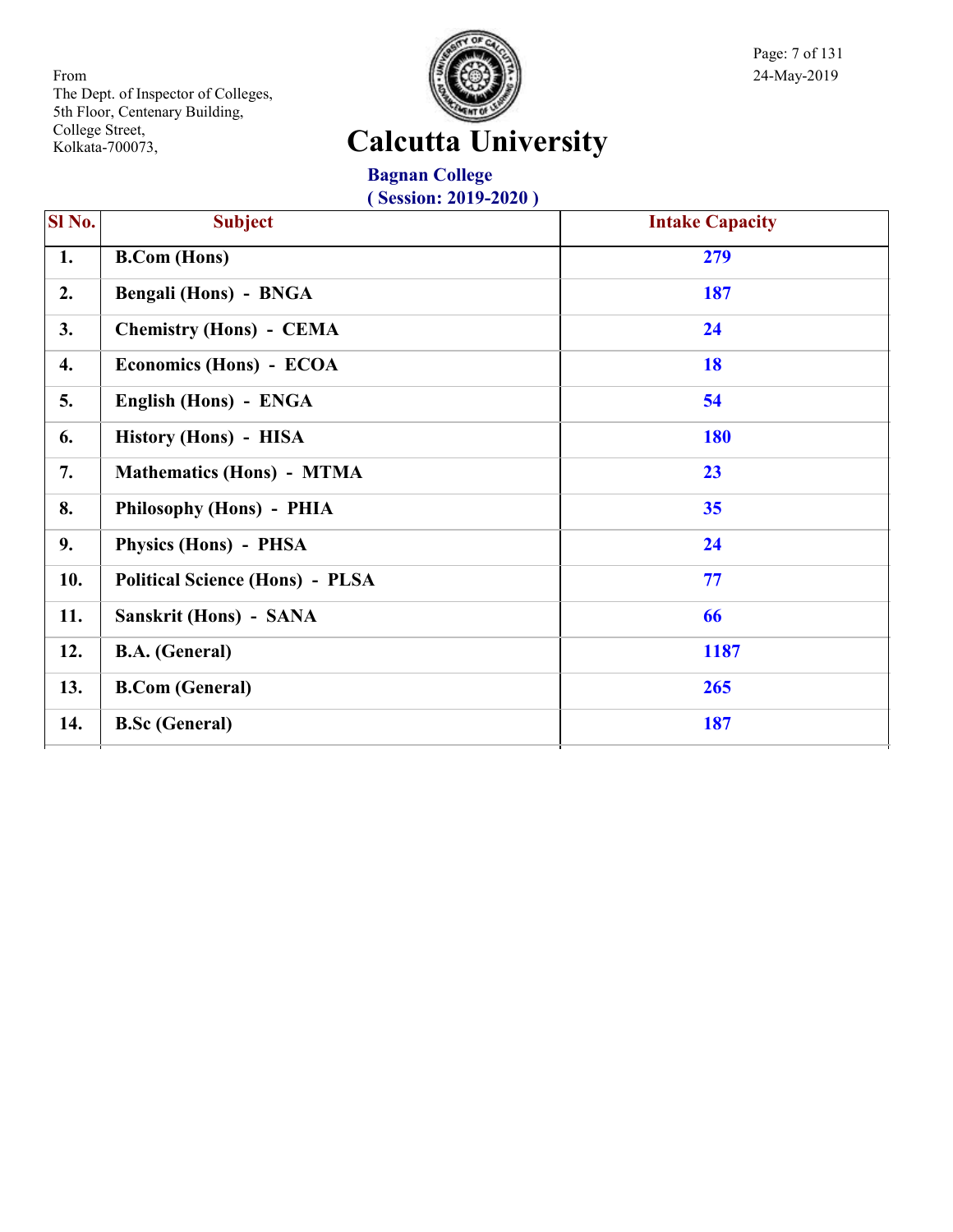

Page: 8 of 131

# **Calcutta University**

**Bangabasi College ( Session: 2019-2020 )**

| $\overline{SI N_0}$ . | <b>Subject</b>                         | <b>Intake Capacity</b> |
|-----------------------|----------------------------------------|------------------------|
| $\overline{1}$ .      | <b>Anthropology (Hons) - ANTA</b>      | 51                     |
| 2.                    | <b>B.Com</b> (Hons)                    | 251                    |
| 3.                    | <b>Bengali (Hons) - BNGA</b>           | 91                     |
| 4.                    | <b>Botany (Hons) - BOTA</b>            | 58                     |
| 5.                    | <b>Chemistry (Hons) - CEMA</b>         | 59                     |
| 6.                    | <b>Computer Science (Hons) - CMSA</b>  | 50                     |
| 7.                    | Economics (Hons) - ECOA                | 38                     |
| 8.                    | English (Hons) - ENGA                  | 115                    |
| 9.                    | <b>Geography (Hons) - GEOA</b>         | 67                     |
| 10.                   | History (Hons) - HISA                  | 67                     |
| 11.                   | <b>Mathematics (Hons) - MTMA</b>       | 78                     |
| 12.                   | Philosophy (Hons) - PHIA               | 67                     |
| 13.                   | Physics (Hons) - PHSA                  | 58                     |
| 14.                   | <b>Political Science (Hons) - PLSA</b> | 67                     |
| 15.                   | <b>Psychology (Hons) - PSYA</b>        | 56                     |
| 16.                   | Sanskrit (Hons) - SANA                 | 67                     |
| 17.                   | Sociology (Hons) - SOCA                | 28                     |
| 18.                   | Zoology (Hons) - ZOOA                  | 58                     |
| 19.                   | <b>B.A.</b> (General)                  | 686                    |
| 20.                   | <b>B.Com (General)</b>                 | 458                    |
| 21.                   | <b>B.Sc (General)</b>                  | 329                    |
|                       |                                        |                        |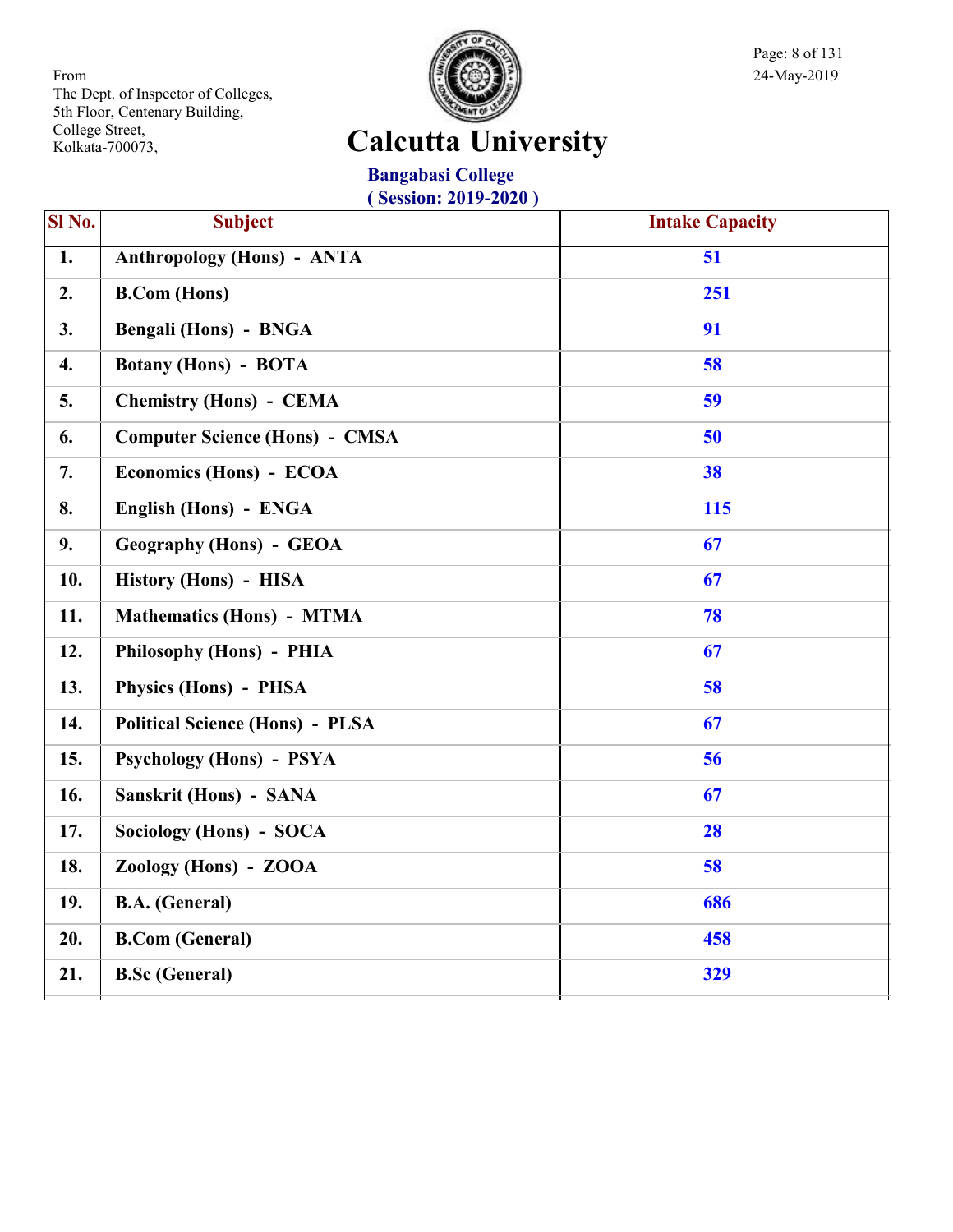

Page: 9 of 131

# **Calcutta University**

#### **Bangabasi Evening College**

| Sl No. | <b>Subject</b>                         | <b>Intake Capacity</b> |
|--------|----------------------------------------|------------------------|
| 1.     | <b>Anthropology (Hons) - ANTA</b>      | 45                     |
| 2.     | <b>B.Com</b> (Hons)                    | 250                    |
| 3.     | Bengali (Hons) - BNGA                  | 150                    |
| 4.     | <b>Botany (Hons) - BOTA</b>            | 35                     |
| 5.     | <b>Chemistry (Hons) - CEMA</b>         | 60                     |
| 6.     | Economics (Hons) - ECOA                | 40                     |
| 7.     | English (Hons) - ENGA                  | 150                    |
| 8.     | Hindi (Hons) - HINA                    | 40                     |
| 9.     | History (Hons) - HISA                  | 60                     |
| 10.    | <b>Mathematics (Hons) - MTMA</b>       | 120                    |
| 11.    | Philosophy (Hons) - PHIA               | 40                     |
| 12.    | Physiology (Hons) - PHYA               | 60                     |
| 13.    | <b>Political Science (Hons) - PLSA</b> | 60                     |
| 14.    | Sanskrit (Hons) - SANA                 | 60                     |
| 15.    | <b>B.A.</b> (General)                  | 400                    |
| 16.    | <b>B.Com (General)</b>                 | 400                    |
| 17.    | <b>B.Sc</b> (General)                  | 400                    |
|        |                                        |                        |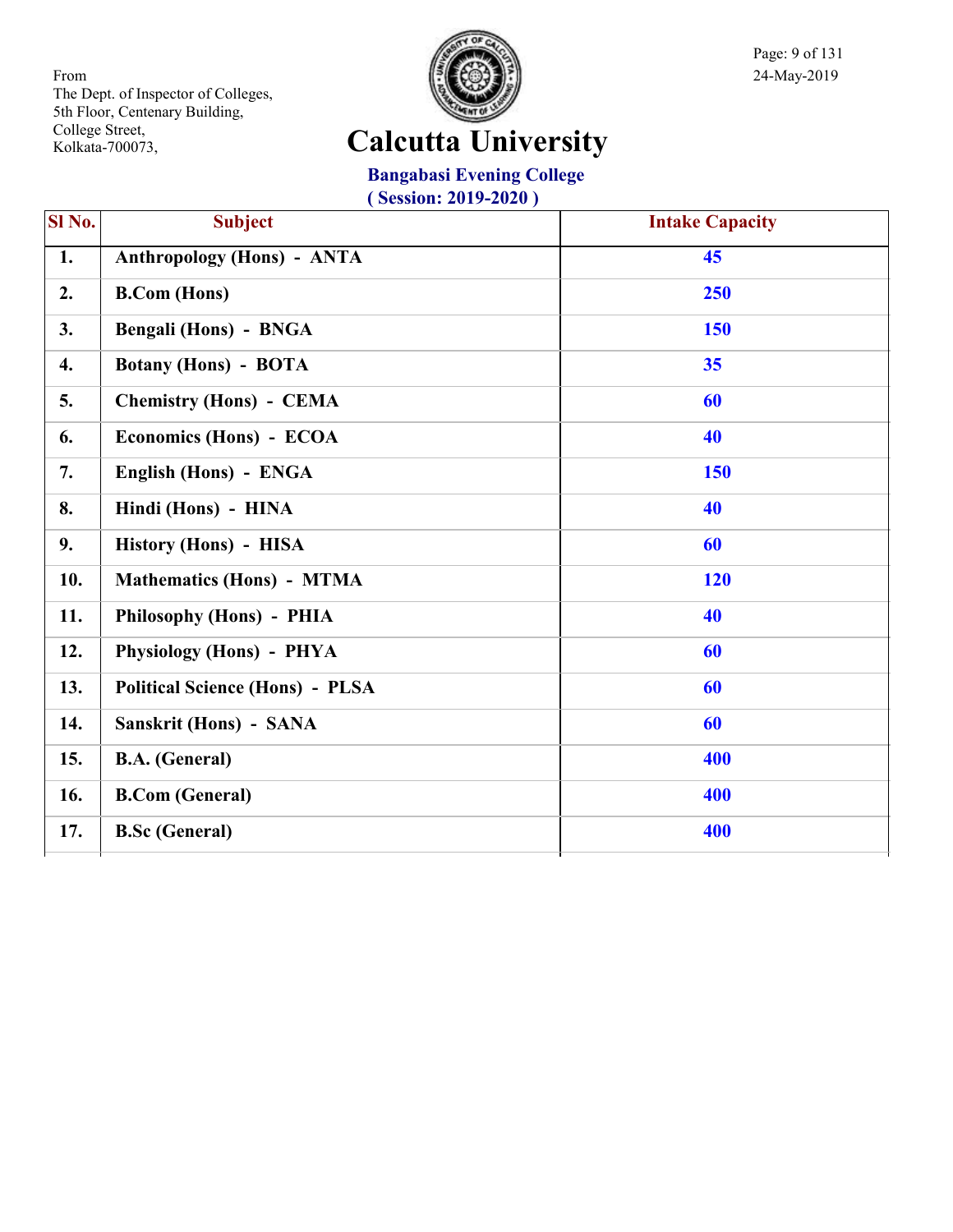

Page: 10 of 131

# **Calcutta University**

#### **Bangabasi Morning College**

| Sl No. | <b>Subject</b>                         | <b>Intake Capacity</b> |
|--------|----------------------------------------|------------------------|
| 1.     | <b>B.Com</b> (Hons)                    | 500                    |
| 2.     | Bengali (Hons) - BNGA                  | <b>120</b>             |
| 3.     | <b>Botany (Hons) - BOTA</b>            | 60                     |
| 4.     | <b>Chemistry (Hons) - CEMA</b>         | 60                     |
| 5.     | <b>Computer Science (Hons) - CMSA</b>  | 50                     |
| 6.     | English (Hons) - ENGA                  | <b>120</b>             |
| 7.     | Hindi (Hons) - HINA                    | 80                     |
| 8.     | History (Hons) - HISA                  | 50                     |
| 9.     | <b>Mathematics (Hons) - MTMA</b>       | <b>120</b>             |
| 10.    | Physics (Hons) - PHSA                  | 60                     |
| 11.    | <b>Political Science (Hons) - PLSA</b> | 60                     |
| 12.    | Zoology (Hons) - ZOOA                  | 65                     |
| 13.    | <b>B.A.</b> (General)                  | 400                    |
| 14.    | <b>B.Com</b> (General)                 | 400                    |
| 15.    | <b>B.Sc</b> (General)                  | 300                    |
|        |                                        |                        |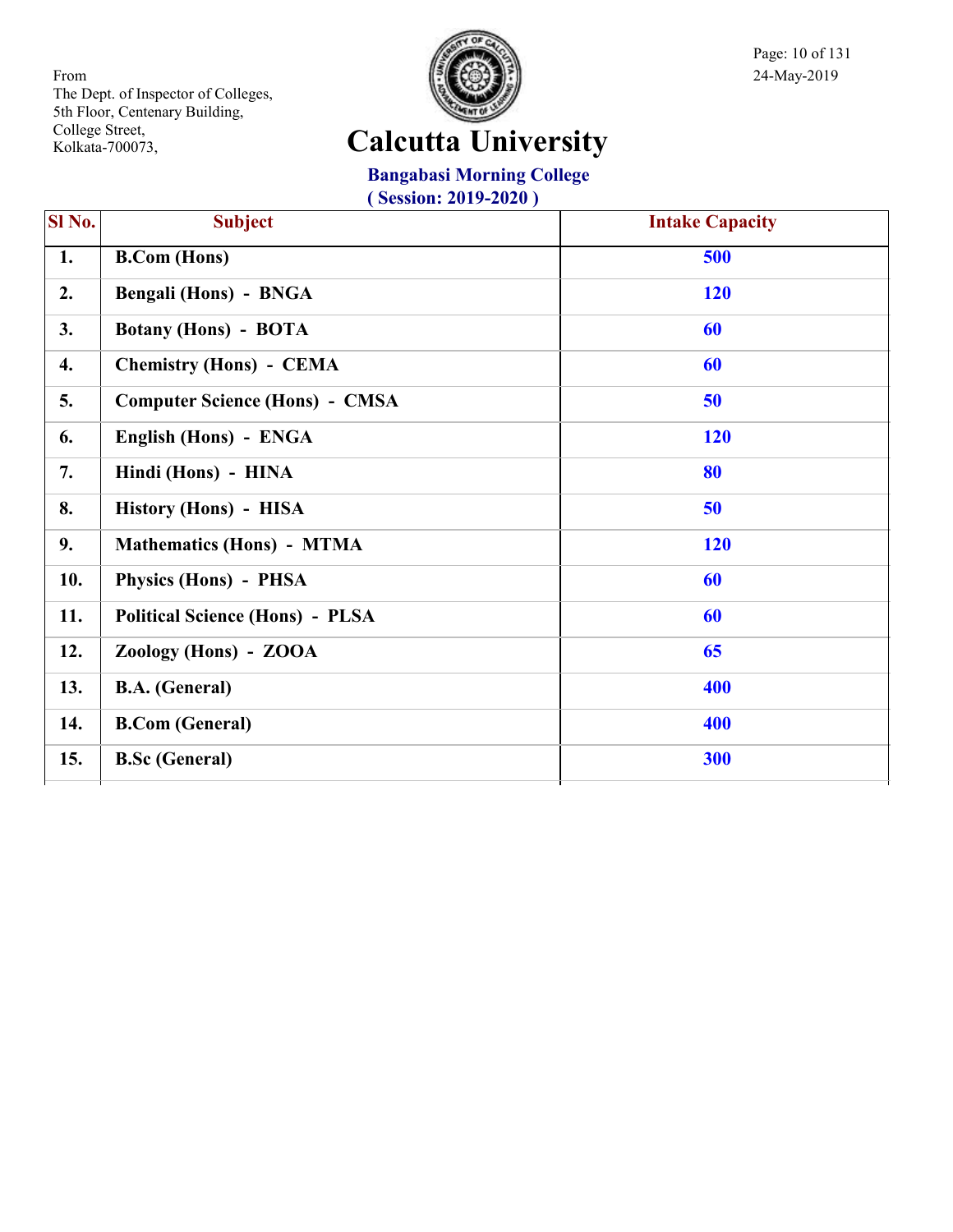

Page: 11 of 131

# **Calcutta University**

**Bankim Sardar College**

| SI No. | <b>Subject</b>                         | <b>Intake Capacity</b> |
|--------|----------------------------------------|------------------------|
| 1.     | <b>B.Com</b> (Hons)                    | 50                     |
| 2.     | Bengali (Hons) - BNGA                  | 120                    |
| 3.     | <b>Botany (Hons) - BOTA</b>            | <b>20</b>              |
| 4.     | <b>Chemistry (Hons) - CEMA</b>         | 25                     |
| 5.     | <b>Education (Hons) - EDCA</b>         | 40                     |
| 6.     | English (Hons) - ENGA                  | <b>20</b>              |
| 7.     | History (Hons) - HISA                  | 70                     |
| 8.     | Physics (Hons) - PHSA                  | 14                     |
| 9.     | <b>Political Science (Hons) - PLSA</b> | 40                     |
| 10.    | Sanskrit (Hons) - SANA                 | <b>110</b>             |
| 11.    | Zoology (Hons) - ZOOA                  | 25                     |
| 12.    | <b>B.A.</b> (General)                  | 590                    |
| 13.    | <b>B.Com (General)</b>                 | 50                     |
| 14.    | <b>B.Sc</b> (General)                  | 50                     |
|        |                                        |                        |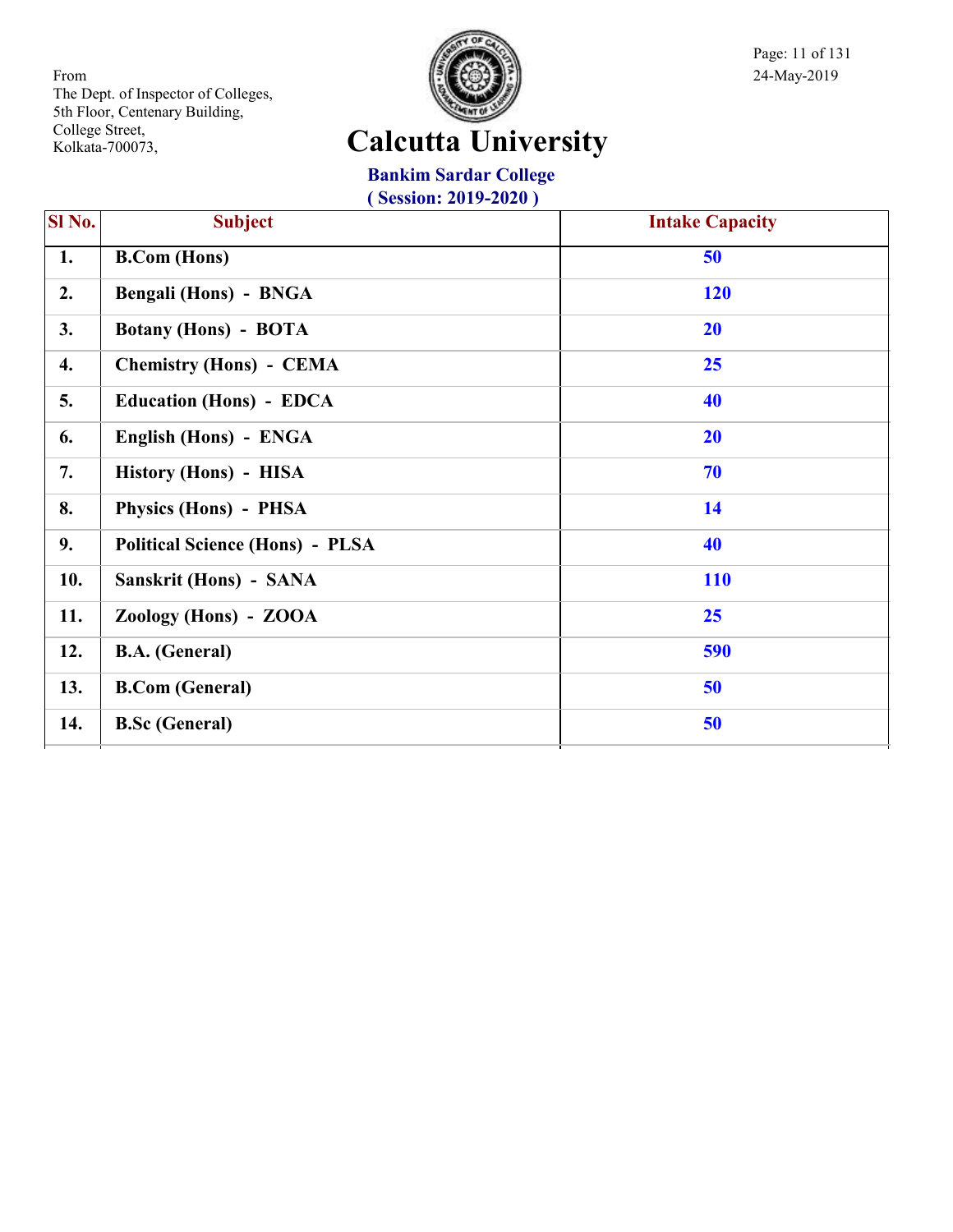

Page: 12 of 131

# **Calcutta University**

**Baruipur College ( Session: 2019-2020 )**

| $\overline{\text{SI No.}}$ | <b>Subject</b>                                         | <b>Intake Capacity</b> |
|----------------------------|--------------------------------------------------------|------------------------|
| 1.                         | <b>B.Com</b> (Hons)                                    | 31                     |
| 2.                         | <b>Bengali (Hons) - BNGA</b>                           | 94                     |
| 3.                         | <b>Education (Hons) - EDCA</b>                         | 49                     |
| 4.                         | English (Hons) - ENGA                                  | 43                     |
| 5.                         | <b>Geography (Hons) - GEOA</b>                         | 37                     |
| 6.                         | History (Hons) - HISA                                  | 75                     |
| 7.                         | <b>Journalism and Mass Communication (Hons) - JORA</b> | 30                     |
| 8.                         | Philosophy (Hons) - PHIA                               | 37                     |
| 9.                         | <b>Political Science (Hons) - PLSA</b>                 | 25                     |
| 10.                        | <b>B.A.</b> (General)                                  | <b>1300</b>            |
| 11.                        | <b>B.Com (General)</b>                                 | <b>130</b>             |
| 12.                        | <b>B.Sc (General)</b>                                  | 60                     |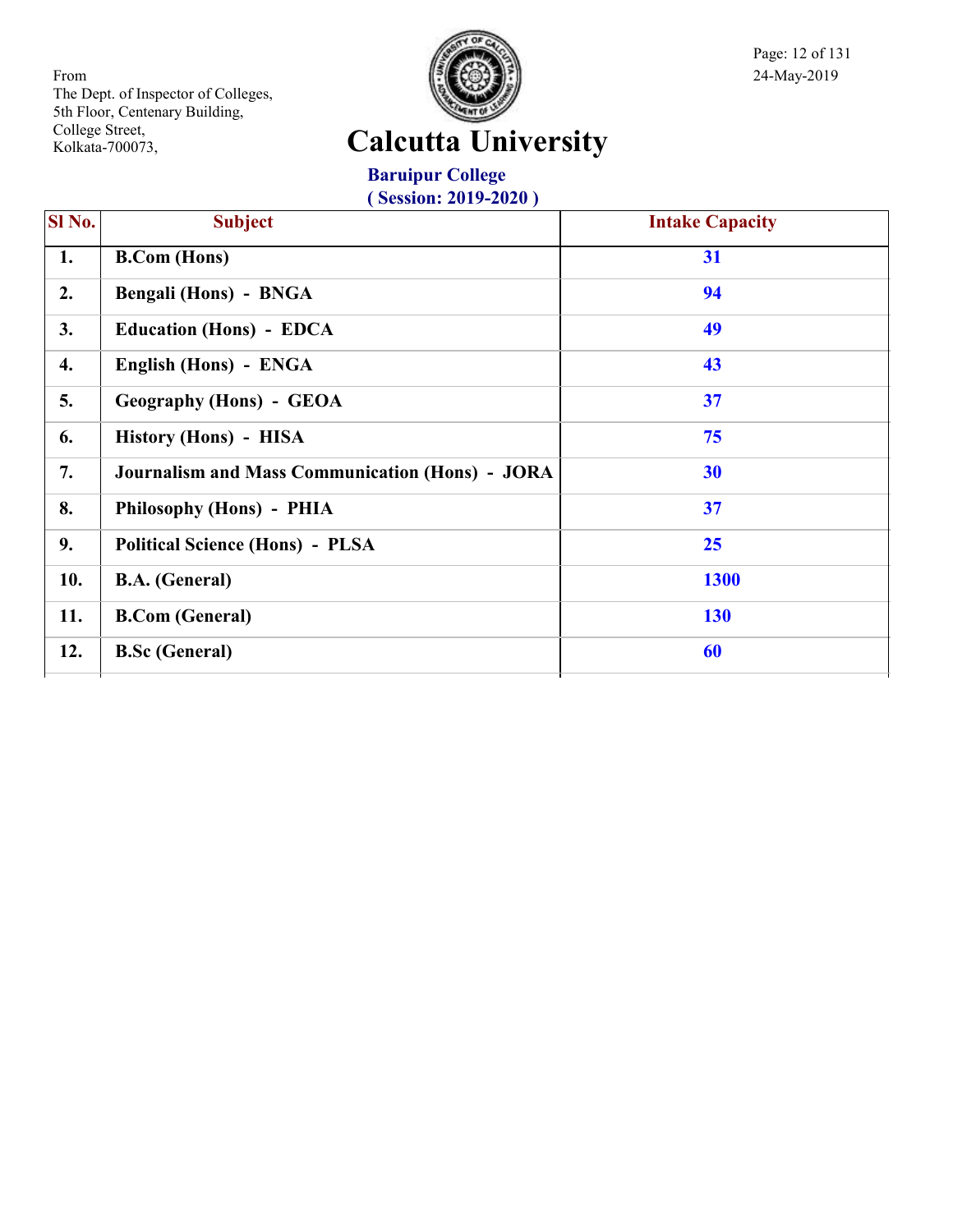

Page: 13 of 131

# **Calcutta University**

**Basanti Devi College ( Session: 2019-2020 )**

| $\overline{\textbf{SI No.}}$ | <b>Subject</b>                         | <b>Intake Capacity</b> |
|------------------------------|----------------------------------------|------------------------|
| 1.                           | Bengali (Hons) - BNGA                  | 56                     |
| 2.                           | <b>Chemistry (Hons) - CEMA</b>         | 26                     |
| 3.                           | Economics (Hons) - ECOA                | 56                     |
| 4.                           | <b>Education (Hons) - EDCA</b>         | 56                     |
| 5.                           | English (Hons) - ENGA                  | 56                     |
| 6.                           | History (Hons) - HISA                  | 56                     |
| 7.                           | <b>Mathematics (Hons) - MTMA</b>       | 56                     |
| 8.                           | Philosophy (Hons) - PHIA               | 56                     |
| 9.                           | Physics (Hons) - PHSA                  | 26                     |
| 10.                          | <b>Political Science (Hons) - PLSA</b> | 56                     |
| 11.                          | Sanskrit (Hons) - SANA                 | 56                     |
| 12.                          | Sociology (Hons) - SOCA                | 24                     |
| 13.                          | <b>Statistics (Hons) - STSA</b>        | <b>20</b>              |
| 14.                          | <b>B.A.</b> (General)                  | 289                    |
| 15.                          | <b>B.Sc (General)</b>                  | 57                     |
|                              |                                        |                        |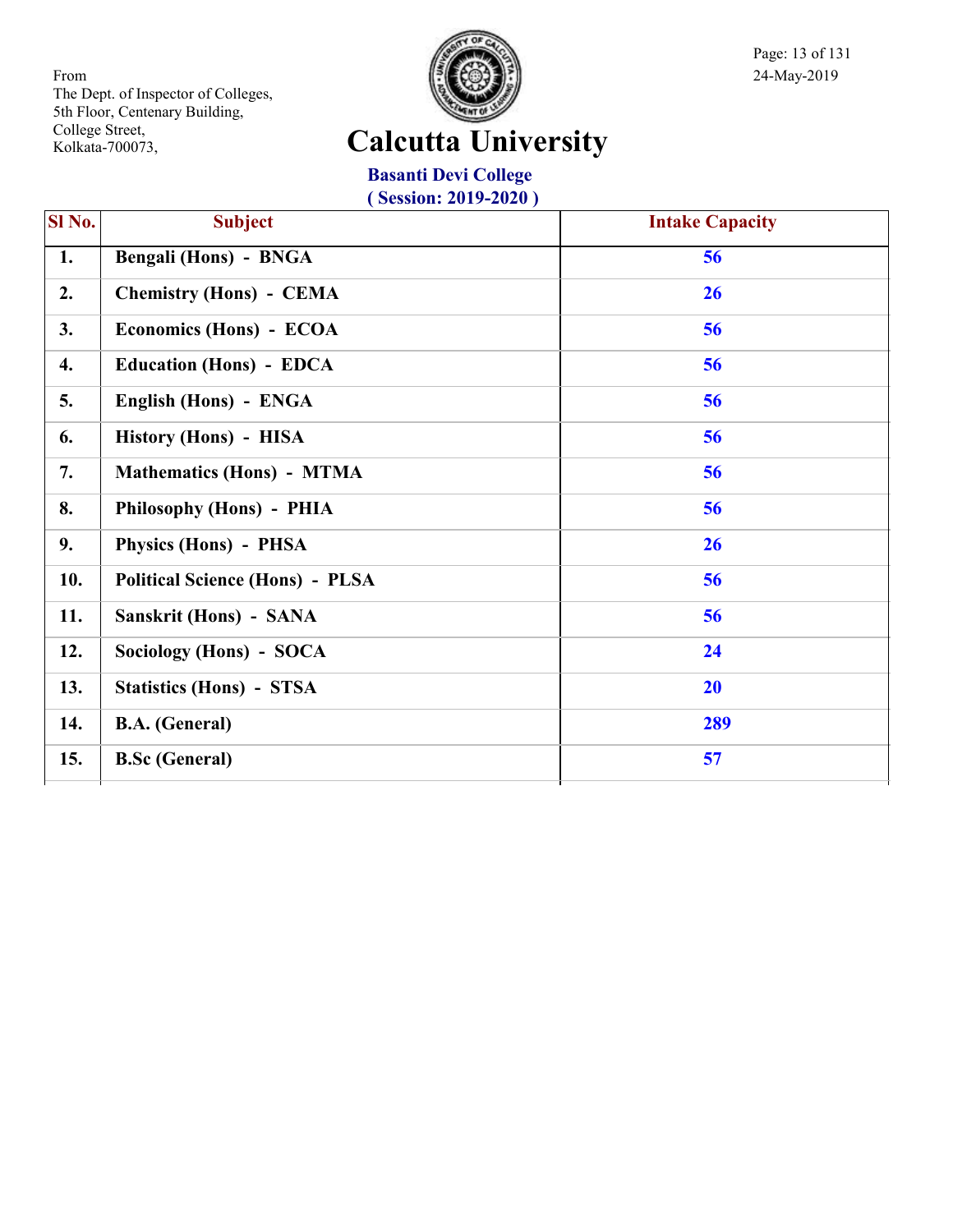

Page: 14 of 131

# **Calcutta University**

**Behala College ( Session: 2019-2020 )**

| Sl No. | <b>Subject</b>                                         | <b>Intake Capacity</b> |
|--------|--------------------------------------------------------|------------------------|
| 1.     | Bengali (Hons) - BNGA                                  | <b>110</b>             |
| 2.     | <b>Chemistry (Hons) - CEMA</b>                         | 58                     |
| 3.     | <b>Computer Science (Hons) - CMSA</b>                  | 30                     |
| 4.     | Economics (Hons) - ECOA                                | 23                     |
| 5.     | <b>Education (Hons) - EDCA</b>                         | 30                     |
| 6.     | Electronics (Hons) - ELTA                              | 25                     |
| 7.     | English (Hons) - ENGA                                  | 88                     |
| 8.     | <b>Food And Nutrition (Hons) - FNTA</b>                | 30                     |
| 9.     | <b>Geography (Hons) - GEOA</b>                         | 33                     |
| 10.    | History (Hons) - HISA                                  | 57                     |
| 11.    | <b>Journalism and Mass Communication (Hons) - JORA</b> | 30                     |
| 12.    | <b>Mathematics (Hons) - MTMA</b>                       | 58                     |
| 13.    | Philosophy (Hons) - PHIA                               | 43                     |
| 14.    | Physics (Hons) - PHSA                                  | 49                     |
| 15.    | <b>Political Science (Hons) - PLSA</b>                 | 52                     |
| 16.    | Sanskrit (Hons) - SANA                                 | 25                     |
| 17.    | Zoology (Hons) - ZOOA                                  | 80                     |
| 18.    | <b>B.A.</b> (General)                                  | 400                    |
| 19.    | <b>B.Sc</b> (General)                                  | 200                    |
|        |                                                        |                        |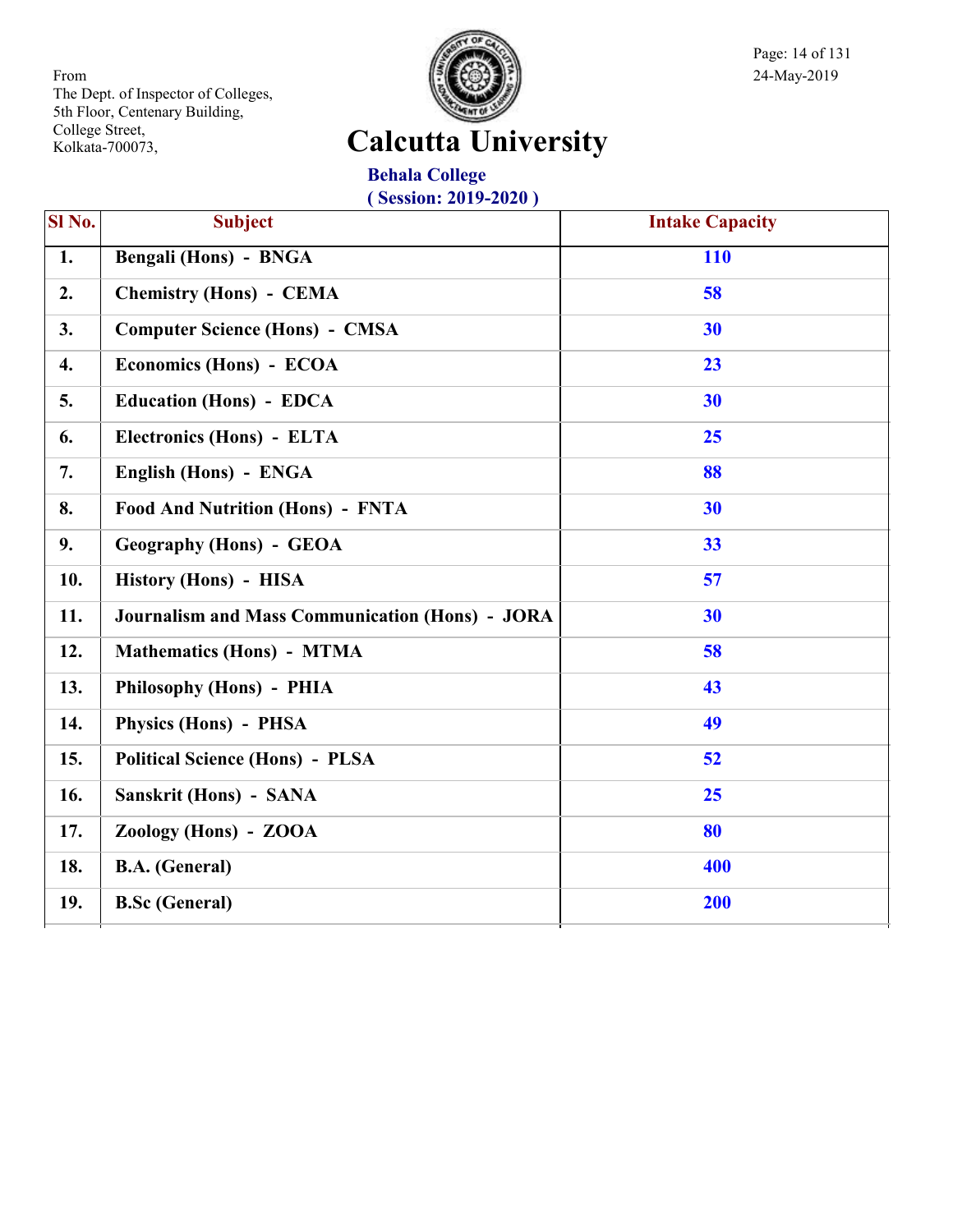

Page: 15 of 131

# **Calcutta University**

**Bethune College ( Session: 2019-2020 )**

| $SI$ No. | <b>Subject</b>                          | <b>Intake Capacity</b> |
|----------|-----------------------------------------|------------------------|
| 1.       | Bengali (Hons) - BNGA                   | 38                     |
| 2.       | <b>Botany (Hons) - BOTA</b>             | 36                     |
| 3.       | <b>Chemistry (Hons) - CEMA</b>          | 38                     |
| 4.       | <b>Computer Science (Hons) - CMSA</b>   | 23                     |
| 5.       | Economics (Hons) - ECOA                 | 36                     |
| 6.       | English (Hons) - ENGA                   | 46                     |
| 7.       | <b>Food And Nutrition (Hons) - FNTA</b> | 15                     |
| 8.       | Hindi (Hons) - HINA                     | 20                     |
| 9.       | History (Hons) - HISA                   | 38                     |
| 10.      | <b>Mathematics (Hons) - MTMA</b>        | 36                     |
| 11.      | Philosophy (Hons) - PHIA                | 38                     |
| 12.      | Physics (Hons) - PHSA                   | 36                     |
| 13.      | <b>Political Science (Hons) - PLSA</b>  | 38                     |
| 14.      | Psychology (Hons) - PSYA                | 40                     |
| 15.      | <b>Sanskrit (Hons) - SANA</b>           | 40                     |
| 16.      | Sociology (Hons) - SOCA                 | 15                     |
| 17.      | <b>Statistics (Hons) - STSA</b>         | 18                     |
| 18.      | Zoology (Hons) - ZOOA                   | 36                     |
|          |                                         |                        |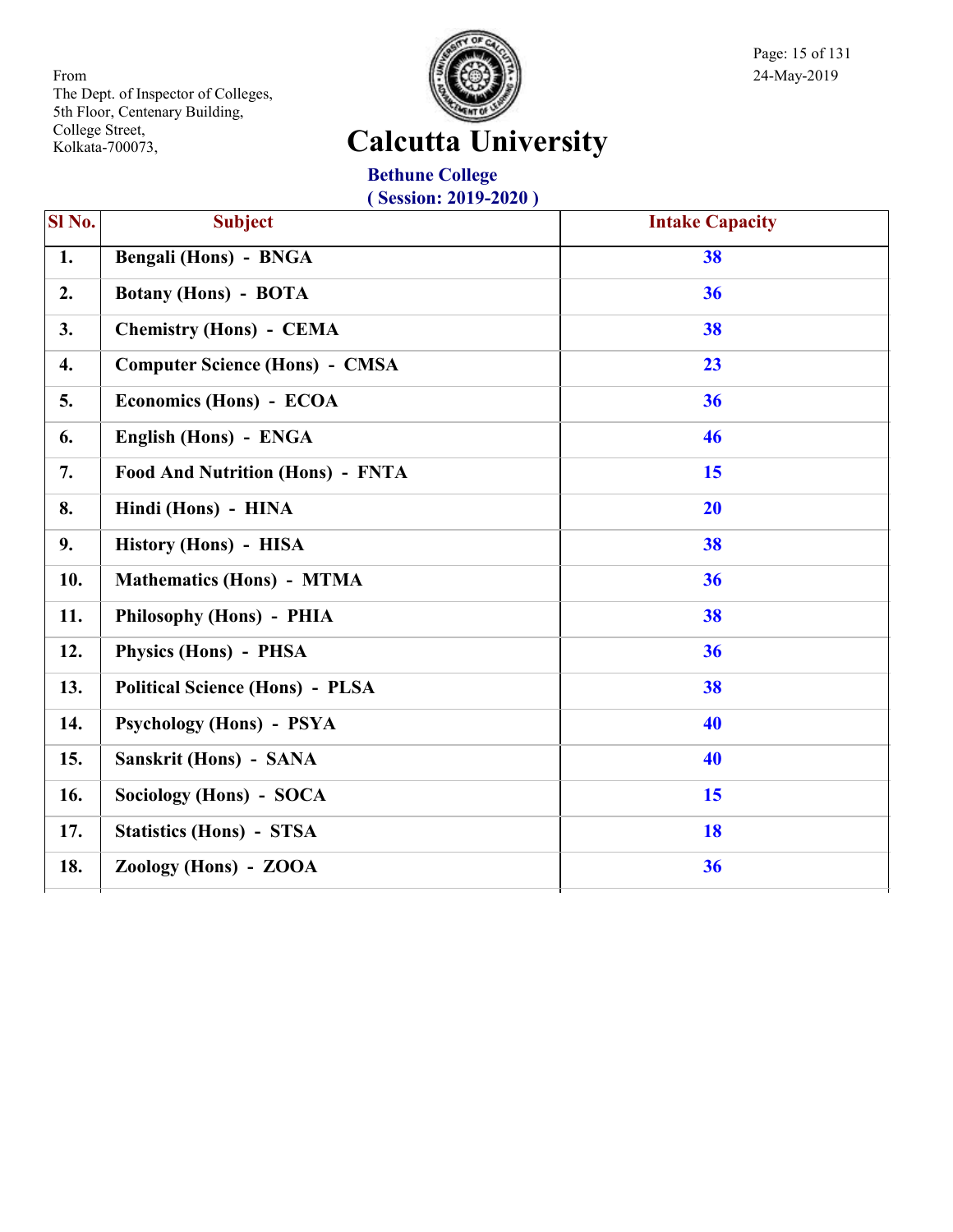

Page: 16 of 131

# **Calcutta University**

**Bhangar Mahavidyalaya**

| Sl No. | <b>Subject</b>                         | <b>Intake Capacity</b> |
|--------|----------------------------------------|------------------------|
| 1.     | Arabic (Hons) - ARBA                   | 62                     |
| 2.     | Bengali (Hons) - BNGA                  | 90                     |
| 3.     | Economics (Hons) - ECOA                | 25                     |
| 4.     | <b>Education (Hons) - EDCA</b>         | 68                     |
| 5.     | English (Hons) - ENGA                  | 59                     |
| 6.     | <b>Geography (Hons) - GEOA</b>         | 38                     |
| 7.     | History (Hons) - HISA                  | 75                     |
| 8.     | <b>Mathematics (Hons) - MTMA</b>       | 20                     |
| 9.     | Philosophy (Hons) - PHIA               | 75                     |
| 10.    | <b>Political Science (Hons) - PLSA</b> | 75                     |
| 11.    | Sanskrit (Hons) - SANA                 | 30                     |
| 12.    | <b>B.A.</b> (General)                  | 2500                   |
| 13.    | <b>B.Com</b> (General)                 | 238                    |
| 14.    | <b>B.Sc</b> (General)                  | 300                    |
|        |                                        |                        |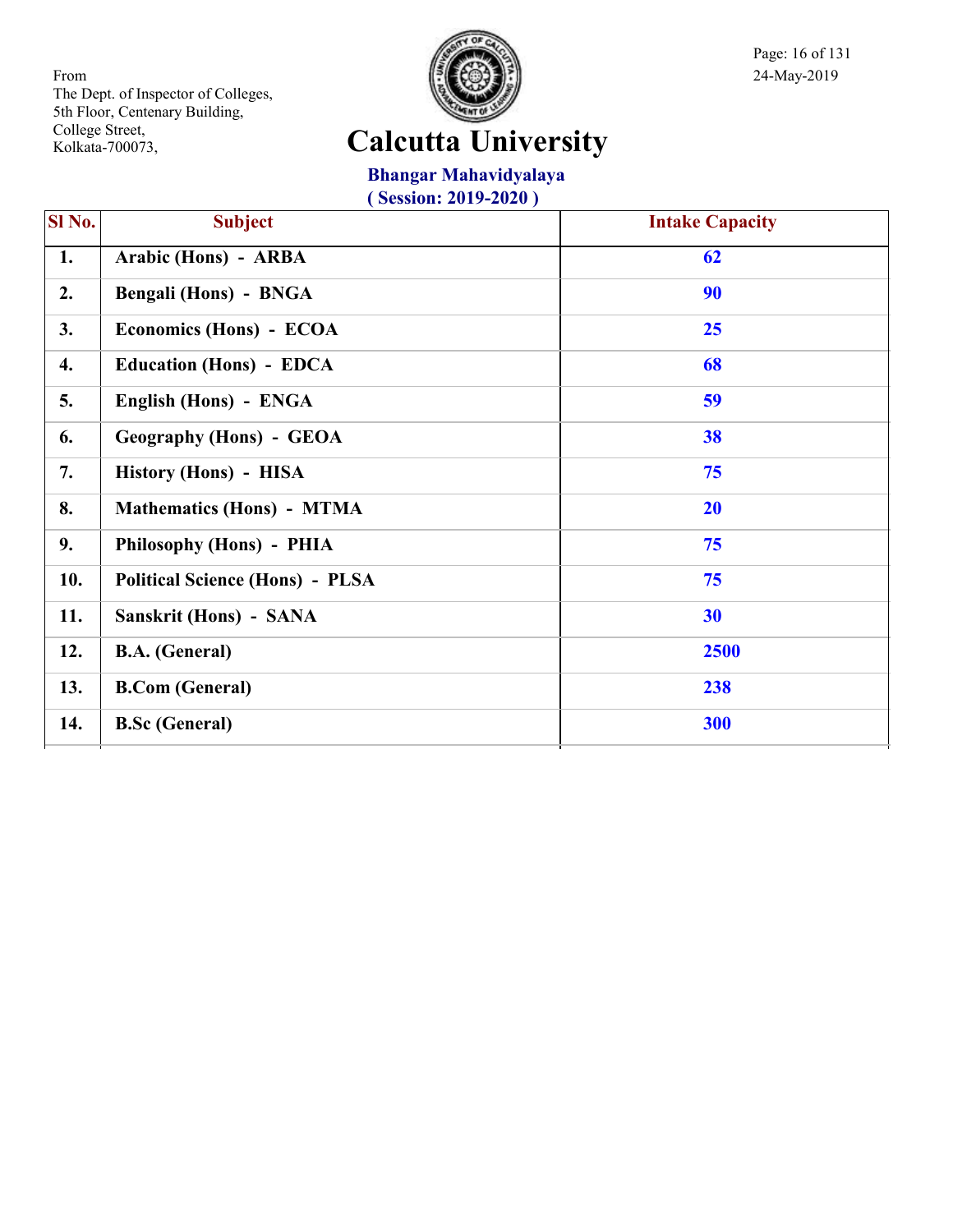

Page: 17 of 131

# **Calcutta University**

**Bidhan Chandra College ( Session: 2019-2020 )**

| SI No. | <b>Subject</b>                         | <b>Intake Capacity</b> |
|--------|----------------------------------------|------------------------|
| 1.     | <b>B.Com (Hons)</b>                    | 396                    |
| 2.     | <b>Bengali (Hons) - BNGA</b>           | 99                     |
| 3.     | <b>Computer Science (Hons) - CMSA</b>  | 27                     |
| 4.     | Economics (Hons) - ECOA                | 27                     |
| 5.     | <b>Education (Hons) - EDCA</b>         | 51                     |
| 6.     | English (Hons) - ENGA                  | 99                     |
| 7.     | <b>Geography (Hons) - GEOA</b>         | 66                     |
| 8.     | History (Hons) - HISA                  | 79                     |
| 9.     | <b>Mathematics (Hons) - MTMA</b>       | 28                     |
| 10.    | Philosophy (Hons) - PHIA               | 39                     |
| 11.    | <b>Political Science (Hons) - PLSA</b> | 51                     |
| 12.    | <b>Sanskrit (Hons) - SANA</b>          | 99                     |
| 13.    | <b>B.A.</b> (General)                  | 550                    |
| 14.    | <b>B.Com (General)</b>                 | 396                    |
| 15.    | <b>B.Sc (General)</b>                  | 70                     |
|        |                                        |                        |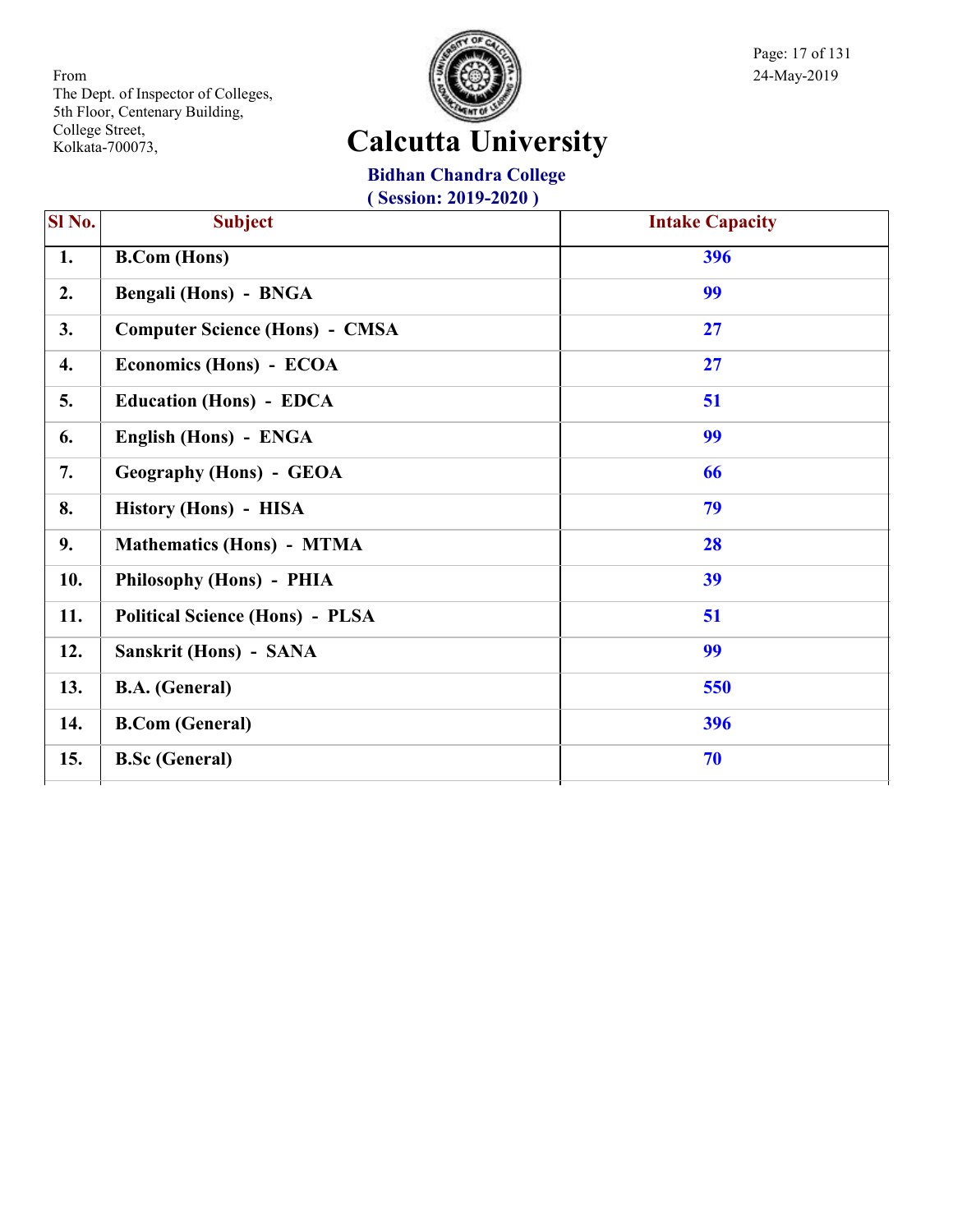

Page: 18 of 131

# **Calcutta University**

**Bijoy Krishna Girls'College**

| SI No. | Subject                                                | <b>Intake Capacity</b> |
|--------|--------------------------------------------------------|------------------------|
| 1.     | <b>B.Com (Hons)</b>                                    | 130                    |
| 2.     | <b>Bengali (Hons) - BNGA</b>                           | 116                    |
| 3.     | <b>Botany (Hons) - BOTA</b>                            | 20                     |
| 4.     | <b>Chemistry (Hons) - CEMA</b>                         | 44                     |
| 5.     | <b>Computer Science (Hons) - CMSA</b>                  | 29                     |
| 6.     | Economics (Hons) - ECOA                                | 34                     |
| 7.     | <b>Education (Hons) - EDCA</b>                         | 64                     |
| 8.     | English (Hons) - ENGA                                  | 64                     |
| 9.     | <b>Geography (Hons) - GEOA</b>                         | 49                     |
| 10.    | History (Hons) - HISA                                  | 91                     |
| 11.    | <b>Journalism and Mass Communication (Hons) - JORA</b> | 25                     |
| 12.    | <b>Mathematics (Hons) - MTMA</b>                       | 59                     |
| 13.    | Microbiology (Hons) - MCBA                             | 17                     |
| 14.    | Philosophy (Hons) - PHIA                               | 64                     |
| 15.    | Physics (Hons) - PHSA                                  | 44                     |
| 16.    | <b>Political Science (Hons) - PLSA</b>                 | 64                     |
| 17.    | <b>Psychology (Hons) - PSYA</b>                        | 40                     |
| 18.    | Sanskrit (Hons) - SANA                                 | 79                     |
| 19.    | Sociology (Hons) - SOCA                                | 34                     |
| 20.    | Zoology (Hons) - ZOOA                                  | 37                     |
| 21.    | <b>B.A.</b> (General)                                  | 457                    |
| 22.    | <b>B.Com (General)</b>                                 | 54                     |
| 23.    | <b>B.Sc (General)</b>                                  | 54                     |
|        |                                                        |                        |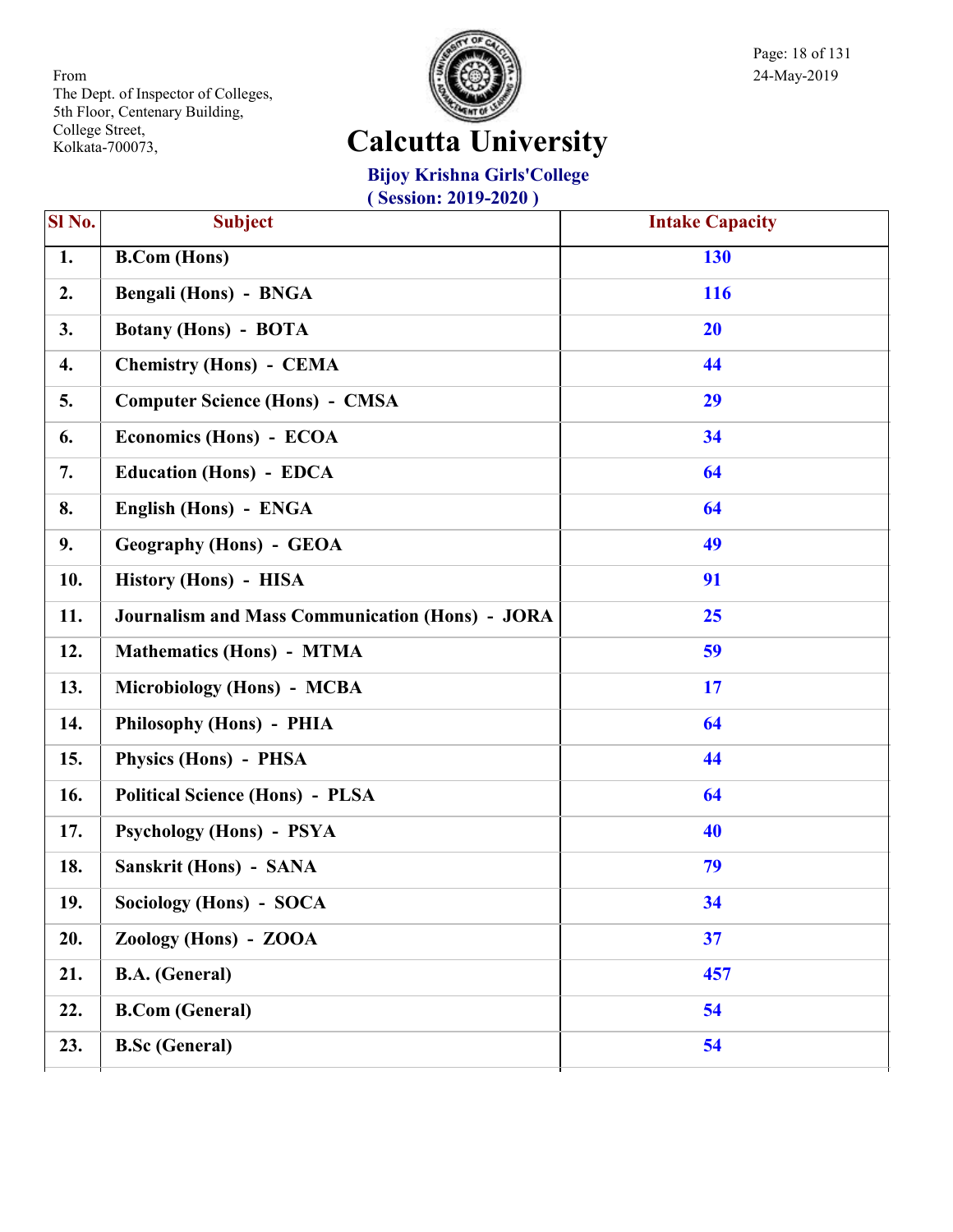

Page: 19 of 131

# **Calcutta University**

**Budge Budge College ( Session: 2019-2020 )**

| SI No. | <b>Subject</b>                          | <b>Intake Capacity</b> |
|--------|-----------------------------------------|------------------------|
| 1.     | <b>B.Com</b> (Hons)                     | 144                    |
| 2.     | Bengali (Hons) - BNGA                   | 120                    |
| 3.     | <b>Botany (Hons) - BOTA</b>             | 20                     |
| 4.     | Economics (Hons) - ECOA                 | 25                     |
| 5.     | <b>Education (Hons) - EDCA</b>          | 63                     |
| 6.     | English (Hons) - ENGA                   | 37                     |
| 7.     | <b>Food And Nutrition (Hons) - FNTA</b> | 26                     |
| 8.     | <b>Geography (Hons) - GEOA</b>          | 63                     |
| 9.     | History (Hons) - HISA                   | 92                     |
| 10.    | Philosophy (Hons) - PHIA                | 37                     |
| 11.    | <b>Political Science (Hons) - PLSA</b>  | 92                     |
| 12.    | Zoology (Hons) - ZOOA                   | 36                     |
| 13.    | <b>B.A.</b> (General)                   | 732                    |
| 14.    | <b>B.Com (General)</b>                  | 59                     |
| 15.    | <b>B.Sc (General)</b>                   | 34                     |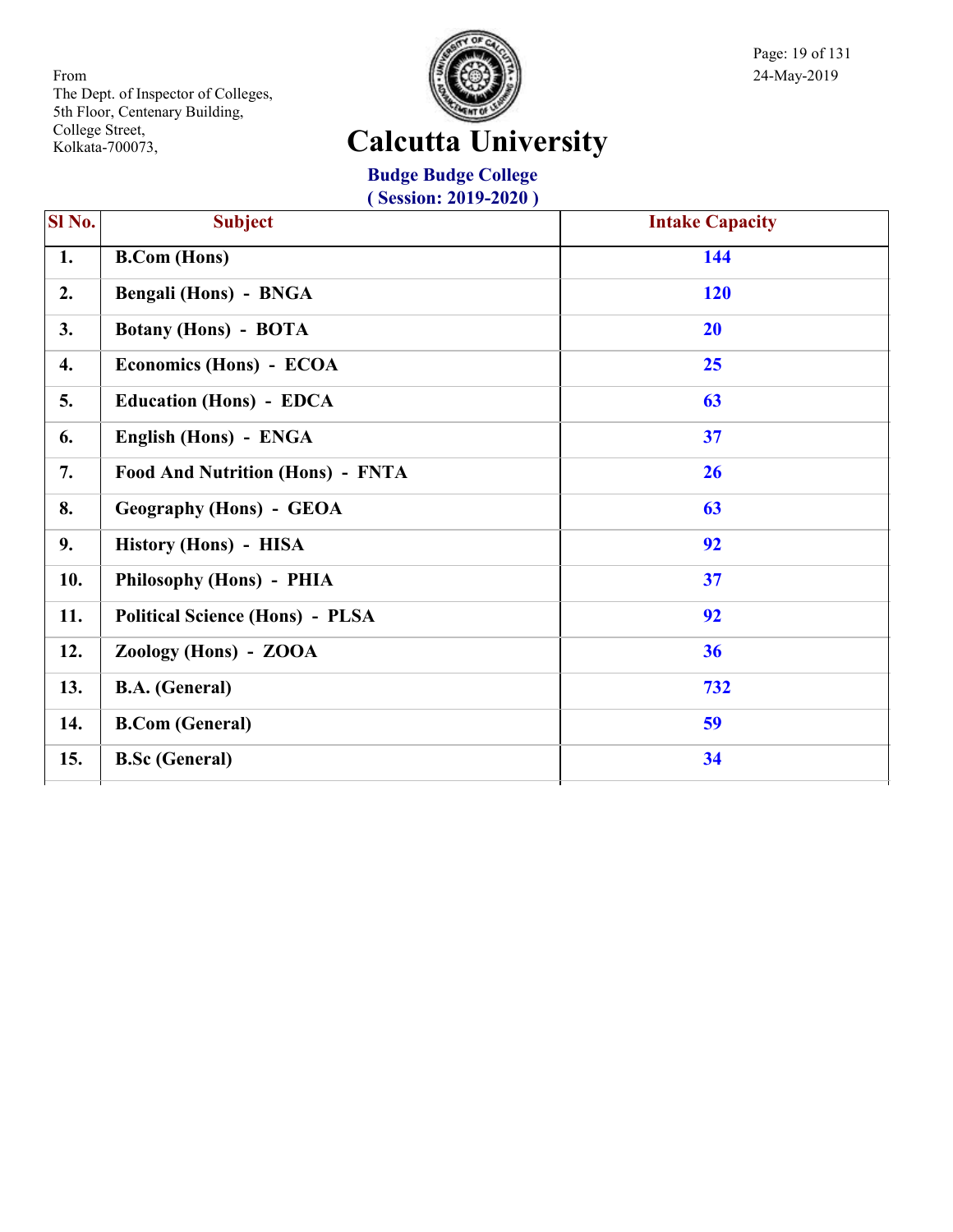

Page: 20 of 131

# **Calcutta University**

**Calcutta Girls' College ( Session: 2019-2020 )**

| Sl No. | <b>Subject</b>                         | <b>Intake Capacity</b> |
|--------|----------------------------------------|------------------------|
| 1.     | <b>B.Com</b> (Hons)                    | 40                     |
| 2.     | Bengali (Hons) - BNGA                  | 15                     |
| 3.     | Economics (Hons) - ECOA                | 20                     |
| 4.     | <b>Education (Hons) - EDCA</b>         | 20                     |
| 5.     | English (Hons) - ENGA                  | 40                     |
| 6.     | Hindi (Hons) - HINA                    | 15                     |
| 7.     | History (Hons) - HISA                  | 40                     |
| 8.     | <b>Political Science (Hons) - PLSA</b> | 30                     |
| 9.     | Urdu (Hons) - URDA                     | 50                     |
| 10.    | <b>B.A.</b> (General)                  | 175                    |
| 11.    | <b>B.Com (General)</b>                 | 75                     |
| 12.    | <b>B.Sc</b> (General)                  | <b>20</b>              |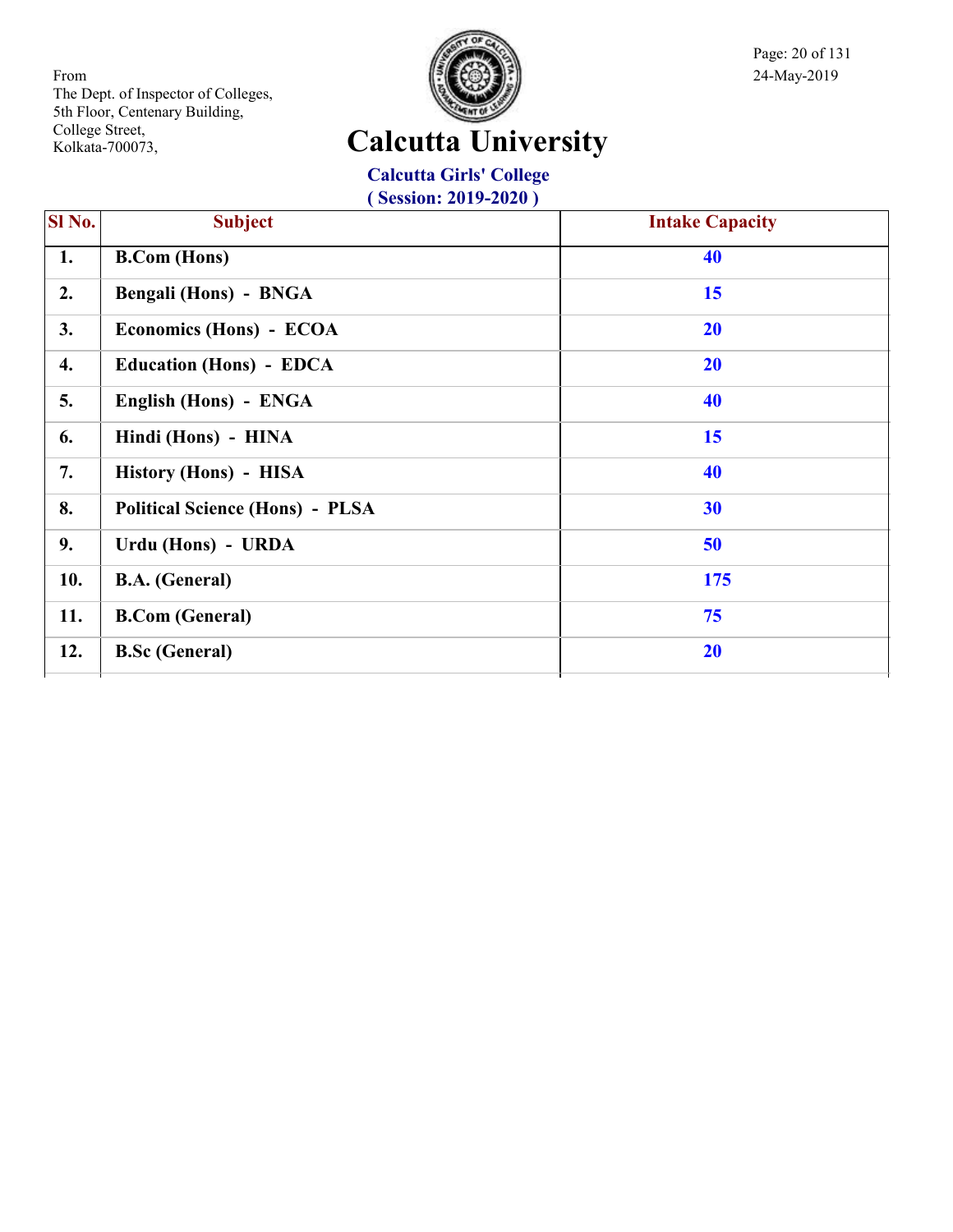

Page: 21 of 131

# **Calcutta University**

**Charuchandra College ( Session: 2019-2020 )**

| SI <sub>No.</sub> | <b>Subject</b>                         | <b>Intake Capacity</b> |
|-------------------|----------------------------------------|------------------------|
| 1.                | <b>B.Com</b> (Hons)                    | 91                     |
| 2.                | Bengali (Hons) - BNGA                  | 71                     |
| 3.                | <b>Botany (Hons) - BOTA</b>            | 40                     |
| 4.                | <b>Chemistry (Hons) - CEMA</b>         | 35                     |
| 5.                | Economics (Hons) - ECOA                | 30                     |
| 6.                | English (Hons) - ENGA                  | 91                     |
| 7.                | <b>Mathematics (Hons) - MTMA</b>       | 35                     |
| 8.                | Physics (Hons) - PHSA                  | 35                     |
| 9.                | <b>Political Science (Hons) - PLSA</b> | 31                     |
| 10.               | Zoology (Hons) - ZOOA                  | 61                     |
| 11.               | <b>B.A.</b> (General)                  | <b>200</b>             |
| 12.               | <b>B.Com (General)</b>                 | 60                     |
| 13.               | <b>B.Sc (General)</b>                  | 200                    |
|                   |                                        |                        |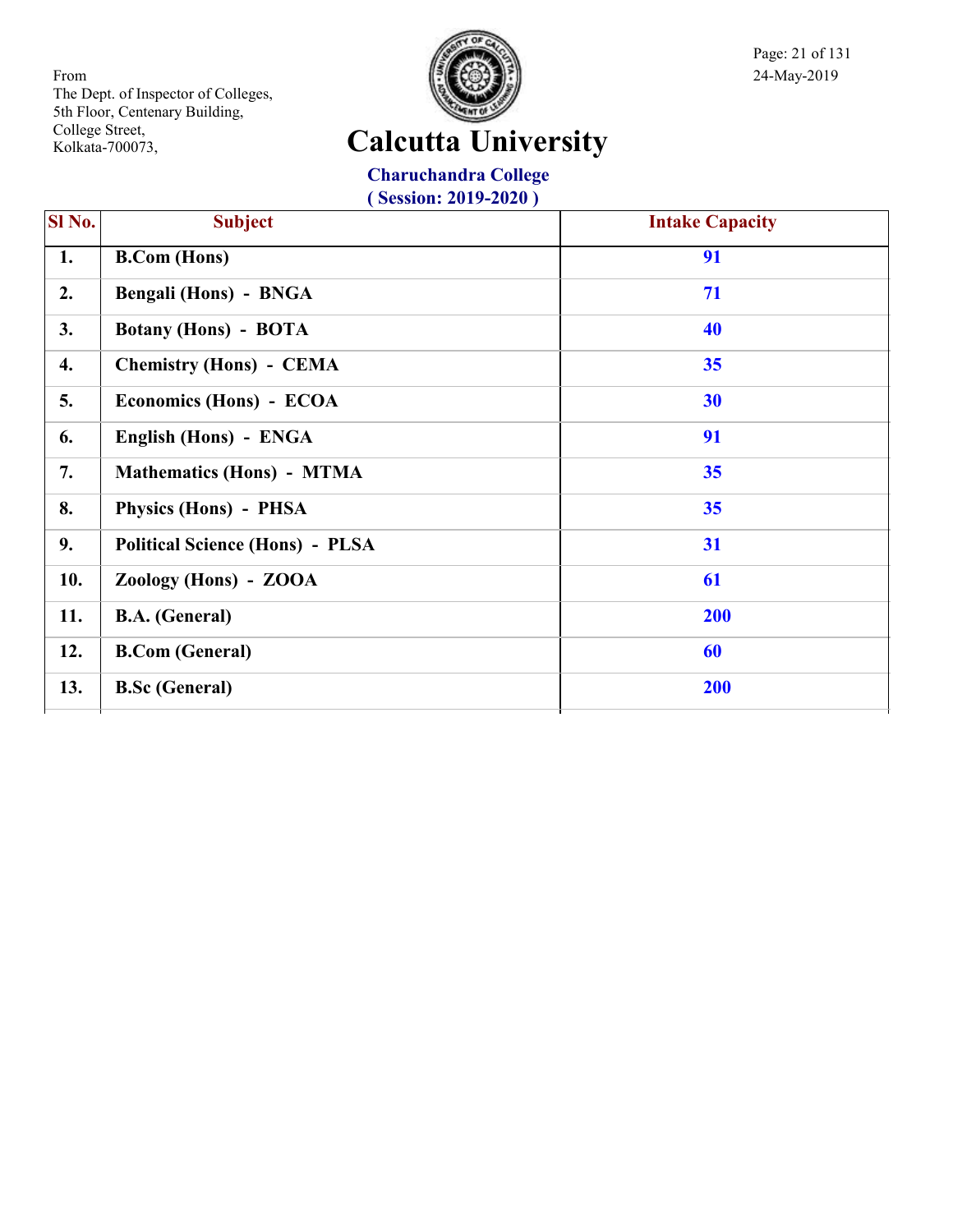

Page: 22 of 131

# **Calcutta University**

**Chittaranjan College**

| SI No. | <b>Subject</b>               | <b>Intake Capacity</b> |
|--------|------------------------------|------------------------|
| 1.     | <b>B.Com</b> (Hons)          | <b>150</b>             |
| 2.     | <b>Bengali (Hons) - BNGA</b> | 50                     |
| 3.     | English (Hons) - ENGA        | 50                     |
| 4.     | <b>B.A.</b> (General)        | <b>100</b>             |
| 5.     | <b>B.Com</b> (General)       | <b>150</b>             |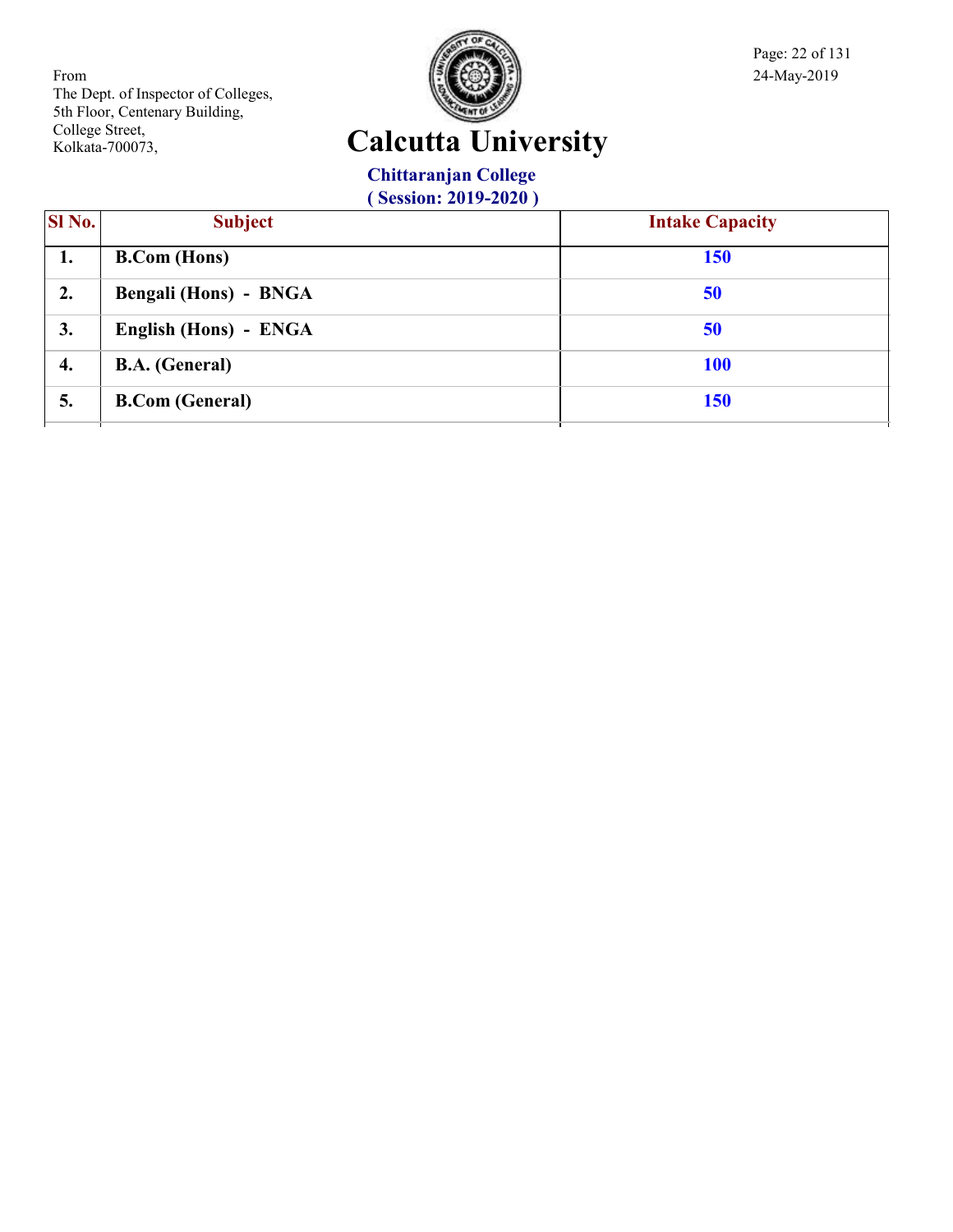

Page: 23 of 131

# **Calcutta University**

**City College ( Session: 2019-2020 )**

| Sl No. | <b>Subject</b>                         | <b>Intake Capacity</b> |
|--------|----------------------------------------|------------------------|
| 1.     | <b>B.Com (Hons)</b>                    | 300                    |
| 2.     | <b>Bengali (Hons) - BNGA</b>           | 60                     |
| 3.     | <b>Botany (Hons) - BOTA</b>            | 30                     |
| 4.     | <b>Chemistry (Hons) - CEMA</b>         | 50                     |
| 5.     | Economics (Hons) - ECOA                | 50                     |
| 6.     | English (Hons) - ENGA                  | 60                     |
| 7.     | History (Hons) - HISA                  | 60                     |
| 8.     | <b>Mathematics (Hons) - MTMA</b>       | 60                     |
| 9.     | Philosophy (Hons) - PHIA               | 50                     |
| 10.    | Physics (Hons) - PHSA                  | 45                     |
| 11.    | Physiology (Hons) - PHYA               | 45                     |
| 12.    | <b>Political Science (Hons) - PLSA</b> | 50                     |
| 13.    | Sanskrit (Hons) - SANA                 | 50                     |
| 14.    | Zoology (Hons) - ZOOA                  | 50                     |
| 15.    | <b>B.A.</b> (General)                  | <b>100</b>             |
| 16.    | <b>B.Com (General)</b>                 | <b>150</b>             |
| 17.    | <b>B.Sc</b> (General)                  | 300                    |
|        |                                        |                        |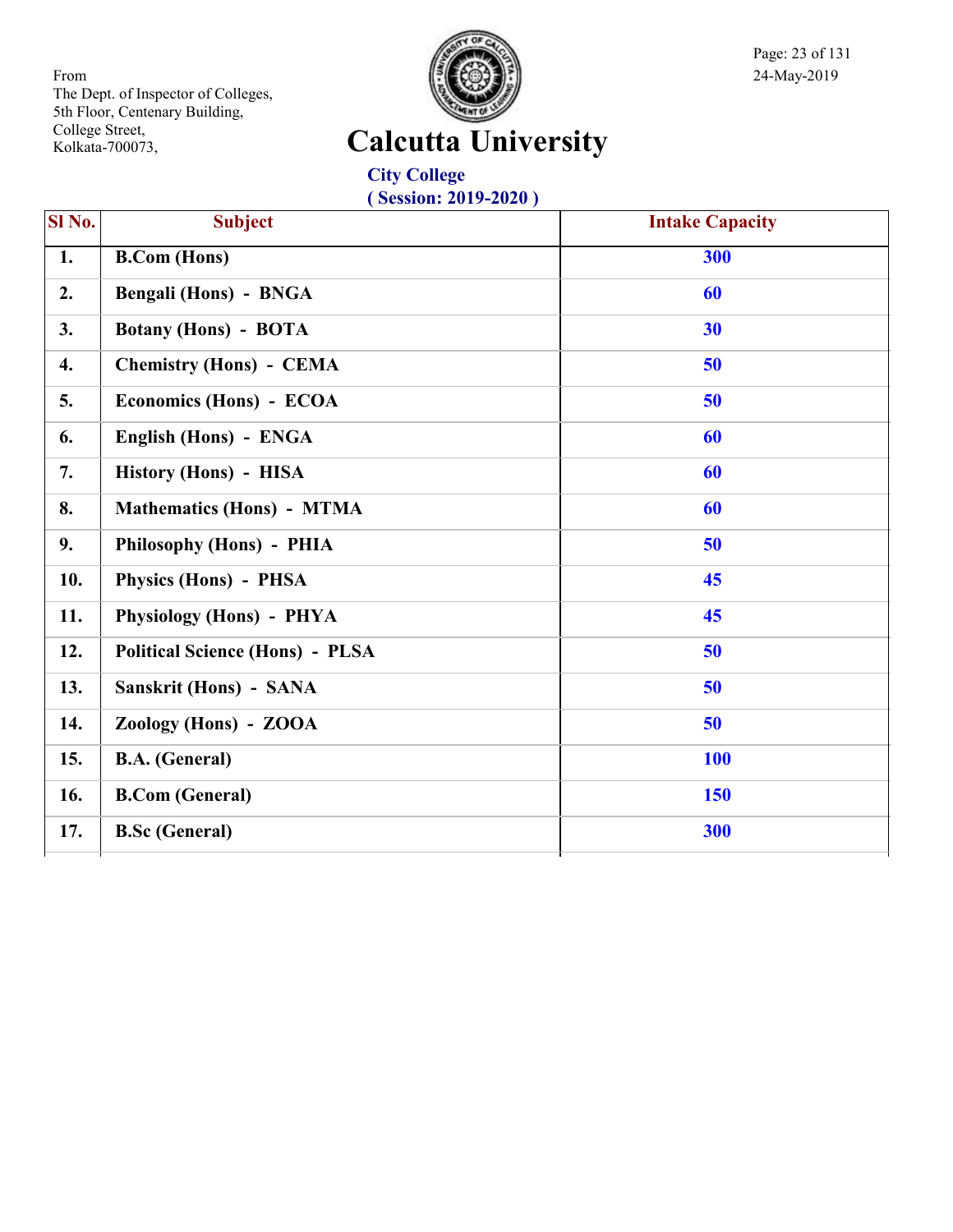

Page: 24 of 131

# **Calcutta University**

#### **City College of Commerce & Business Administration**

| <b>SI</b> No. | <b>Subject</b>         | <b>Intake Capacity</b> |
|---------------|------------------------|------------------------|
| ı.            | <b>B.Com</b> (Hons)    | 908                    |
| ∠.            | <b>B.Com (General)</b> | 182                    |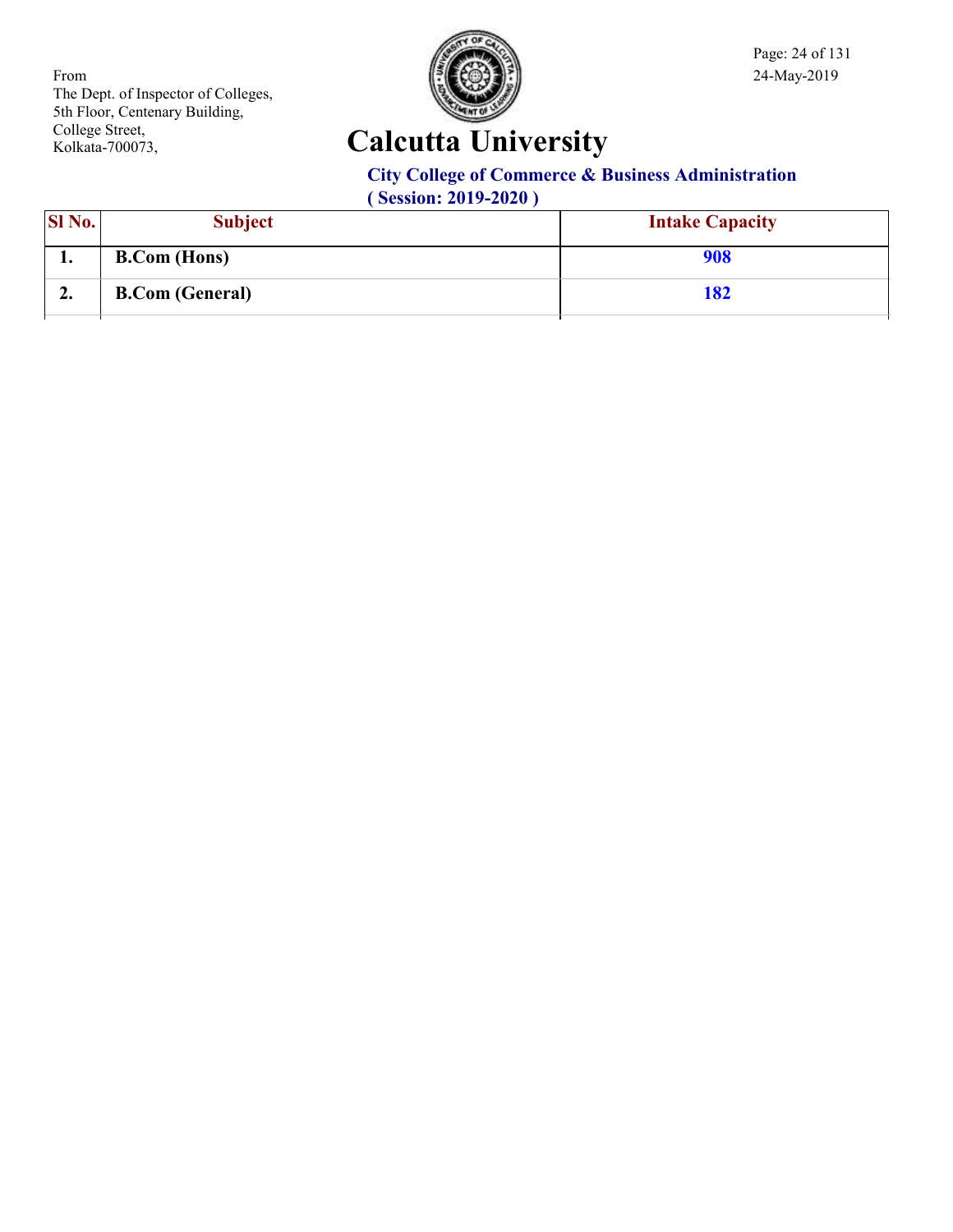

Page: 25 of 131

# **Calcutta University**

**Deshabandhu College for Girls**

| SI <sub>No.</sub> | <b>Subject</b>                         | <b>Intake Capacity</b> |
|-------------------|----------------------------------------|------------------------|
| 1.                | <b>B.Com</b> (Hons)                    | <b>110</b>             |
| 2.                | Bengali (Hons) - BNGA                  | 85                     |
| 3.                | <b>Education (Hons) - EDCA</b>         | 53                     |
| 4.                | English (Hons) - ENGA                  | 46                     |
| 5.                | <b>Geography (Hons) - GEOA</b>         | 46                     |
| 6.                | History (Hons) - HISA                  | 46                     |
| 7.                | Philosophy (Hons) - PHIA               | 30                     |
| 8.                | <b>Political Science (Hons) - PLSA</b> | 39                     |
| 9.                | Sanskrit (Hons) - SANA                 | 39                     |
| 10.               | <b>B.A.</b> (General)                  | <b>100</b>             |
| 11.               | <b>B.Com (General)</b>                 | 50                     |
| 12.               | <b>B.Sc (General)</b>                  | 50                     |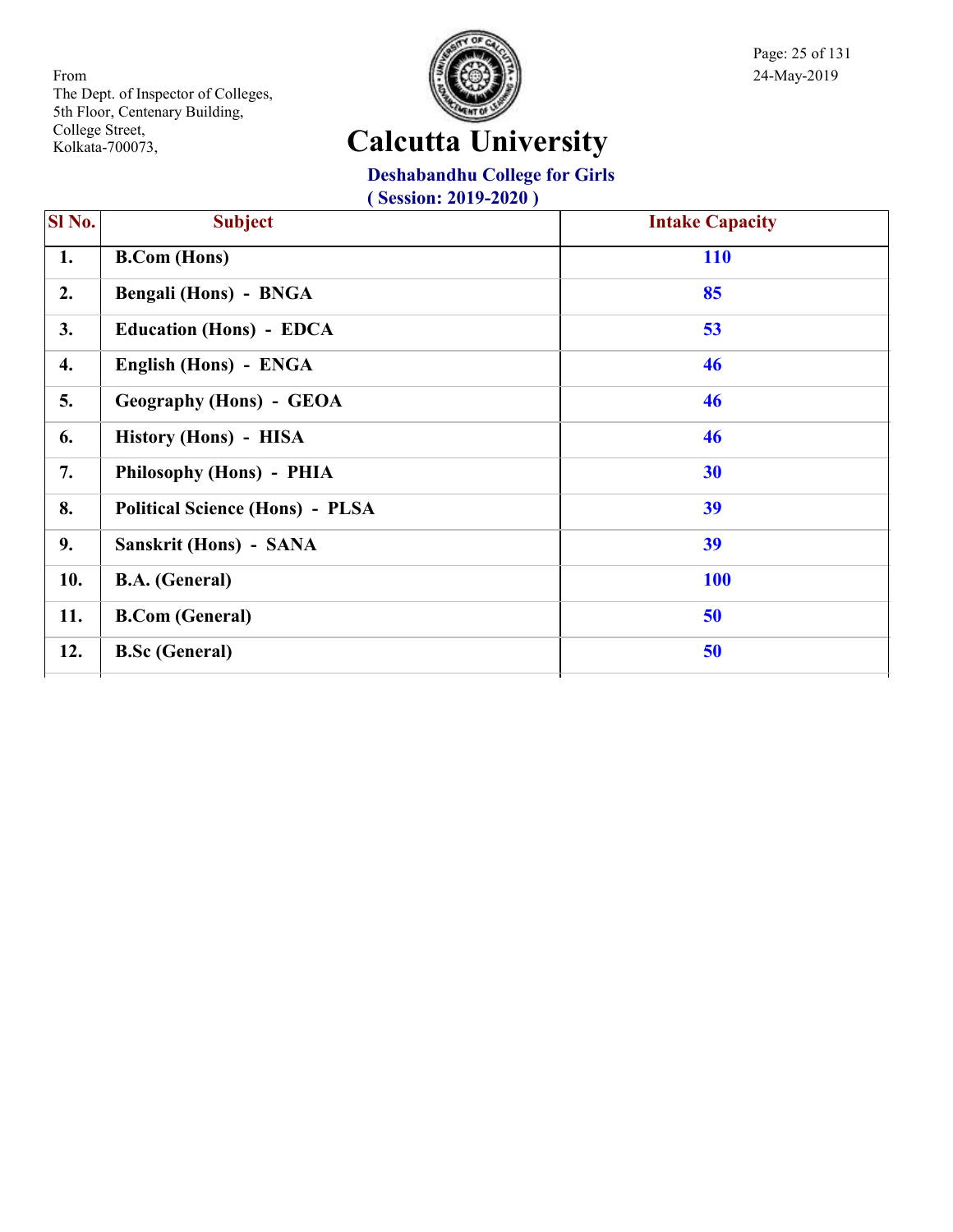

Page: 26 of 131

# **Calcutta University**

#### **Dhola Mahavidyalaya**

| SI No. | <b>Subject</b>          | <b>Intake Capacity</b> |
|--------|-------------------------|------------------------|
| 1.     | Bengali (Hons) - BNGA   | 30                     |
| 2.     | English (Hons) - ENGA   | <b>30</b>              |
| 3.     | Geography (Hons) - GEOA | <b>30</b>              |
| 4.     | History (Hons) - HISA   | 30                     |
| 5.     | <b>B.A.</b> (General)   | 800                    |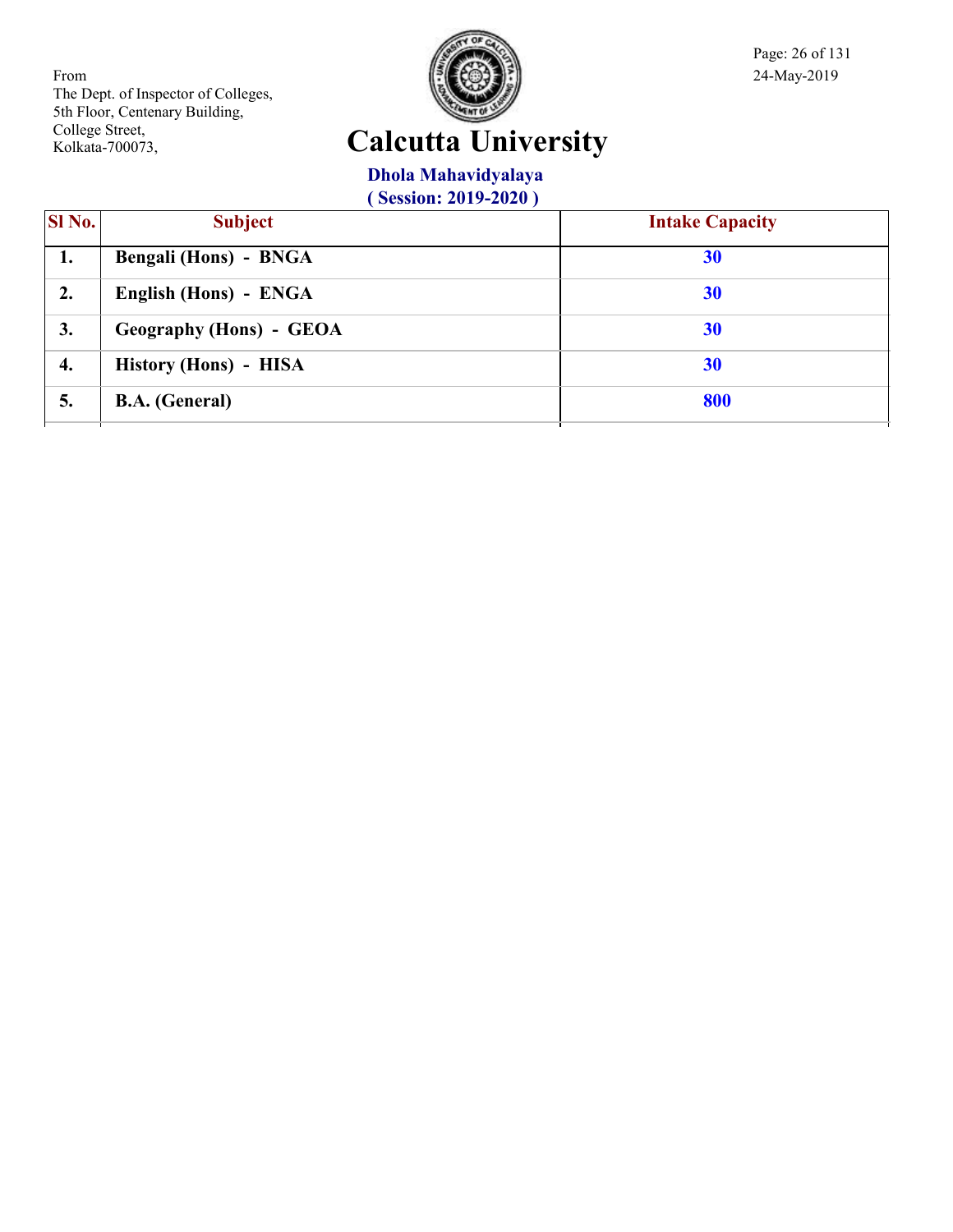

Page: 27 of 131

#### **Calcutta University**

**Dhruba Chand Haldar College**

| Sl No.           | <b>Subject</b>                         | <b>Intake Capacity</b> |
|------------------|----------------------------------------|------------------------|
| $\overline{1}$ . | <b>B.Com (Hons)</b>                    | 160                    |
| 2.               | Bengali (Hons) - BNGA                  | 150                    |
| 3.               | <b>Botany (Hons) - BOTA</b>            | 20                     |
| 4.               | <b>Chemistry (Hons) - CEMA</b>         | 30                     |
| 5.               | Economics (Hons) - ECOA                | 35                     |
| 6.               | <b>Education (Hons) - EDCA</b>         | 50                     |
| 7.               | English (Hons) - ENGA                  | <b>100</b>             |
| 8.               | <b>Geography (Hons) - GEOA</b>         | 80                     |
| 9.               | History (Hons) - HISA                  | 170                    |
| 10.              | <b>Mathematics (Hons) - MTMA</b>       | 55                     |
| 11.              | Microbiology (Hons) - MCBA             | <b>20</b>              |
| 12.              | Philosophy (Hons) - PHIA               | 170                    |
| 13.              | Physics (Hons) - PHSA                  | 25                     |
| 14.              | <b>Political Science (Hons) - PLSA</b> | 170                    |
| 15.              | Sanskrit (Hons) - SANA                 | 60                     |
| 16.              | Zoology (Hons) - ZOOA                  | 40                     |
| 17.              | <b>B.A.</b> (General)                  | 2700                   |
| 18.              | <b>B.Com (General)</b>                 | <b>100</b>             |
| 19.              | <b>B.Sc (General)</b>                  | <b>110</b>             |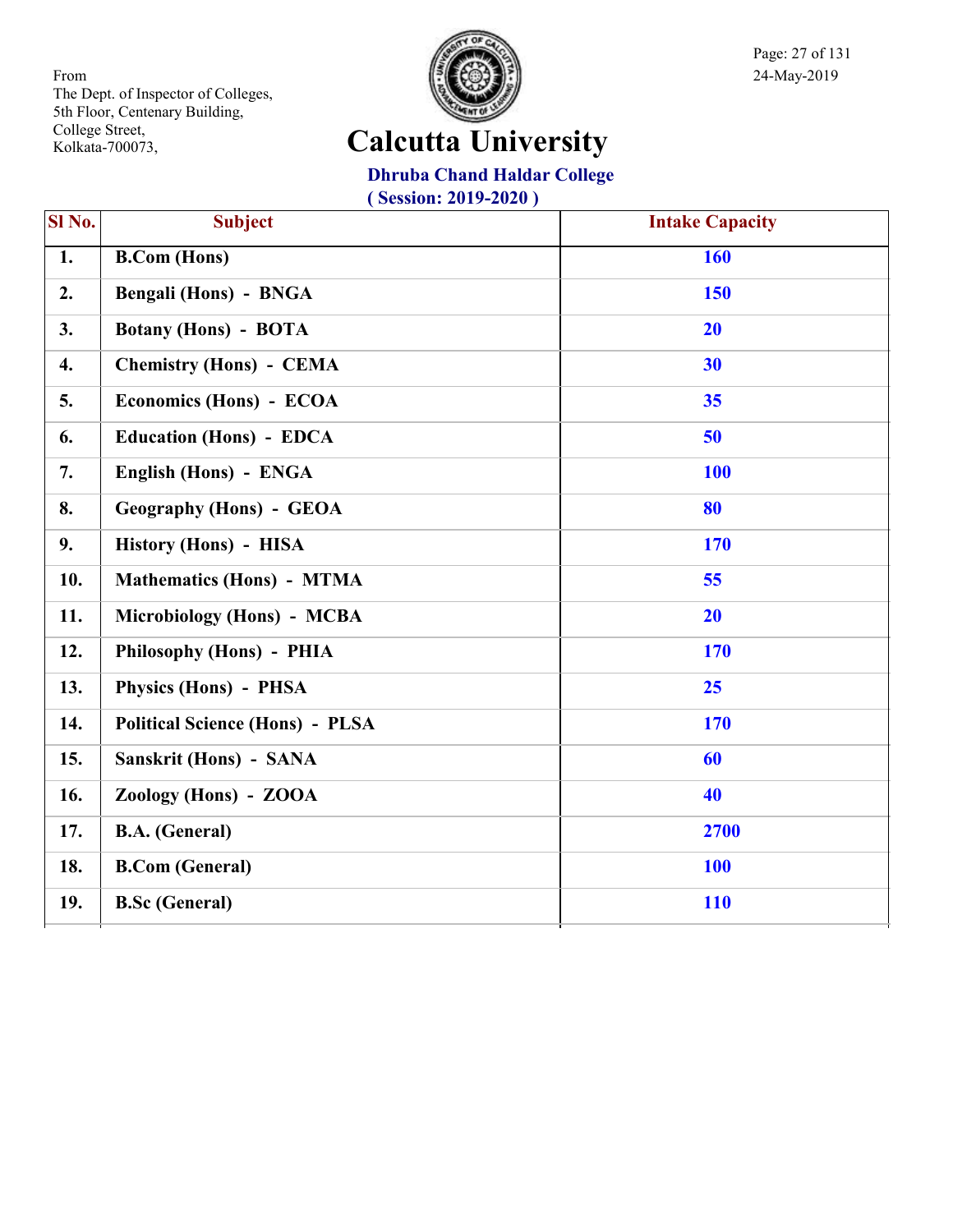

Page: 28 of 131

# **Calcutta University**

**Dinabandhu Andrews College**

| Sl No.             | <b>Subject</b>                         | <b>Intake Capacity</b> |
|--------------------|----------------------------------------|------------------------|
| $\overline{1.}$    | <b>B.Com (Hons)</b>                    | 160                    |
| 2.                 | Bengali (Hons) - BNGA                  | 84                     |
| 3.                 | <b>Botany (Hons) - BOTA</b>            | 85                     |
| $\boldsymbol{4}$ . | <b>Chemistry (Hons) - CEMA</b>         | 80                     |
| 5.                 | Economics (Hons) - ECOA                | 75                     |
| 6.                 | Electronics (Hons) - ELTA              | 80                     |
| 7.                 | English (Hons) - ENGA                  | 70                     |
| 8.                 | <b>Geography (Hons) - GEOA</b>         | 40                     |
| 9.                 | History (Hons) - HISA                  | 85                     |
| 10.                | <b>Mathematics (Hons) - MTMA</b>       | 80                     |
| 11.                | Microbiology (Hons) - MCBA             | 58                     |
| 12.                | Philosophy (Hons) - PHIA               | 85                     |
| 13.                | Physics (Hons) - PHSA                  | 80                     |
| 14.                | <b>Political Science (Hons) - PLSA</b> | 85                     |
| 15.                | Zoology (Hons) - ZOOA                  | 80                     |
| 16.                | <b>B.A.</b> (General)                  | 571                    |
| 17.                | <b>B.Com (General)</b>                 | 210                    |
| 18.                | <b>B.Sc (General)</b>                  | 264                    |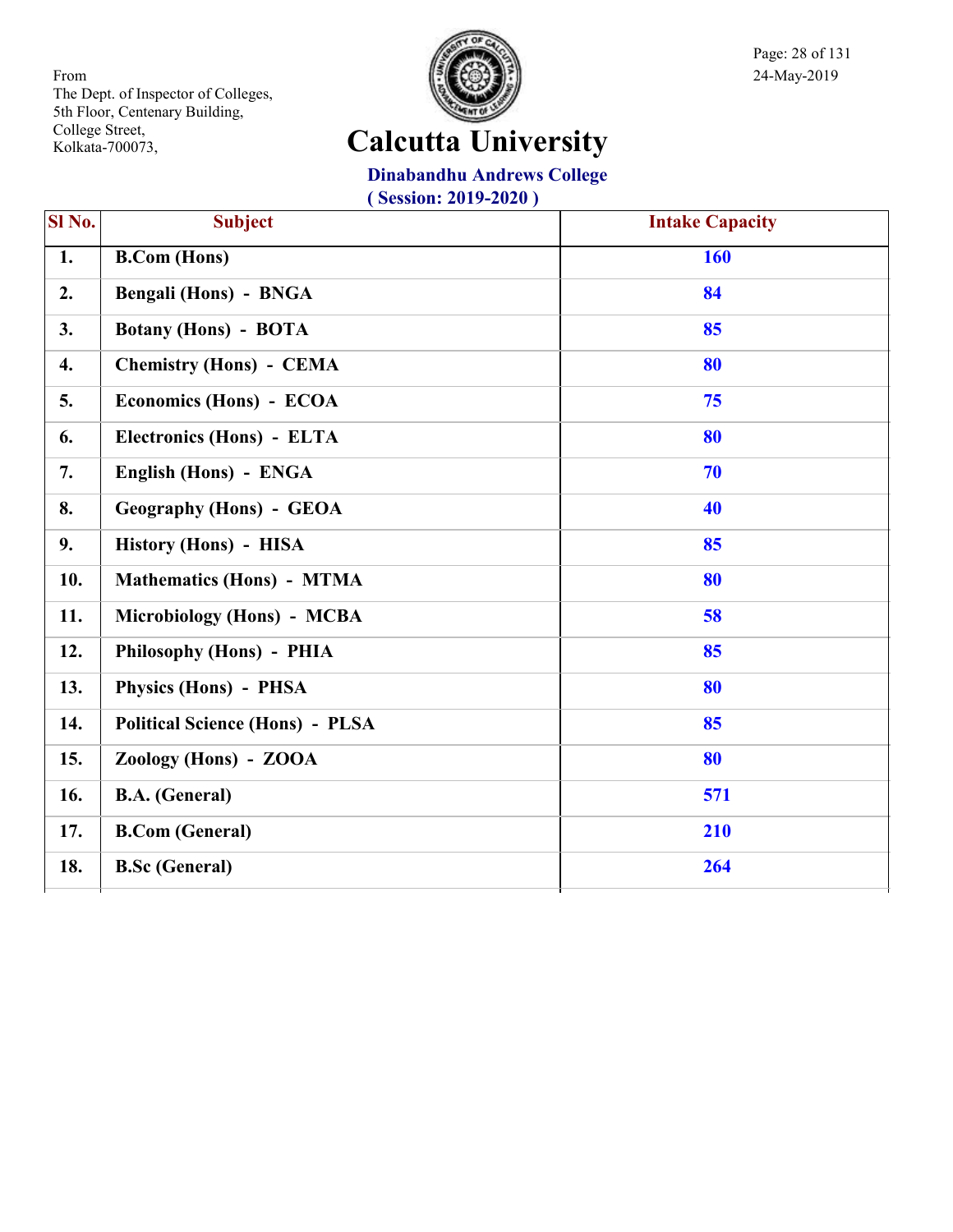

Page: 29 of 131

# **Calcutta University**

#### **Dinobundhoo Institution (College), Shibpur**

| Sl No.             | <b>Subject</b>                         | <b>Intake Capacity</b> |
|--------------------|----------------------------------------|------------------------|
| 1.                 | <b>B.Com (Hons)</b>                    | 300                    |
| 2.                 | <b>Bengali (Hons) - BNGA</b>           | 55                     |
| 3.                 | <b>Botany (Hons) - BOTA</b>            | 30                     |
| $\boldsymbol{4}$ . | <b>Chemistry (Hons) - CEMA</b>         | 40                     |
| 5.                 | <b>Computer Science (Hons) - CMSA</b>  | 20                     |
| 6.                 | Economics (Hons) - ECOA                | 20                     |
| 7.                 | <b>Education (Hons) - EDCA</b>         | 35                     |
| 8.                 | English (Hons) - ENGA                  | 50                     |
| 9.                 | History (Hons) - HISA                  | 55                     |
| 10.                | <b>Mathematics (Hons) - MTMA</b>       | 40                     |
| 11.                | Philosophy (Hons) - PHIA               | 30                     |
| 12.                | Physics (Hons) - PHSA                  | 40                     |
| 13.                | <b>Political Science (Hons) - PLSA</b> | 45                     |
| 14.                | Sanskrit (Hons) - SANA                 | 30                     |
| 15.                | <b>B.A.</b> (General)                  | 350                    |
| 16.                | <b>B.Com (General)</b>                 | 300                    |
| 17.                | <b>B.Sc (General)</b>                  | <b>100</b>             |
|                    |                                        |                        |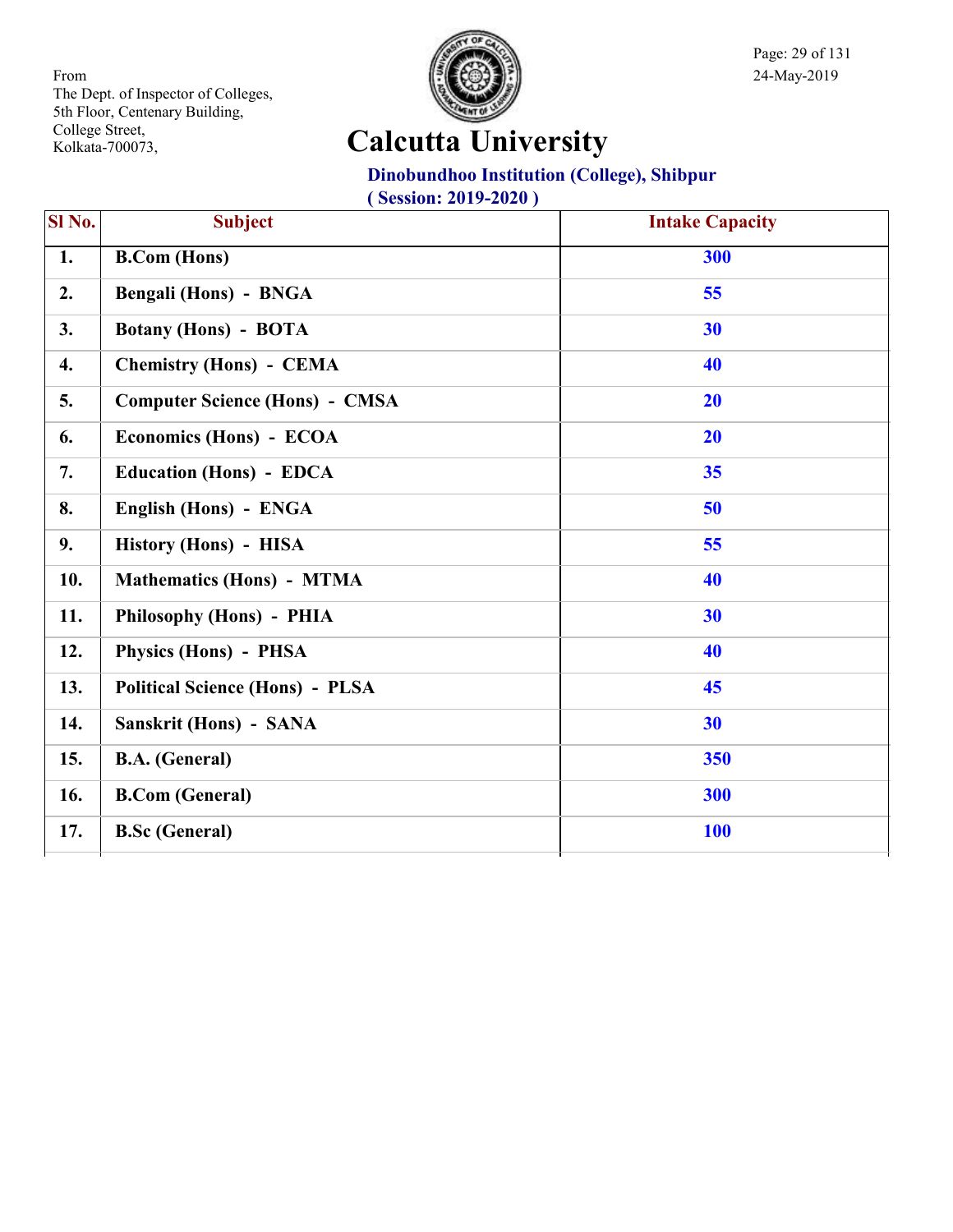

Page: 30 of 131

# **Calcutta University**

#### **Dr.Kanailal Bhattacharyya College**

|                                        | 90                  |
|----------------------------------------|---------------------|
| Bengali (Hons) - BNGA                  | 90                  |
| <b>Botany (Hons) - BOTA</b>            | 18                  |
| <b>Education (Hons) - EDCA</b>         | 60                  |
| English (Hons) - ENGA                  | 30                  |
| <b>Geography (Hons) - GEOA</b>         | 18                  |
| History (Hons) - HISA                  | 60                  |
| Philosophy (Hons) - PHIA               | 48                  |
| Physiology (Hons) - PHYA               | 18                  |
| <b>Political Science (Hons) - PLSA</b> | 60                  |
| Zoology (Hons) - ZOOA                  | 18                  |
| <b>B.A.</b> (General)                  | 300                 |
| <b>B.Com</b> (General)                 | <b>100</b>          |
| <b>B.Sc (General)</b>                  | 40                  |
|                                        | <b>B.Com</b> (Hons) |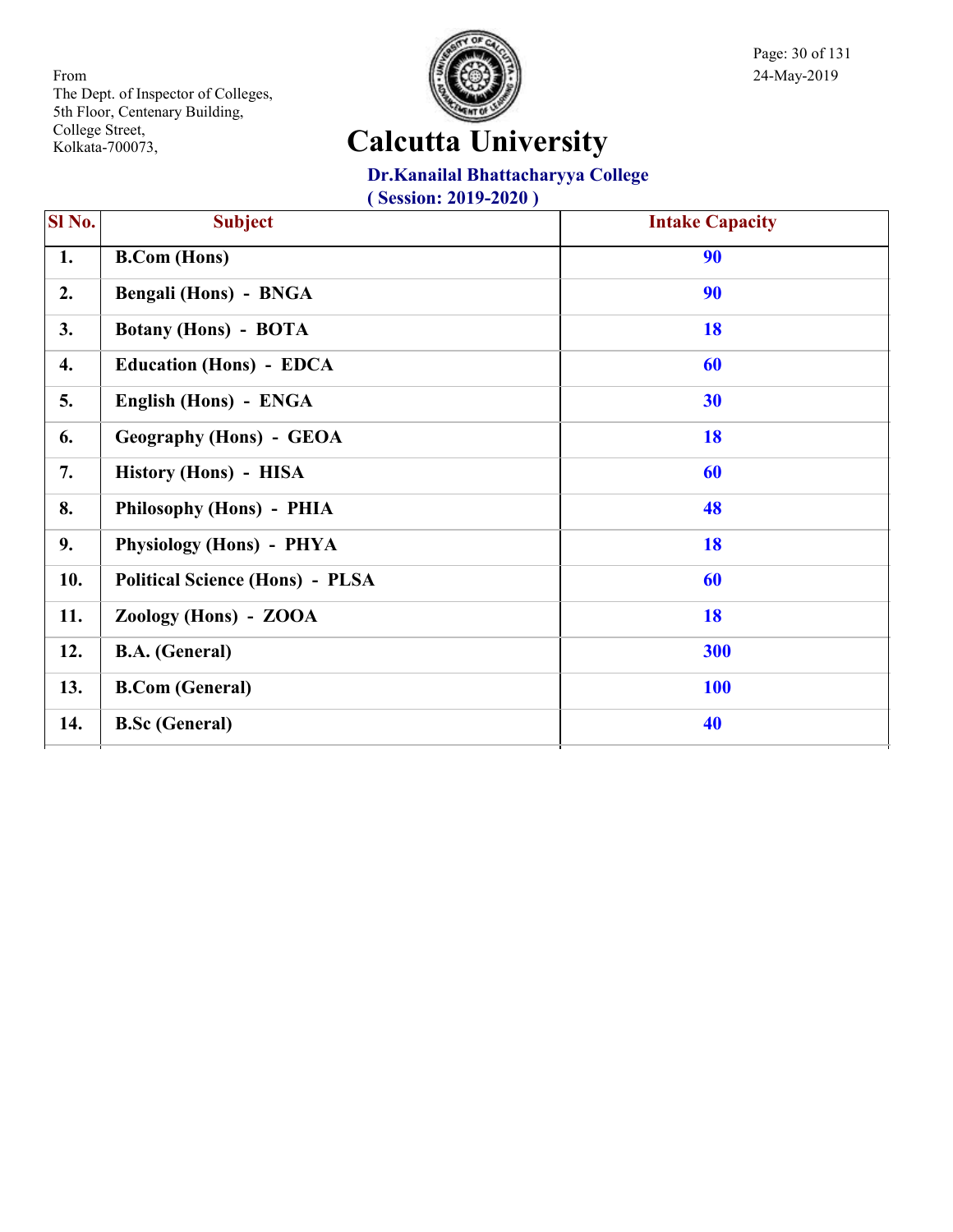

Page: 31 of 131

# **Calcutta University**

**Fakir Chand College ( Session: 2019-2020 )**

| SI No. | <b>Subject</b>                         | <b>Intake Capacity</b> |
|--------|----------------------------------------|------------------------|
| 1.     | <b>B.Com</b> (Hons)                    | 191                    |
| 2.     | <b>Bengali (Hons) - BNGA</b>           | 167                    |
| 3.     | <b>Botany (Hons) - BOTA</b>            | 25                     |
| 4.     | <b>Chemistry (Hons) - CEMA</b>         | 62                     |
| 5.     | <b>Computer Science (Hons) - CMSA</b>  | 18                     |
| 6.     | Economics (Hons) - ECOA                | 31                     |
| 7.     | <b>Education (Hons) - EDCA</b>         | 69                     |
| 8.     | English (Hons) - ENGA                  | 167                    |
| 9.     | <b>Geography (Hons) - GEOA</b>         | 76                     |
| 10.    | History (Hons) - HISA                  | 167                    |
| 11.    | <b>Mathematics (Hons) - MTMA</b>       | 69                     |
| 12.    | Philosophy (Hons) - PHIA               | 79                     |
| 13.    | Physics (Hons) - PHSA                  | 45                     |
| 14.    | <b>Political Science (Hons) - PLSA</b> | 131                    |
| 15.    | Zoology (Hons) - ZOOA                  | 25                     |
| 16.    | <b>B.A.</b> (General)                  | 1376                   |
| 17.    | <b>B.Com (General)</b>                 | 191                    |
| 18.    | <b>B.Sc (General)</b>                  | 314                    |
|        |                                        |                        |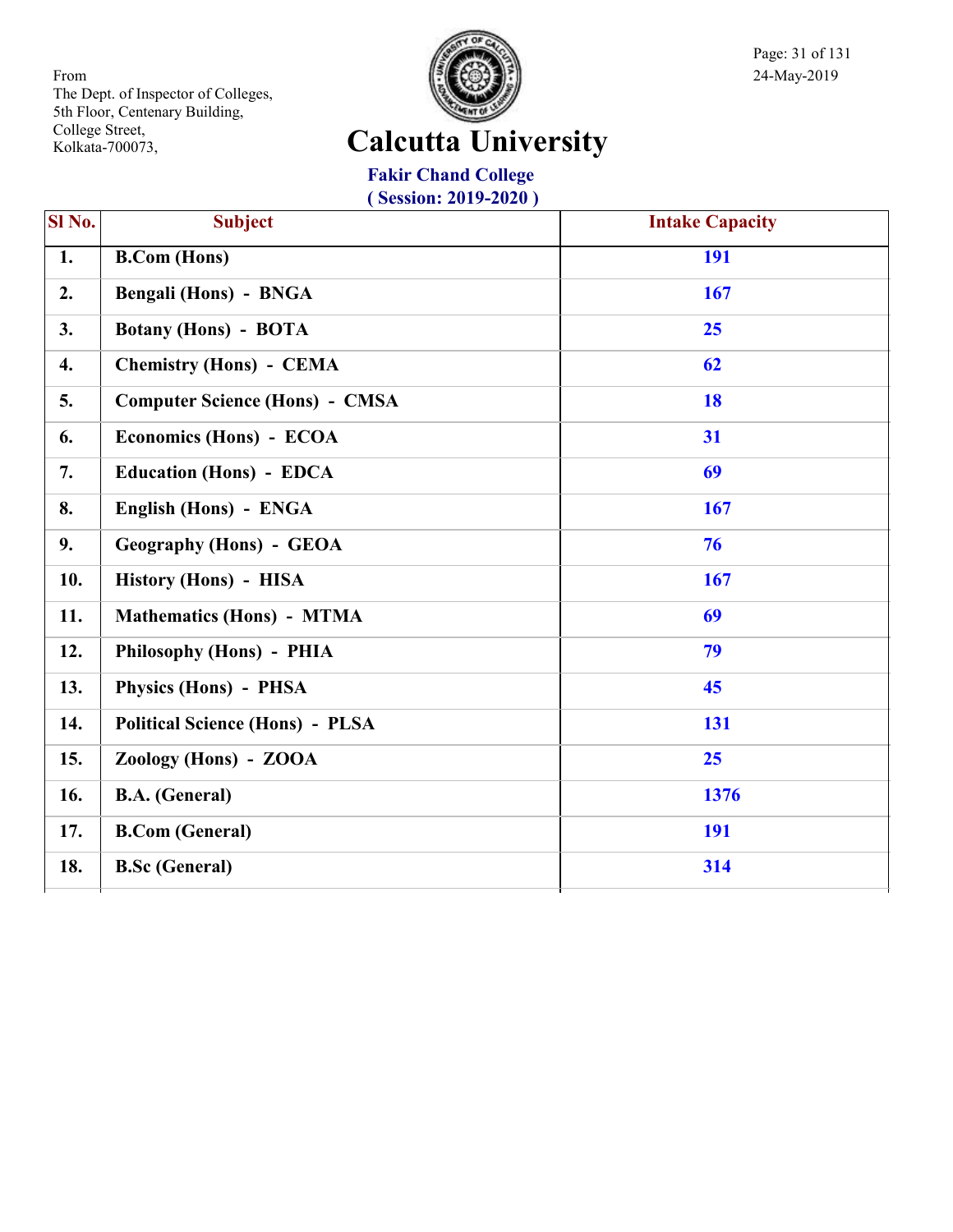

Page: 32 of 131

# **Calcutta University**

#### **Gangadharpur Mahavidyamandir**

| <b>SI</b> No. | <b>Subject</b>                         | <b>Intake Capacity</b> |
|---------------|----------------------------------------|------------------------|
| 1.            | <b>B.Com</b> (Hons)                    | 36                     |
| 2.            | Bengali (Hons) - BNGA                  | 61                     |
| 3.            | <b>Education (Hons) - EDCA</b>         | 48                     |
| 4.            | English (Hons) - ENGA                  | 43                     |
| 5.            | History (Hons) - HISA                  | 48                     |
| 6.            | Philosophy (Hons) - PHIA               | 36                     |
| 7.            | <b>Political Science (Hons) - PLSA</b> | 36                     |
| 8.            | Sanskrit (Hons) - SANA                 | 43                     |
| 9.            | <b>B.A.</b> (General)                  | 500                    |
| 10.           | <b>B.Com</b> (General)                 | <b>100</b>             |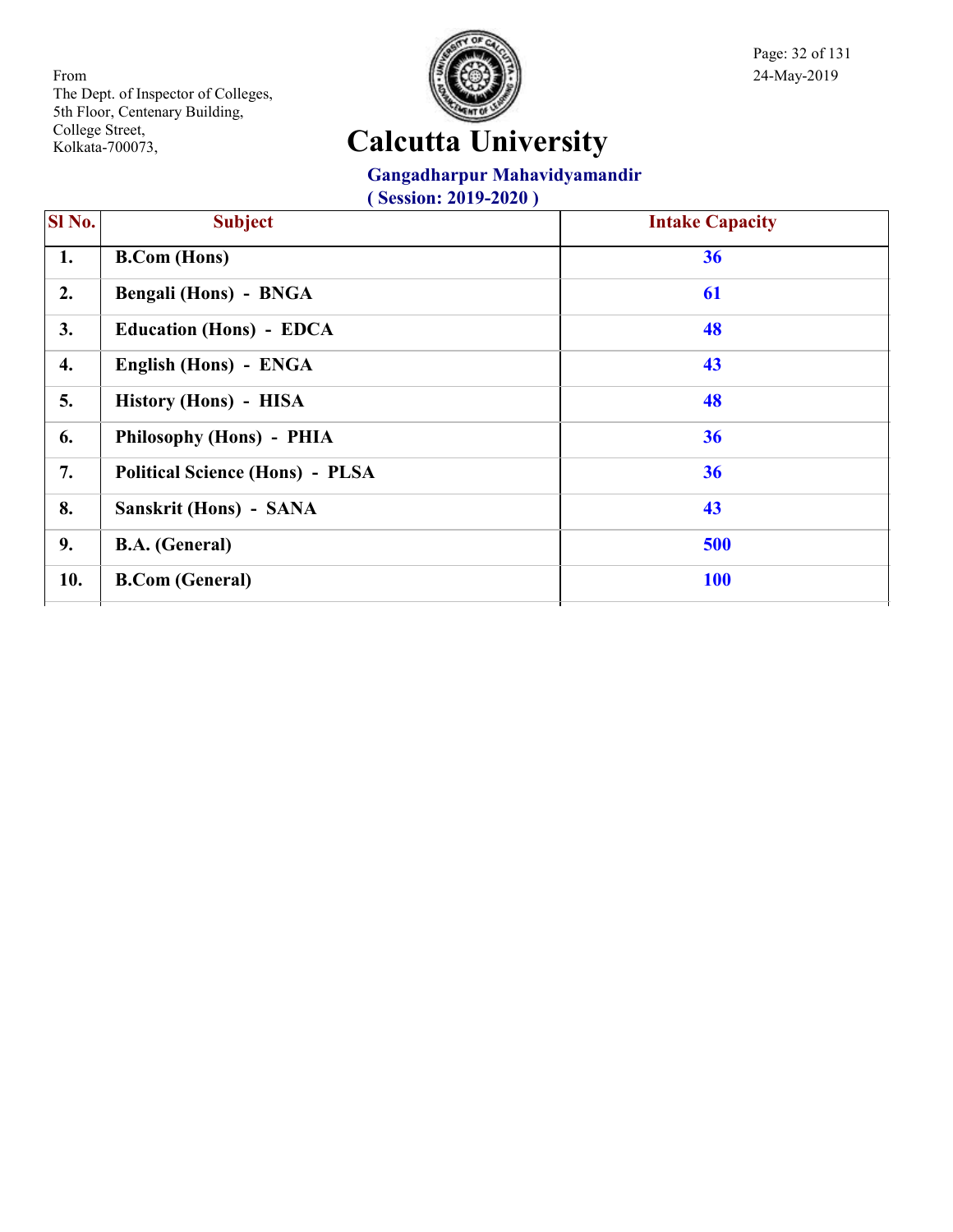

Page: 33 of 131

# **Calcutta University**

#### **Goenka College of Commerce & Business Administration**

| SI No.<br>ப்பட | Subject             | <b>Intake Capacity</b> |
|----------------|---------------------|------------------------|
| . .            | <b>B.Com</b> (Hons) | 540                    |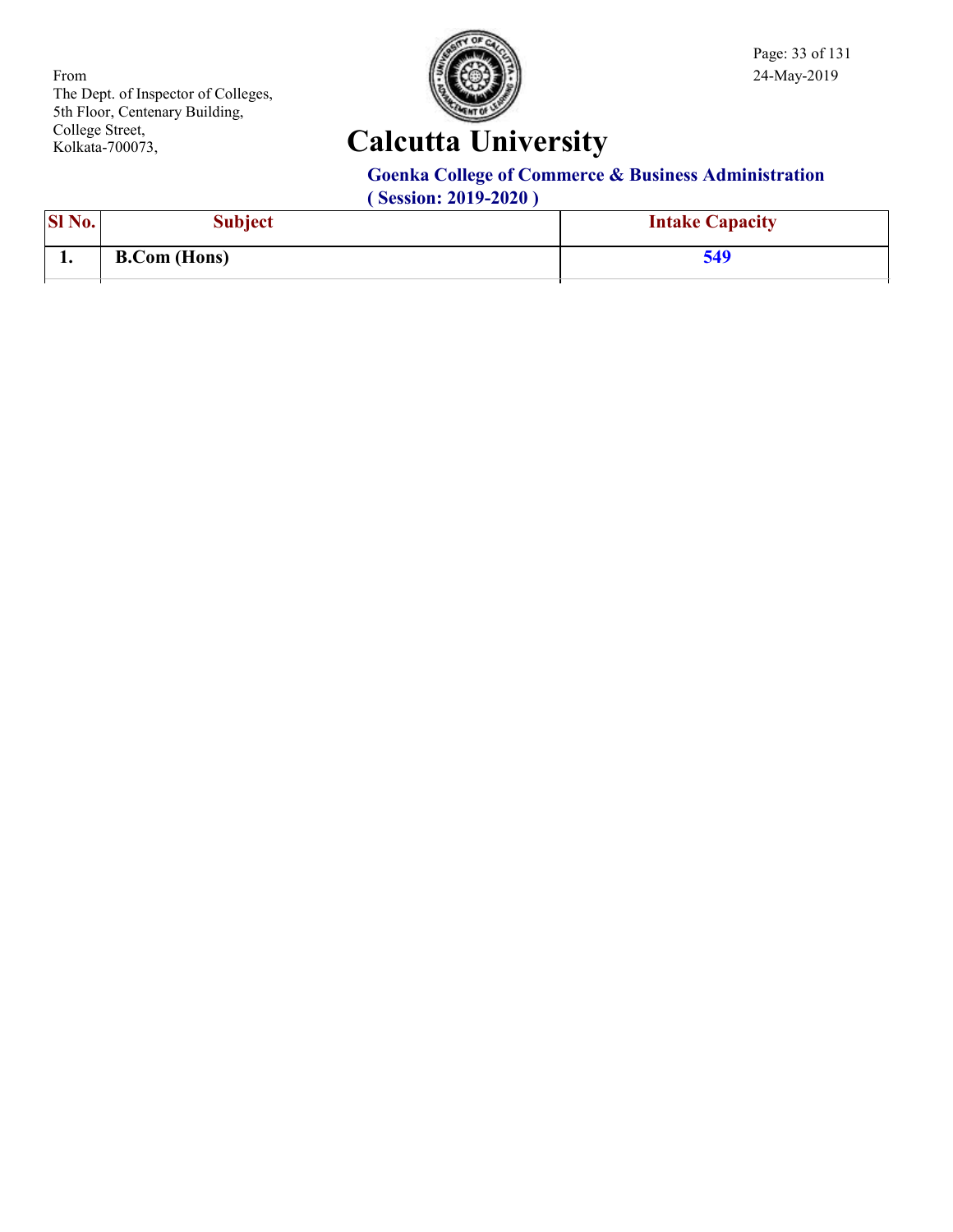

Page: 34 of 131

#### **Calcutta University**

#### **Gokhale Memorial Girls' College**

| SI No. | <b>Subject</b>                         | <b>Intake Capacity</b> |
|--------|----------------------------------------|------------------------|
| 1.     | Bengali (Hons) - BNGA                  | 28                     |
| 2.     | <b>Chemistry (Hons) - CEMA</b>         | 21                     |
| 3.     | Economics (Hons) - ECOA                | 61                     |
| 4.     | <b>Education (Hons) - EDCA</b>         | 34                     |
| 5.     | English (Hons) - ENGA                  | 61                     |
| 6.     | <b>Geography (Hons) - GEOA</b>         | 47                     |
| 7.     | Hindi (Hons) - HINA                    | 28                     |
| 8.     | History (Hons) - HISA                  | 43                     |
| 9.     | <b>Mathematics (Hons) - MTMA</b>       | 34                     |
| 10.    | Philosophy (Hons) - PHIA               | 28                     |
| 11.    | Physics (Hons) - PHSA                  | <b>16</b>              |
| 12.    | <b>Political Science (Hons) - PLSA</b> | 61                     |
| 13.    | Psychology (Hons) - PSYA               | 58                     |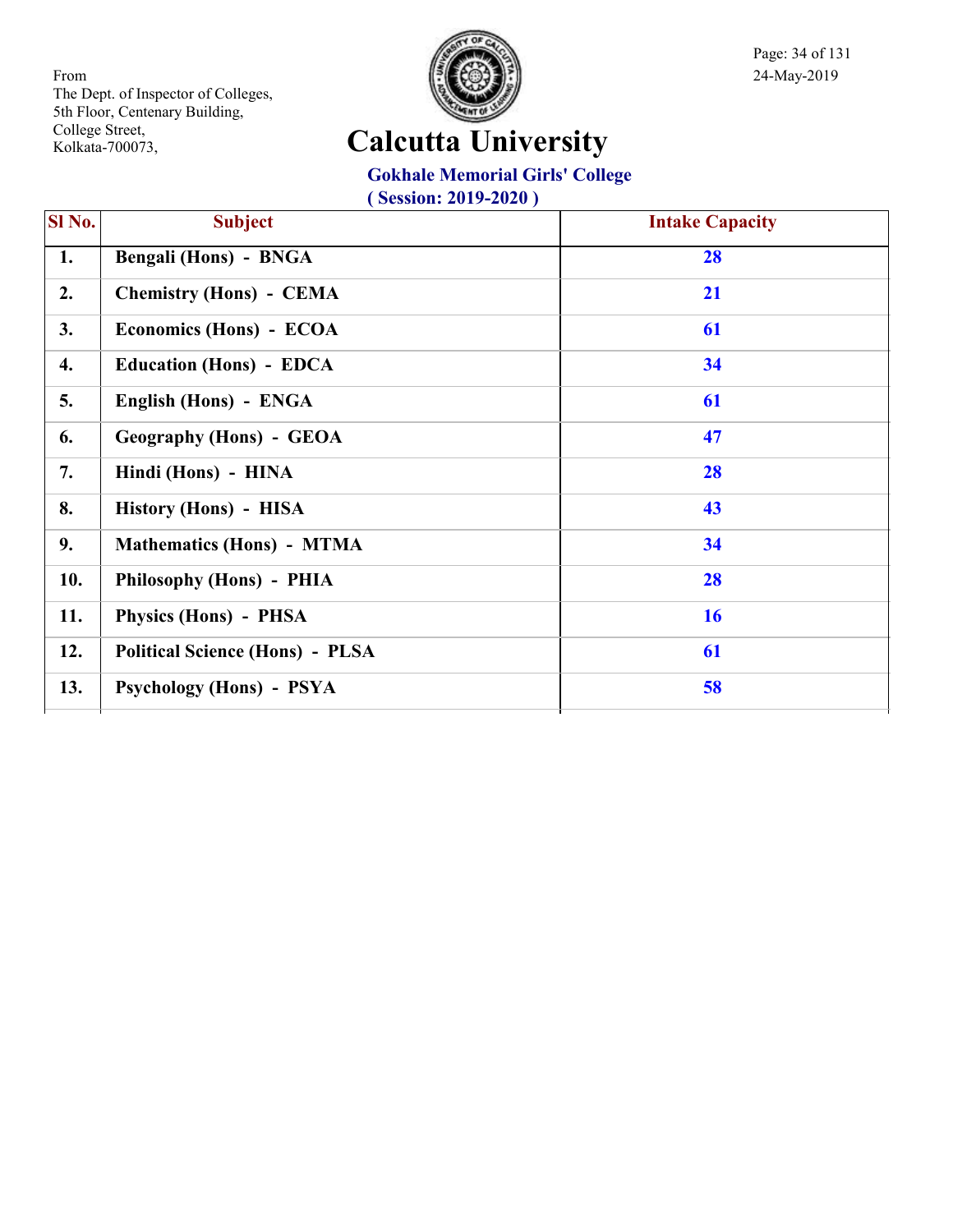

Page: 35 of 131

# **Calcutta University**

#### **Gour Mohan Sachin Mondol Mahavidyalaya**

| SI No. | <b>Subject</b>                         | <b>Intake Capacity</b> |
|--------|----------------------------------------|------------------------|
| 1.     | <b>B.Com</b> (Hons)                    | 30                     |
| 2.     | Bengali (Hons) - BNGA                  | <b>180</b>             |
| 3.     | <b>Botany (Hons) - BOTA</b>            | <b>10</b>              |
| 4.     | <b>Chemistry (Hons) - CEMA</b>         | 10                     |
| 5.     | <b>Education (Hons) - EDCA</b>         | 84                     |
| 6.     | English (Hons) - ENGA                  | 84                     |
| 7.     | <b>Geography (Hons) - GEOA</b>         | 54                     |
| 8.     | History (Hons) - HISA                  | 114                    |
| 9.     | <b>Mathematics (Hons) - MTMA</b>       | 30                     |
| 10.    | Philosophy (Hons) - PHIA               | 84                     |
| 11.    | Physics (Hons) - PHSA                  | <b>10</b>              |
| 12.    | <b>Political Science (Hons) - PLSA</b> | 84                     |
| 13.    | Sanskrit (Hons) - SANA                 | 60                     |
| 14.    | Zoology (Hons) - ZOOA                  | <b>10</b>              |
| 15.    | <b>B.A.</b> (General)                  | 1356                   |
| 16.    | <b>B.Com (General)</b>                 | 30                     |
| 17.    | <b>B.Sc (General)</b>                  | <b>100</b>             |
|        |                                        |                        |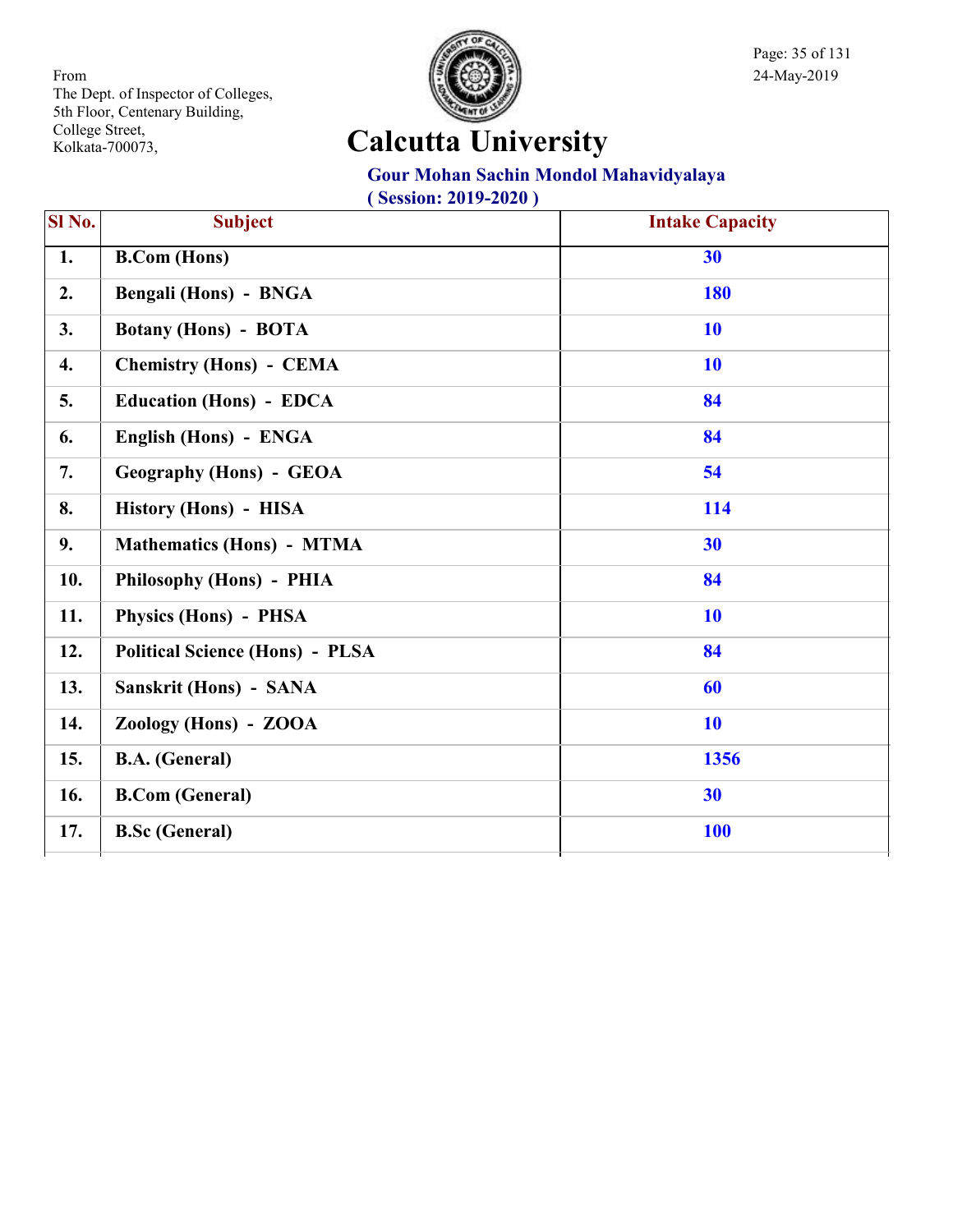

Page: 36 of 131

# **Calcutta University**

#### **Govt. Girls General Degree College**

| Sl No.          | <b>Subject</b>                         | <b>Intake Capacity</b>  |
|-----------------|----------------------------------------|-------------------------|
| $\overline{1.}$ | Arabic (Hons) - ARBA                   | 25                      |
| 2.              | <b>B.Com</b> (Hons)                    | 50                      |
| 3.              | <b>Bengali (Hons) - BNGA</b>           | 25                      |
| 4.              | <b>Chemistry (Hons) - CEMA</b>         | 25                      |
| 5.              | Economics (Hons) - ECOA                | 25                      |
| 6.              | <b>Education (Hons) - EDCA</b>         | 30                      |
| 7.              | English (Hons) - ENGA                  | 25                      |
| 8.              | <b>Geography (Hons) - GEOA</b>         | 25                      |
| 9.              | History (Hons) - HISA                  | 25                      |
| 10.             | <b>Mathematics (Hons) - MTMA</b>       | 25                      |
| 11.             | Persian (Hons) - PERA                  | 25                      |
| 12.             | Physics (Hons) - PHSA                  | 25                      |
| 13.             | <b>Political Science (Hons) - PLSA</b> | 25                      |
| 14.             | Sociology (Hons) - SOCA                | 25                      |
| 15.             | Urdu (Hons) - URDA                     | 25                      |
| 16.             | <b>B.A.</b> (General)                  | 56                      |
| 17.             | <b>B.Com (General)</b>                 | $\overline{\mathbf{3}}$ |
| 18.             | <b>B.Sc (General)</b>                  | 11                      |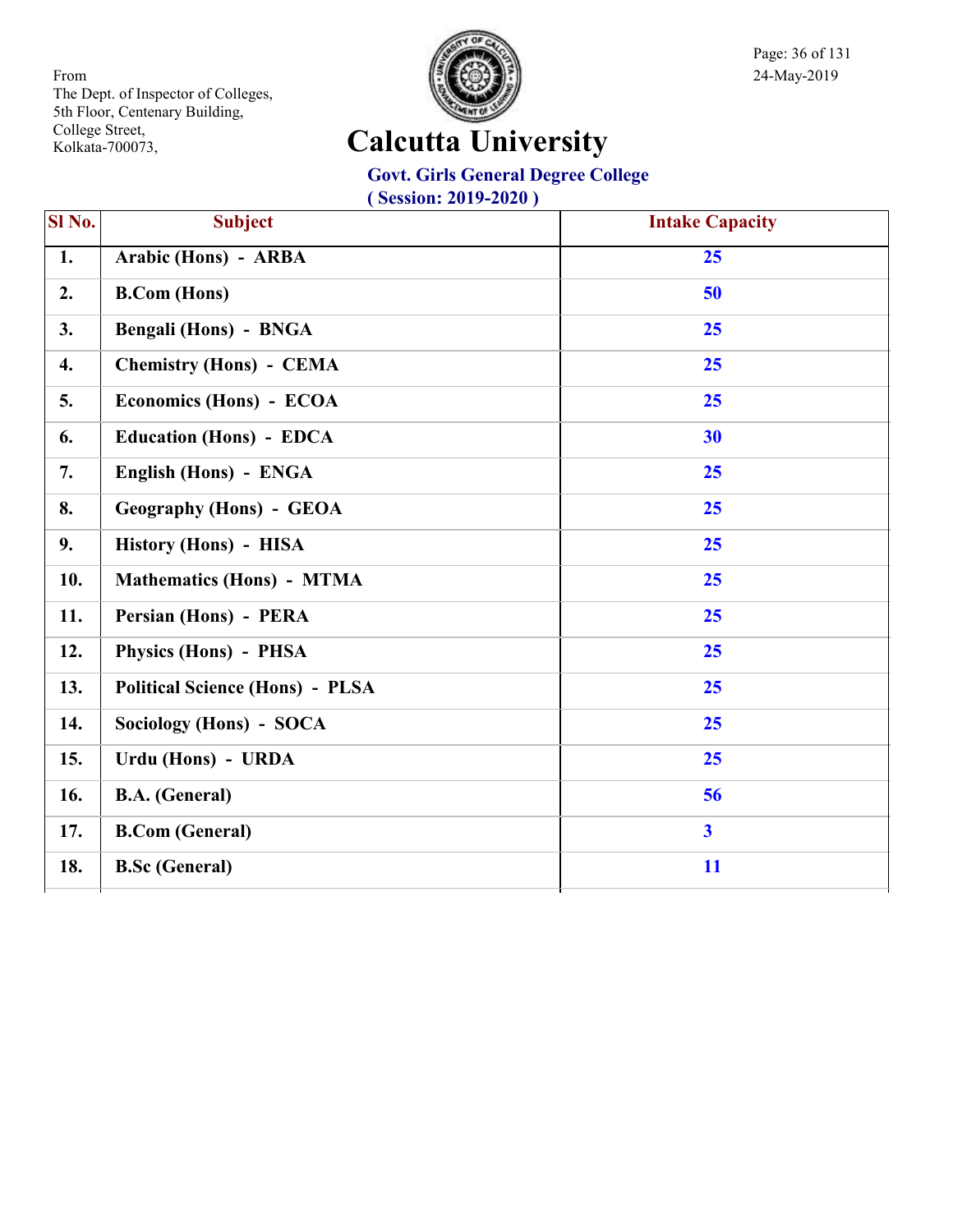

Page: 37 of 131

## **Calcutta University**

**Gurudas College ( Session: 2019-2020 )**

| SI <sub>No.</sub>  | <b>Subject</b>                                         | <b>Intake Capacity</b> |
|--------------------|--------------------------------------------------------|------------------------|
| $\overline{1}$ .   | <b>B.Com (Hons)</b>                                    | 150                    |
| 2.                 | <b>Bengali (Hons) - BNGA</b>                           | 80                     |
| 3.                 | <b>Bio Chemistry (Hons) - BCMA</b>                     | 35                     |
| $\boldsymbol{4}$ . | <b>Botany (Hons) - BOTA</b>                            | 45                     |
| 5.                 | <b>Chemistry (Hons) - CEMA</b>                         | 50                     |
| 6.                 | <b>Computer Science (Hons) - CMSA</b>                  | 35                     |
| 7.                 | Economics (Hons) - ECOA                                | 50                     |
| 8.                 | English (Hons) - ENGA                                  | 80                     |
| 9.                 | History (Hons) - HISA                                  | 55                     |
| 10.                | <b>Journalism and Mass Communication (Hons) - JORA</b> | 40                     |
| 11.                | <b>Mathematics (Hons) - MTMA</b>                       | 60                     |
| 12.                | Microbiology (Hons) - MCBA                             | 40                     |
| 13.                | Philosophy (Hons) - PHIA                               | 30                     |
| 14.                | <b>Physics (Hons) - PHSA</b>                           | 60                     |
| 15.                | <b>Political Science (Hons) - PLSA</b>                 | 55                     |
| 16.                | Sanskrit (Hons) - SANA                                 | 30                     |
| 17.                | Sociology (Hons) - SOCA                                | 20                     |
| 18.                | Zoology (Hons) - ZOOA                                  | 45                     |
| 19.                | <b>B.A.</b> (General)                                  | 300                    |
| 20.                | <b>B.Com (General)</b>                                 | 250                    |
| 21.                | <b>B.Sc</b> (General)                                  | 140                    |
|                    |                                                        |                        |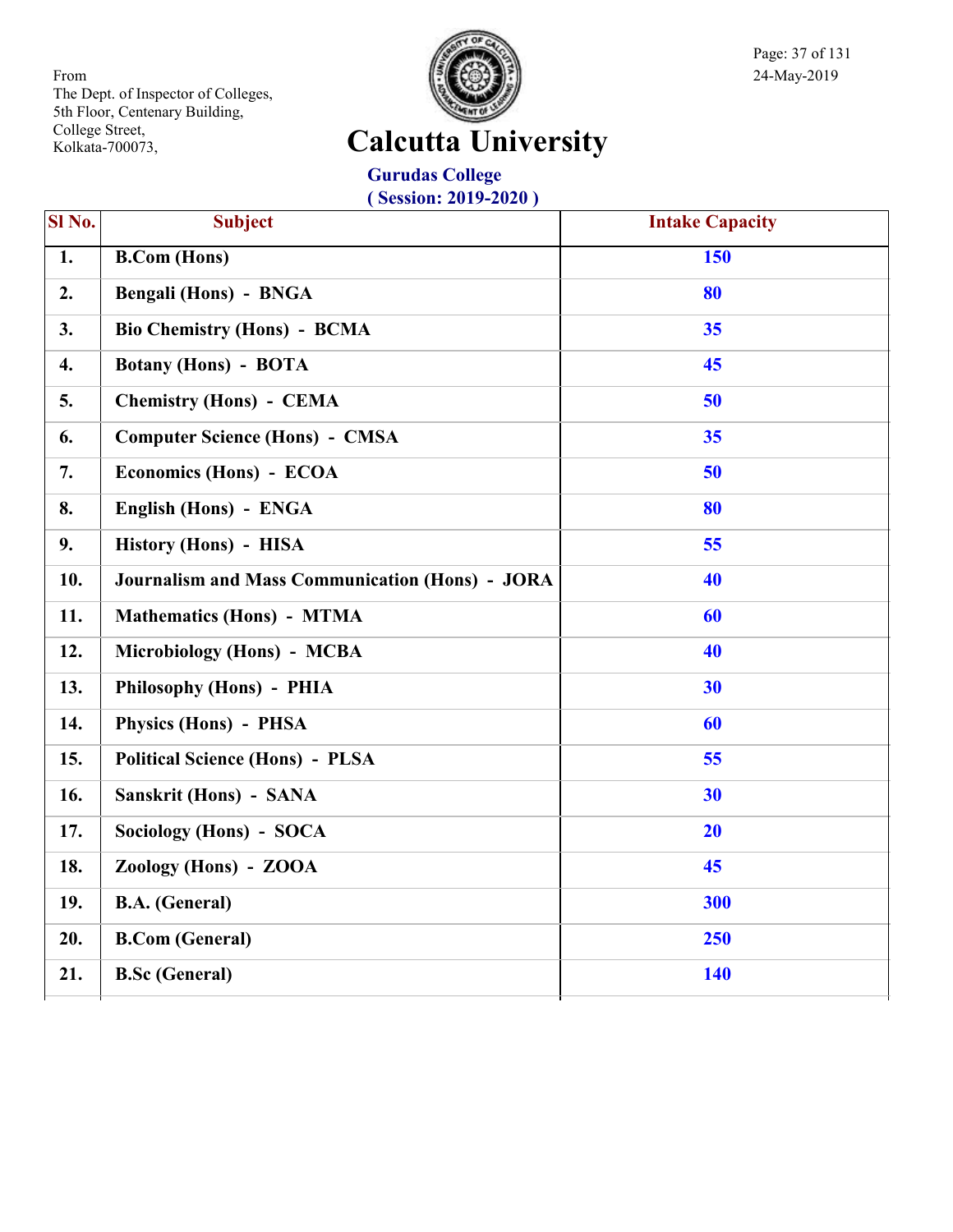

Page: 38 of 131

## **Calcutta University**

### **Harimohan Ghosh College**

| <b>SI</b> No. | <b>Subject</b>                         | <b>Intake Capacity</b> |
|---------------|----------------------------------------|------------------------|
| 1.            | <b>B.Com</b> (Hons)                    | <b>120</b>             |
| 2.            | <b>Bengali (Hons) - BNGA</b>           | 60                     |
| 3.            | Economics (Hons) - ECOA                | 18                     |
| 4.            | English (Hons) - ENGA                  | 48                     |
| 5.            | History (Hons) - HISA                  | 30                     |
| 6.            | Mathematics (Hons) - MTMA              | 22                     |
| 7.            | Physiology (Hons) - PHYA               | 22                     |
| 8.            | <b>Political Science (Hons) - PLSA</b> | 30                     |
| 9.            | Urdu (Hons) - URDA                     | 48                     |
| 10.           | <b>B.A.</b> (General)                  | 350                    |
| 11.           | <b>B.Com (General)</b>                 | 250                    |
| 12.           | <b>B.Sc (General)</b>                  | 90                     |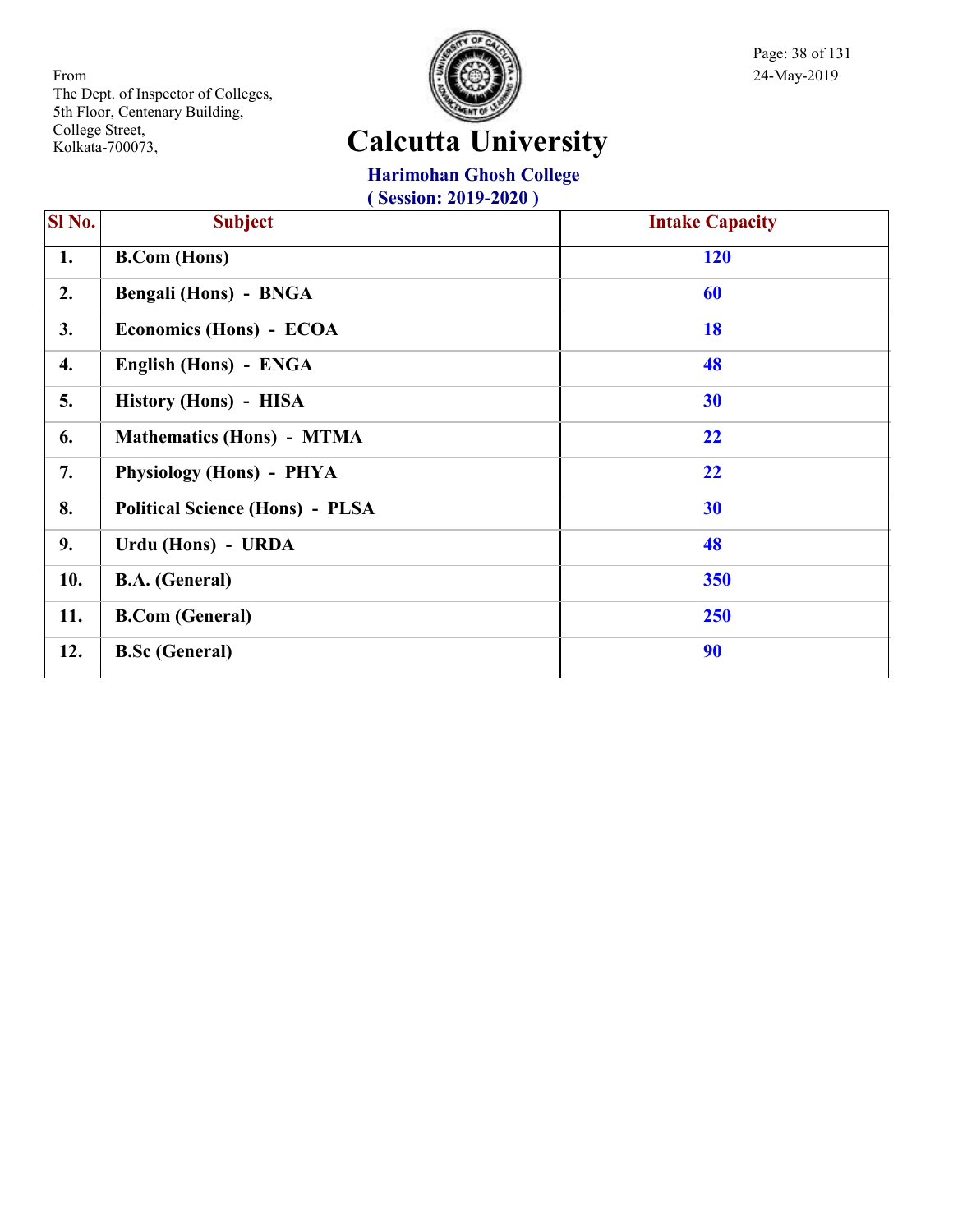

Page: 39 of 131

## **Calcutta University**

### **Heramba Chandra College**

| <b>Subject</b>                         | <b>Intake Capacity</b> |
|----------------------------------------|------------------------|
| <b>B.Com</b> (Hons)                    | 750                    |
| Bengali (Hons) - BNGA                  | 25                     |
| Economics (Hons) - ECOA                | 49                     |
| <b>Education (Hons) - EDCA</b>         | 25                     |
| English (Hons) - ENGA                  | 32                     |
| <b>Geography (Hons) - GEOA</b>         | 25                     |
| History (Hons) - HISA                  | 44                     |
| <b>Political Science (Hons) - PLSA</b> | 44                     |
| <b>B.Com</b> (General)                 | <b>150</b>             |
|                                        |                        |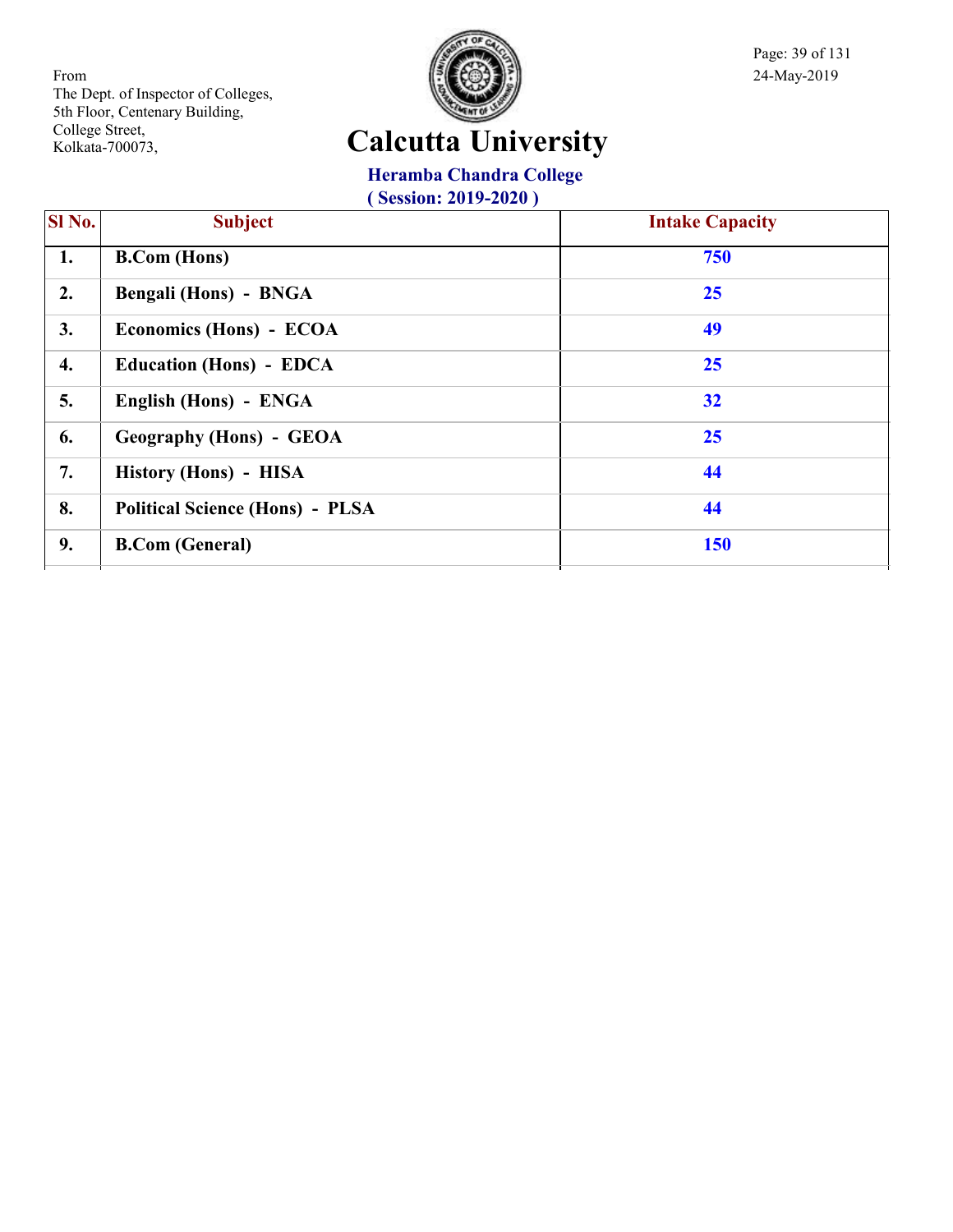

Page: 40 of 131

## **Calcutta University**

### **Jibantala Rokeya Mahavidyalaya**

| <b>SI</b> No. | <b>Subject</b>                         | <b>Intake Capacity</b> |
|---------------|----------------------------------------|------------------------|
| 1.            | Bengali (Hons) - BNGA                  | 90                     |
| 2.            | English (Hons) - ENGA                  | 25                     |
| 3.            | History (Hons) - HISA                  | 60                     |
| 4.            | Philosophy (Hons) - PHIA               | 36                     |
| 5.            | <b>Political Science (Hons) - PLSA</b> | 36                     |
| 6.            | Sanskrit (Hons) - SANA                 | 36                     |
| 7.            | <b>B.A.</b> (General)                  | <b>1410</b>            |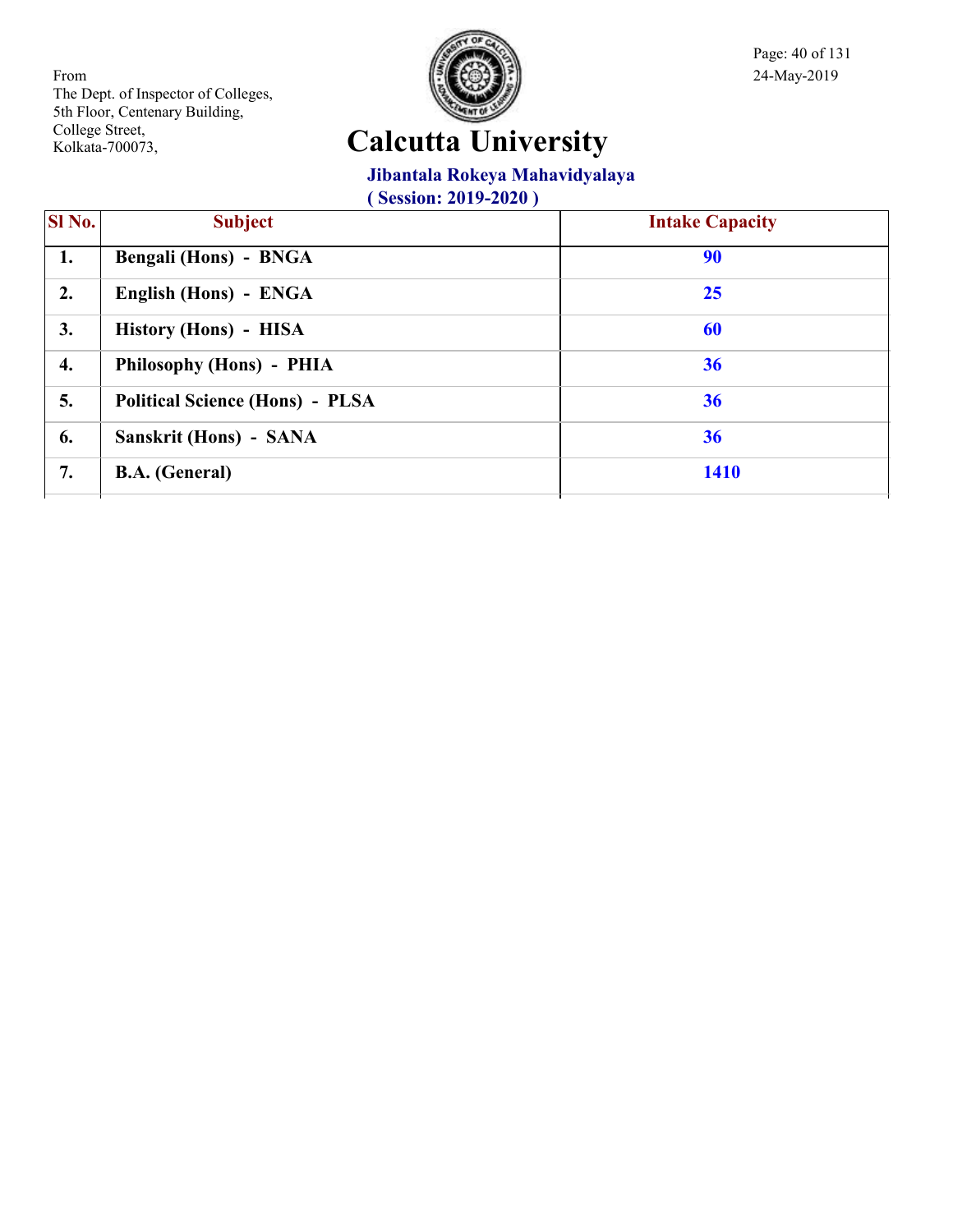

Page: 41 of 131

## **Calcutta University**

**Jogamaya Devi College**

| Sl No. | <b>Subject</b>                         | <b>Intake Capacity</b> |
|--------|----------------------------------------|------------------------|
| 1.     | <b>B.Com</b> (Hons)                    | 200                    |
| 2.     | Bengali (Hons) - BNGA                  | 50                     |
| 3.     | <b>Botany (Hons) - BOTA</b>            | 30                     |
| 4.     | <b>Chemistry (Hons) - CEMA</b>         | 50                     |
| 5.     | Economics (Hons) - ECOA                | 35                     |
| 6.     | English (Hons) - ENGA                  | 60                     |
| 7.     | <b>Geography (Hons) - GEOA</b>         | 60                     |
| 8.     | <b>Geology (Hons) - GELA</b>           | 30                     |
| 9.     | History (Hons) - HISA                  | 40                     |
| 10.    | <b>Mathematics (Hons) - MTMA</b>       | 35                     |
| 11.    | Philosophy (Hons) - PHIA               | 40                     |
| 12.    | Physics (Hons) - PHSA                  | 40                     |
| 13.    | <b>Political Science (Hons) - PLSA</b> | 60                     |
| 14.    | <b>Psychology (Hons) - PSYA</b>        | 30                     |
| 15.    | Sanskrit (Hons) - SANA                 | 35                     |
| 16.    | Sociology (Hons) - SOCA                | 30                     |
| 17.    | Zoology (Hons) - ZOOA                  | 70                     |
| 18.    | <b>B.A.</b> (General)                  | 921                    |
| 19.    | <b>B.Com (General)</b>                 | 304                    |
| 20.    | <b>B.Sc</b> (General)                  | 356                    |
|        |                                        |                        |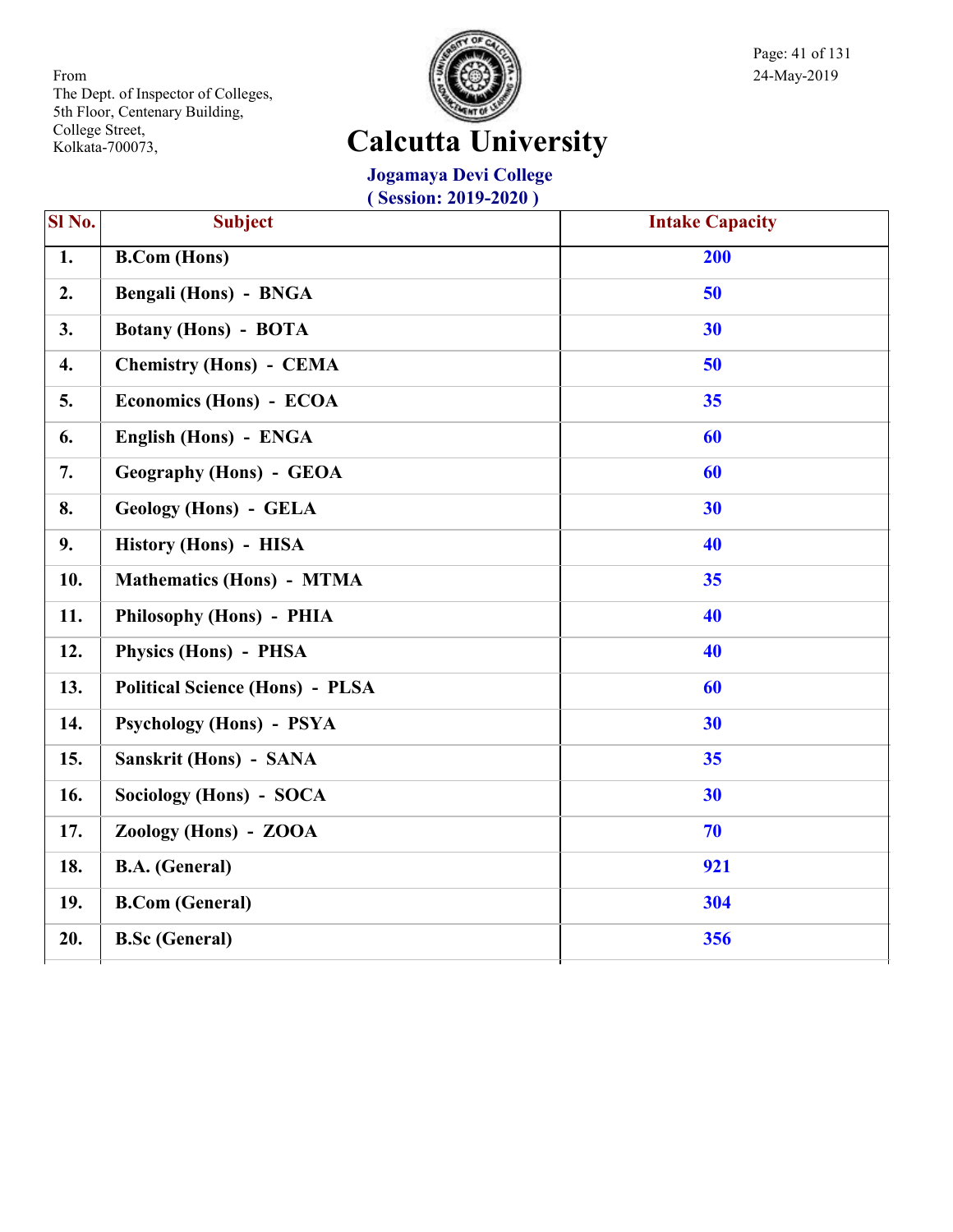

Page: 42 of 131

## **Calcutta University**

#### **Jogesh Chandra Chaudhuri College**

| Sl No.           | <b>Subject</b>                         | <b>Intake Capacity</b> |
|------------------|----------------------------------------|------------------------|
| $\overline{1}$ . | <b>B.Com</b> (Hons)                    | $\overline{135}$       |
| 2.               | <b>Bengali (Hons) - BNGA</b>           | 30                     |
| 3.               | <b>Chemistry (Hons) - CEMA</b>         | 36                     |
| $\overline{4}$ . | <b>Computer Science (Hons) - CMSA</b>  | 30                     |
| 5.               | Economics (Hons) - ECOA                | 19                     |
| 6.               | <b>Education (Hons) - EDCA</b>         | 34                     |
| 7.               | Electronics (Hons) - ELTA              | 33                     |
| 8.               | English (Hons) - ENGA                  | 60                     |
| 9.               | <b>Geography (Hons) - GEOA</b>         | 30                     |
| 10.              | Hindi (Hons) - HINA                    | 30                     |
| 11.              | History (Hons) - HISA                  | 45                     |
| 12.              | <b>Mathematics (Hons) - MTMA</b>       | 30                     |
| 13.              | Philosophy (Hons) - PHIA               | 30                     |
| 14.              | Physics (Hons) - PHSA                  | 30                     |
| 15.              | <b>Political Science (Hons) - PLSA</b> | 30                     |
| 16.              | <b>B.A.</b> (General)                  | 150                    |
| 17.              | <b>B.Com (General)</b>                 | 150                    |
| 18.              | <b>B.Sc (General)</b>                  | 90                     |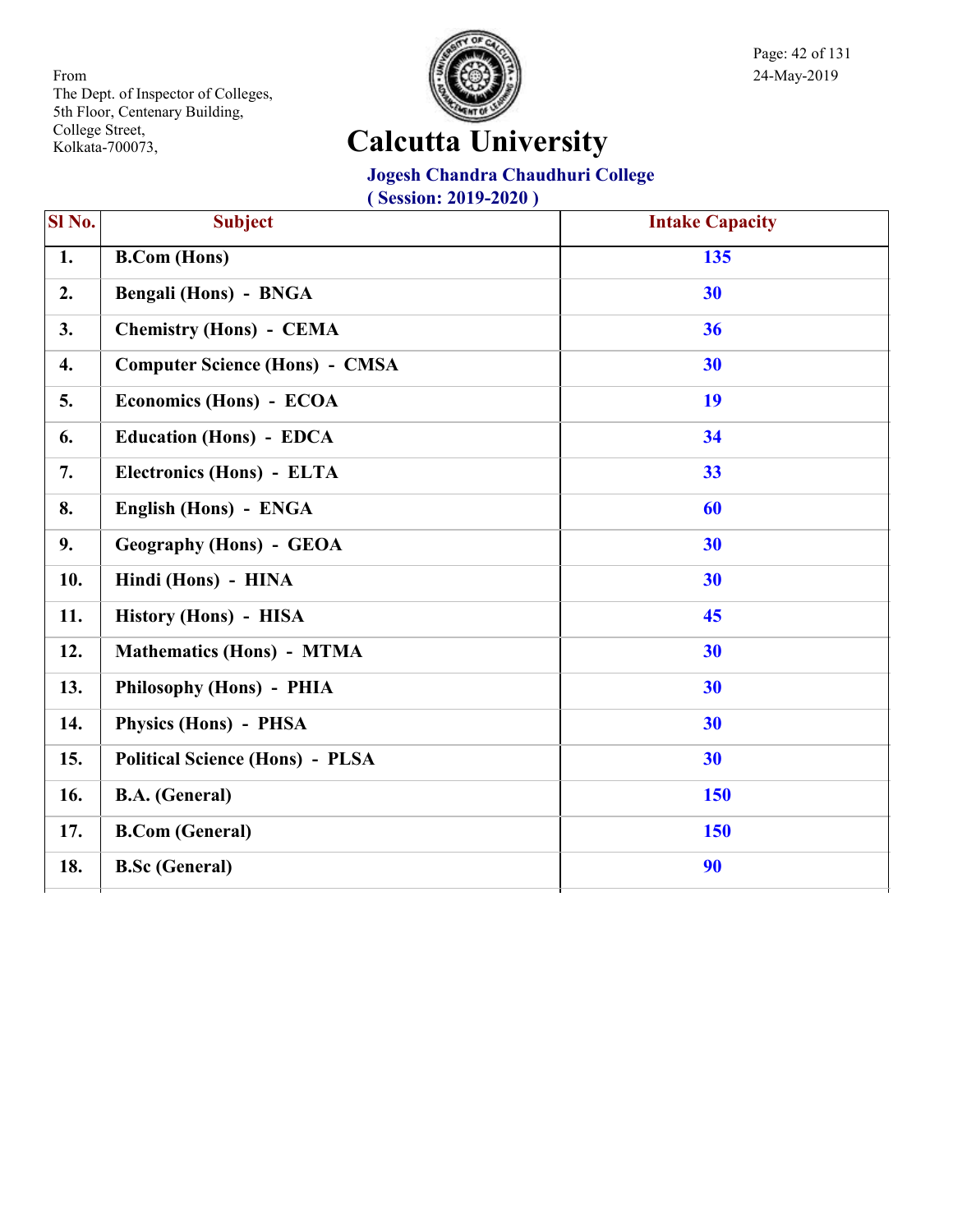

Page: 43 of 131

## **Calcutta University**

### **Joypur Panchanan Roy College**

| SI No. | <b>Subject</b>                 | <b>Intake Capacity</b> |
|--------|--------------------------------|------------------------|
| 1.     | <b>B.Com</b> (Hons)            | 85                     |
| 2.     | Bengali (Hons) - BNGA          | 90                     |
| 3.     | <b>Education (Hons) - EDCA</b> | 73                     |
| 4.     | English (Hons) - ENGA          | 36                     |
| 5.     | History (Hons) - HISA          | 61                     |
| 6.     | Philosophy (Hons) - PHIA       | 20                     |
| 7.     | <b>B.A.</b> (General)          | 450                    |
| 8.     | <b>B.Com (General)</b>         | <b>100</b>             |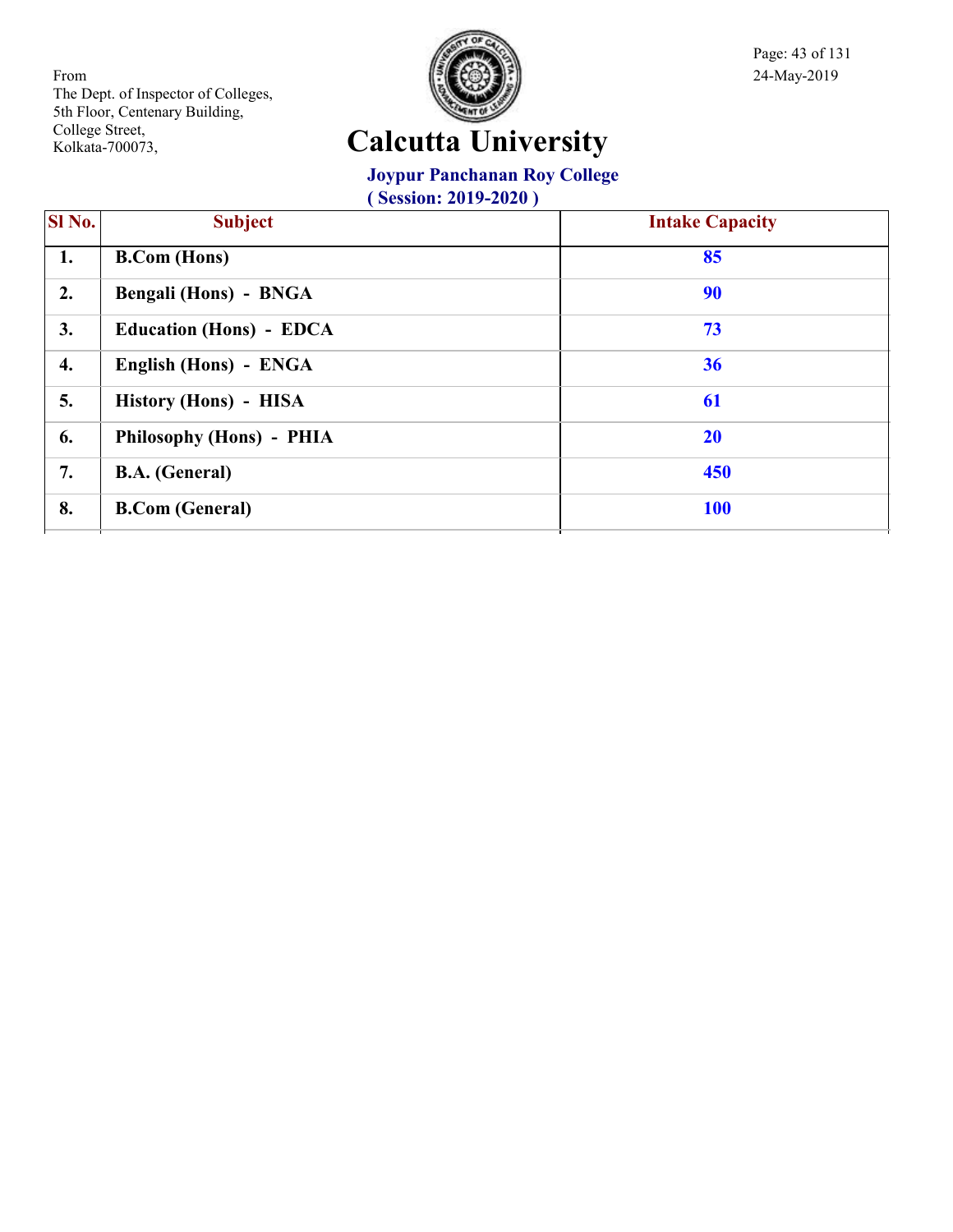

Page: 44 of 131

## **Calcutta University**

**K.K.Das College ( Session: 2019-2020 )**

| SI No. | <b>Subject</b>                   | <b>Intake Capacity</b> |
|--------|----------------------------------|------------------------|
| 1.     | <b>B.Com</b> (Hons)              | 188                    |
| 2.     | Bengali (Hons) - BNGA            | 95                     |
| 3.     | Economics (Hons) - ECOA          | 14                     |
| 4.     | English (Hons) - ENGA            | 76                     |
| 5.     | History (Hons) - HISA            | 39                     |
| 6.     | <b>Mathematics (Hons) - MTMA</b> | 26                     |
| 7.     | <b>B.A.</b> (General)            | 197                    |
| 8.     | <b>B.Com</b> (General)           | <b>130</b>             |
| 9.     | <b>B.Sc (General)</b>            | 40                     |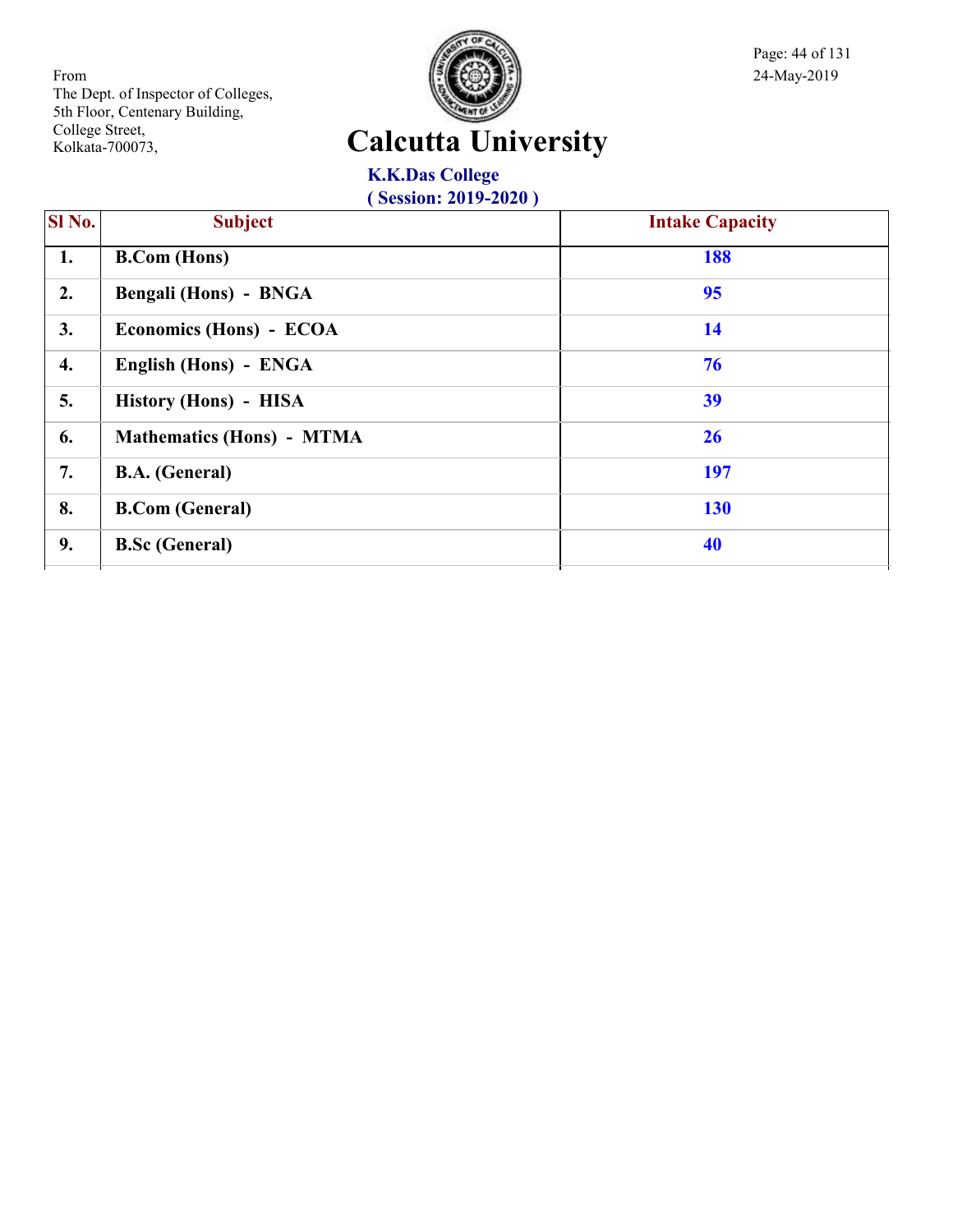

Page: 45 of 131

## **Calcutta University**

#### **Khudiram Bose Central College**

| <b>SI</b> No. | <b>Subject</b>                                         | <b>Intake Capacity</b> |
|---------------|--------------------------------------------------------|------------------------|
| 1.            | <b>B.Com</b> (Hons)                                    | <b>161</b>             |
| 2.            | Bengali (Hons) - BNGA                                  | 81                     |
| 3.            | <b>Education (Hons) - EDCA</b>                         | 48                     |
| 4.            | English (Hons) - ENGA                                  | <b>140</b>             |
| 5.            | <b>Geography (Hons) - GEOA</b>                         | 48                     |
| 6.            | Hindi (Hons) - HINA                                    | 48                     |
| 7.            | History (Hons) - HISA                                  | 48                     |
| 8.            | <b>Journalism and Mass Communication (Hons) - JORA</b> | 36                     |
| 9.            | <b>Political Science (Hons) - PLSA</b>                 | 48                     |
| 10.           | <b>B.A.</b> (General)                                  | 303                    |
| 11.           | <b>B.Com (General)</b>                                 | 201                    |
| 12.           | <b>B.Sc (General)</b>                                  | 177                    |
|               |                                                        |                        |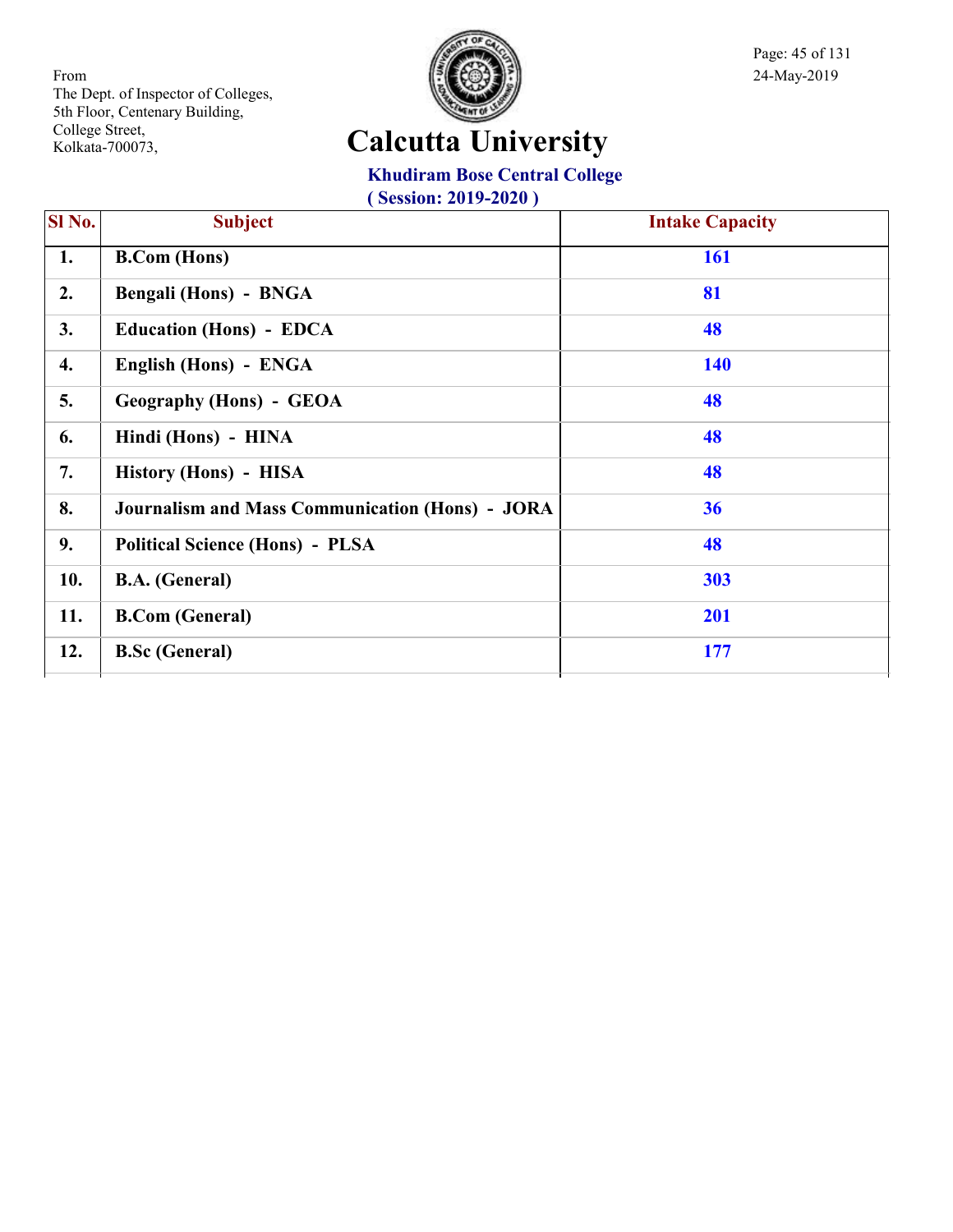

Page: 46 of 131

## **Calcutta University**

**Kidderpore College ( Session: 2019-2020 )**

| SI No. | <b>Subject</b>                                         | <b>Intake Capacity</b> |
|--------|--------------------------------------------------------|------------------------|
| 1.     | <b>B.Com</b> (Hons)                                    | 105                    |
| 2.     | Bengali (Hons) - BNGA                                  | 36                     |
| 3.     | Economics (Hons) - ECOA                                | 12                     |
| 4.     | <b>Education (Hons) - EDCA</b>                         | 36                     |
| 5.     | English (Hons) - ENGA                                  | 51                     |
| 6.     | Hindi (Hons) - HINA                                    | 41                     |
| 7.     | History (Hons) - HISA                                  | 36                     |
| 8.     | <b>Journalism and Mass Communication (Hons) - JORA</b> | 25                     |
| 9.     | Philosophy (Hons) - PHIA                               | 36                     |
| 10.    | <b>Political Science (Hons) - PLSA</b>                 | 36                     |
| 11.    | Urdu (Hons) - URDA                                     | 70                     |
| 12.    | <b>B.A.</b> (General)                                  | 490                    |
| 13.    | <b>B.Com (General)</b>                                 | 220                    |
| 14.    | <b>B.Sc (General)</b>                                  | <b>150</b>             |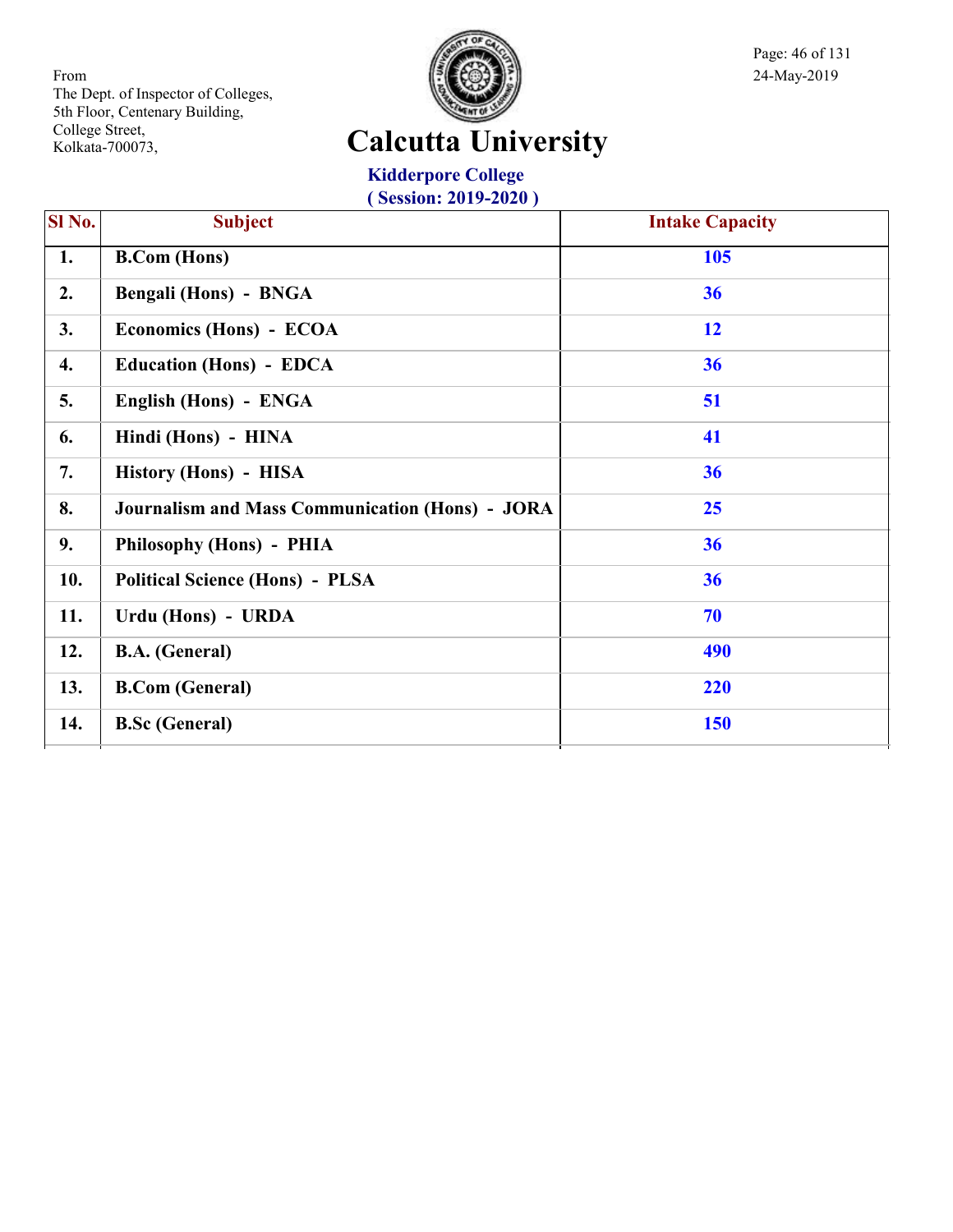

Page: 47 of 131

## **Calcutta University**

#### **Kishore Bharati Bhagini Nivedita College**

| SI No. | <b>Subject</b>                         | <b>Intake Capacity</b> |
|--------|----------------------------------------|------------------------|
| 1.     | <b>B.Com</b> (Hons)                    | 55                     |
| 2.     | Bengali (Hons) - BNGA                  | 55                     |
| 3.     | <b>Education (Hons) - EDCA</b>         | 28                     |
| 4.     | English (Hons) - ENGA                  | 33                     |
| 5.     | <b>Geography (Hons) - GEOA</b>         | 55                     |
| 6.     | History (Hons) - HISA                  | 33                     |
| 7.     | Philosophy (Hons) - PHIA               | 33                     |
| 8.     | <b>Political Science (Hons) - PLSA</b> | 33                     |
| 9.     | Zoology (Hons) - ZOOA                  | 28                     |
| 10.    | <b>B.A.</b> (General)                  | 300                    |
| 11.    | <b>B.Com (General)</b>                 | 50                     |
| 12.    | <b>B.Sc (General)</b>                  | <b>100</b>             |
|        |                                        |                        |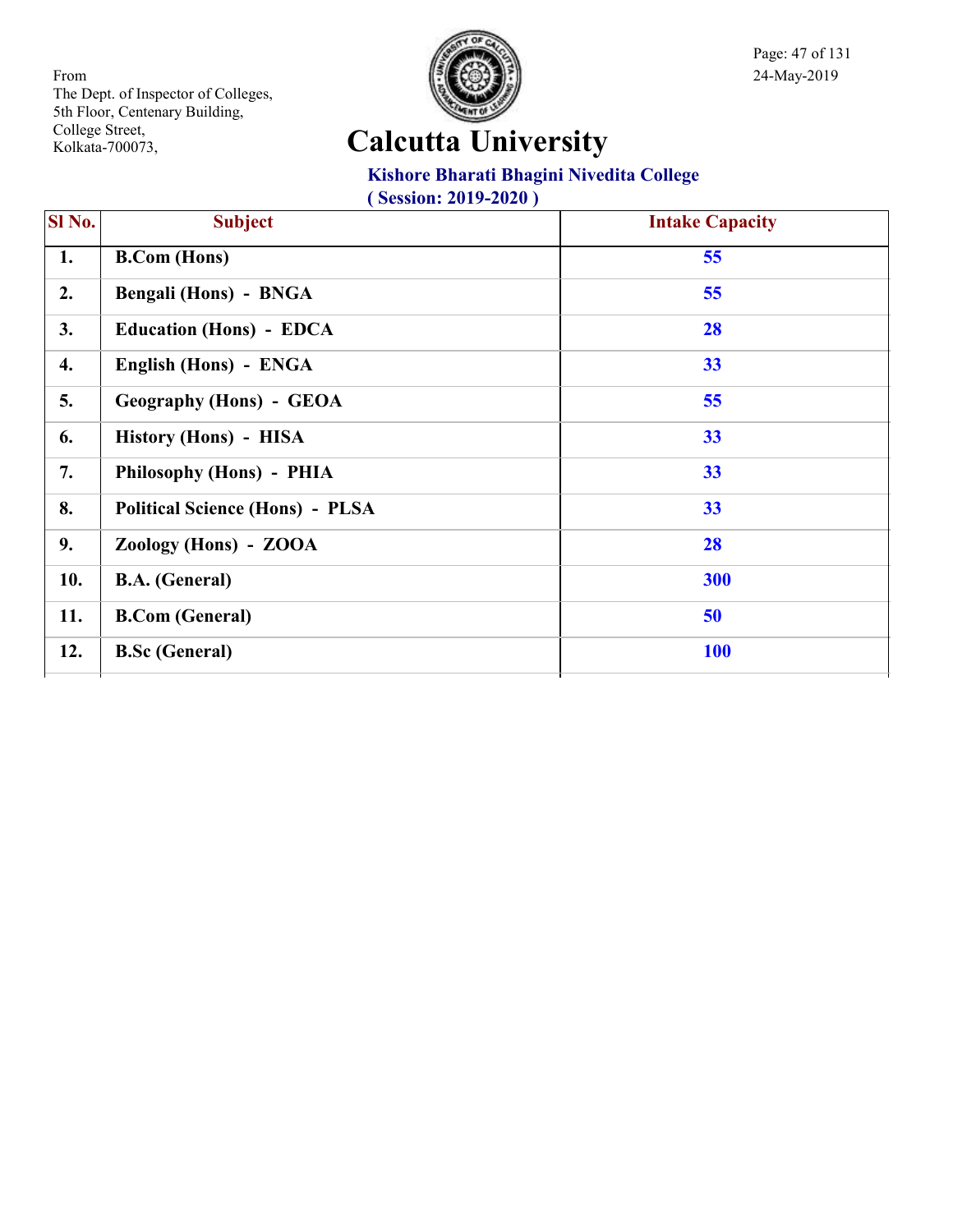

Page: 48 of 131

## **Calcutta University**

#### **Kultali Dr. B.R. Ambedkar College**

| SI <sub>No.</sub> | <b>Subject</b>                         | <b>Intake Capacity</b> |
|-------------------|----------------------------------------|------------------------|
| 1.                | <b>Bengali (Hons) - BNGA</b>           | 90                     |
| 2.                | <b>Education (Hons) - EDCA</b>         | 50                     |
| 3.                | English (Hons) - ENGA                  | 62                     |
| 4.                | <b>Geography (Hons) - GEOA</b>         | 40                     |
| 5.                | History (Hons) - HISA                  | 62                     |
| 6.                | Philosophy (Hons) - PHIA               | 32                     |
| 7.                | <b>Political Science (Hons) - PLSA</b> | 62                     |
| 8.                | Sociology (Hons) - SOCA                | 62                     |
| 9.                | <b>B.A.</b> (General)                  | 550                    |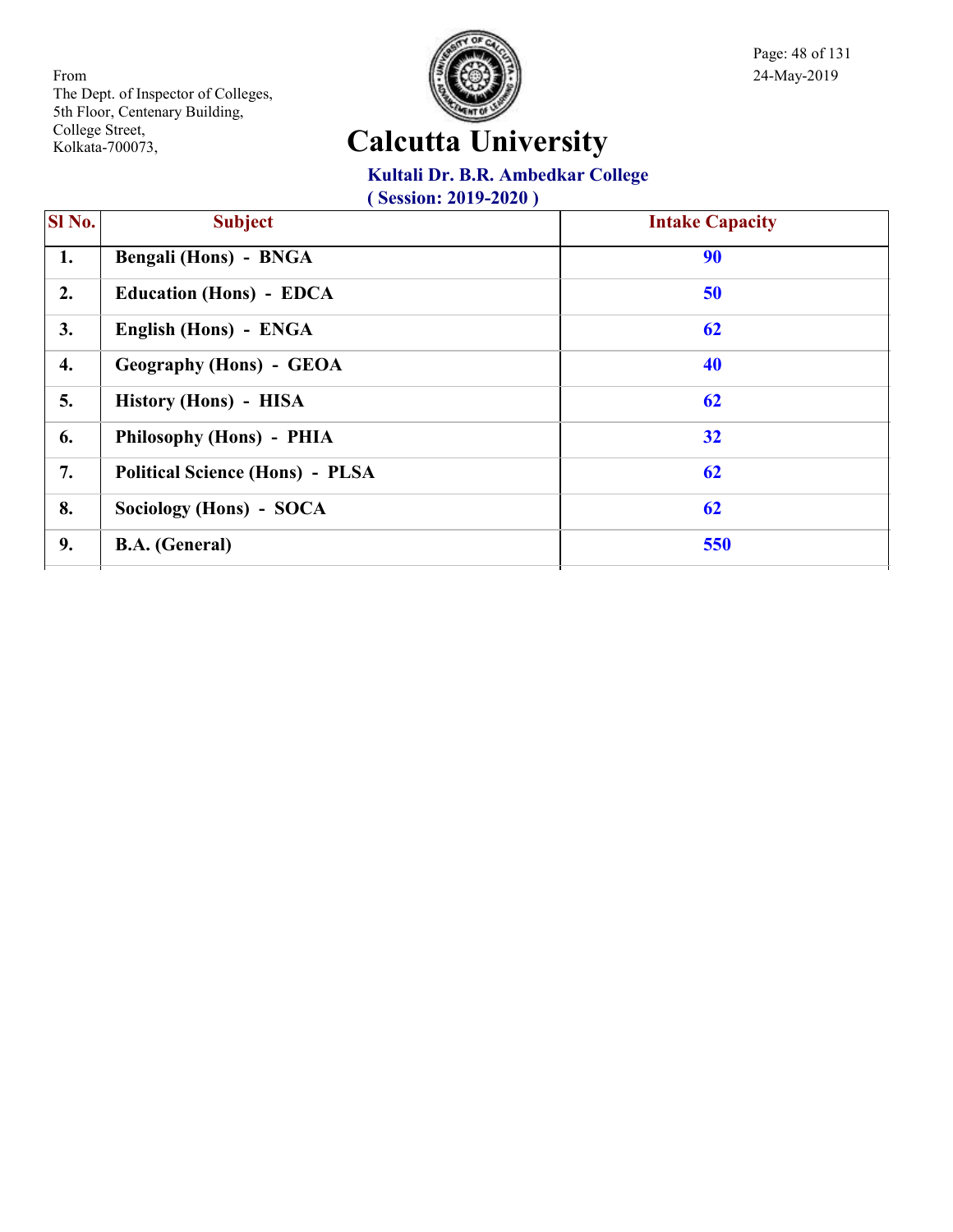

Page: 49 of 131

## **Calcutta University**

**L J D College, Falta ( Session: 2019-2020 )**

| SI No. | <b>Subject</b>                         | <b>Intake Capacity</b> |
|--------|----------------------------------------|------------------------|
| 1.     | <b>B.Com</b> (Hons)                    | <b>150</b>             |
| 2.     | Bengali (Hons) - BNGA                  | 60                     |
| 3.     | <b>Bio Chemistry (Hons) - BCMA</b>     | 60                     |
| 4.     | <b>Botany (Hons) - BOTA</b>            | 60                     |
| 5.     | <b>Chemistry (Hons) - CEMA</b>         | 60                     |
| 6.     | <b>Education (Hons) - EDCA</b>         | 60                     |
| 7.     | English (Hons) - ENGA                  | 60                     |
| 8.     | History (Hons) - HISA                  | 60                     |
| 9.     | <b>Mathematics (Hons) - MTMA</b>       | 60                     |
| 10.    | Physics (Hons) - PHSA                  | 60                     |
| 11.    | <b>Political Science (Hons) - PLSA</b> | 60                     |
| 12.    | Zoology (Hons) - ZOOA                  | 60                     |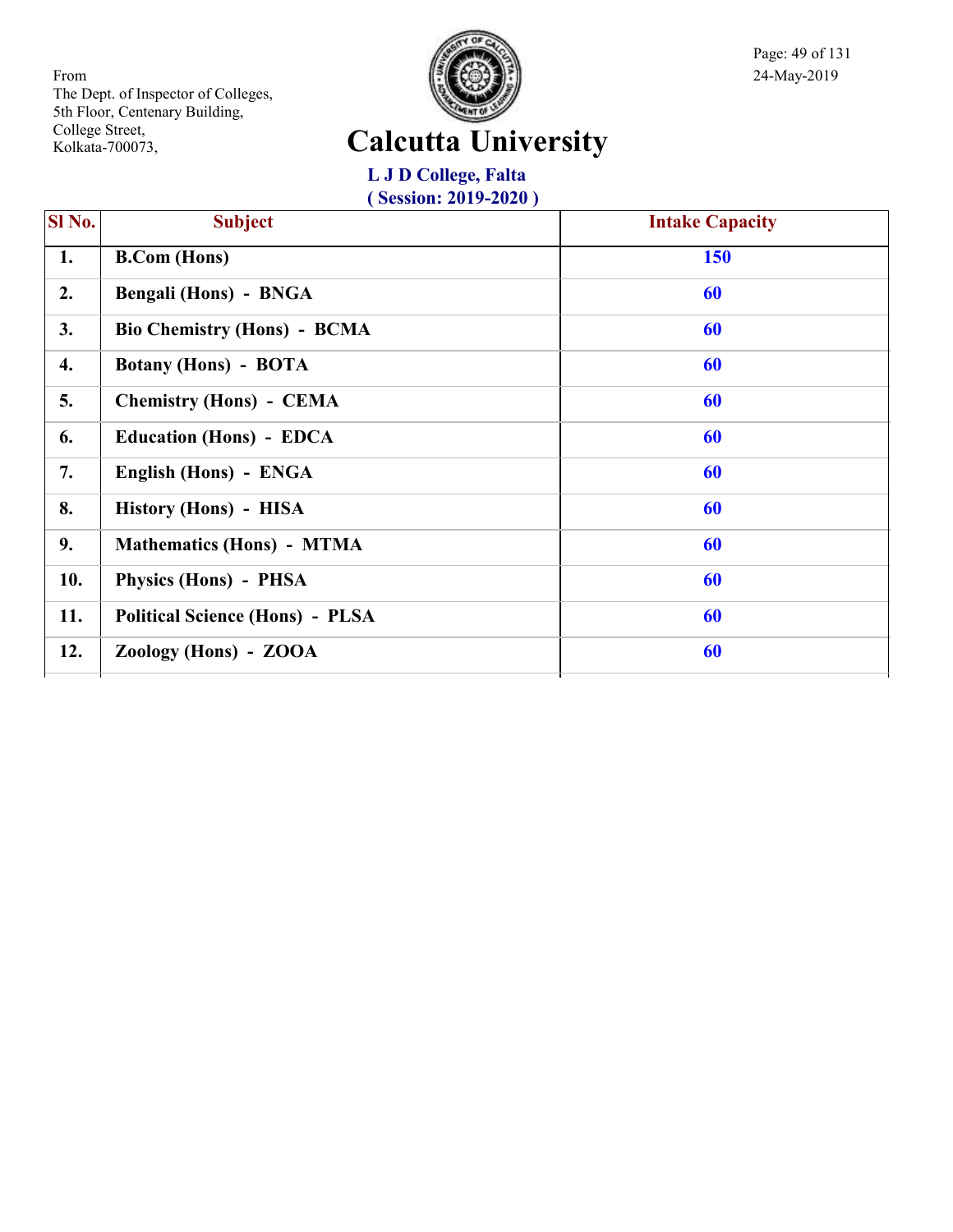

Page: 50 of 131

### **Calcutta University**

**Lady Brabourne College**

| SI No. | <b>Subject</b>                         | <b>Intake Capacity</b> |
|--------|----------------------------------------|------------------------|
| 1.     | Bengali (Hons) - BNGA                  | 50                     |
| 2.     | <b>Botany (Hons) - BOTA</b>            | 36                     |
| 3.     | <b>Chemistry (Hons) - CEMA</b>         | 41                     |
| 4.     | Economics (Hons) - ECOA                | 50                     |
| 5.     | English (Hons) - ENGA                  | 41                     |
| 6.     | <b>Geography (Hons) - GEOA</b>         | 36                     |
| 7.     | Hindi (Hons) - HINA                    | 29                     |
| 8.     | History (Hons) - HISA                  | 41                     |
| 9.     | <b>Mathematics (Hons) - MTMA</b>       | 41                     |
| 10.    | Microbiology (Hons) - MCBA             | 41                     |
| 11.    | Persian (Hons) - PERA                  | 28                     |
| 12.    | Philosophy (Hons) - PHIA               | 41                     |
| 13.    | Physics (Hons) - PHSA                  | 41                     |
| 14.    | <b>Political Science (Hons) - PLSA</b> | 41                     |
| 15.    | Sanskrit (Hons) - SANA                 | 36                     |
| 16.    | Sociology (Hons) - SOCA                | 50                     |
| 17.    | <b>Statistics (Hons) - STSA</b>        | 22                     |
| 18.    | Urdu (Hons) - URDA                     | 50                     |
| 19.    | Zoology (Hons) - ZOOA                  | 41                     |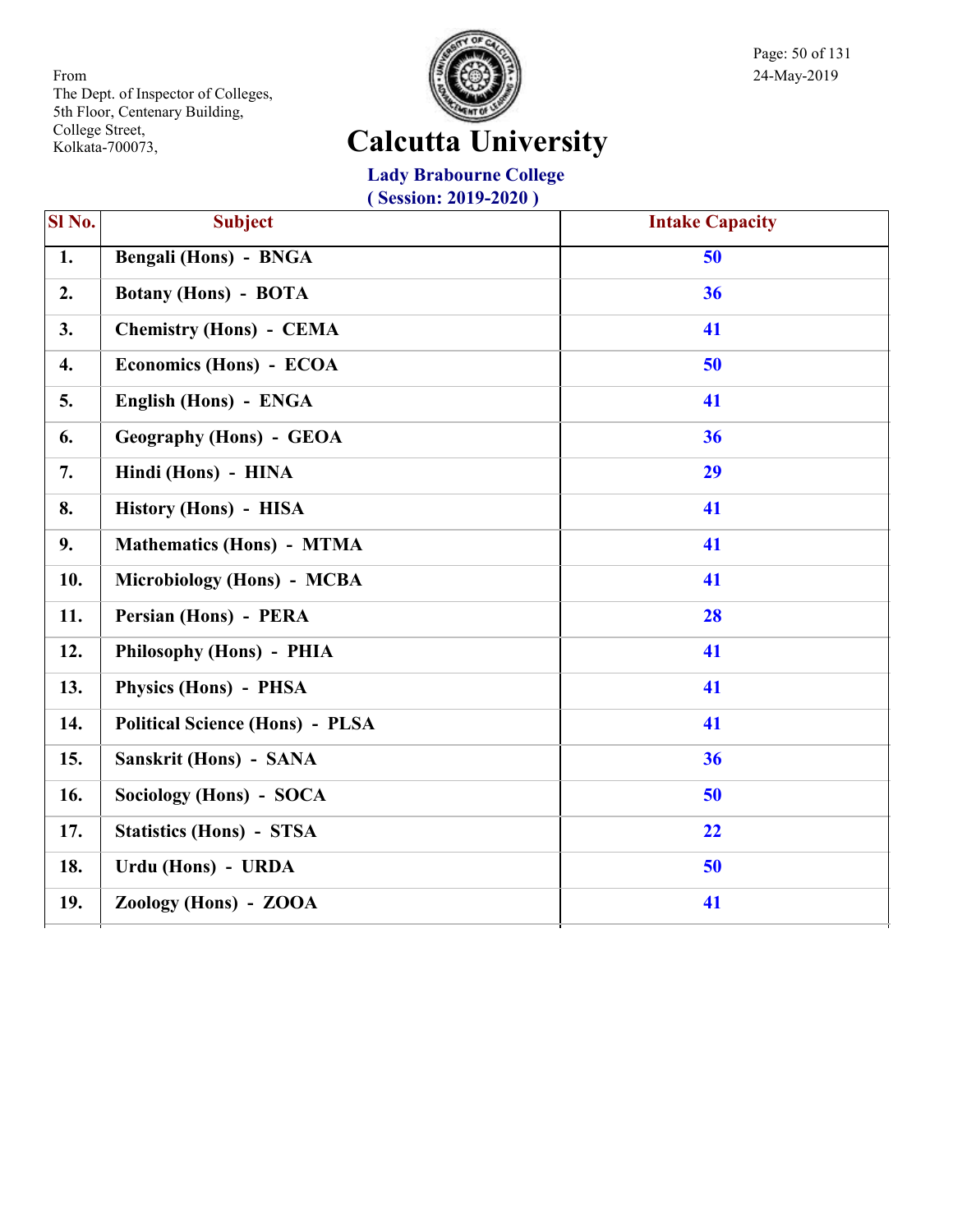

Page: 51 of 131

## **Calcutta University**

**Lalbaba College ( Session: 2019-2020 )**

| SI No. | <b>Subject</b>                         | <b>Intake Capacity</b> |
|--------|----------------------------------------|------------------------|
| 1.     | <b>B.Com (Hons)</b>                    | 246                    |
| 2.     | <b>Bengali (Hons) - BNGA</b>           | 186                    |
| 3.     | Economics (Hons) - ECOA                | 37                     |
| 4.     | <b>Education (Hons) - EDCA</b>         | 25                     |
| 5.     | English (Hons) - ENGA                  | 93                     |
| 6.     | <b>Geography (Hons) - GEOA</b>         | 61                     |
| 7.     | Hindi (Hons) - HINA                    | 32                     |
| 8.     | History (Hons) - HISA                  | 123                    |
| 9.     | <b>Mathematics (Hons) - MTMA</b>       | 20                     |
| 10.    | Philosophy (Hons) - PHIA               | 62                     |
| 11.    | <b>Political Science (Hons) - PLSA</b> | 111                    |
| 12.    | Sanskrit (Hons) - SANA                 | 32                     |
| 13.    | Urdu (Hons) - URDA                     | 25                     |
| 14.    | <b>B.A.</b> (General)                  | 381                    |
| 15.    | <b>B.Com (General)</b>                 | 446                    |
| 16.    | <b>B.Sc (General)</b>                  | 76                     |
|        |                                        |                        |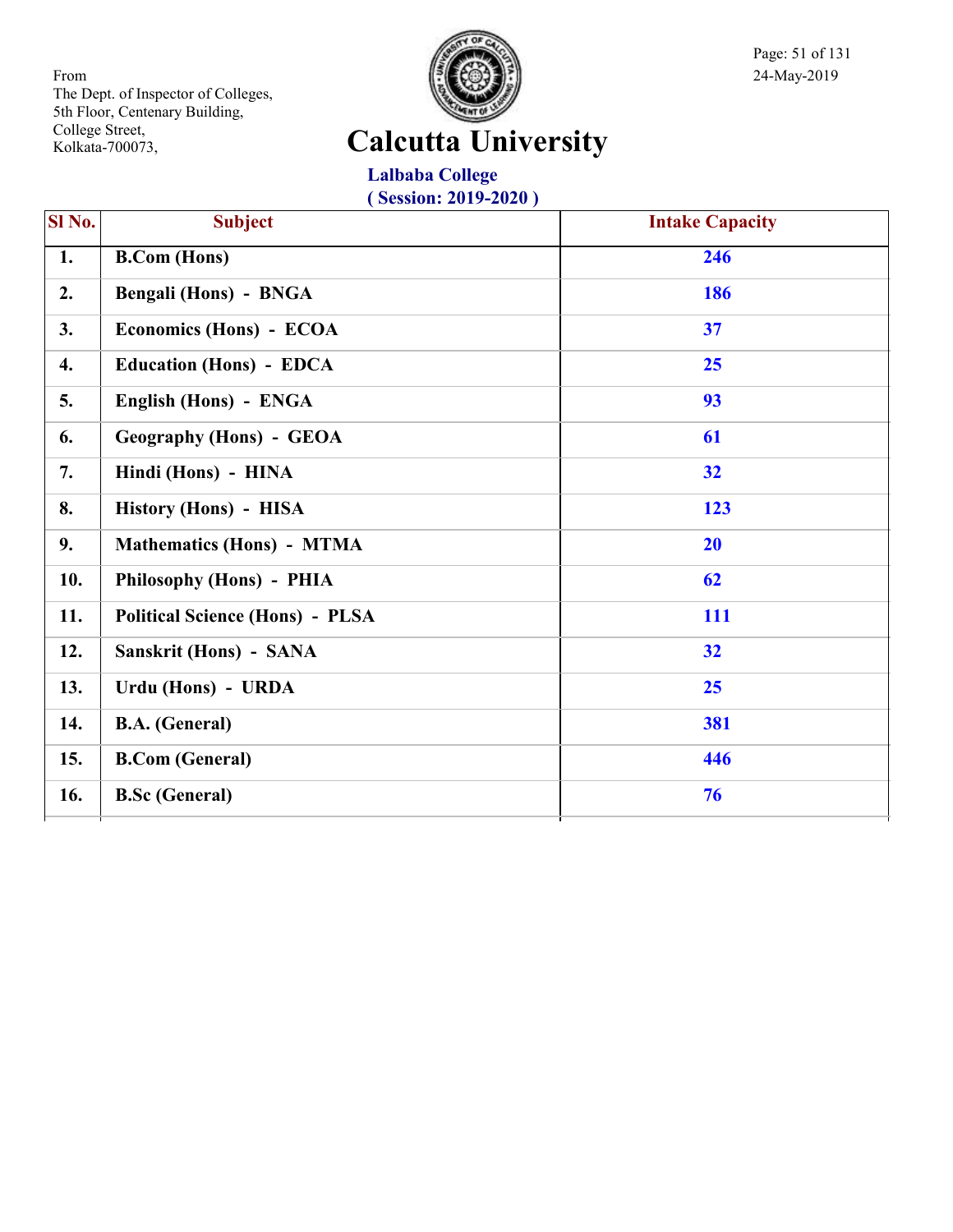

Page: 52 of 131

## **Calcutta University**

**Loreto College ( Session: 2019-2020 )**

| <b>SI</b> No. | <b>Subject</b>                         | <b>Intake Capacity</b> |
|---------------|----------------------------------------|------------------------|
| 1.            | Economics (Hons) - ECOA                | 30                     |
| 2.            | <b>Education (Hons) - EDCA</b>         | 50                     |
| 3.            | English (Hons) - ENGA                  | 50                     |
| 4.            | <b>Geography (Hons) - GEOA</b>         | 30                     |
| 5.            | History (Hons) - HISA                  | 50                     |
| 6.            | <b>Political Science (Hons) - PLSA</b> | 50                     |
| 7.            | Psychology (Hons) - PSYA               | 30                     |
| 8.            | <b>B.A.</b> (General)                  | 50                     |
| 9.            | <b>B.Sc (General)</b>                  | 25                     |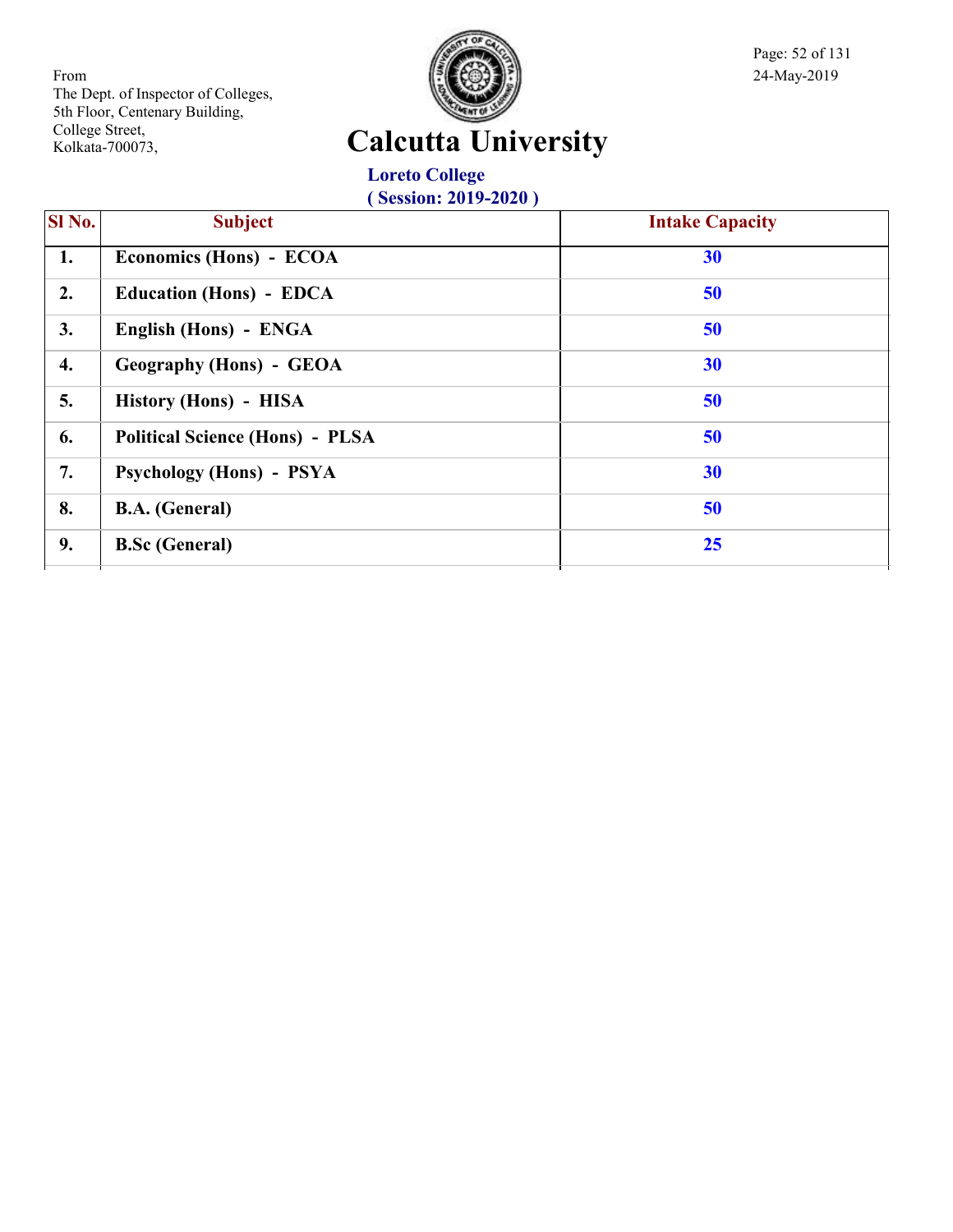

Page: 53 of 131

## **Calcutta University**

**Magrahat College ( Session: 2019-2020 )**

| $\overline{SI}$ No. | <b>Subject</b>                         | <b>Intake Capacity</b> |
|---------------------|----------------------------------------|------------------------|
| 1.                  | Bengali (Hons) - BNGA                  | 142                    |
| 2.                  | <b>Education (Hons) - EDCA</b>         | 76                     |
| 3.                  | English (Hons) - ENGA                  | 56                     |
| 4.                  | Geography (Hons) - GEOA                | 45                     |
| 5.                  | History (Hons) - HISA                  | 72                     |
| 6.                  | Philosophy (Hons) - PHIA               | 40                     |
| 7.                  | <b>Political Science (Hons) - PLSA</b> | 85                     |
| 8.                  | <b>B.A.</b> (General)                  | 1794                   |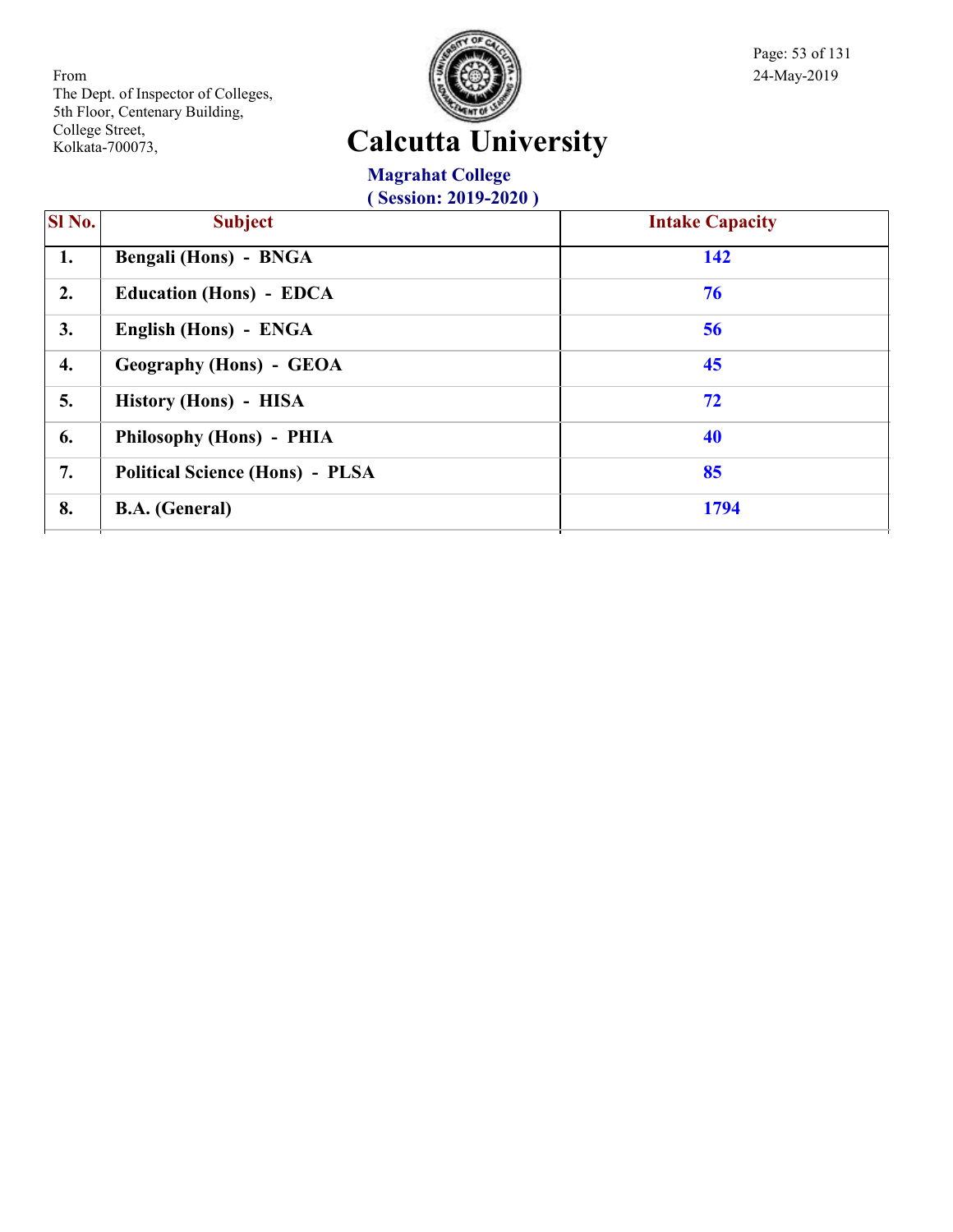

Page: 54 of 131

## **Calcutta University**

### **Maharaja Manindra Chandra College**

| SI No. | <b>Subject</b>                                         | <b>Intake Capacity</b> |
|--------|--------------------------------------------------------|------------------------|
| 1.     | <b>B.Com</b> (Hons)                                    | 222                    |
| 2.     | Bengali (Hons) - BNGA                                  | 66                     |
| 3.     | <b>Chemistry (Hons) - CEMA</b>                         | 90                     |
| 4.     | <b>Computer Science (Hons) - CMSA</b>                  | 66                     |
| 5.     | Economics (Hons) - ECOA                                | 66                     |
| 6.     | English (Hons) - ENGA                                  | 66                     |
| 7.     | Hindi (Hons) - HINA                                    | 35                     |
| 8.     | History (Hons) - HISA                                  | 66                     |
| 9.     | <b>Journalism and Mass Communication (Hons) - JORA</b> | 66                     |
| 10.    | <b>Mathematics (Hons) - MTMA</b>                       | 90                     |
| 11.    | Philosophy (Hons) - PHIA                               | 66                     |
| 12.    | Physics (Hons) - PHSA                                  | 90                     |
| 13.    | <b>Political Science (Hons) - PLSA</b>                 | 66                     |
| 14.    | <b>B.A.</b> (General)                                  | 242                    |
| 15.    | <b>B.Com (General)</b>                                 | 214                    |
| 16.    | <b>B.Sc (General)</b>                                  | 183                    |
|        |                                                        |                        |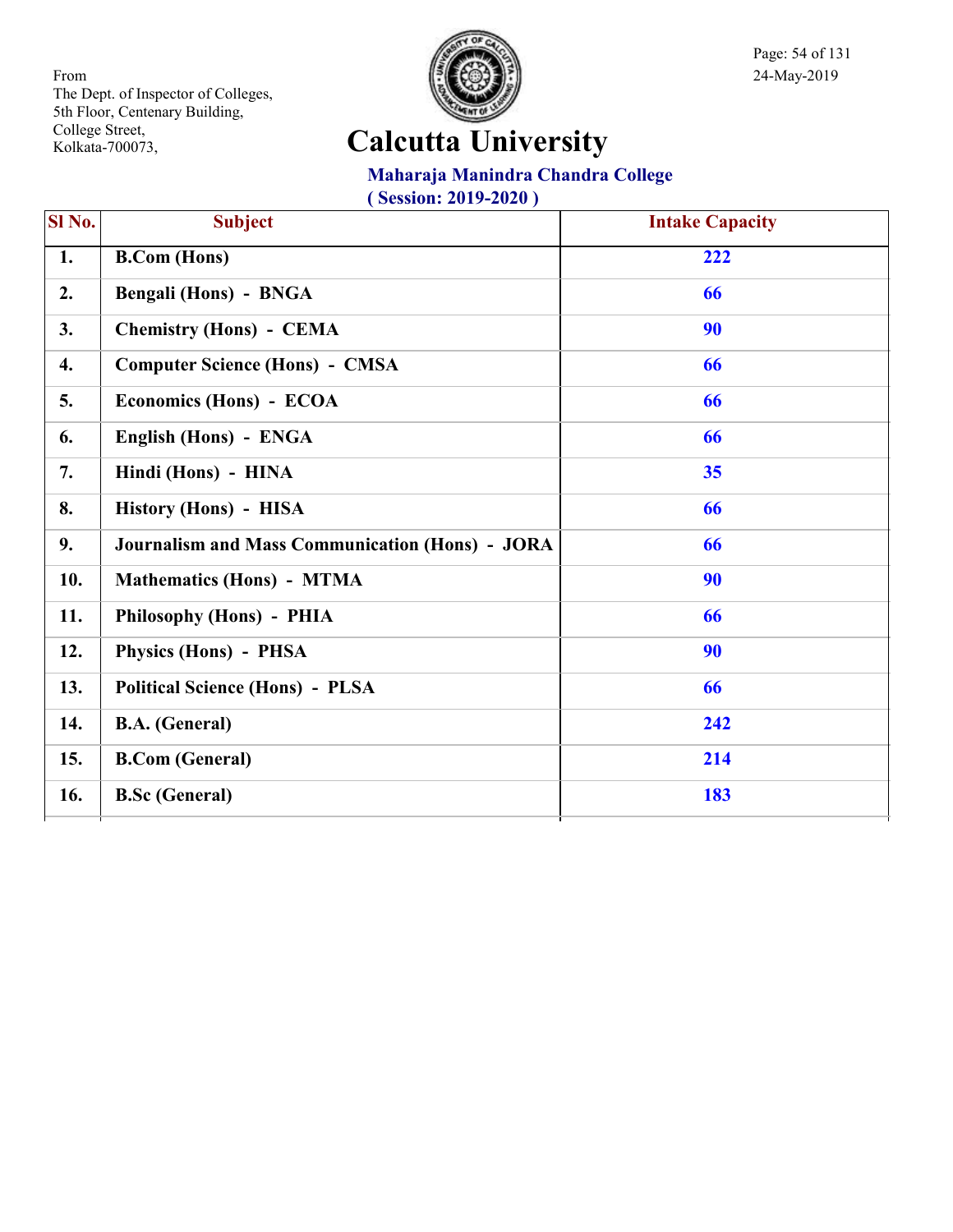

Page: 55 of 131

## **Calcutta University**

### **Maharaja Sris Chandra College**

| SI <sub>No.</sub> | <b>Subject</b>                         | <b>Intake Capacity</b> |
|-------------------|----------------------------------------|------------------------|
| 1.                | <b>B.Com</b> (Hons)                    | 360                    |
| 2.                | Bengali (Hons) - BNGA                  | 70                     |
| 3.                | Economics (Hons) - ECOA                | 25                     |
| 4.                | English (Hons) - ENGA                  | 70                     |
| 5.                | <b>Geography (Hons) - GEOA</b>         | <b>10</b>              |
| 6.                | Hindi (Hons) - HINA                    | 40                     |
| 7.                | History (Hons) - HISA                  | 50                     |
| 8.                | <b>Political Science (Hons) - PLSA</b> | 50                     |
| 9.                | <b>B.A.</b> (General)                  | <b>160</b>             |
| 10.               | <b>B.Com</b> (General)                 | <b>160</b>             |
| 11.               | <b>B.Sc (General)</b>                  | 30                     |
|                   |                                        |                        |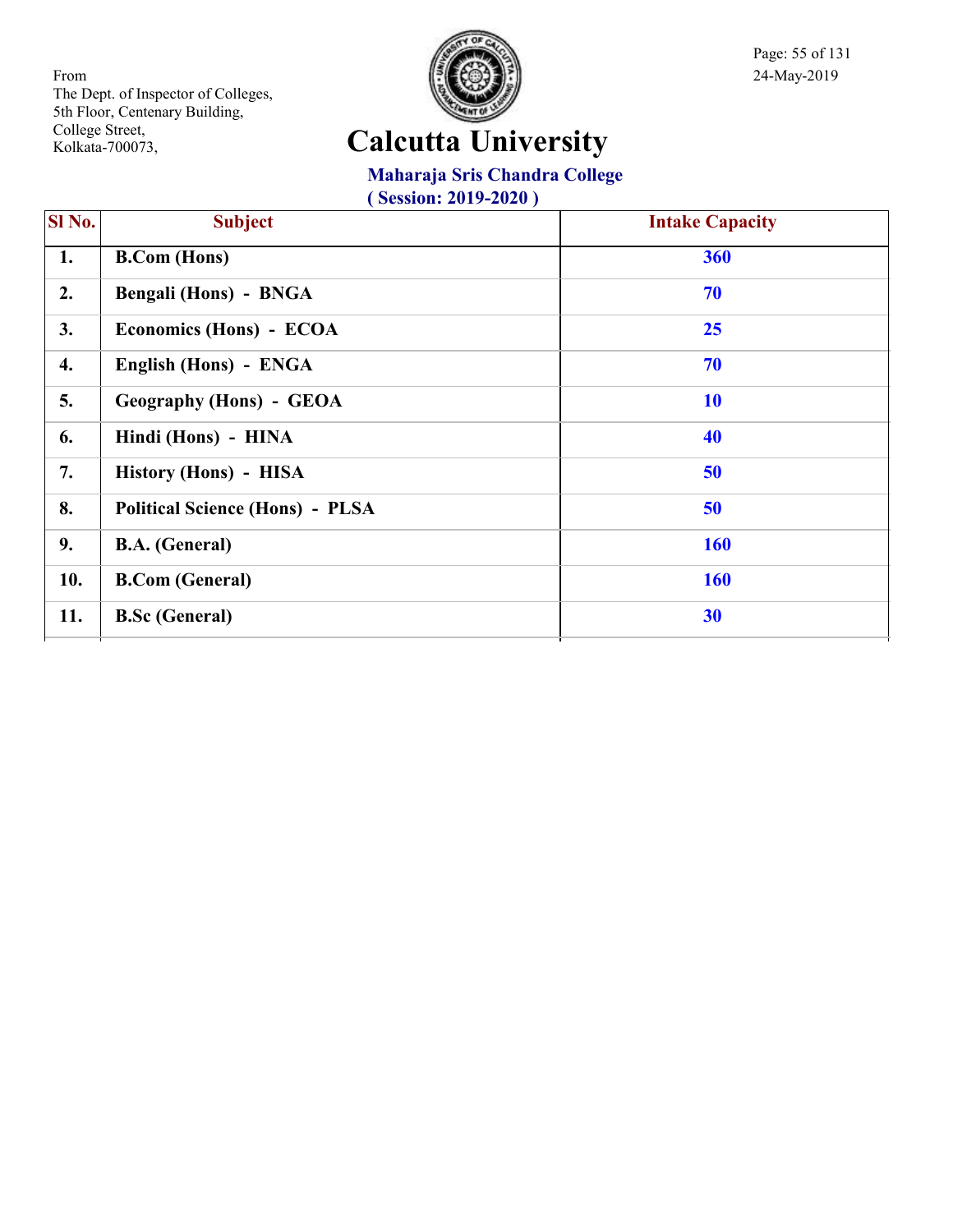

Page: 56 of 131

## **Calcutta University**

**Maharani Kasiswari College**

| Sl No. | <b>Subject</b>                                | <b>Intake Capacity</b> |
|--------|-----------------------------------------------|------------------------|
| 1.     | <b>B.Com</b> (Hons)                           | 203                    |
| 2.     | Bengali (Hons) - BNGA                         | 82                     |
| 3.     | <b>Computer Science (Hons) - CMSA</b>         | 30                     |
| 4.     | <b>Education (Hons) - EDCA</b>                | 65                     |
| 5.     | English (Hons) - ENGA                         | 88                     |
| 6.     | <b>Food And Nutrition (Hons) - FNTA</b>       | 75                     |
| 7.     | <b>Geography (Hons) - GEOA</b>                | 37                     |
| 8.     | History (Hons) - HISA                         | 58                     |
| 9.     | Library and Information Studies (Hons) - LSTA | <b>10</b>              |
| 10.    | Philosophy (Hons) - PHIA                      | 58                     |
| 11.    | <b>Political Science (Hons) - PLSA</b>        | 58                     |
| 12.    | <b>Psychology (Hons) - PSYA</b>               | 58                     |
| 13.    | Sanskrit (Hons) - SANA                        | 67                     |
| 14.    | Sociology (Hons) - SOCA                       | 58                     |
| 15.    | <b>B.A.</b> (General)                         | 365                    |
| 16.    | <b>B.Com (General)</b>                        | 155                    |
| 17.    | <b>B.Sc (General)</b>                         | 30                     |
|        |                                               |                        |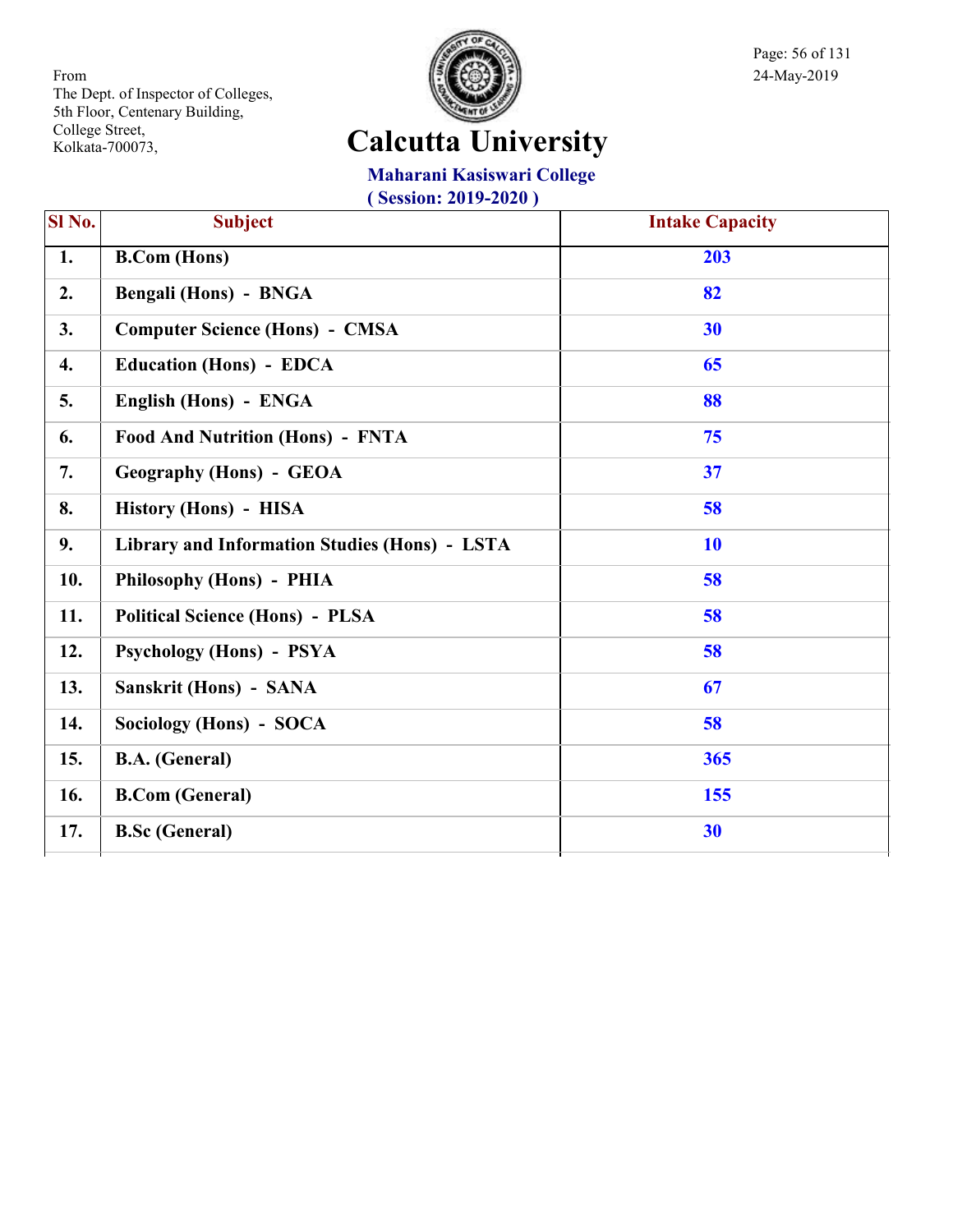

Page: 57 of 131

## **Calcutta University**

**Maheshtala College ( Session: 2019-2020 )**

| $\overline{SI No.}$ | <b>Subject</b>                         | <b>Intake Capacity</b> |
|---------------------|----------------------------------------|------------------------|
| 1.                  | <b>B.Com</b> (Hons)                    | 126                    |
| 2.                  | Bengali (Hons) - BNGA                  | <b>100</b>             |
| 3.                  | <b>Computer Science (Hons) - CMSA</b>  | <b>20</b>              |
| 4.                  | Economics (Hons) - ECOA                | 15                     |
| 5.                  | <b>Education (Hons) - EDCA</b>         | 20                     |
| 6.                  | English (Hons) - ENGA                  | 64                     |
| 7.                  | <b>Geography (Hons) - GEOA</b>         | 64                     |
| 8.                  | History (Hons) - HISA                  | 64                     |
| 9.                  | <b>Mathematics (Hons) - MTMA</b>       | 20                     |
| 10.                 | Philosophy (Hons) - PHIA               | 20                     |
| 11.                 | <b>Political Science (Hons) - PLSA</b> | 26                     |
| 12.                 | Sanskrit (Hons) - SANA                 | 26                     |
| 13.                 | <b>B.A.</b> (General)                  | 370                    |
| 14.                 | <b>B.Com (General)</b>                 | 152                    |
| 15.                 | <b>B.Sc (General)</b>                  | <b>102</b>             |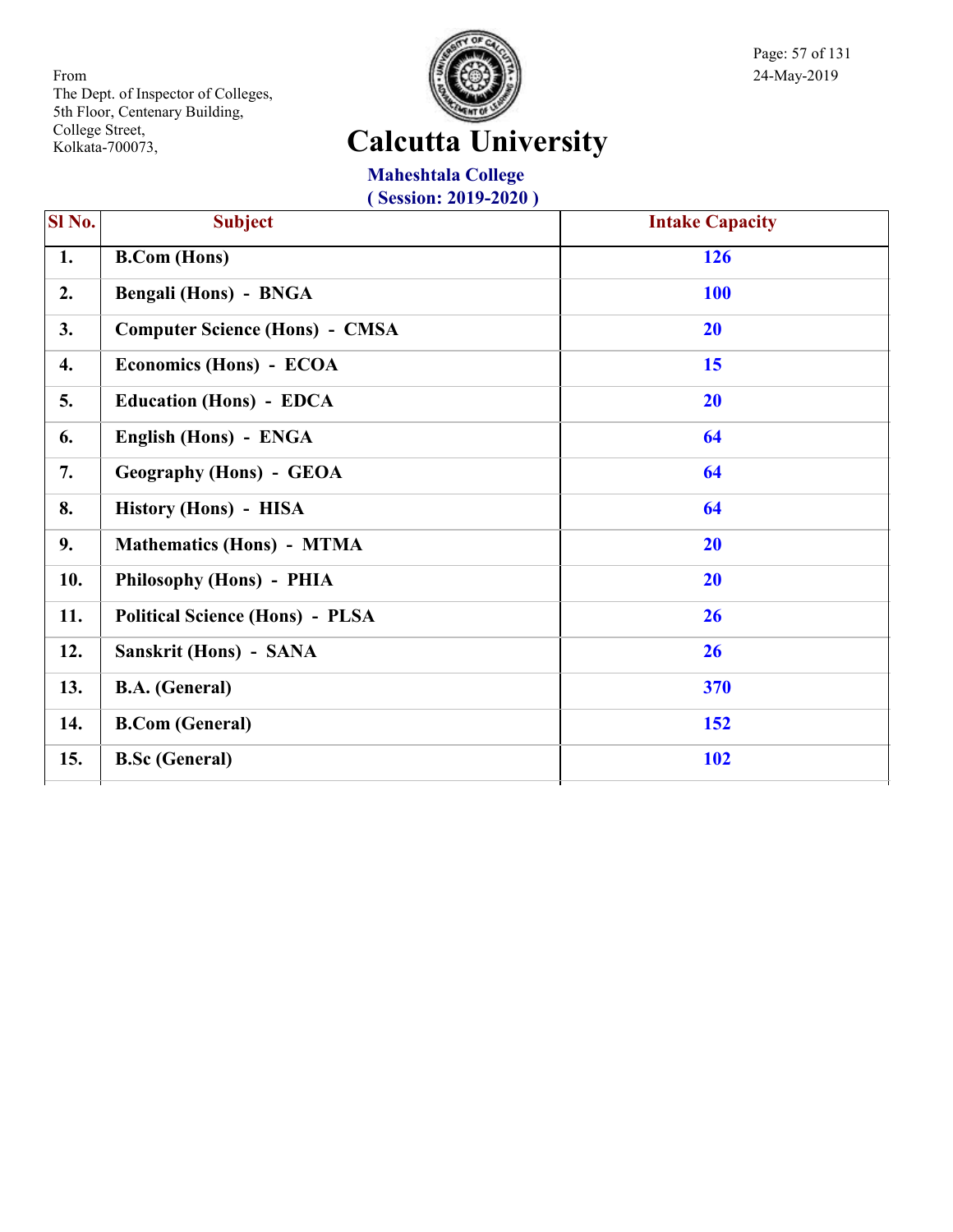

Page: 58 of 131

## **Calcutta University**

### **Mahitosh Nandy Mahavidyalaya**

| $\overline{\textbf{S}}$ l No. | <b>Subject</b>                 | <b>Intake Capacity</b> |
|-------------------------------|--------------------------------|------------------------|
| 1.                            | Arabic (Hons) - ARBA           | 48                     |
| 2.                            | Bengali (Hons) - BNGA          | 80                     |
| 3.                            | <b>Education (Hons) - EDCA</b> | 56                     |
| 4.                            | English (Hons) - ENGA          | 22                     |
| 5.                            | History (Hons) - HISA          | 80                     |
| 6.                            | Philosophy (Hons) - PHIA       | 40                     |
| 7.                            | Sanskrit (Hons) - SANA         | 70                     |
| 8.                            | <b>B.A.</b> (General)          | 500                    |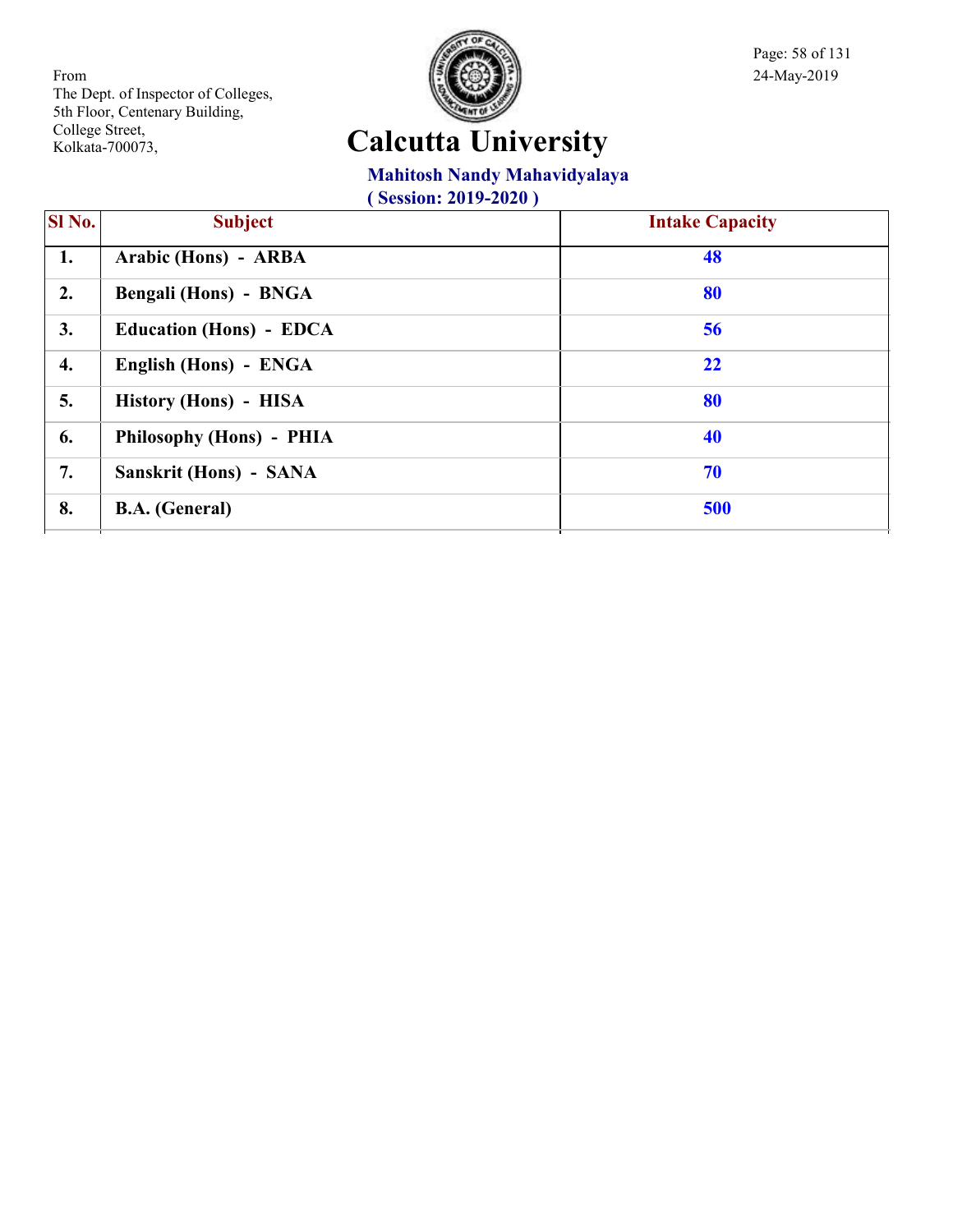

Page: 59 of 131

## **Calcutta University**

**Matiaburj College ( Session: 2019-2020 )**

| <b>SI</b> No. | <b>Subject</b>                         | <b>Intake Capacity</b> |
|---------------|----------------------------------------|------------------------|
| 1.            | Bengali (Hons) - BNGA                  | 30                     |
| 2.            | <b>Education (Hons) - EDCA</b>         | 33                     |
| 3.            | English (Hons) - ENGA                  | 40                     |
| 4.            | History (Hons) - HISA                  | 30                     |
| 5.            | <b>Political Science (Hons) - PLSA</b> | 36                     |
| 6.            | Urdu (Hons) - URDA                     | 92                     |
| 7.            | <b>B.A.</b> (General)                  | 220                    |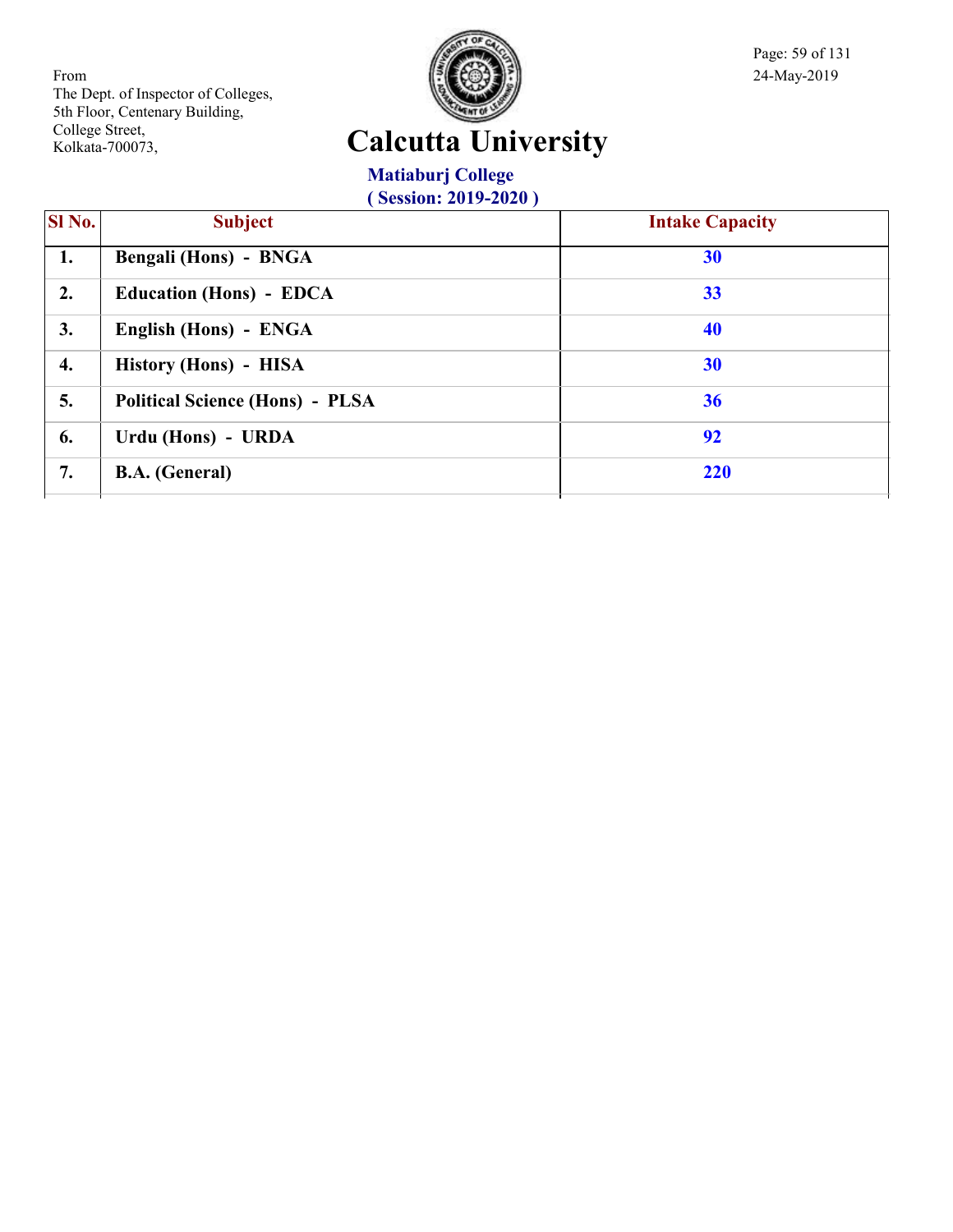

Page: 60 of 131

## **Calcutta University**

**Maulana Azad College ( Session: 2019-2020 )**

| SI No.           | <b>Subject</b>                                   | <b>Intake Capacity</b> |
|------------------|--------------------------------------------------|------------------------|
| $\overline{1}$ . | Arabic (Hons) - ARBA                             | $\overline{56}$        |
| 2.               | <b>B.Com</b> (Hons)                              | 70                     |
| 3.               | Bengali (Hons) - BNGA                            | 44                     |
| 4.               | <b>Botany (Hons) - BOTA</b>                      | 22                     |
| 5.               | <b>Chemistry (Hons) - CEMA</b>                   | 43                     |
| 6.               | Economics (Hons) - ECOA                          | 58                     |
| 7.               | English (Hons) - ENGA                            | 50                     |
| 8.               | History (Hons) - HISA                            | 43                     |
| 9.               | <b>Islamic History and Culture (Hons) - IHCA</b> | 50                     |
| 10.              | <b>Mathematics (Hons) - MTMA</b>                 | 44                     |
| 11.              | Microbiology (Hons) - MCBA                       | 22                     |
| 12.              | Persian (Hons) - PERA                            | 51                     |
| 13.              | Philosophy (Hons) - PHIA                         | 40                     |
| 14.              | Physics (Hons) - PHSA                            | 43                     |
| 15.              | <b>Political Science (Hons) - PLSA</b>           | 58                     |
| 16.              | Sanskrit (Hons) - SANA                           | 28                     |
| 17.              | Sociology (Hons) - SOCA                          | 43                     |
| 18.              | <b>Statistics (Hons) - STSA</b>                  | 22                     |
| 19.              | Urdu (Hons) - URDA                               | 90                     |
| 20.              | Zoology (Hons) - ZOOA                            | 37                     |
| 21.              | <b>B.A.</b> (General)                            | <b>118</b>             |
|                  |                                                  |                        |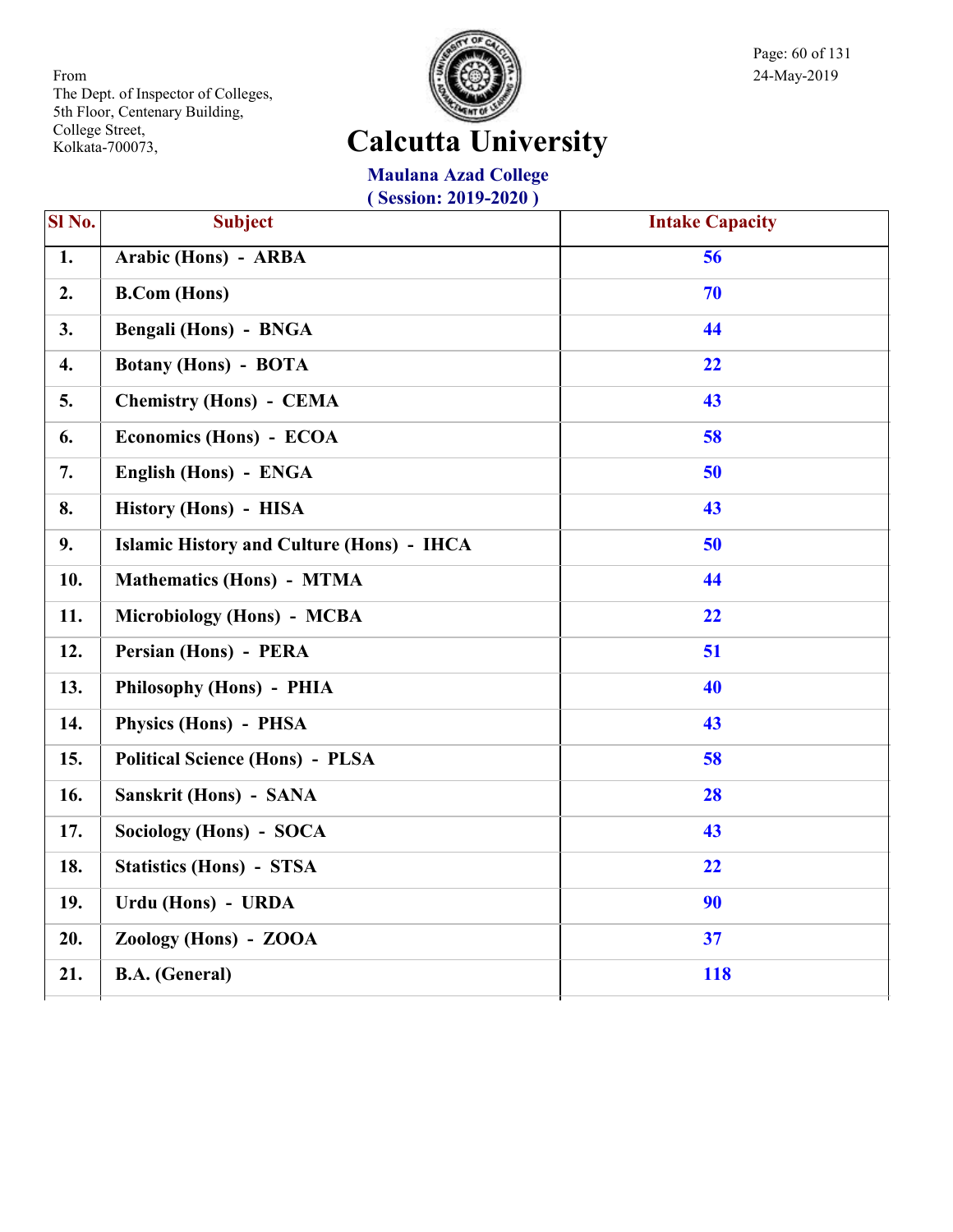

Page: 61 of 131

## **Calcutta University**

**Milli Al-Ameen College (For girls)**

| <b>SI</b> No. | <b>Subject</b>                         | <b>Intake Capacity</b> |
|---------------|----------------------------------------|------------------------|
| 1.            | <b>Education (Hons) - EDCA</b>         | 26                     |
| 2.            | English (Hons) - ENGA                  | 67                     |
| 3.            | History (Hons) - HISA                  | 26                     |
| 4.            | <b>Political Science (Hons) - PLSA</b> | 34                     |
| 5.            | Urdu (Hons) - URDA                     | 80                     |
| 6.            | <b>B.A.</b> (General)                  | 150                    |
| 7.            | <b>B.Sc (General)</b>                  | 25                     |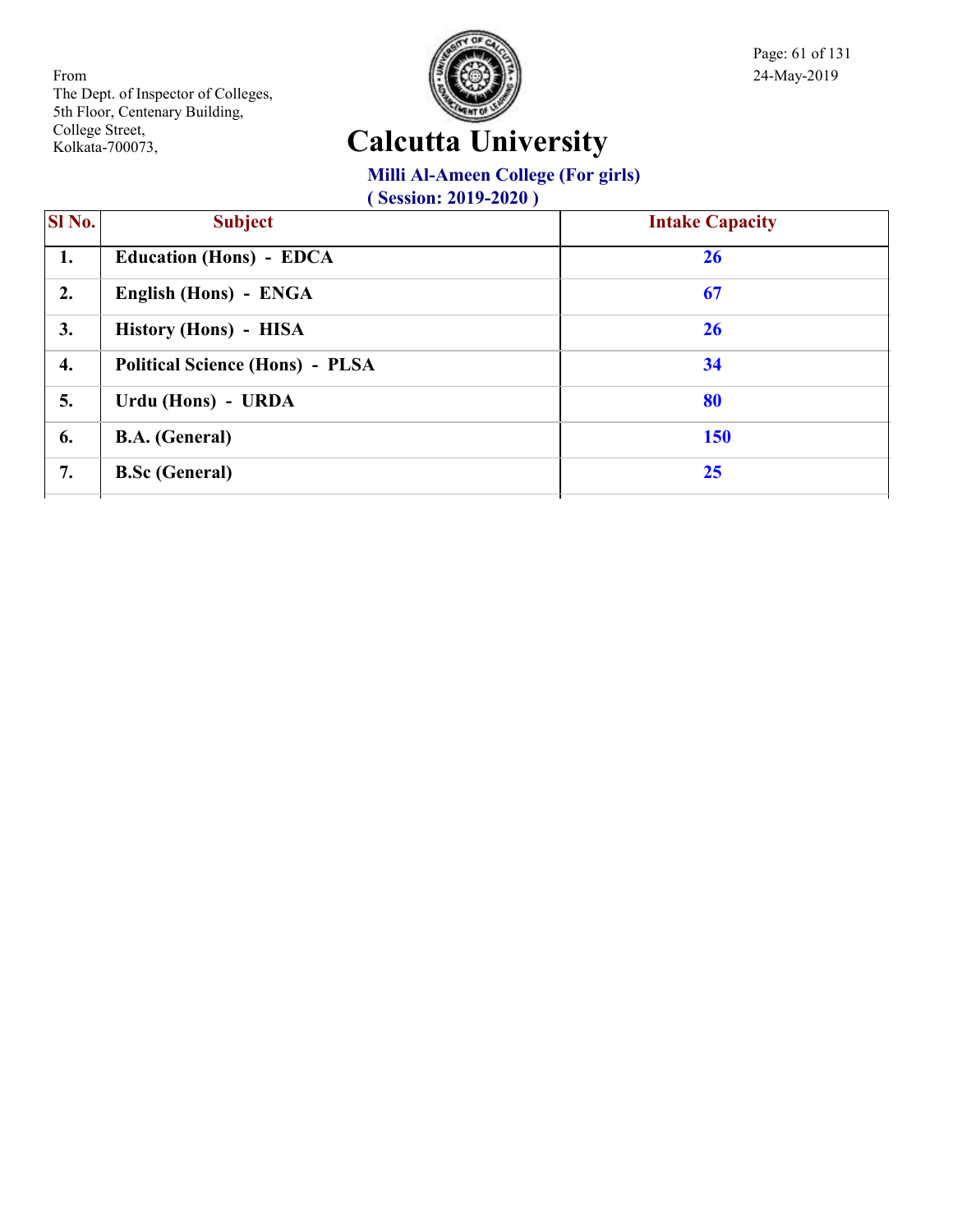

Page: 62 of 131

## **Calcutta University**

### **Muralidhar Girl's College**

| SI No.           | <b>Subject</b>                                         | <b>Intake Capacity</b> |
|------------------|--------------------------------------------------------|------------------------|
| 1.               | Bengali (Hons) - BNGA                                  | 54                     |
| 2.               | <b>Botany (Hons) - BOTA</b>                            | 26                     |
| 3.               | <b>Chemistry (Hons) - CEMA</b>                         | 15                     |
| $\overline{4}$ . | Economics (Hons) - ECOA                                | 35                     |
| 5.               | <b>Education (Hons) - EDCA</b>                         | 47                     |
| 6.               | English (Hons) - ENGA                                  | 58                     |
| 7.               | <b>Geography (Hons) - GEOA</b>                         | 41                     |
| 8.               | History (Hons) - HISA                                  | 42                     |
| 9.               | <b>Journalism and Mass Communication (Hons) - JORA</b> | 55                     |
| 10.              | <b>Mathematics (Hons) - MTMA</b>                       | 20                     |
| 11.              | Philosophy (Hons) - PHIA                               | 36                     |
| 12.              | <b>Political Science (Hons) - PLSA</b>                 | 53                     |
| 13.              | <b>Psychology (Hons) - PSYA</b>                        | 40                     |
| 14.              | Sanskrit (Hons) - SANA                                 | 42                     |
| 15.              | Sociology (Hons) - SOCA                                | 39                     |
| 16.              | <b>B.A.</b> (General)                                  | 350                    |
| 17.              | <b>B.Sc</b> (General)                                  | 80                     |
|                  |                                                        |                        |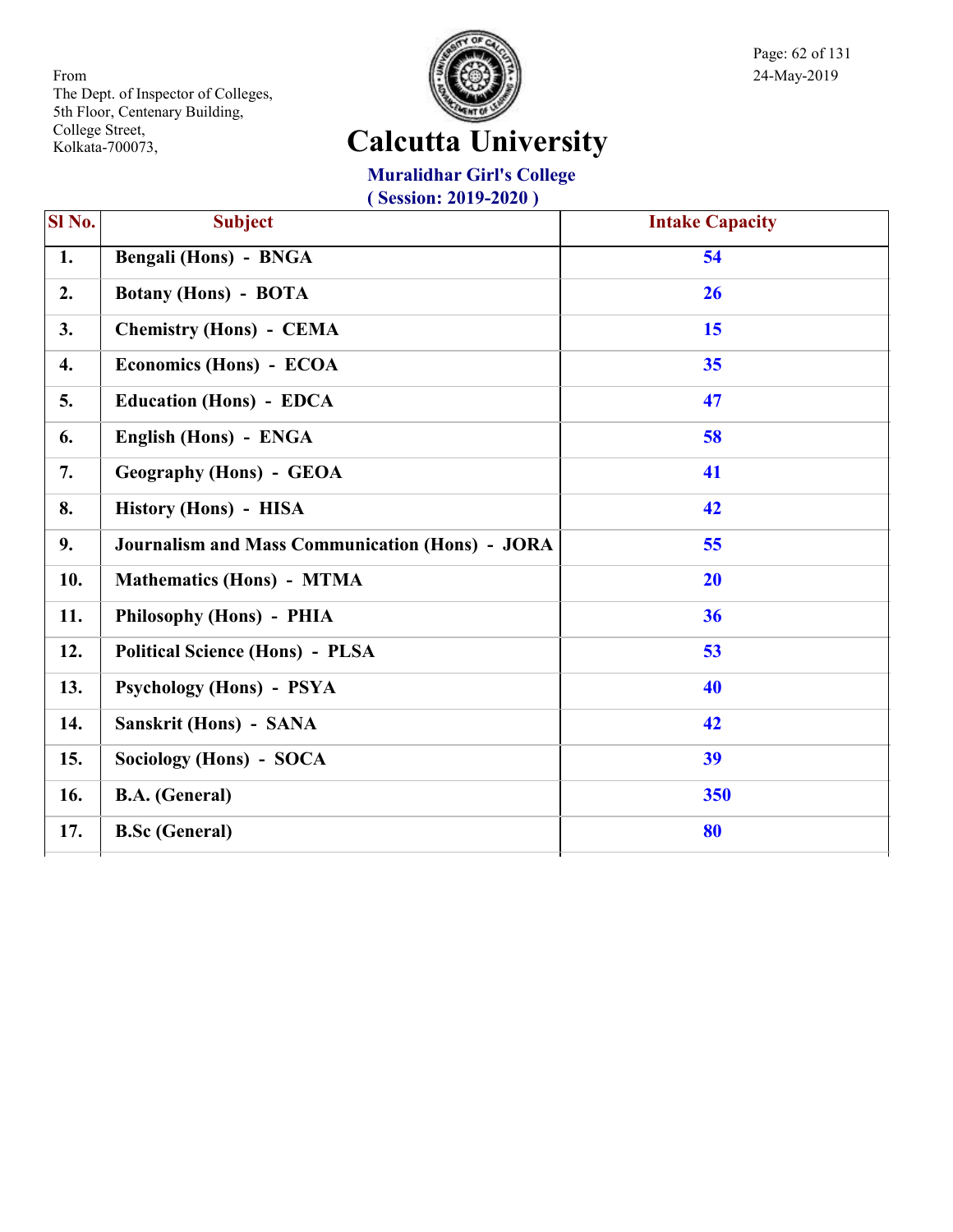

Page: 63 of 131

## **Calcutta University**

### **Naba Ballygunge Mahavidyalaya**

| <b>SI</b> No. | <b>Subject</b>               | <b>Intake Capacity</b> |
|---------------|------------------------------|------------------------|
| 1.            | <b>B.Com</b> (Hons)          | 256                    |
| 2.            | <b>Bengali (Hons) - BNGA</b> | 93                     |
| 3.            | English (Hons) - ENGA        | 28                     |
| 4.            | History (Hons) - HISA        | 55                     |
| 5.            | <b>B.A.</b> (General)        | <b>190</b>             |
| 6.            | <b>B.Com (General)</b>       | 129                    |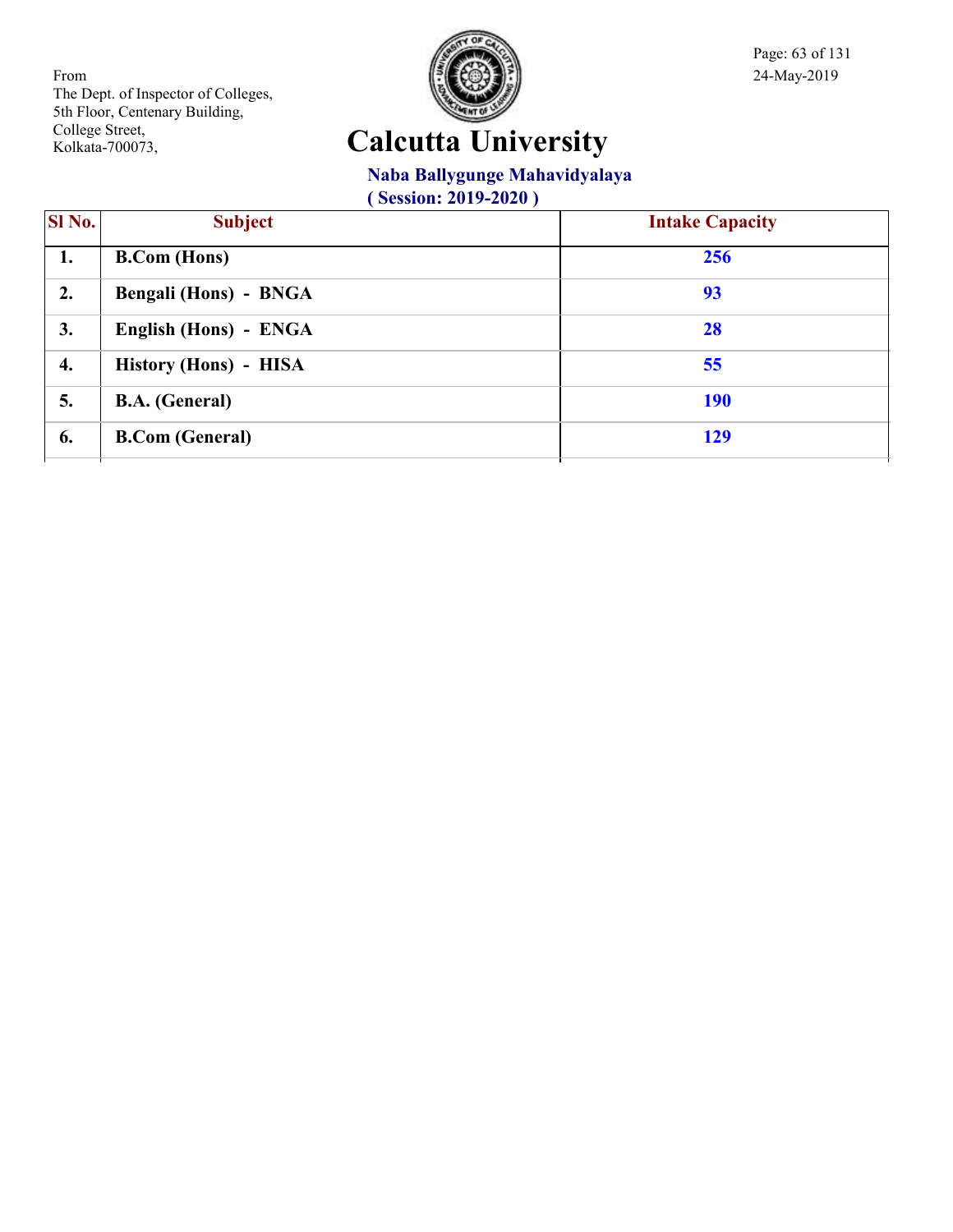

Page: 64 of 131

## **Calcutta University**

**Nabagram Hiralal Paul College**

| SI No. | <b>Subject</b>                         | <b>Intake Capacity</b> |
|--------|----------------------------------------|------------------------|
| 1.     | <b>B.Com</b> (Hons)                    | 208                    |
| 2.     | <b>Bengali (Hons) - BNGA</b>           | 83                     |
| 3.     | <b>Chemistry (Hons) - CEMA</b>         | <b>20</b>              |
| 4.     | Economics (Hons) - ECOA                | 20                     |
| 5.     | <b>Education (Hons) - EDCA</b>         | 54                     |
| 6.     | English (Hons) - ENGA                  | 43                     |
| 7.     | History (Hons) - HISA                  | 83                     |
| 8.     | <b>Mathematics (Hons) - MTMA</b>       | 25                     |
| 9.     | Philosophy (Hons) - PHIA               | 41                     |
| 10.    | Physics (Hons) - PHSA                  | 14                     |
| 11.    | <b>Political Science (Hons) - PLSA</b> | 29                     |
| 12.    | <b>B.A.</b> (General)                  | 650                    |
| 13.    | <b>B.Com</b> (General)                 | 250                    |
| 14.    | <b>B.Sc (General)</b>                  | 60                     |
|        |                                        |                        |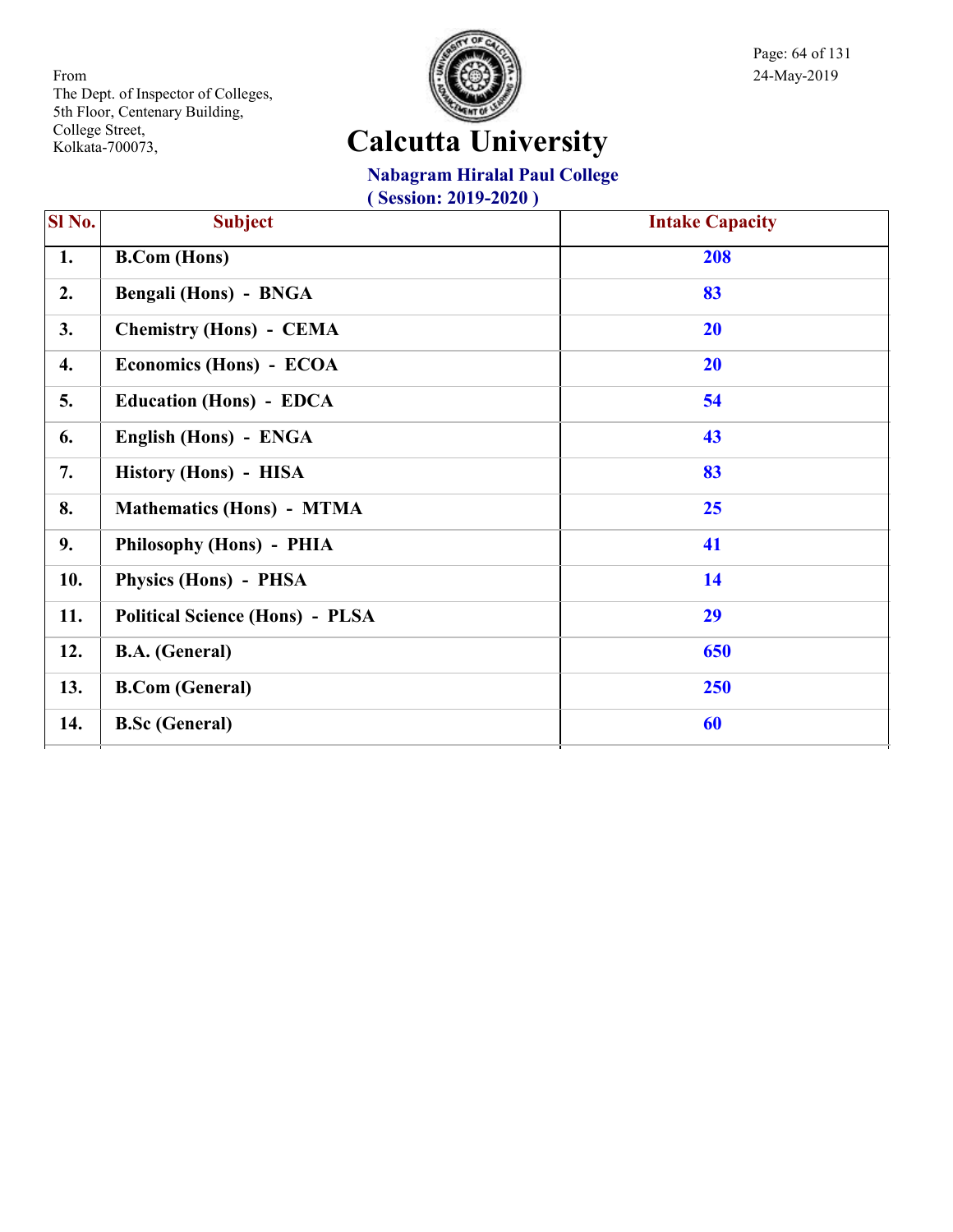

Page: 65 of 131

## **Calcutta University**

### **Narasinha Dutta College**

| SI No.           | <b>Subject</b>                         | <b>Intake Capacity</b> |
|------------------|----------------------------------------|------------------------|
| $\overline{1}$ . | <b>Anthropology (Hons) - ANTA</b>      | $\overline{32}$        |
| 2.               | <b>B.Com</b> (Hons)                    | 330                    |
| 3.               | Bengali (Hons) - BNGA                  | 231                    |
| 4.               | <b>Botany (Hons) - BOTA</b>            | 34                     |
| 5.               | <b>Chemistry (Hons) - CEMA</b>         | 40                     |
| 6.               | <b>Computer Science (Hons) - CMSA</b>  | 40                     |
| 7.               | Economics (Hons) - ECOA                | 58                     |
| 8.               | <b>Education (Hons) - EDCA</b>         | 69                     |
| 9.               | English (Hons) - ENGA                  | 150                    |
| 10.              | History (Hons) - HISA                  | 138                    |
| 11.              | <b>Mathematics (Hons) - MTMA</b>       | 66                     |
| 12.              | Philosophy (Hons) - PHIA               | 68                     |
| 13.              | <b>Physics (Hons) - PHSA</b>           | 53                     |
| 14.              | <b>Political Science (Hons) - PLSA</b> | 109                    |
| 15.              | Sanskrit (Hons) - SANA                 | 109                    |
| 16.              | Urdu (Hons) - URDA                     | 29                     |
| 17.              | Zoology (Hons) - ZOOA                  | 36                     |
| 18.              | <b>B.A.</b> (General)                  | 467                    |
| 19.              | <b>B.Com (General)</b>                 | 517                    |
| 20.              | <b>B.Sc</b> (General)                  | 121                    |
|                  |                                        |                        |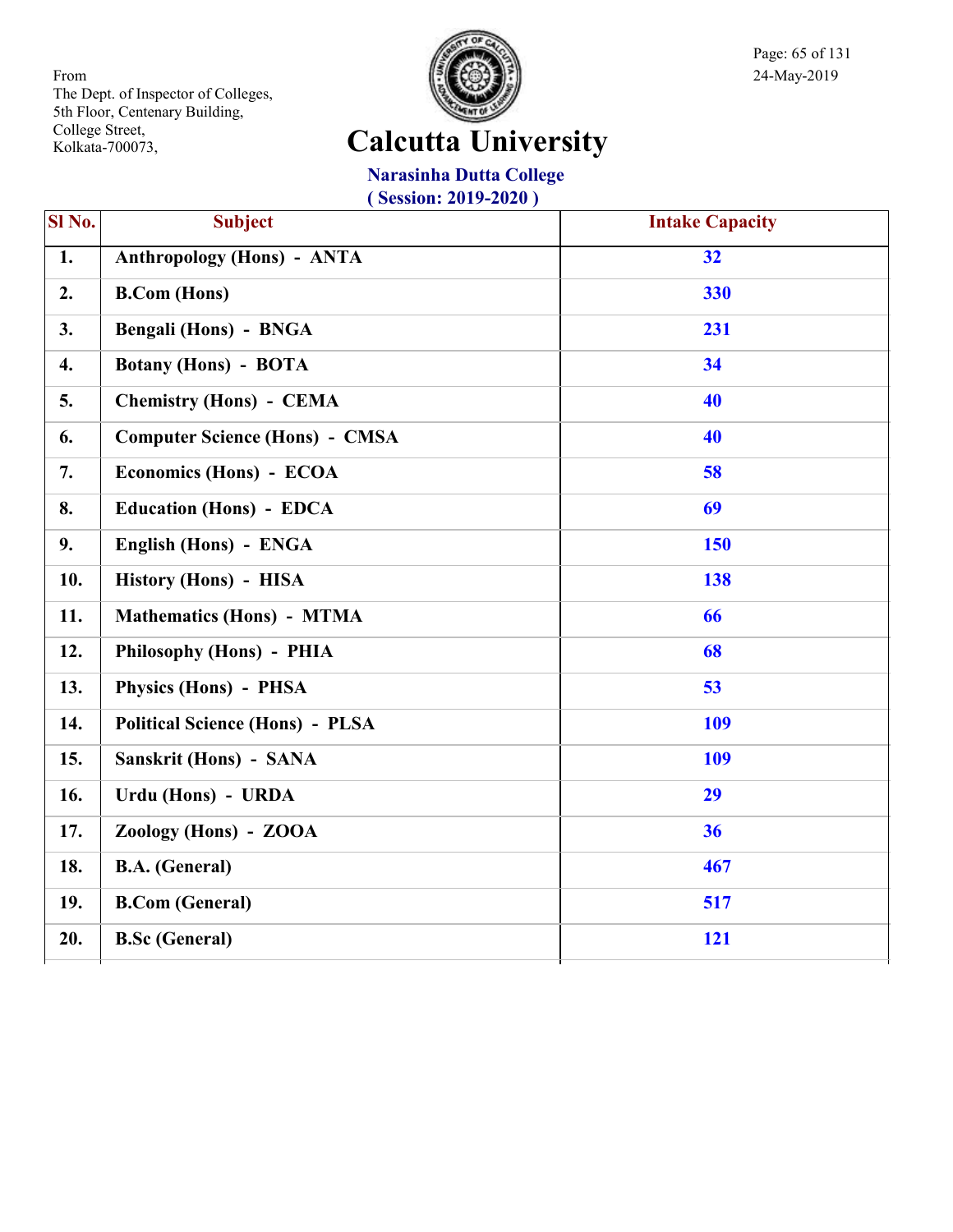

Page: 66 of 131

## **Calcutta University**

**Netaji Nagar College ( Session: 2019-2020 )**

| $\overline{\textbf{SI}}$ No. | <b>Subject</b>                                         | <b>Intake Capacity</b> |
|------------------------------|--------------------------------------------------------|------------------------|
| 1.                           | <b>B.Com</b> (Hons)                                    | <b>150</b>             |
| 2.                           | Bengali (Hons) - BNGA                                  | 35                     |
| 3.                           | English (Hons) - ENGA                                  | 35                     |
| 4.                           | <b>Geography (Hons) - GEOA</b>                         | 30                     |
| 5.                           | History (Hons) - HISA                                  | <b>10</b>              |
| 6.                           | <b>Journalism and Mass Communication (Hons) - JORA</b> | 45                     |
| 7.                           | <b>B.A.</b> (General)                                  | 225                    |
| 8.                           | <b>B.Com (General)</b>                                 | <b>150</b>             |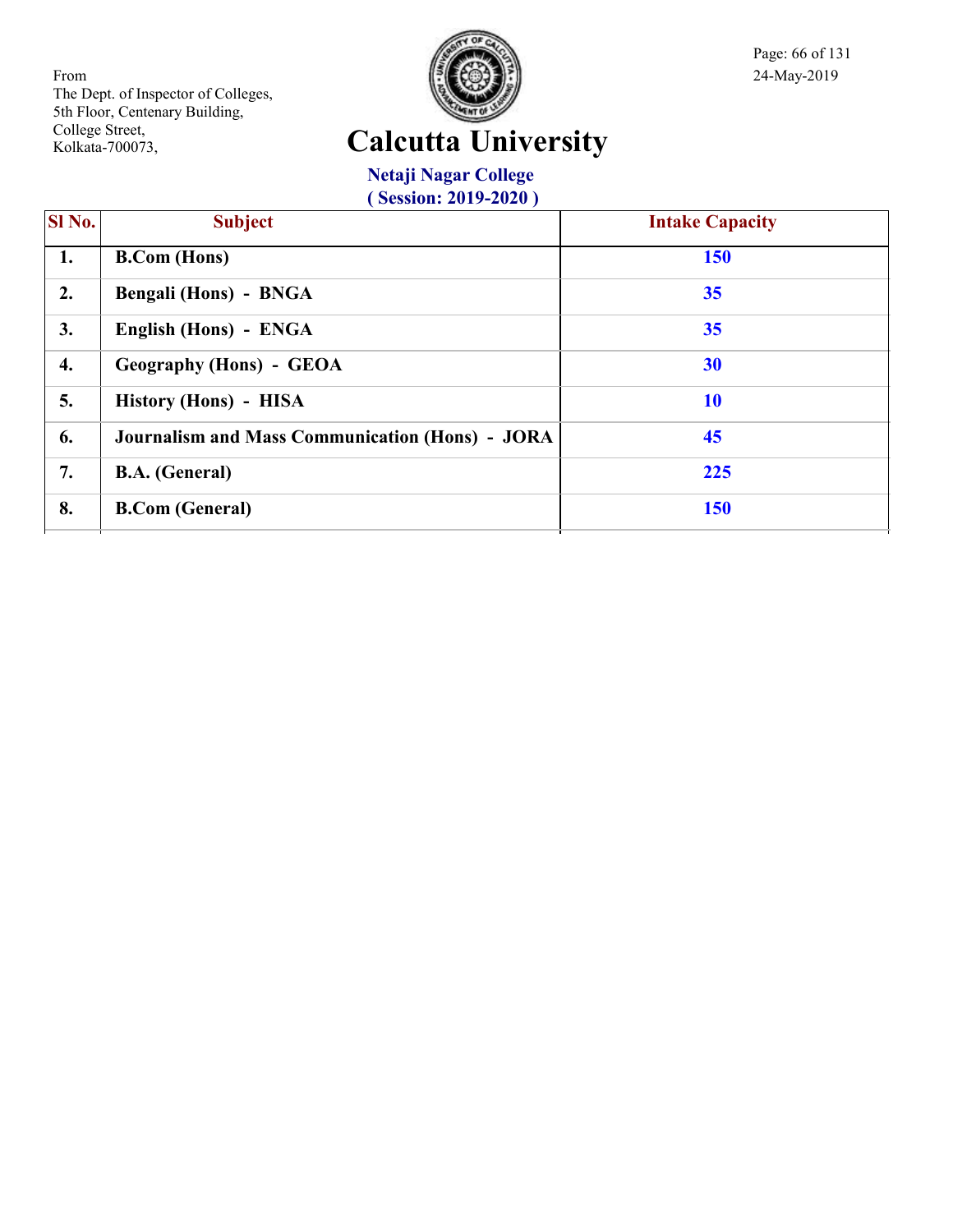

Page: 67 of 131

## **Calcutta University**

### **Netaji Nagar College for Women**

| SI No. | <b>Subject</b>                             | <b>Intake Capacity</b> |
|--------|--------------------------------------------|------------------------|
| 1.     | Bengali (Hons) - BNGA                      | 43                     |
| 2.     | <b>Botany (Hons) - BOTA</b>                | 43                     |
| 3.     | <b>Chemistry (Hons) - CEMA</b>             | 43                     |
| 4.     | Economics (Hons) - ECOA                    | 22                     |
| 5.     | <b>Education (Hons) - EDCA</b>             | 43                     |
| 6.     | <b>Environmental Science (Hons) - ENVA</b> | 22                     |
| 7.     | <b>Food And Nutrition (Hons) - FNTA</b>    | 22                     |
| 8.     | History (Hons) - HISA                      | 43                     |
| 9.     | Philosophy (Hons) - PHIA                   | 43                     |
| 10.    | Physiology (Hons) - PHYA                   | 43                     |
| 11.    | <b>Political Science (Hons) - PLSA</b>     | 43                     |
| 12.    | Zoology (Hons) - ZOOA                      | 43                     |
| 13.    | <b>B.A.</b> (General)                      | 165                    |
| 14.    | <b>B.Sc (General)</b>                      | 82                     |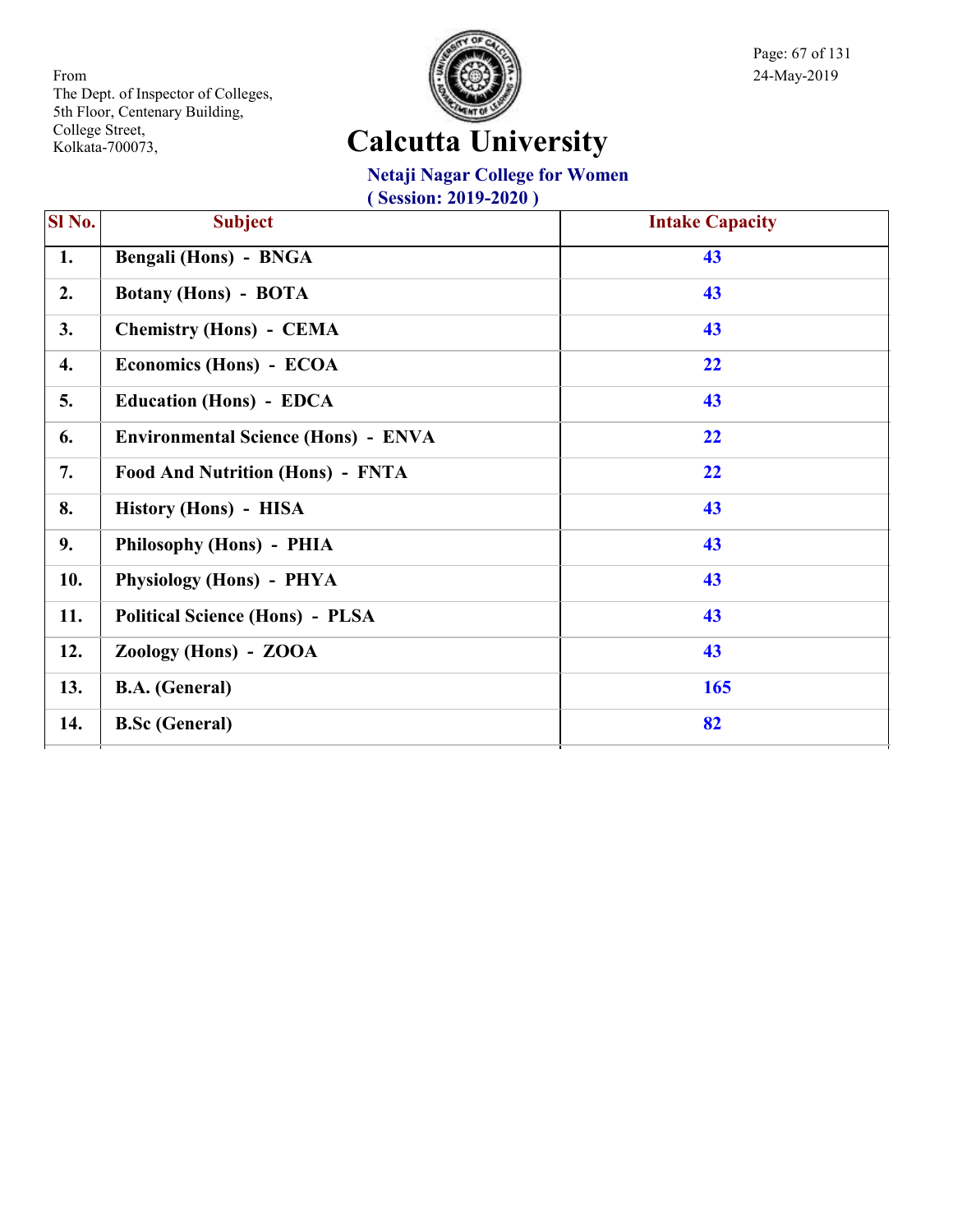

Page: 68 of 131

## **Calcutta University**

**Netaji Nagar Day College ( Session: 2019-2020 )**

| SI No. | <b>Subject</b>                         | <b>Intake Capacity</b> |
|--------|----------------------------------------|------------------------|
| 1.     | <b>B.Com</b> (Hons)                    | 175                    |
| 2.     | <b>Bengali (Hons) - BNGA</b>           | 87                     |
| 3.     | <b>Botany (Hons) - BOTA</b>            | 47                     |
| 4.     | <b>Chemistry (Hons) - CEMA</b>         | 58                     |
| 5.     | <b>Computer Science (Hons) - CMSA</b>  | 53                     |
| 6.     | Economics (Hons) - ECOA                | 58                     |
| 7.     | English (Hons) - ENGA                  | 87                     |
| 8.     | <b>Geography (Hons) - GEOA</b>         | 30                     |
| 9.     | History (Hons) - HISA                  | 87                     |
| 10.    | <b>Mathematics (Hons) - MTMA</b>       | 58                     |
| 11.    | Physics (Hons) - PHSA                  | 42                     |
| 12.    | <b>Political Science (Hons) - PLSA</b> | 87                     |
| 13.    | <b>B.A.</b> (General)                  | 293                    |
| 14.    | <b>B.Com (General)</b>                 | 194                    |
| 15.    | <b>B.Sc (General)</b>                  | 263                    |
|        |                                        |                        |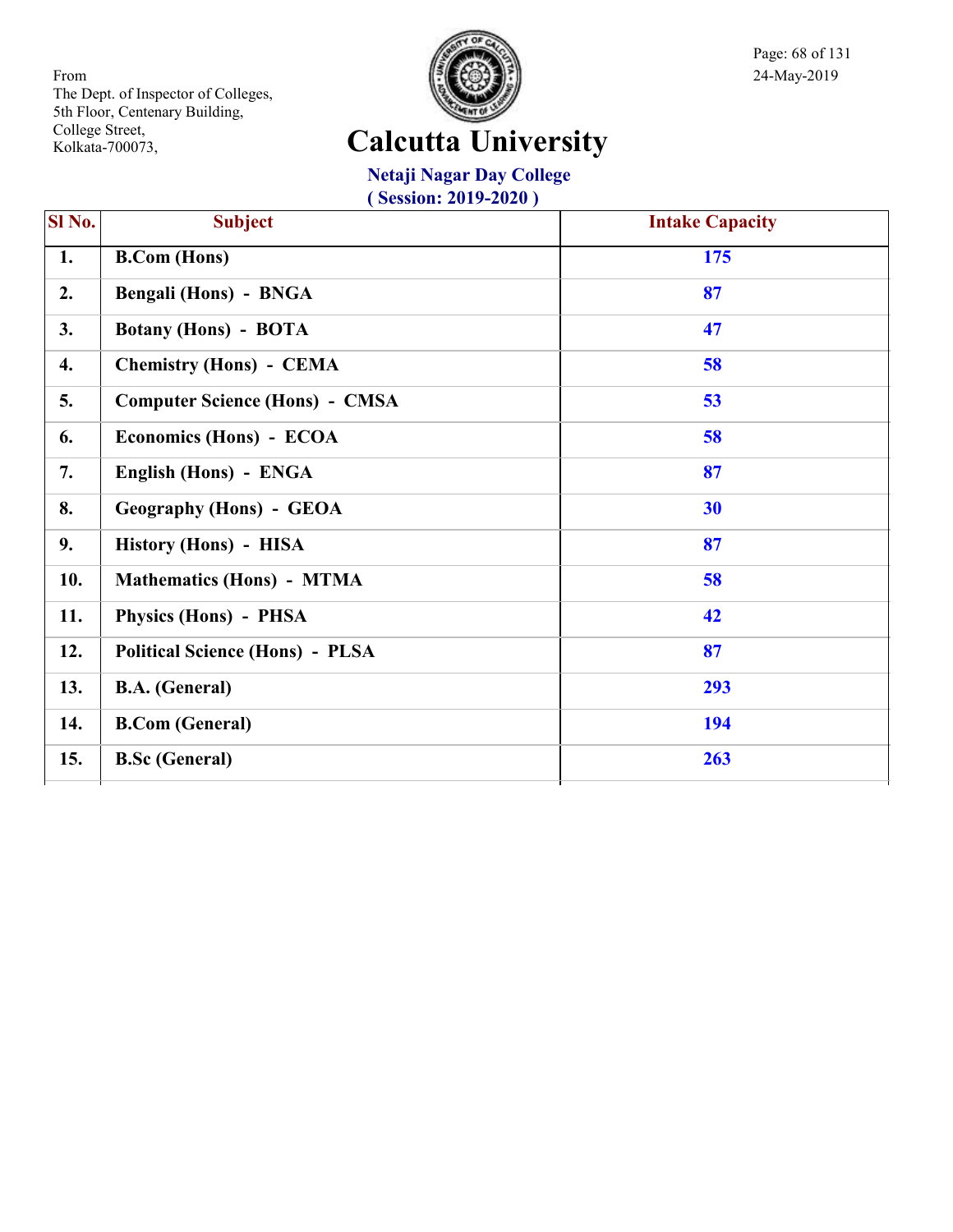

Page: 69 of 131

## **Calcutta University**

**New Alipore College ( Session: 2019-2020 )**

| SI <sub>No.</sub> | <b>Subject</b>                                         | <b>Intake Capacity</b> |
|-------------------|--------------------------------------------------------|------------------------|
| $\overline{1}$ .  | <b>Anthropology (Hons) - ANTA</b>                      | 35                     |
| 2.                | <b>B.Com (Hons)</b>                                    | 275                    |
| 3.                | <b>Bengali (Hons) - BNGA</b>                           | <b>110</b>             |
| 4.                | <b>Botany (Hons) - BOTA</b>                            | 55                     |
| 5.                | <b>Chemistry (Hons) - CEMA</b>                         | 84                     |
| 6.                | <b>Computer Science (Hons) - CMSA</b>                  | 72                     |
| 7.                | Economics (Hons) - ECOA                                | 55                     |
| 8.                | <b>Education (Hons) - EDCA</b>                         | 63                     |
| 9.                | English (Hons) - ENGA                                  | 147                    |
| 10.               | History (Hons) - HISA                                  | 55                     |
| 11.               | <b>Journalism and Mass Communication (Hons) - JORA</b> | 55                     |
| 12.               | <b>Mathematics (Hons) - MTMA</b>                       | 90                     |
| 13.               | Philosophy (Hons) - PHIA                               | 55                     |
| 14.               | <b>Physics (Hons) - PHSA</b>                           | 55                     |
| 15.               | <b>Political Science (Hons) - PLSA</b>                 | 55                     |
| 16.               | Sanskrit (Hons) - SANA                                 | 55                     |
| 17.               | Zoology (Hons) - ZOOA                                  | 90                     |
| 18.               | <b>B.A.</b> (General)                                  | 627                    |
| 19.               | <b>B.Com (General)</b>                                 | 185                    |
| 20.               | <b>B.Sc</b> (General)                                  | 121                    |
|                   |                                                        |                        |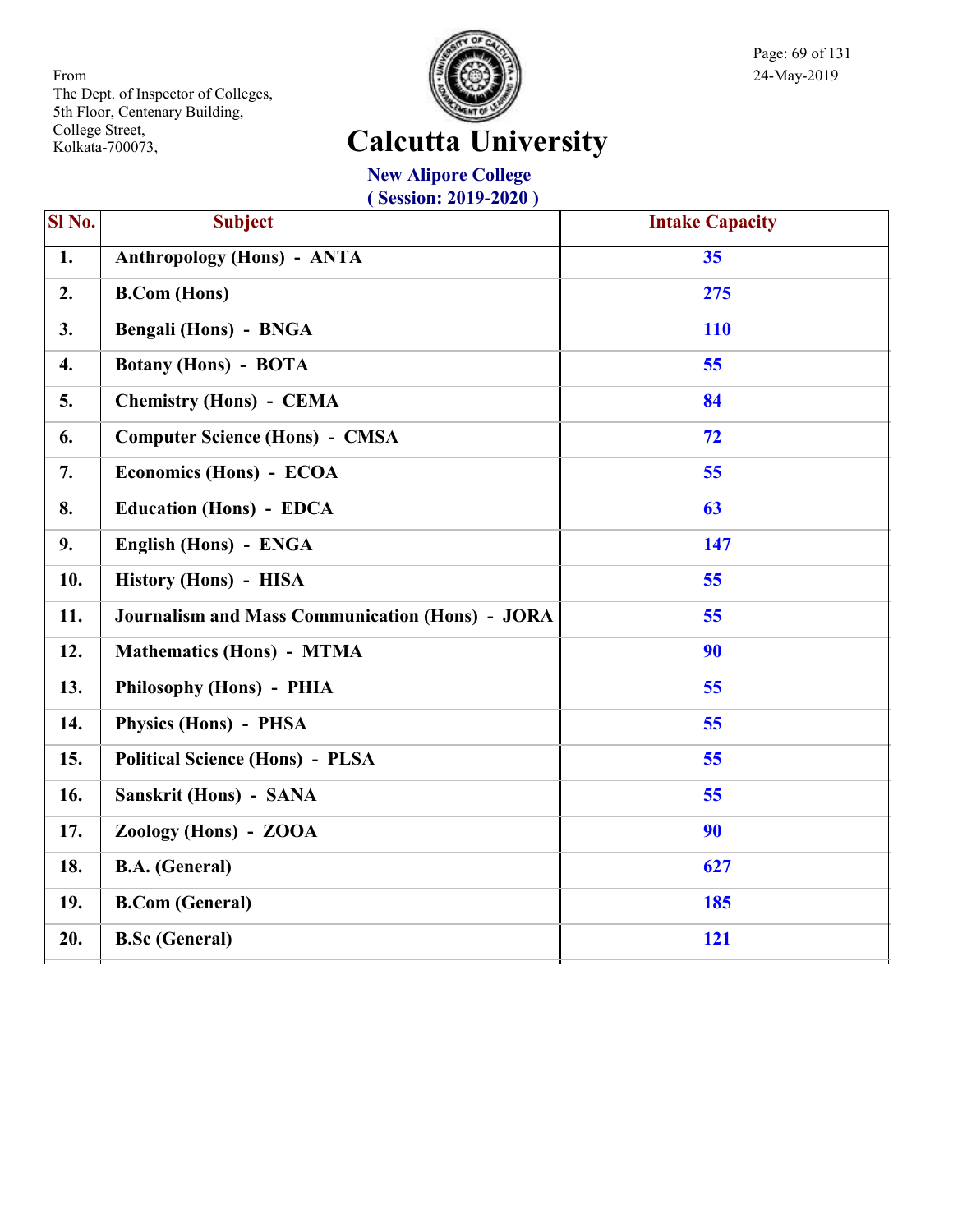

Page: 70 of 131

## **Calcutta University**

**Panchla Mahavidyalaya**

| <b>SI</b> No. | <b>Subject</b>                 | <b>Intake Capacity</b> |
|---------------|--------------------------------|------------------------|
| ı.            | <b>Bengali (Hons) - BNGA</b>   | 30                     |
| 2.            | <b>Education (Hons) - EDCA</b> | 30                     |
| 3.            | History (Hons) - HISA          | 30                     |
| 4.            | <b>B.A.</b> (General)          | 450                    |
|               |                                |                        |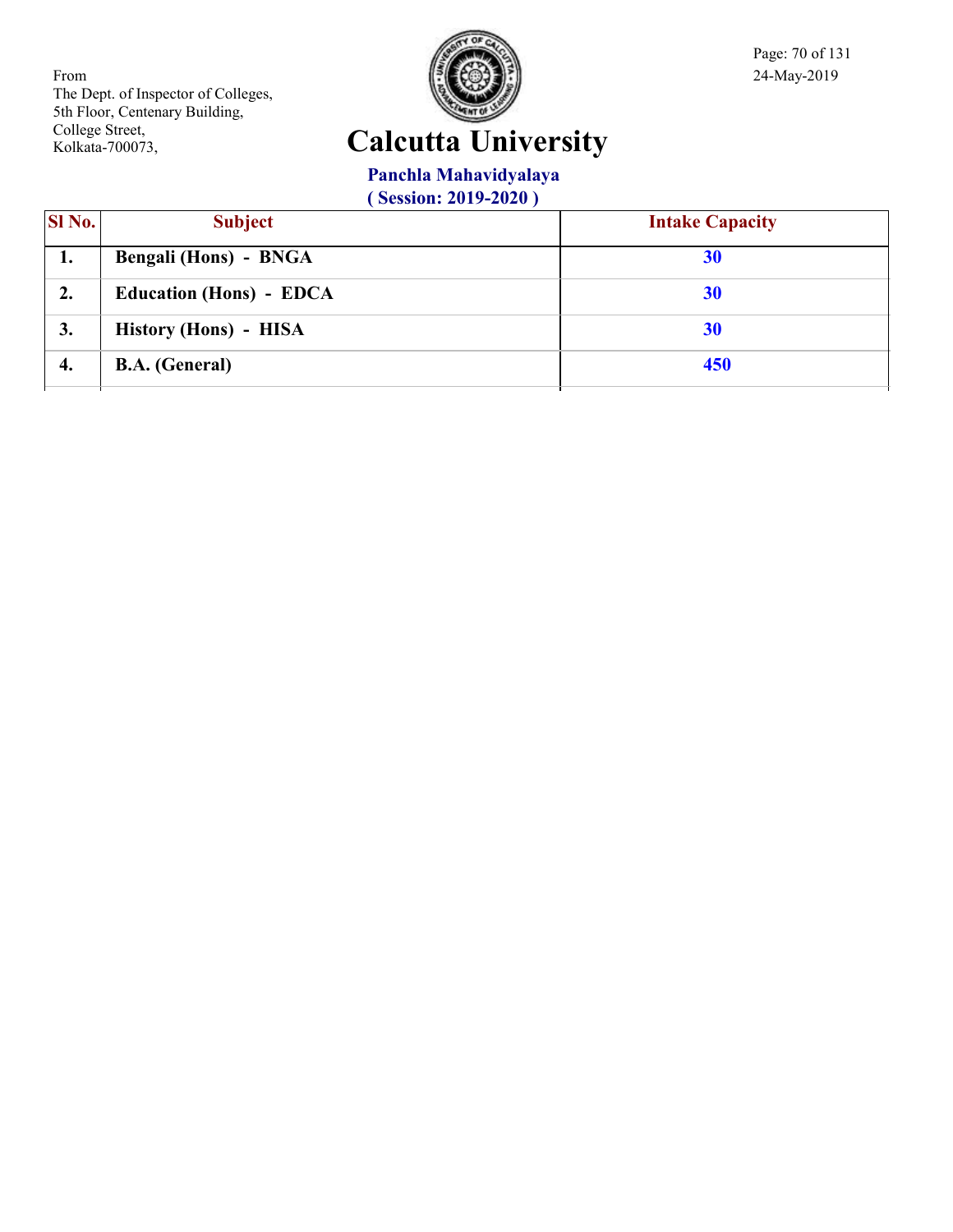

Page: 71 of 131

# **Calcutta University**

**Panchur College ( Session: 2019-2020 )**

| SI No. | <b>Subject</b>                         | <b>Intake Capacity</b> |
|--------|----------------------------------------|------------------------|
| 1.     | Bengali (Hons) - BNGA                  | 50                     |
| 2.     | English (Hons) - ENGA                  | 25                     |
| 3.     | History (Hons) - HISA                  | 50                     |
| 4.     | Philosophy (Hons) - PHIA               | 25                     |
| 5.     | <b>Political Science (Hons) - PLSA</b> | 50                     |
| 6.     | <b>B.A.</b> (General)                  | <b>100</b>             |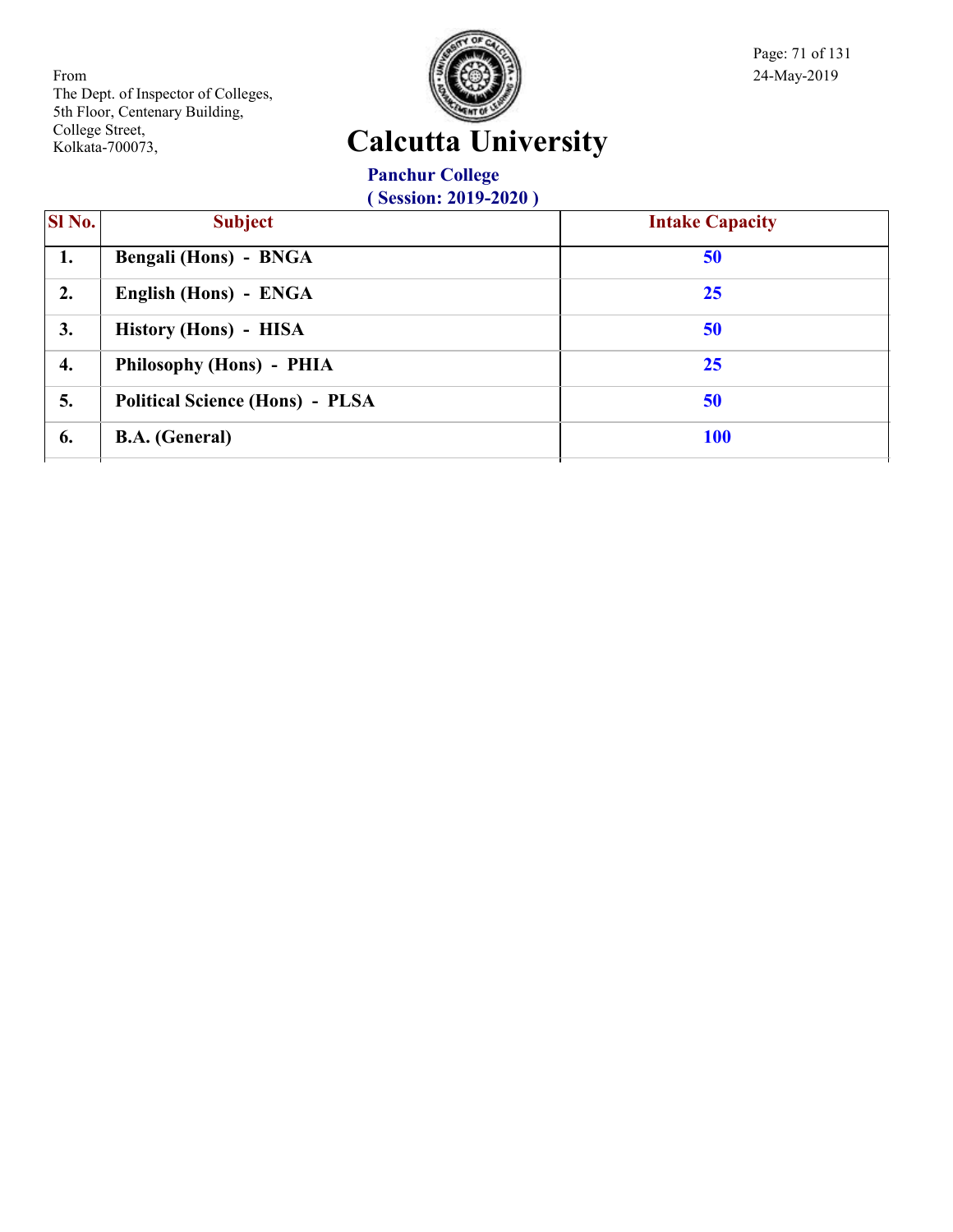

Page: 72 of 131

# **Calcutta University**

**Pathar Pratima Mahavidyalaya**

| SI No. | <b>Subject</b>                         | <b>Intake Capacity</b> |
|--------|----------------------------------------|------------------------|
| 1.     | Bengali (Hons) - BNGA                  | <b>120</b>             |
| 2.     | Economics (Hons) - ECOA                | 30                     |
| 3.     | <b>Education (Hons) - EDCA</b>         | 50                     |
| 4.     | English (Hons) - ENGA                  | 40                     |
| 5.     | <b>Geography (Hons) - GEOA</b>         | 60                     |
| 6.     | History (Hons) - HISA                  | 60                     |
| 7.     | Philosophy (Hons) - PHIA               | 45                     |
| 8.     | <b>Political Science (Hons) - PLSA</b> | 40                     |
| 9.     | Sanskrit (Hons) - SANA                 | 45                     |
| 10.    | <b>B.A.</b> (General)                  | 500                    |
| 11.    | <b>B.Com</b> (General)                 | 50                     |
| 12.    | <b>B.Sc (General)</b>                  | 50                     |
|        |                                        |                        |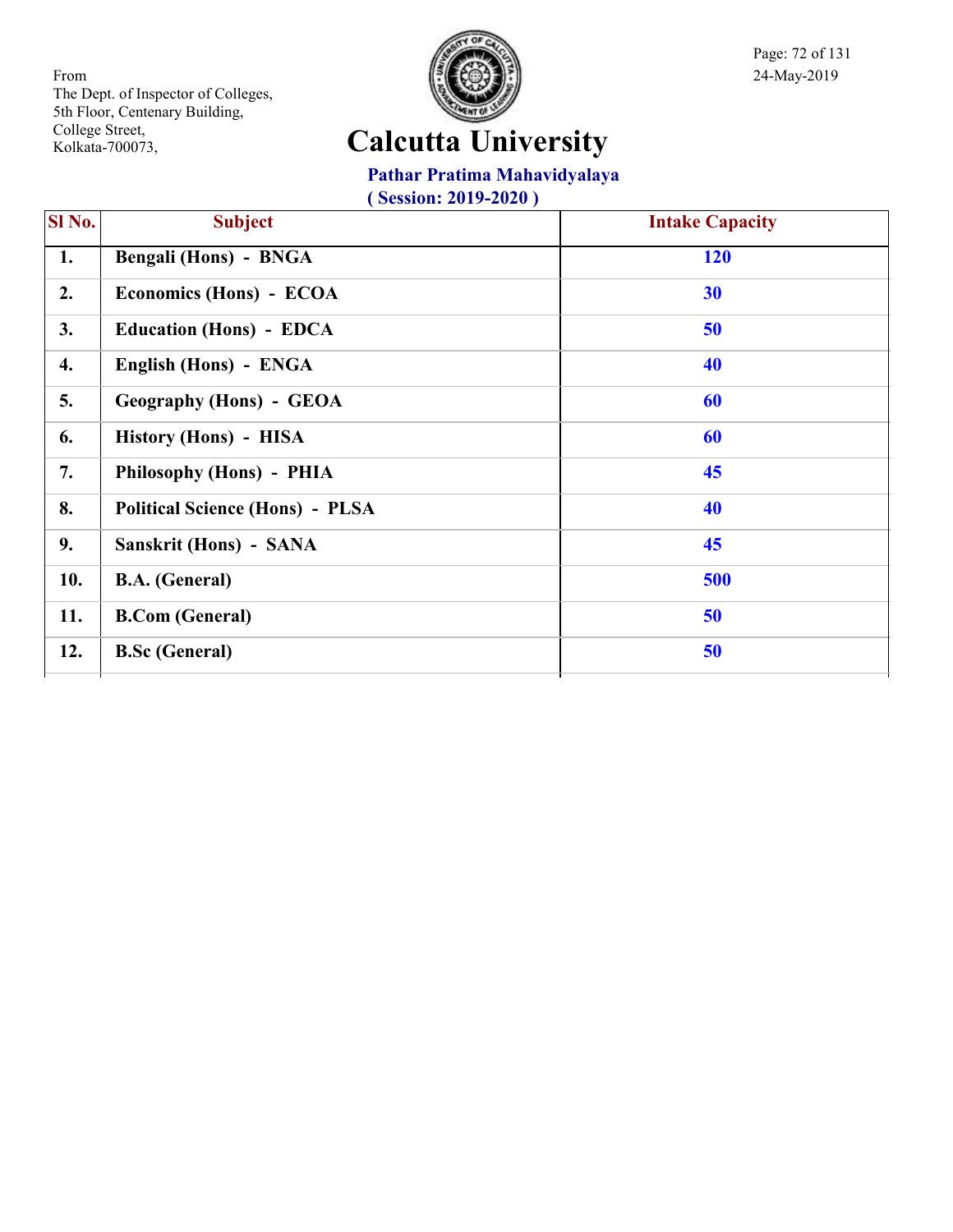

Page: 73 of 131

# **Calcutta University**

**Prabhu Jagatbandhu College**

| Sl No. | <b>Subject</b>                         | <b>Intake Capacity</b> |
|--------|----------------------------------------|------------------------|
| 1.     | <b>B.Com</b> (Hons)                    | 107                    |
| 2.     | Bengali (Hons) - BNGA                  | 107                    |
| 3.     | <b>Chemistry (Hons) - CEMA</b>         | 20                     |
| 4.     | <b>Computer Science (Hons) - CMSA</b>  | 45                     |
| 5.     | Economics (Hons) - ECOA                | 31                     |
| 6.     | <b>Education (Hons) - EDCA</b>         | 30                     |
| 7.     | English (Hons) - ENGA                  | 31                     |
| 8.     | <b>Geography (Hons) - GEOA</b>         | 45                     |
| 9.     | History (Hons) - HISA                  | 77                     |
| 10.    | <b>Mathematics (Hons) - MTMA</b>       | 77                     |
| 11.    | Philosophy (Hons) - PHIA               | 86                     |
| 12.    | Physics (Hons) - PHSA                  | 45                     |
| 13.    | <b>Political Science (Hons) - PLSA</b> | 45                     |
| 14.    | Sanskrit (Hons) - SANA                 | 30                     |
| 15.    | <b>B.A.</b> (General)                  | 1500                   |
| 16.    | <b>B.Com (General)</b>                 | 130                    |
| 17.    | <b>B.Sc (General)</b>                  | 200                    |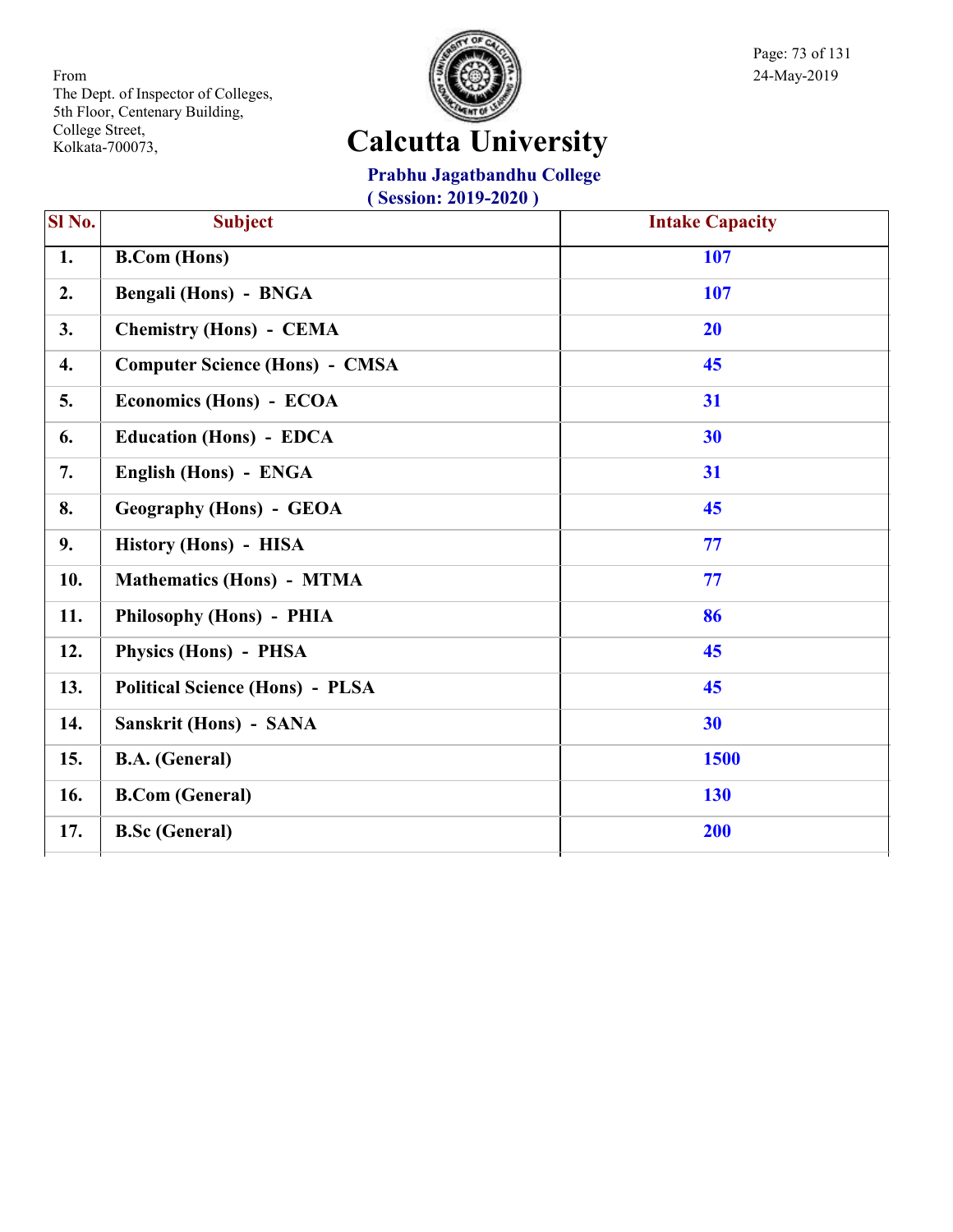

Page: 74 of 131

# **Calcutta University**

#### **Prafulla Chandra College**

| SI No. | <b>Subject</b>                 | <b>Intake Capacity</b> |
|--------|--------------------------------|------------------------|
| 1.     | <b>B.Com</b> (Hons)            | 1066                   |
| 2.     | Bengali (Hons) - BNGA          | 40                     |
| 3.     | English (Hons) - ENGA          | 50                     |
| 4.     | <b>Geography (Hons) - GEOA</b> | 47                     |
| 5.     | <b>B.A.</b> (General)          | 238                    |
| 6.     | <b>B.Com</b> (General)         | 576                    |
| 7.     | <b>B.Sc (General)</b>          | 30                     |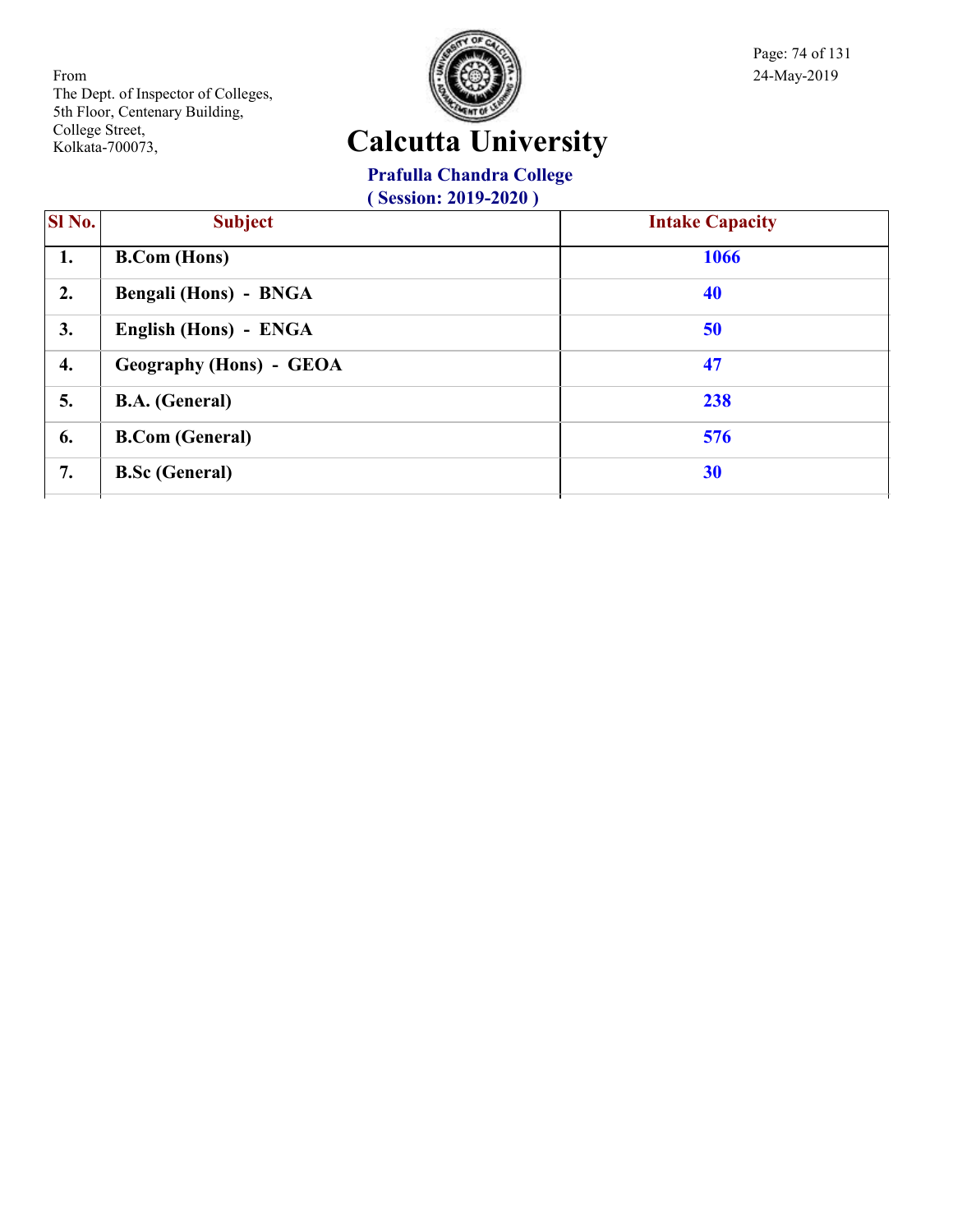

Page: 75 of 131

# **Calcutta University**

#### **Purash Kanpur Haridas Nandi Mahavidyalaya**

| <b>SI</b> No. | <b>Subject</b>                         | <b>Intake Capacity</b> |
|---------------|----------------------------------------|------------------------|
| 1.            | <b>B.Com</b> (Hons)                    | 193                    |
| 2.            | Bengali (Hons) - BNGA                  | 132                    |
| 3.            | Economics (Hons) - ECOA                | 34                     |
| 4.            | English (Hons) - ENGA                  | 71                     |
| 5.            | <b>Geography (Hons) - GEOA</b>         | 41                     |
| 6.            | History (Hons) - HISA                  | 61                     |
| 7.            | <b>Mathematics (Hons) - MTMA</b>       | 34                     |
| 8.            | <b>Political Science (Hons) - PLSA</b> | 77                     |
| 9.            | <b>B.A.</b> (General)                  | 350                    |
| 10.           | <b>B.Com (General)</b>                 | 77                     |
| 11.           | <b>B.Sc (General)</b>                  | 31                     |
|               |                                        |                        |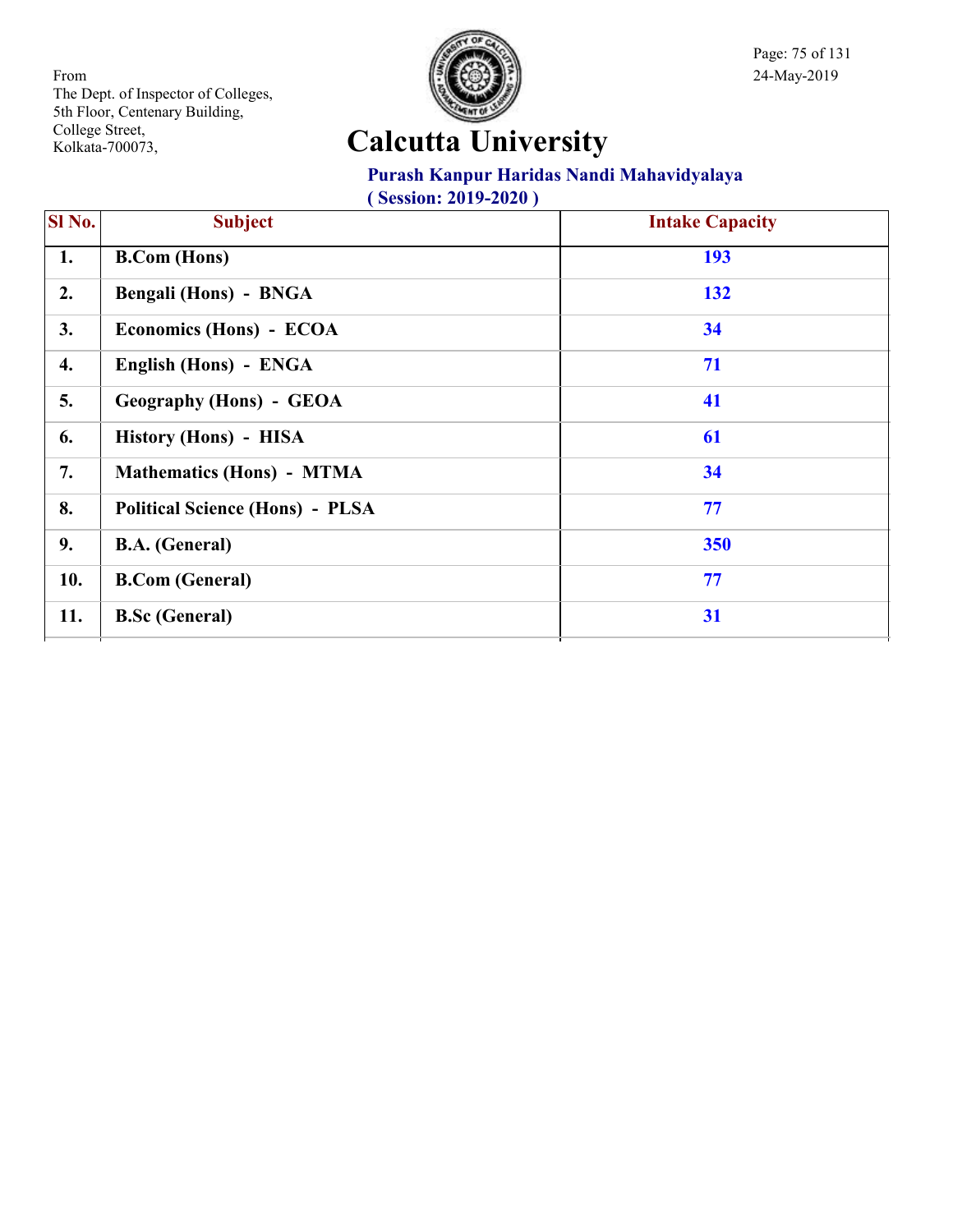

Page: 76 of 131

#### **Calcutta University**

#### **Rabin Mukherjee College**

| <b>SI</b> No. | <b>Subject</b>         | <b>Intake Capacity</b> |
|---------------|------------------------|------------------------|
| ı.            | <b>B.Com</b> (Hons)    | 800                    |
| 2.            | English (Hons) - ENGA  | 50                     |
| 3.            | <b>B.A.</b> (General)  | <b>100</b>             |
| 4.            | <b>B.Com (General)</b> | 300                    |
|               |                        |                        |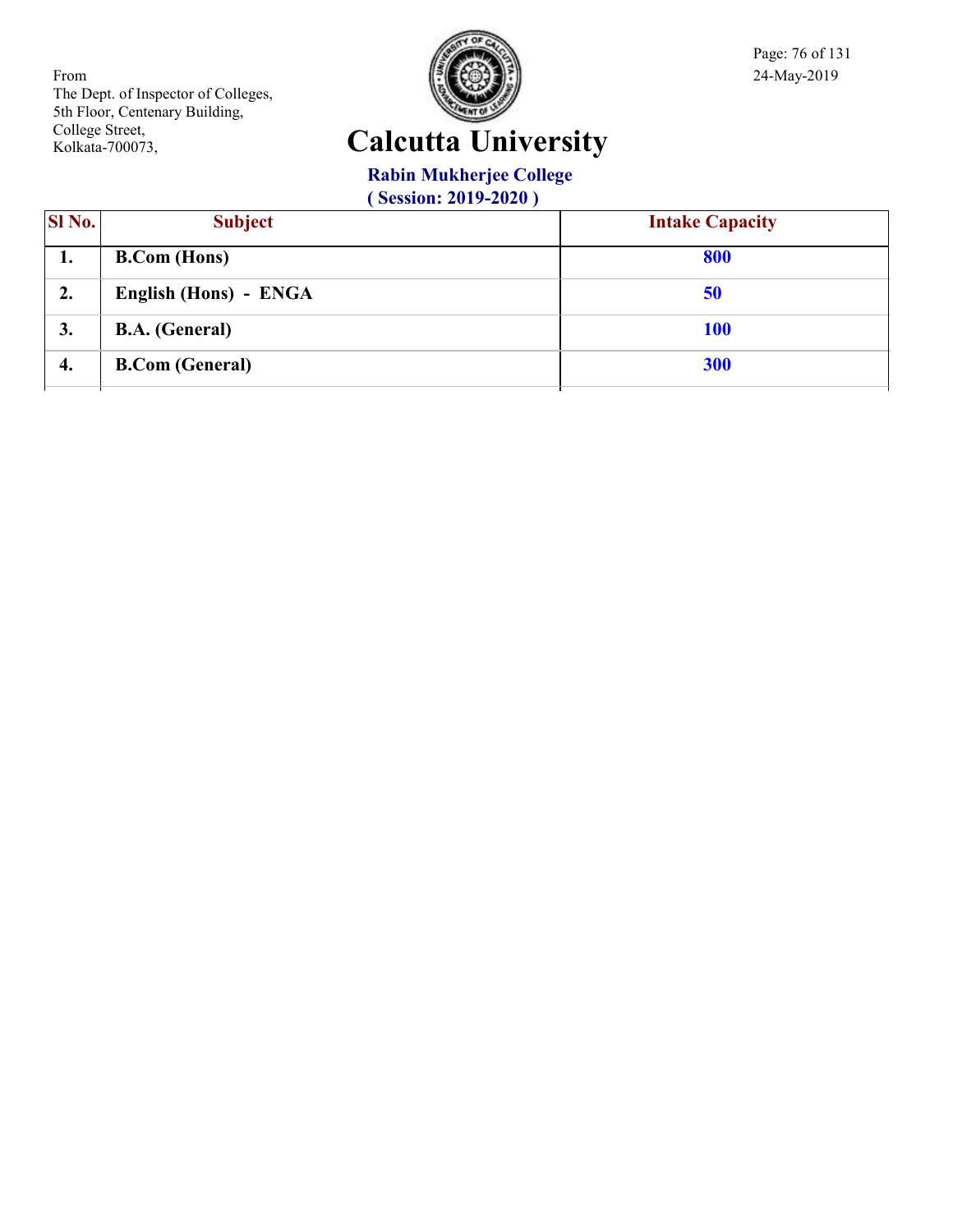

Page: 77 of 131

# **Calcutta University**

**Raidighi College ( Session: 2019-2020 )**

| $\overline{SI}$ No. | <b>Subject</b>                          | <b>Intake Capacity</b> |
|---------------------|-----------------------------------------|------------------------|
| 1.                  | Bengali (Hons) - BNGA                   | 121                    |
| 2.                  | <b>Botany (Hons) - BOTA</b>             | 10                     |
| 3.                  | <b>Chemistry (Hons) - CEMA</b>          | 25                     |
| 4.                  | <b>Education (Hons) - EDCA</b>          | 75                     |
| 5.                  | English (Hons) - ENGA                   | 85                     |
| 6.                  | <b>Food And Nutrition (Hons) - FNTA</b> | 31                     |
| 7.                  | <b>Geography (Hons) - GEOA</b>          | 73                     |
| 8.                  | History (Hons) - HISA                   | 103                    |
| 9.                  | <b>Mathematics (Hons) - MTMA</b>        | 50                     |
| 10.                 | Microbiology (Hons) - MCBA              | 19                     |
| 11.                 | Physics (Hons) - PHSA                   | 24                     |
| 12.                 | <b>Political Science (Hons) - PLSA</b>  | 61                     |
| 13.                 | Zoology (Hons) - ZOOA                   | 35                     |
| 14.                 | <b>B.A.</b> (General)                   | 1500                   |
| 15.                 | <b>B.Sc</b> (General)                   | 200                    |
|                     |                                         |                        |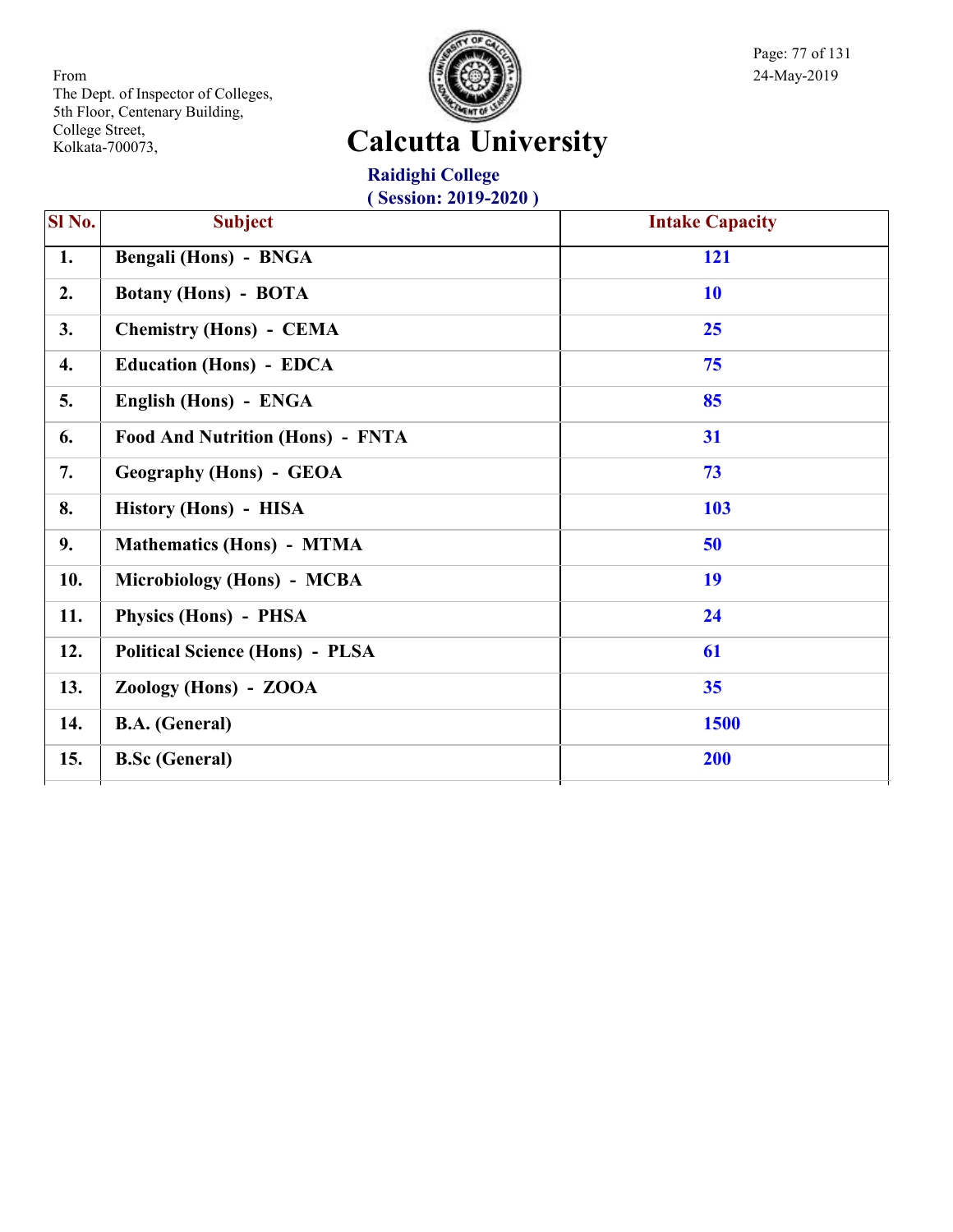

Page: 78 of 131

# **Calcutta University**

#### **Raja Peary Mohan College**

| SI No.          | <b>Subject</b>                         | <b>Intake Capacity</b> |
|-----------------|----------------------------------------|------------------------|
| $\overline{1.}$ | <b>B.Com (Hons)</b>                    | 79                     |
| 2.              | <b>Bengali (Hons) - BNGA</b>           | 52                     |
| 3.              | <b>Botany (Hons) - BOTA</b>            | 20                     |
| 4.              | <b>Chemistry (Hons) - CEMA</b>         | 46                     |
| 5.              | Economics (Hons) - ECOA                | 52                     |
| 6.              | <b>Education (Hons) - EDCA</b>         | 30                     |
| 7.              | English (Hons) - ENGA                  | 33                     |
| 8.              | History (Hons) - HISA                  | 52                     |
| 9.              | <b>Mathematics (Hons) - MTMA</b>       | 52                     |
| 10.             | Philosophy (Hons) - PHIA               | 46                     |
| 11.             | Physics (Hons) - PHSA                  | 46                     |
| 12.             | Physiology (Hons) - PHYA               | 20                     |
| 13.             | <b>Political Science (Hons) - PLSA</b> | 52                     |
| 14.             | Sanskrit (Hons) - SANA                 | 40                     |
| 15.             | Zoology (Hons) - ZOOA                  | 29                     |
| 16.             | <b>B.A.</b> (General)                  | 625                    |
| 17.             | <b>B.Com (General)</b>                 | 215                    |
| 18.             | <b>B.Sc (General)</b>                  | 495                    |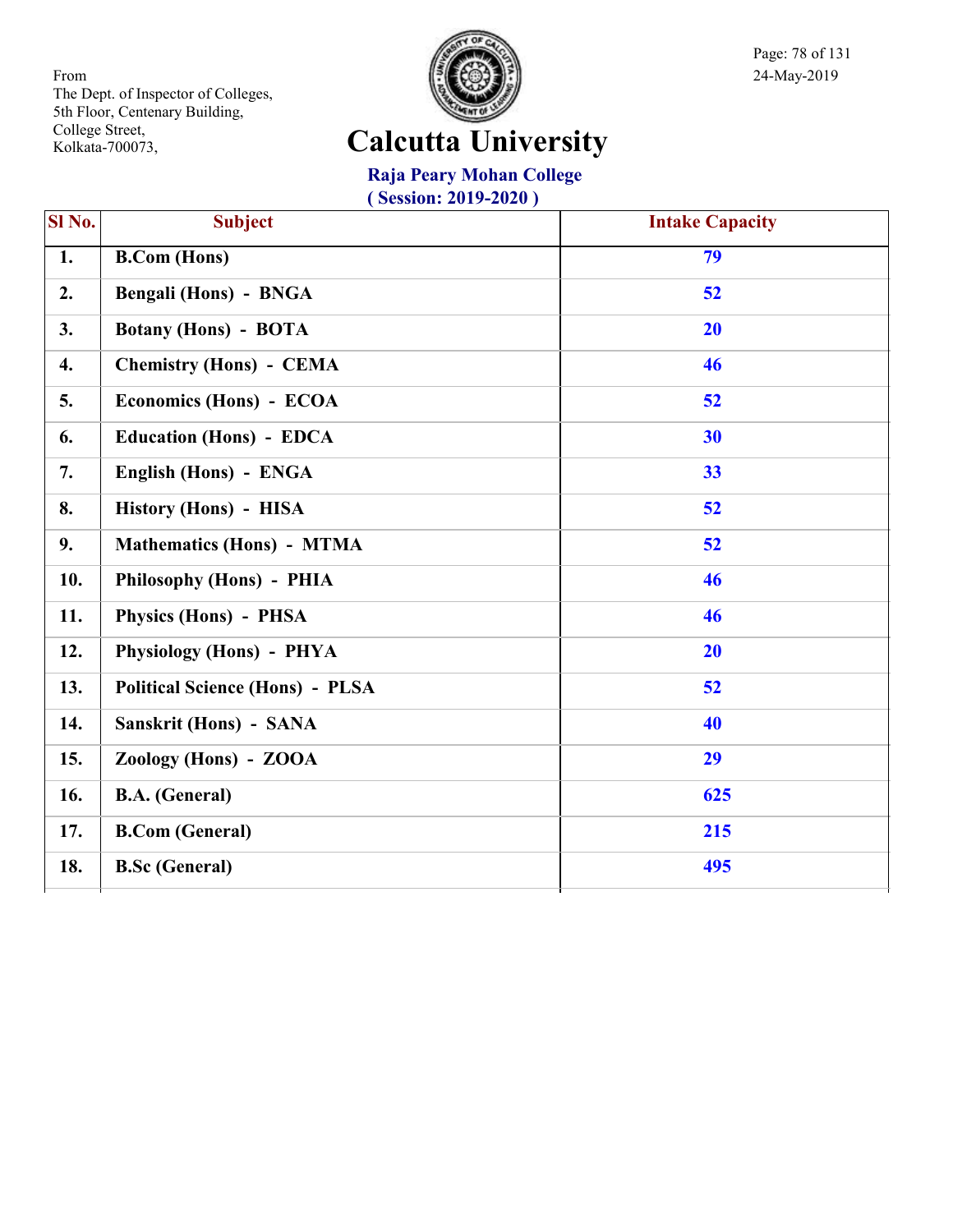

Page: 79 of 131

# **Calcutta University**

**Rammohan College ( Session: 2019-2020 )**

| $\overline{\text{SI No.}}$ | <b>Subject</b>                         | <b>Intake Capacity</b> |
|----------------------------|----------------------------------------|------------------------|
| 1.                         | <b>B.Com (Hons)</b>                    | 120                    |
| 2.                         | <b>Bengali (Hons) - BNGA</b>           | 115                    |
| 3.                         | <b>Botany (Hons) - BOTA</b>            | 51                     |
| 4.                         | <b>Chemistry (Hons) - CEMA</b>         | 43                     |
| 5.                         | Economics (Hons) - ECOA                | 35                     |
| 6.                         | <b>Education (Hons) - EDCA</b>         | 55                     |
| 7.                         | English (Hons) - ENGA                  | 70                     |
| 8.                         | <b>Geography (Hons) - GEOA</b>         | 48                     |
| 9.                         | History (Hons) - HISA                  | 70                     |
| 10.                        | <b>Mathematics (Hons) - MTMA</b>       | 56                     |
| 11.                        | Philosophy (Hons) - PHIA               | 59                     |
| 12.                        | Physics (Hons) - PHSA                  | 43                     |
| 13.                        | Physiology (Hons) - PHYA               | 43                     |
| 14.                        | <b>Political Science (Hons) - PLSA</b> | 70                     |
| 15.                        | Sanskrit (Hons) - SANA                 | 35                     |
| 16.                        | Zoology (Hons) - ZOOA                  | 43                     |
| 17.                        | <b>B.A.</b> (General)                  | 300                    |
| 18.                        | <b>B.Com (General)</b>                 | 105                    |
| 19.                        | <b>B.Sc (General)</b>                  | 200                    |
|                            |                                        |                        |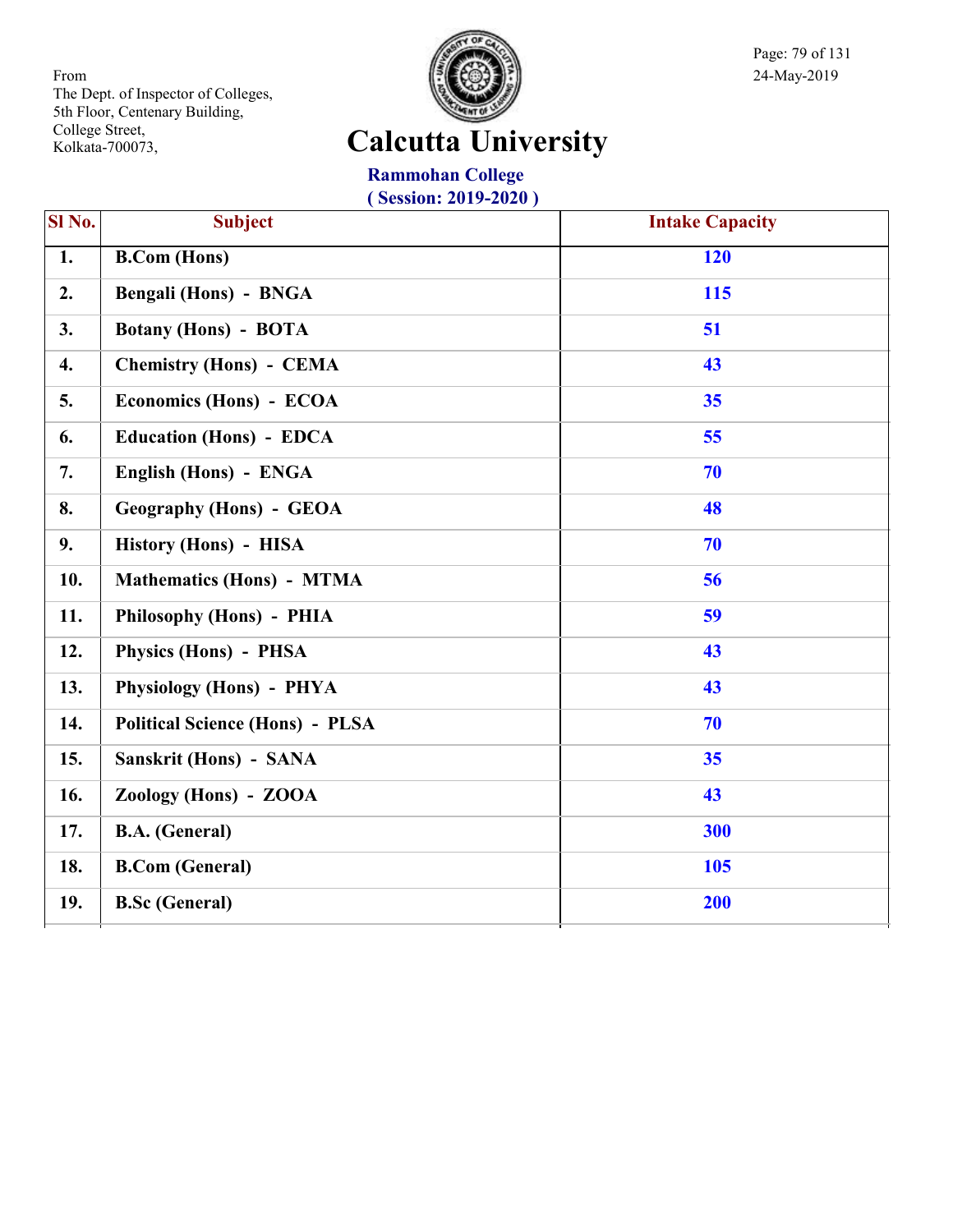

Page: 80 of 131

# **Calcutta University**

**Ramsaday College ( Session: 2019-2020 )**

| SI <sub>No.</sub> | <b>Subject</b>                          | <b>Intake Capacity</b> |
|-------------------|-----------------------------------------|------------------------|
| $\overline{1}$ .  | <b>Anthropology (Hons) - ANTA</b>       | 40                     |
| 2.                | <b>B.Com</b> (Hons)                     | 135                    |
| 3.                | Bengali (Hons) - BNGA                   | 240                    |
| 4.                | <b>Botany (Hons) - BOTA</b>             | 40                     |
| 5.                | <b>Chemistry (Hons) - CEMA</b>          | 30                     |
| 6.                | Economics (Hons) - ECOA                 | 30                     |
| 7.                | <b>Education (Hons) - EDCA</b>          | 80                     |
| 8.                | English (Hons) - ENGA                   | 136                    |
| 9.                | <b>Food And Nutrition (Hons) - FNTA</b> | 55                     |
| 10.               | <b>Geography (Hons) - GEOA</b>          | 56                     |
| 11.               | History (Hons) - HISA                   | 160                    |
| 12.               | <b>Mathematics (Hons) - MTMA</b>        | 102                    |
| 13.               | Philosophy (Hons) - PHIA                | 30                     |
| 14.               | <b>Physics (Hons) - PHSA</b>            | 30                     |
| 15.               | <b>Political Science (Hons) - PLSA</b>  | 80                     |
| 16.               | Sanskrit (Hons) - SANA                  | 120                    |
| 17.               | Sociology (Hons) - SOCA                 | 30                     |
| 18.               | Zoology (Hons) - ZOOA                   | 55                     |
| 19.               | <b>B.A.</b> (General)                   | 1025                   |
| 20.               | <b>B.Com (General)</b>                  | 120                    |
| 21.               | <b>B.Sc (General)</b>                   | <b>180</b>             |
|                   |                                         |                        |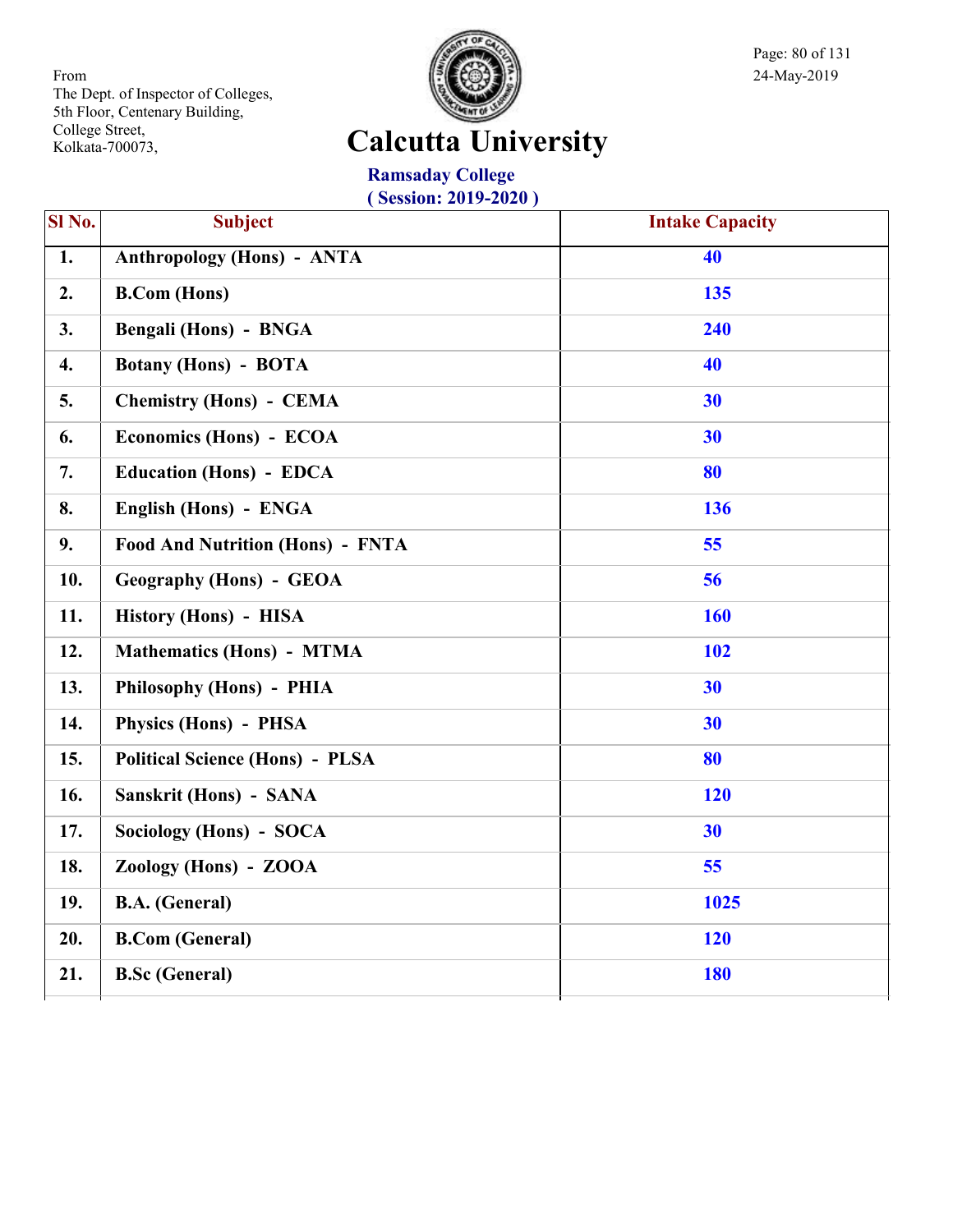

Page: 81 of 131

# **Calcutta University**

**Rani Birla Girls'college**

| <b>SI</b> No. | <b>Subject</b>                                         | <b>Intake Capacity</b> |
|---------------|--------------------------------------------------------|------------------------|
| 1.            | <b>Education (Hons) - EDCA</b>                         | 59                     |
| 2.            | English (Hons) - ENGA                                  | 92                     |
| 3.            | <b>Geography (Hons) - GEOA</b>                         | 40                     |
| 4.            | Hindi (Hons) - HINA                                    | 24                     |
| 5.            | History (Hons) - HISA                                  | 52                     |
| 6.            | <b>Journalism and Mass Communication (Hons) - JORA</b> | 33                     |
| 7.            | <b>Political Science (Hons) - PLSA</b>                 | 59                     |
| 8.            | Sociology (Hons) - SOCA                                | 40                     |
| 9.            | <b>B.A.</b> (General)                                  | 40                     |
| 10.           | <b>B.Sc (General)</b>                                  | 10                     |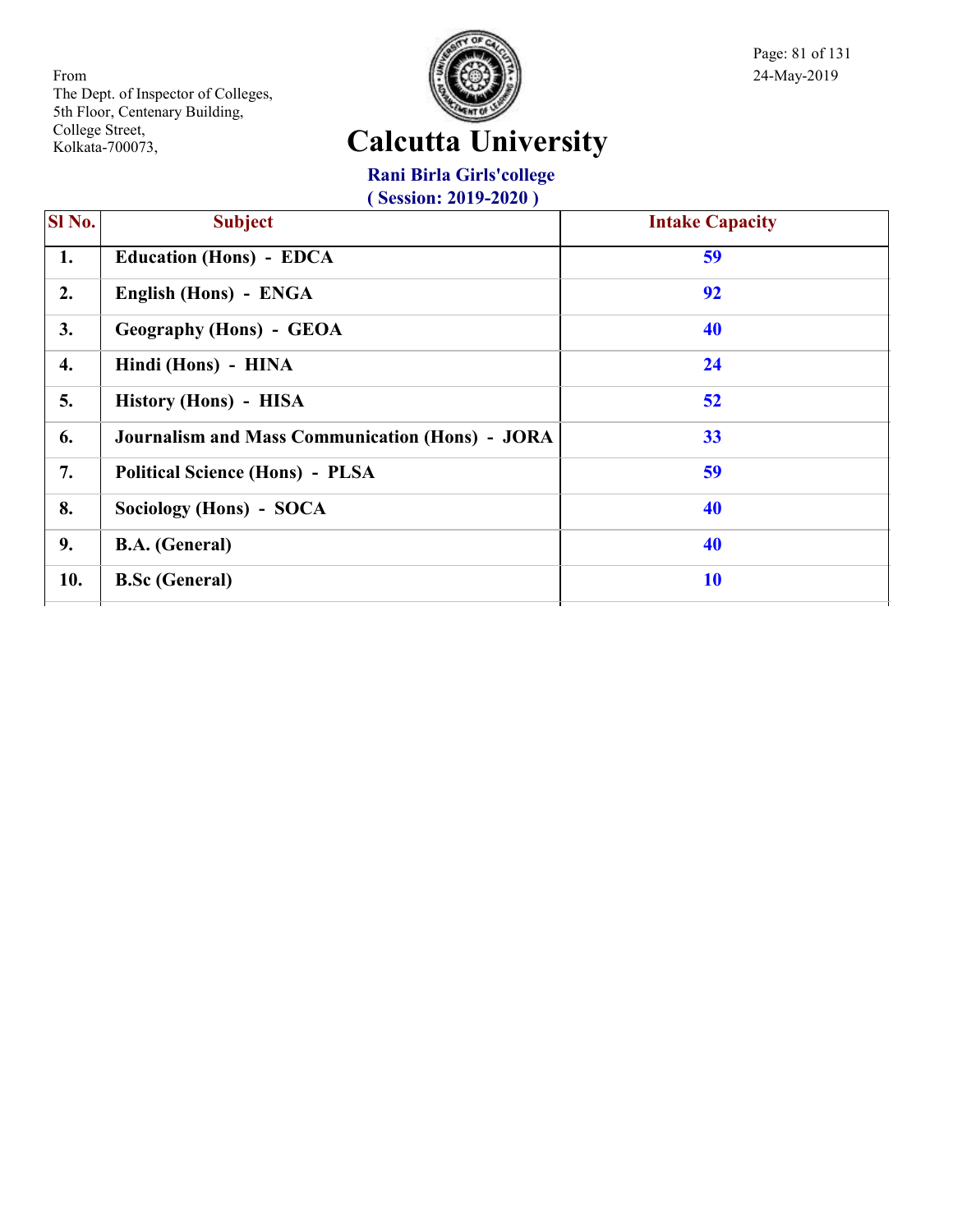

Page: 82 of 131

# **Calcutta University**

#### **Sadhan Chandra Mahavidyalaya**

| SI No. | <b>Subject</b>                         | <b>Intake Capacity</b> |
|--------|----------------------------------------|------------------------|
| 1.     | Bengali (Hons) - BNGA                  | <b>119</b>             |
| 2.     | <b>Education (Hons) - EDCA</b>         | 47                     |
| 3.     | English (Hons) - ENGA                  | 35                     |
| 4.     | History (Hons) - HISA                  | 75                     |
| 5.     | Philosophy (Hons) - PHIA               | 75                     |
| 6.     | <b>Political Science (Hons) - PLSA</b> | 35                     |
| 7.     | Sanskrit (Hons) - SANA                 | 30                     |
| 8.     | <b>B.A.</b> (General)                  | <b>260</b>             |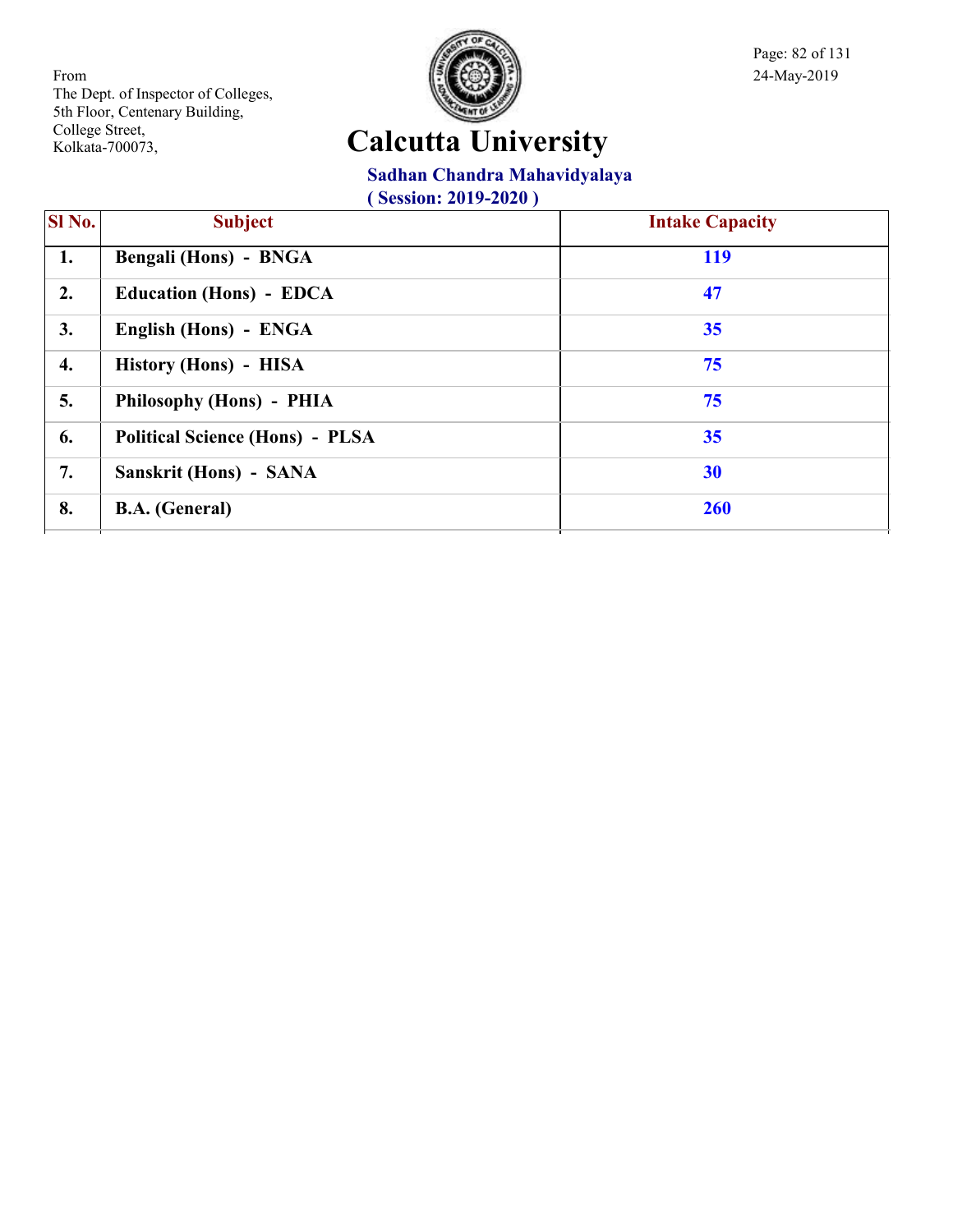

Page: 83 of 131

# **Calcutta University**

**Sagar Mahavidyalaya**

| SI No.<br><b>Subject</b>               | <b>Intake Capacity</b> |
|----------------------------------------|------------------------|
| <b>Bengali (Hons) - BNGA</b>           | <b>120</b>             |
| <b>Education (Hons) - EDCA</b>         | 61                     |
| English (Hons) - ENGA                  | 30                     |
| <b>Geography (Hons) - GEOA</b>         | 55                     |
| History (Hons) - HISA                  | 91                     |
| <b>Political Science (Hons) - PLSA</b> | 30                     |
| Sanskrit (Hons) - SANA                 | 25                     |
| <b>B.A.</b> (General)                  | 700                    |
| <b>B.Sc (General)</b>                  | <b>100</b>             |
|                                        |                        |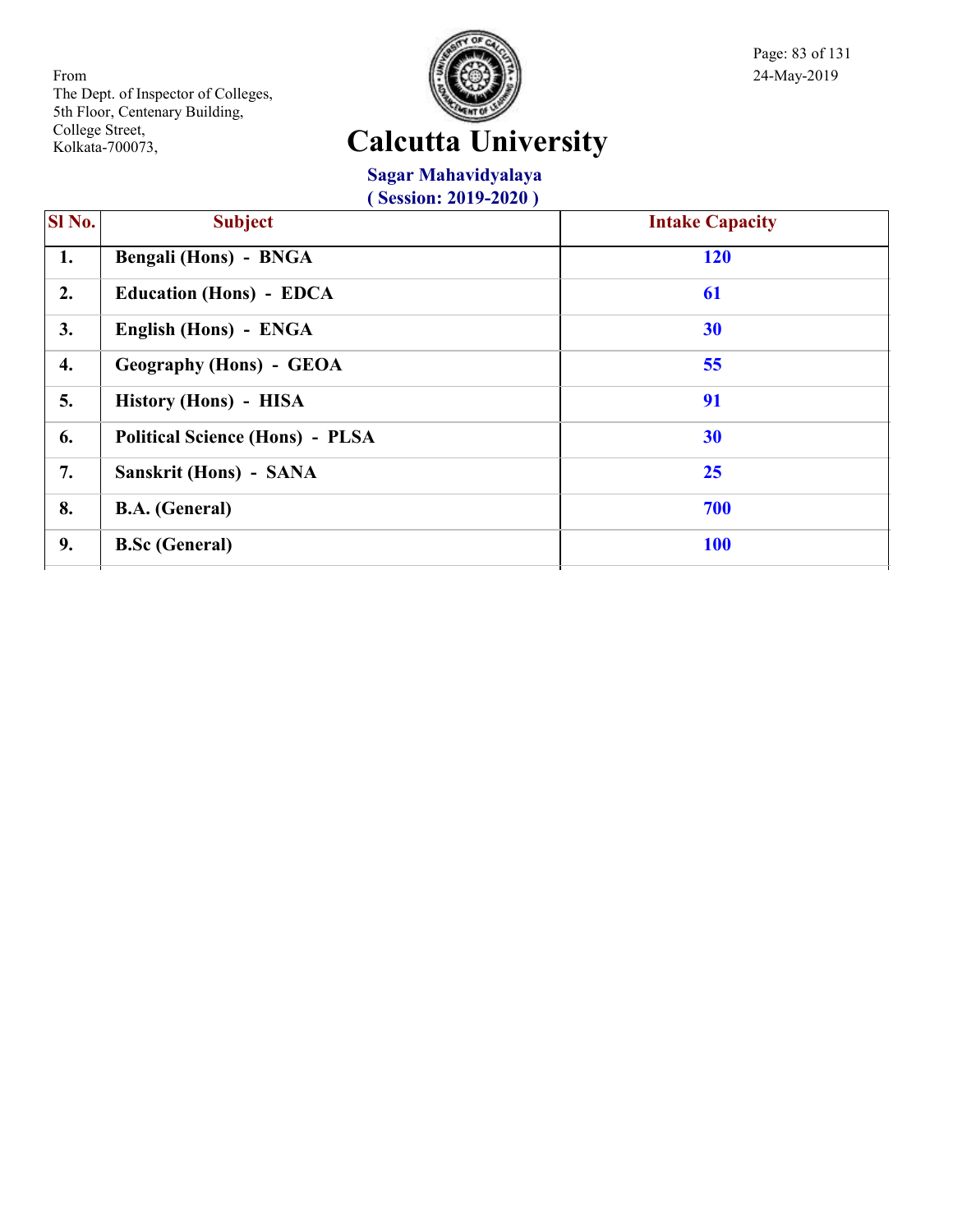

Page: 84 of 131

# **Calcutta University**

#### **Saheed Anurup Chandra Mahavidyalaya**

| <b>SI</b> No. | <b>Subject</b>                         | <b>Intake Capacity</b> |
|---------------|----------------------------------------|------------------------|
| 1.            | Bengali (Hons) - BNGA                  | 73                     |
| 2.            | English (Hons) - ENGA                  | <b>20</b>              |
| 3.            | <b>Geography (Hons) - GEOA</b>         | 59                     |
| 4.            | History (Hons) - HISA                  | 67                     |
| 5.            | Philosophy (Hons) - PHIA               | 50                     |
| 6.            | <b>Political Science (Hons) - PLSA</b> | 59                     |
| 7.            | <b>B.A.</b> (General)                  | 565                    |
| 8.            | <b>B.Com</b> (General)                 | 79                     |
| 9.            | <b>B.Sc (General)</b>                  | 189                    |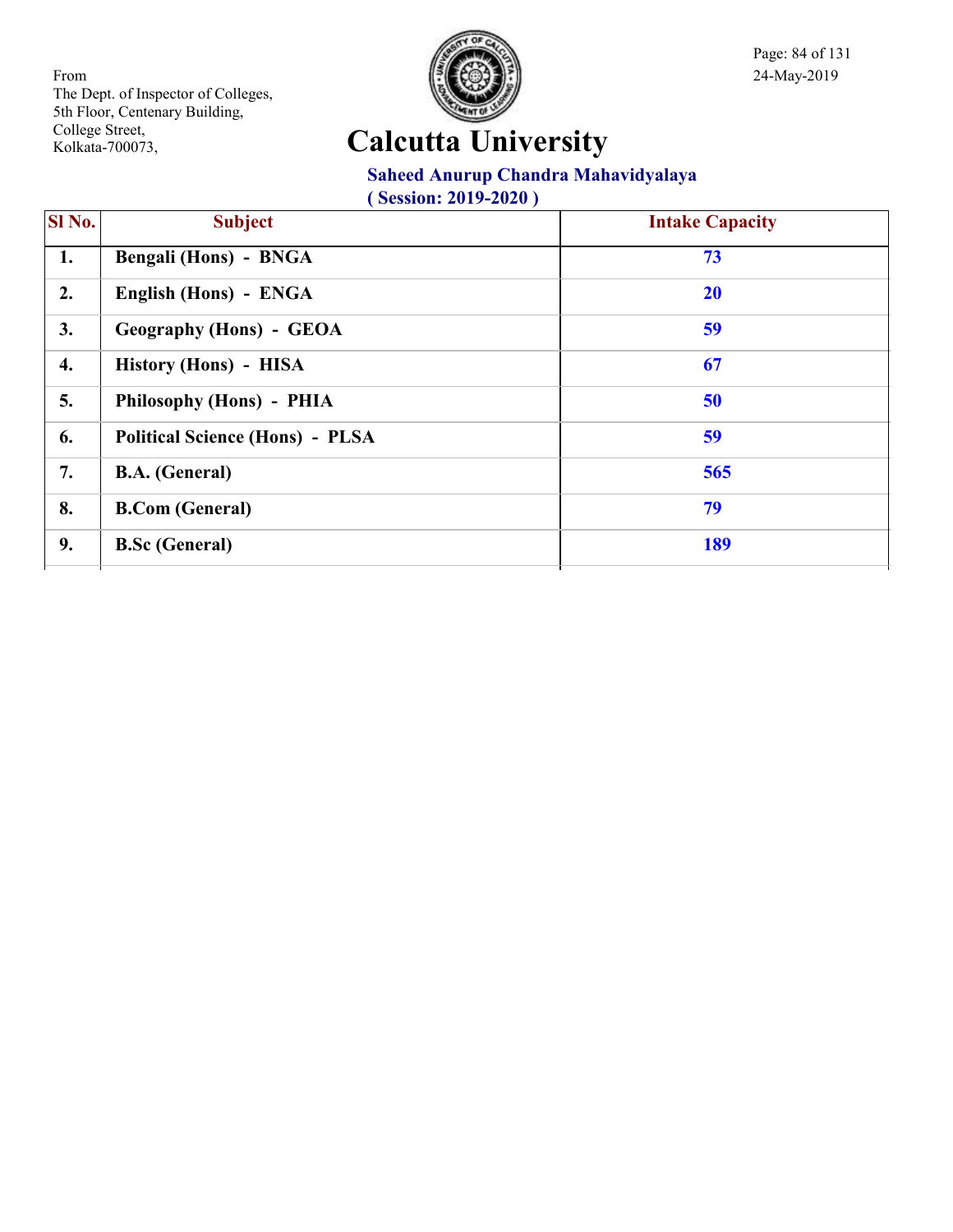

Page: 85 of 131

# **Calcutta University**

#### **Sammilani Mahavidyalaya**

| SI No.           | <b>Subject</b>                         | <b>Intake Capacity</b> |
|------------------|----------------------------------------|------------------------|
| $\overline{1}$ . | <b>B.Com (Hons)</b>                    | 164                    |
| 2.               | Bengali (Hons) - BNGA                  | 64                     |
| 3.               | <b>Chemistry (Hons) - CEMA</b>         | 33                     |
| $\overline{4}$ . | <b>Computer Science (Hons) - CMSA</b>  | 52                     |
| 5.               | <b>Education (Hons) - EDCA</b>         | 47                     |
| 6.               | English (Hons) - ENGA                  | 47                     |
| 7.               | <b>Geography (Hons) - GEOA</b>         | 54                     |
| 8.               | History (Hons) - HISA                  | 52                     |
| 9.               | <b>Mathematics (Hons) - MTMA</b>       | 52                     |
| 10.              | Microbiology (Hons) - MCBA             | 47                     |
| 11.              | Philosophy (Hons) - PHIA               | 47                     |
| 12.              | Physics (Hons) - PHSA                  | 47                     |
| 13.              | <b>Political Science (Hons) - PLSA</b> | 40                     |
| 14.              | Sanskrit (Hons) - SANA                 | 52                     |
| 15.              | Zoology (Hons) - ZOOA                  | 40                     |
| 16.              | <b>B.A.</b> (General)                  | 200                    |
| 17.              | <b>B.Com (General)</b>                 | 60                     |
| 18.              | <b>B.Sc (General)</b>                  | 120                    |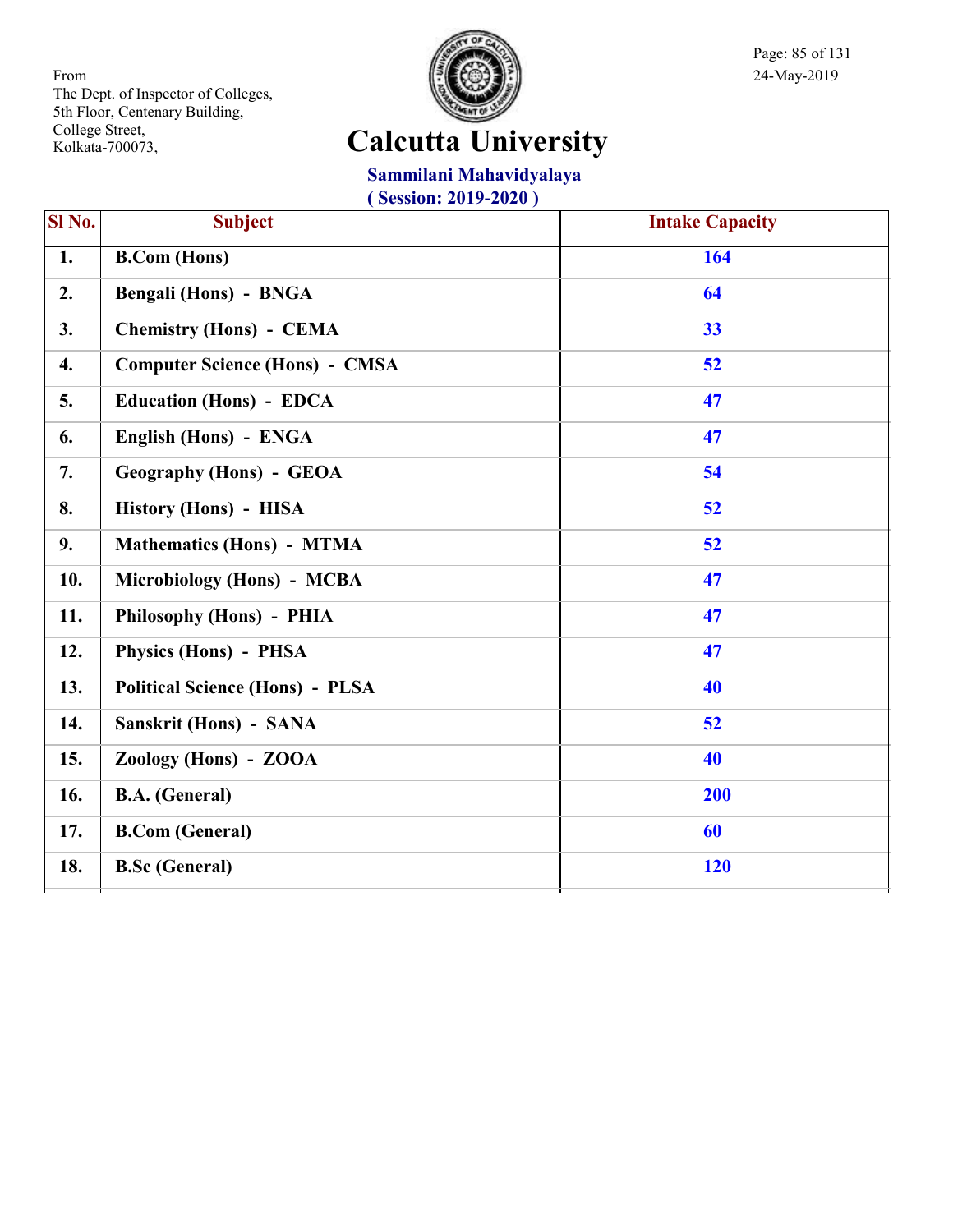

Page: 86 of 131

# **Calcutta University**

**Sarsuna College ( Session: 2019-2020 )**

| SI No. | <b>Subject</b>                         | <b>Intake Capacity</b> |
|--------|----------------------------------------|------------------------|
| 1.     | <b>B.Com (Hons)</b>                    | 240                    |
| 2.     | <b>Bengali (Hons) - BNGA</b>           | 72                     |
| 3.     | <b>Bio Chemistry (Hons) - BCMA</b>     | 40                     |
| 4.     | <b>Botany (Hons) - BOTA</b>            | 35                     |
| 5.     | <b>Chemistry (Hons) - CEMA</b>         | 45                     |
| 6.     | <b>Computer Science (Hons) - CMSA</b>  | 40                     |
| 7.     | Economics (Hons) - ECOA                | 35                     |
| 8.     | <b>Education (Hons) - EDCA</b>         | 45                     |
| 9.     | English (Hons) - ENGA                  | 62                     |
| 10.    | <b>Geography (Hons) - GEOA</b>         | 70                     |
| 11.    | History (Hons) - HISA                  | 62                     |
| 12.    | <b>Mathematics (Hons) - MTMA</b>       | 19                     |
| 13.    | Microbiology (Hons) - MCBA             | 45                     |
| 14.    | <b>Physics (Hons) - PHSA</b>           | 24                     |
| 15.    | <b>Political Science (Hons) - PLSA</b> | 62                     |
| 16.    | Zoology (Hons) - ZOOA                  | 40                     |
| 17.    | <b>B.A.</b> (General)                  | 515                    |
| 18.    | <b>B.Com (General)</b>                 | 155                    |
| 19.    | <b>B.Sc</b> (General)                  | 155                    |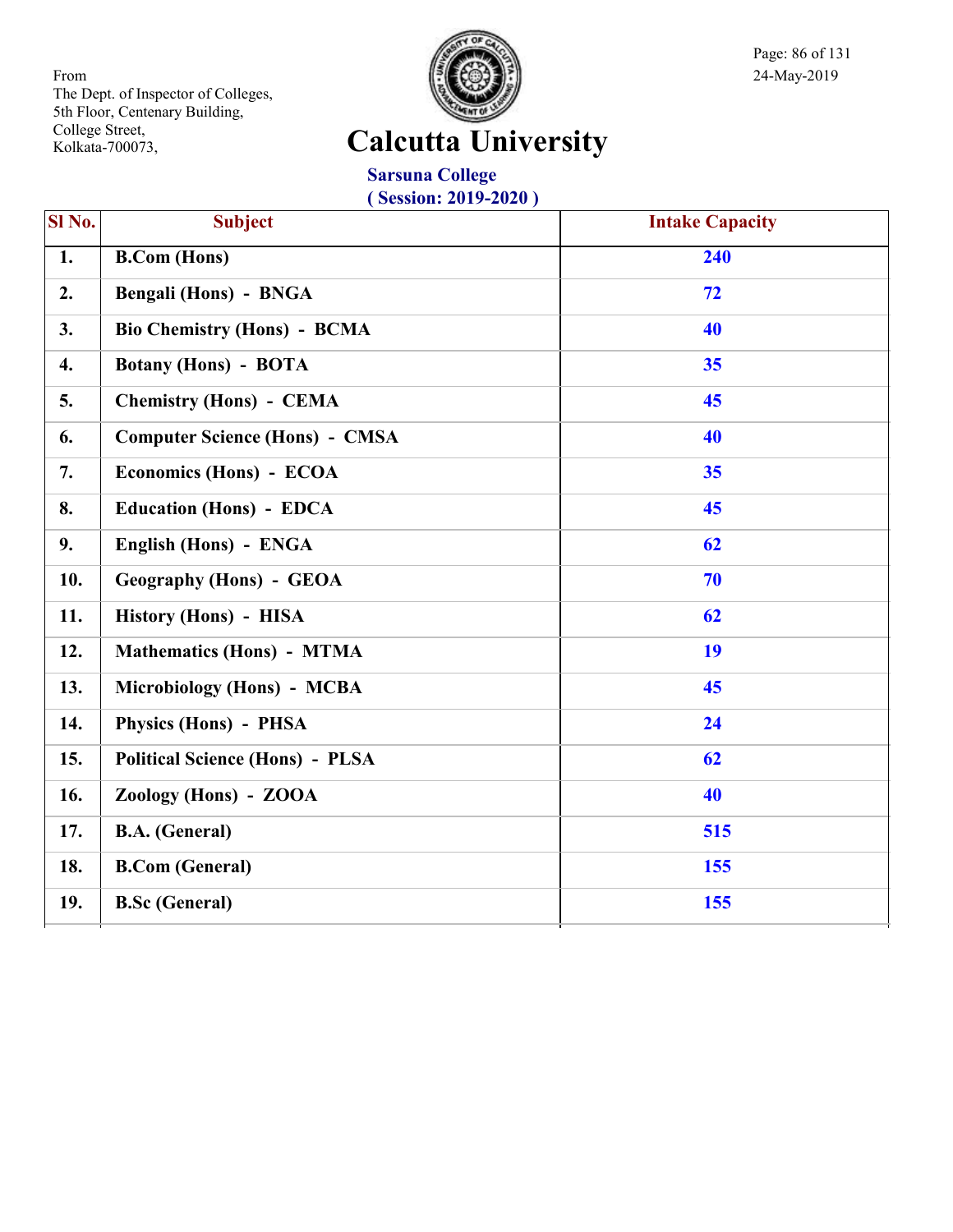

Page: 87 of 131

# **Calcutta University**

**Savitri Girls' College**

| Sl No. | <b>Subject</b>                 | <b>Intake Capacity</b> |
|--------|--------------------------------|------------------------|
| 1.     | <b>B.Com</b> (Hons)            | 156                    |
| 2.     | <b>Education (Hons) - EDCA</b> | 47                     |
| 3.     | English (Hons) - ENGA          | 47                     |
| 4.     | Hindi (Hons) - HINA            | <b>118</b>             |
| 5.     | History (Hons) - HISA          | 31                     |
| 6.     | <b>B.A.</b> (General)          | <b>196</b>             |
| 7.     | <b>B.Com (General)</b>         | <b>118</b>             |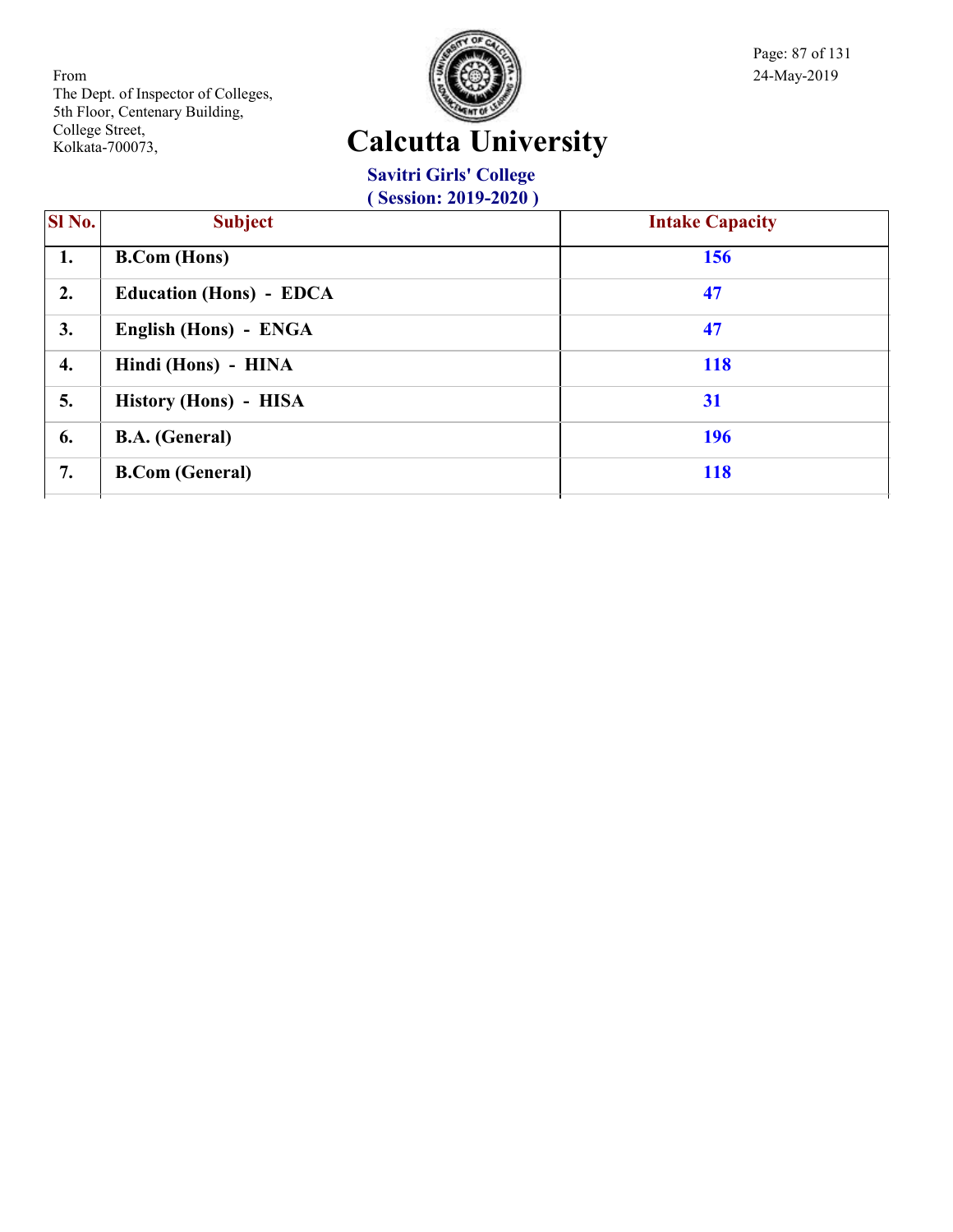

Page: 88 of 131

# **Calcutta University**

**Scottish Church College**

| Sl No. | <b>Subject</b>                         | <b>Intake Capacity</b> |
|--------|----------------------------------------|------------------------|
| 1.     | <b>B.Com</b> (Hons)                    | 50                     |
| 2.     | Bengali (Hons) - BNGA                  | 40                     |
| 3.     | <b>Botany (Hons) - BOTA</b>            | 30                     |
| 4.     | <b>Chemistry (Hons) - CEMA</b>         | 50                     |
| 5.     | <b>Computer Science (Hons) - CMSA</b>  | 30                     |
| 6.     | Economics (Hons) - ECOA                | 60                     |
| 7.     | English (Hons) - ENGA                  | 55                     |
| 8.     | History (Hons) - HISA                  | 55                     |
| 9.     | <b>Mathematics (Hons) - MTMA</b>       | 70                     |
| 10.    | Microbiology (Hons) - MCBA             | 30                     |
| 11.    | Philosophy (Hons) - PHIA               | 55                     |
| 12.    | Physics (Hons) - PHSA                  | 50                     |
| 13.    | <b>Political Science (Hons) - PLSA</b> | 65                     |
| 14.    | Sanskrit (Hons) - SANA                 | 50                     |
| 15.    | Zoology (Hons) - ZOOA                  | 30                     |
|        |                                        |                        |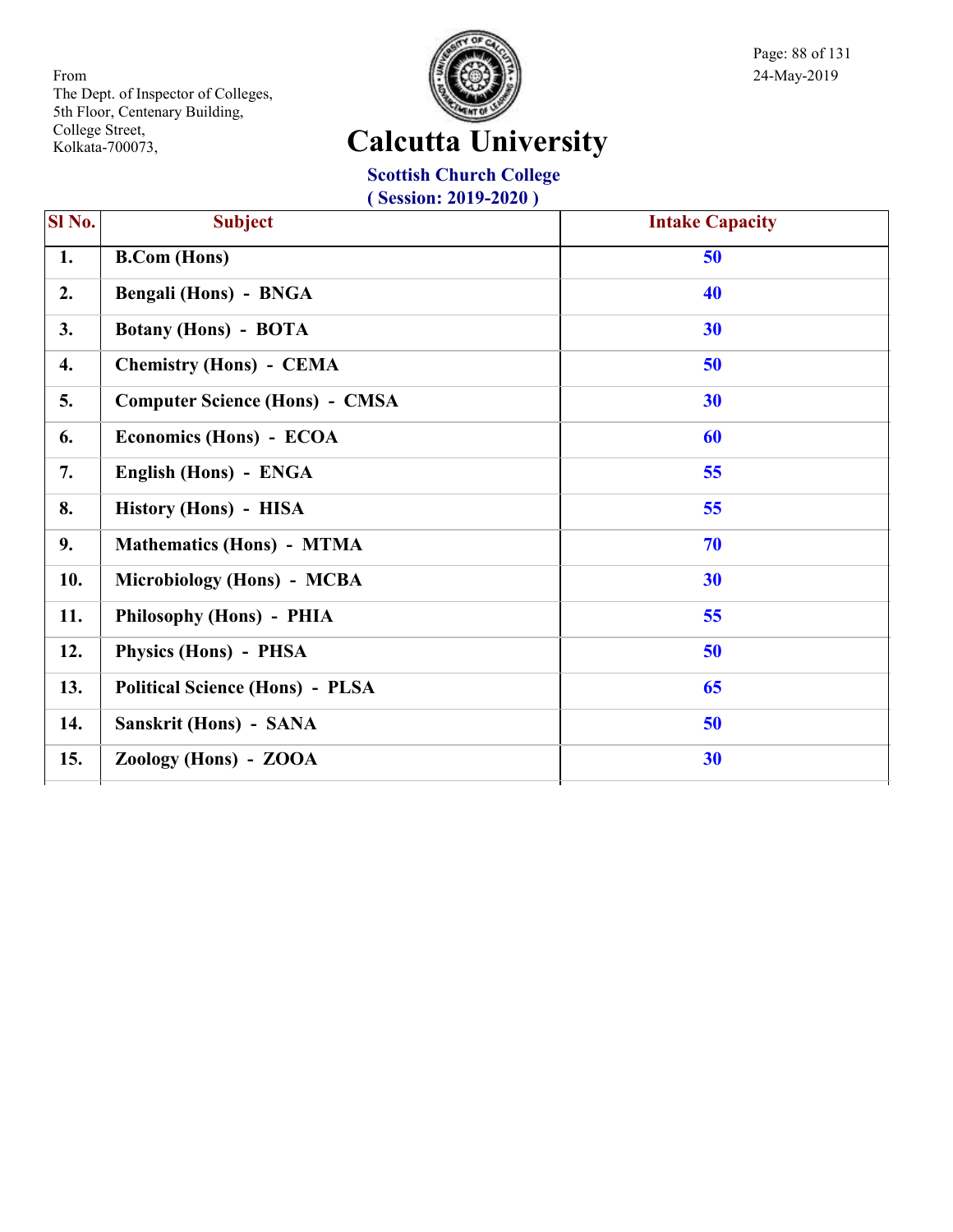

Page: 89 of 131

# **Calcutta University**

**Serampore College ( Session: 2019-2020 )**

| <b>Subject</b>                         | <b>Intake Capacity</b> |
|----------------------------------------|------------------------|
| <b>B.Com (Hons)</b>                    | 66                     |
| Bengali (Hons) - BNGA                  | 44                     |
| <b>Botany (Hons) - BOTA</b>            | 30                     |
| <b>Chemistry (Hons) - CEMA</b>         | 44                     |
| Economics (Hons) - ECOA                | 39                     |
| <b>Education (Hons) - EDCA</b>         | 20                     |
| English (Hons) - ENGA                  | 33                     |
| <b>Geography (Hons) - GEOA</b>         | 15                     |
| History (Hons) - HISA                  | 39                     |
| <b>Mathematics (Hons) - MTMA</b>       | 44                     |
| Philosophy (Hons) - PHIA               | 44                     |
| Physics (Hons) - PHSA                  | 44                     |
| Physiology (Hons) - PHYA               | 30                     |
| <b>Political Science (Hons) - PLSA</b> | 44                     |
| Sanskrit (Hons) - SANA                 | 39                     |
| Zoology (Hons) - ZOOA                  | 30                     |
| <b>B.A.</b> (General)                  | 300                    |
| <b>B.Com</b> (General)                 | 170                    |
| <b>B.Sc (General)</b>                  | 250                    |
|                                        |                        |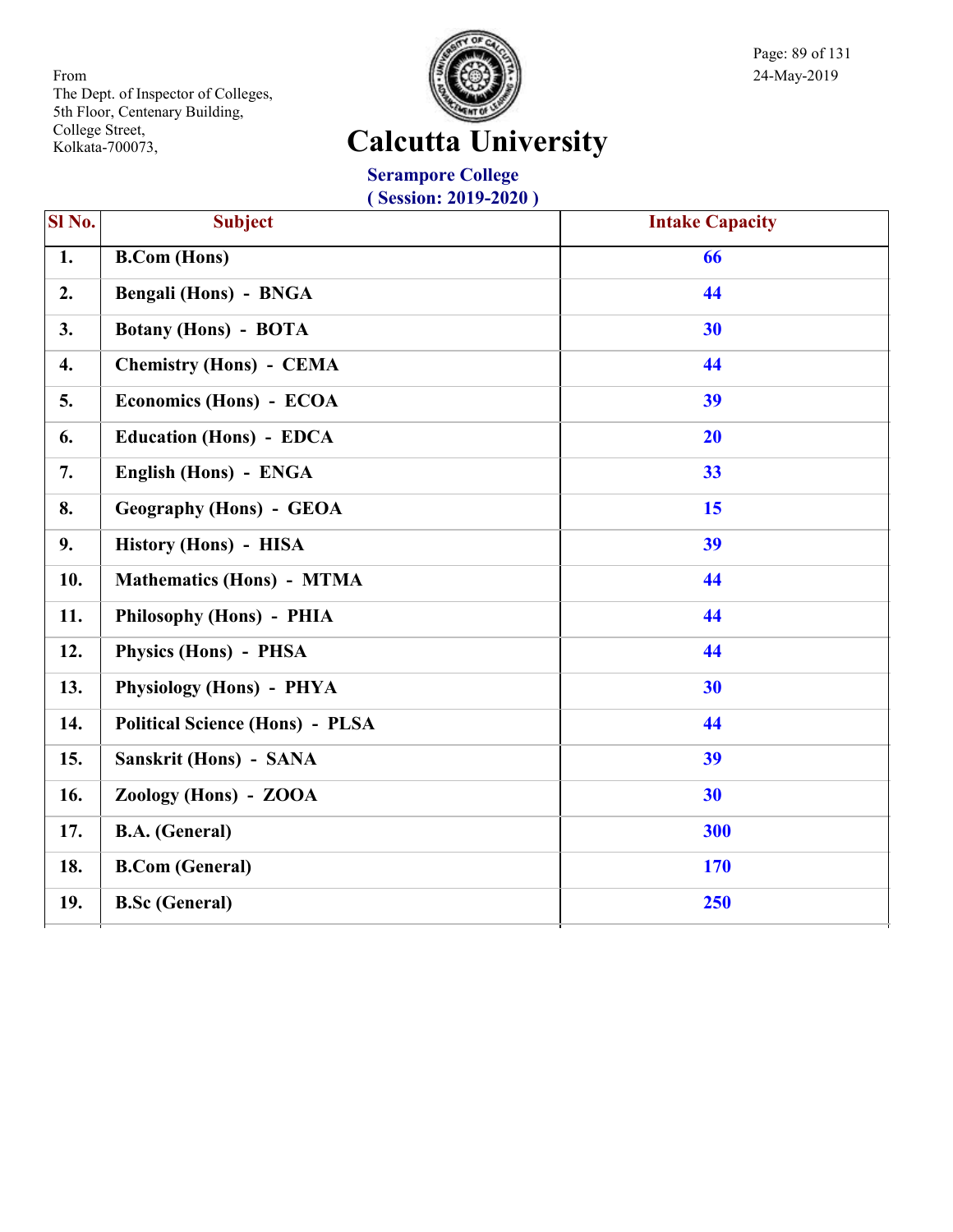

Page: 90 of 131

# **Calcutta University**

#### **Serampore Girls' College**

| SI No. | <b>Subject</b>                         | <b>Intake Capacity</b> |
|--------|----------------------------------------|------------------------|
| 1.     | Bengali (Hons) - BNGA                  | 60                     |
| 2.     | <b>Computer Science (Hons) - CMSA</b>  | 30                     |
| 3.     | <b>Education (Hons) - EDCA</b>         | 60                     |
| 4.     | English (Hons) - ENGA                  | 60                     |
| 5.     | <b>Geography (Hons) - GEOA</b>         | 40                     |
| 6.     | History (Hons) - HISA                  | 55                     |
| 7.     | Philosophy (Hons) - PHIA               | 50                     |
| 8.     | <b>Political Science (Hons) - PLSA</b> | 55                     |
| 9.     | Sanskrit (Hons) - SANA                 | 60                     |
| 10.    | <b>B.A.</b> (General)                  | 370                    |
| 11.    | <b>B.Sc (General)</b>                  | 65                     |
|        |                                        |                        |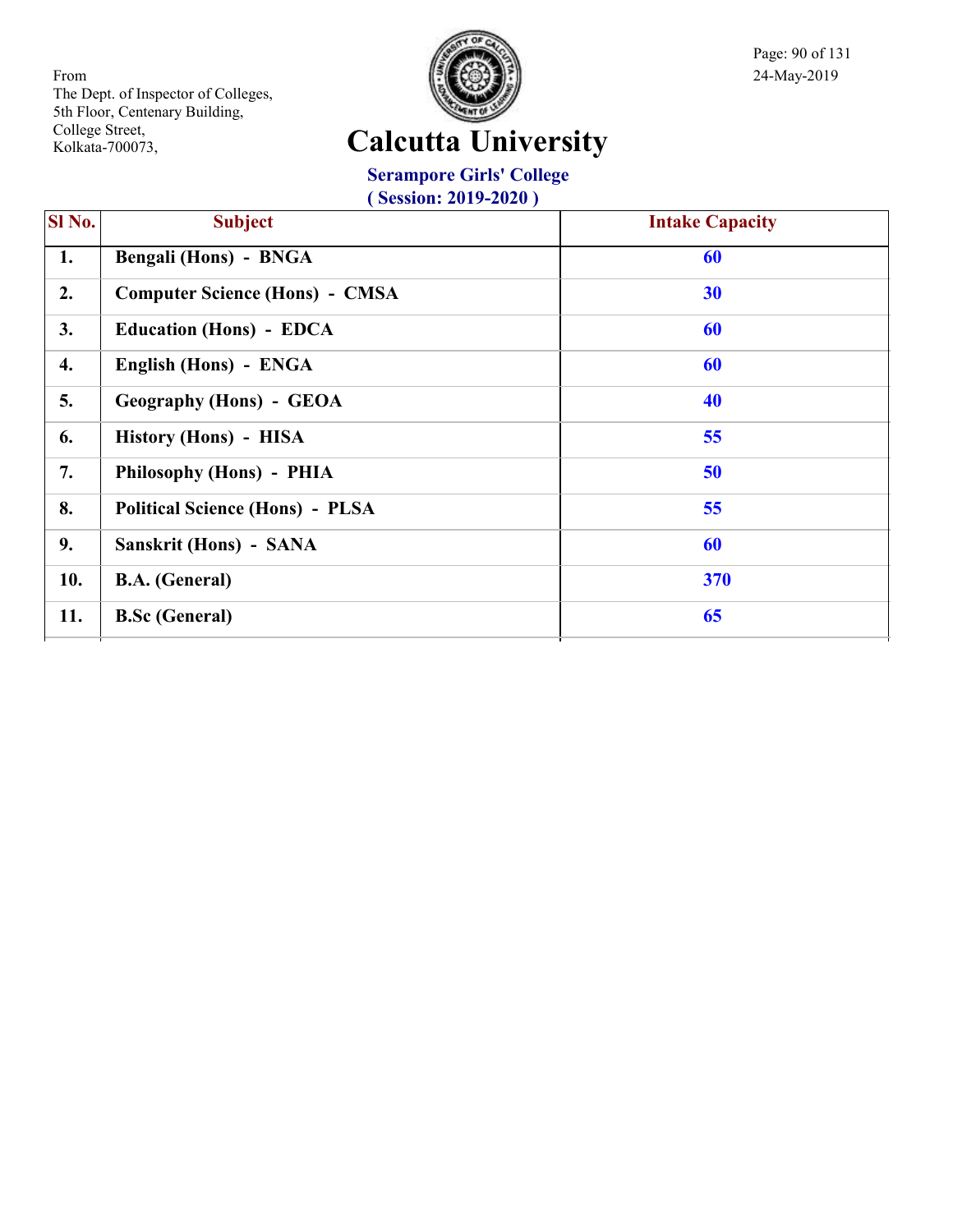

Page: 91 of 131

# **Calcutta University**

#### **Seth Anandaram Jaipuria College**

| SI No. | <b>Subject</b>                                         | <b>Intake Capacity</b> |
|--------|--------------------------------------------------------|------------------------|
| 1.     | <b>B.Com</b> (Hons)                                    | 793                    |
| 2.     | Bengali (Hons) - BNGA                                  | 108                    |
| 3.     | <b>Chemistry (Hons) - CEMA</b>                         | 66                     |
| 4.     | <b>Computer Science (Hons) - CMSA</b>                  | 33                     |
| 5.     | Economics (Hons) - ECOA                                | 68                     |
| 6.     | <b>Education (Hons) - EDCA</b>                         | 30                     |
| 7.     | English (Hons) - ENGA                                  | <b>110</b>             |
| 8.     | <b>Food And Nutrition (Hons) - FNTA</b>                | 34                     |
| 9.     | Hindi (Hons) - HINA                                    | 119                    |
| 10.    | History (Hons) - HISA                                  | 68                     |
| 11.    | <b>Journalism and Mass Communication (Hons) - JORA</b> | 34                     |
| 12.    | <b>Mathematics (Hons) - MTMA</b>                       | 78                     |
| 13.    | Philosophy (Hons) - PHIA                               | 54                     |
| 14.    | Physics (Hons) - PHSA                                  | 66                     |
| 15.    | <b>Political Science (Hons) - PLSA</b>                 | 131                    |
| 16.    | Psychology (Hons) - PSYA                               | 24                     |
| 17.    | Zoology (Hons) - ZOOA                                  | 20                     |
| 18.    | <b>B.A.</b> (General)                                  | 144                    |
| 19.    | <b>B.Com</b> (General)                                 | 889                    |
| 20.    | <b>B.Sc (General)</b>                                  | 272                    |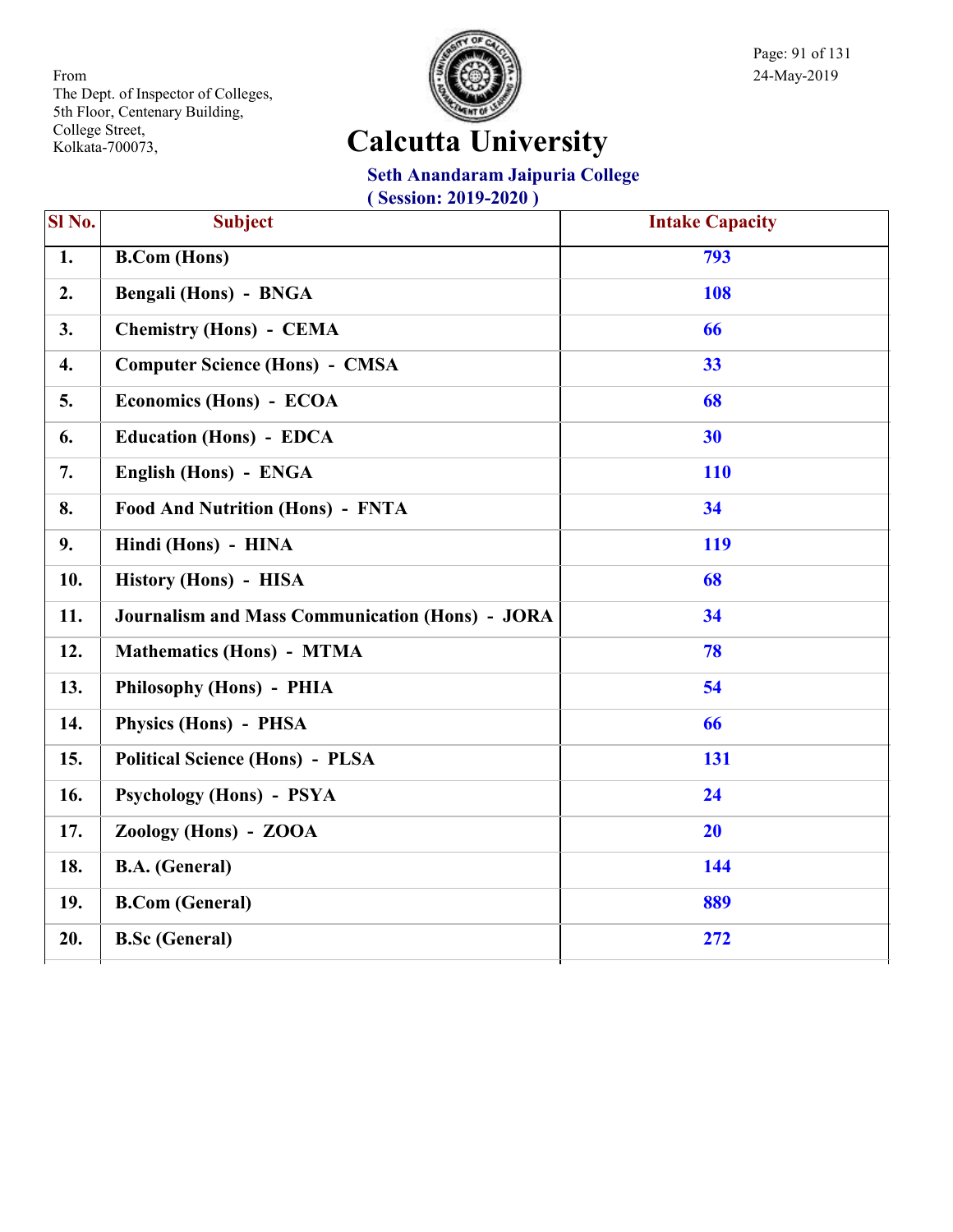

# **Calcutta University**

#### **Seth Soorajmull Jalan Girls' College**

| SI No. | <b>Subject</b>                         | <b>Intake Capacity</b> |
|--------|----------------------------------------|------------------------|
| 1.     | <b>B.Com</b> (Hons)                    | <b>160</b>             |
| 2.     | English (Hons) - ENGA                  | 60                     |
| 3.     | Hindi (Hons) - HINA                    | 60                     |
| 4.     | History (Hons) - HISA                  | 30                     |
| 5.     | <b>Political Science (Hons) - PLSA</b> | 25                     |
| 6.     | <b>B.A.</b> (General)                  | <b>160</b>             |
| 7.     | <b>B.Com (General)</b>                 | <b>160</b>             |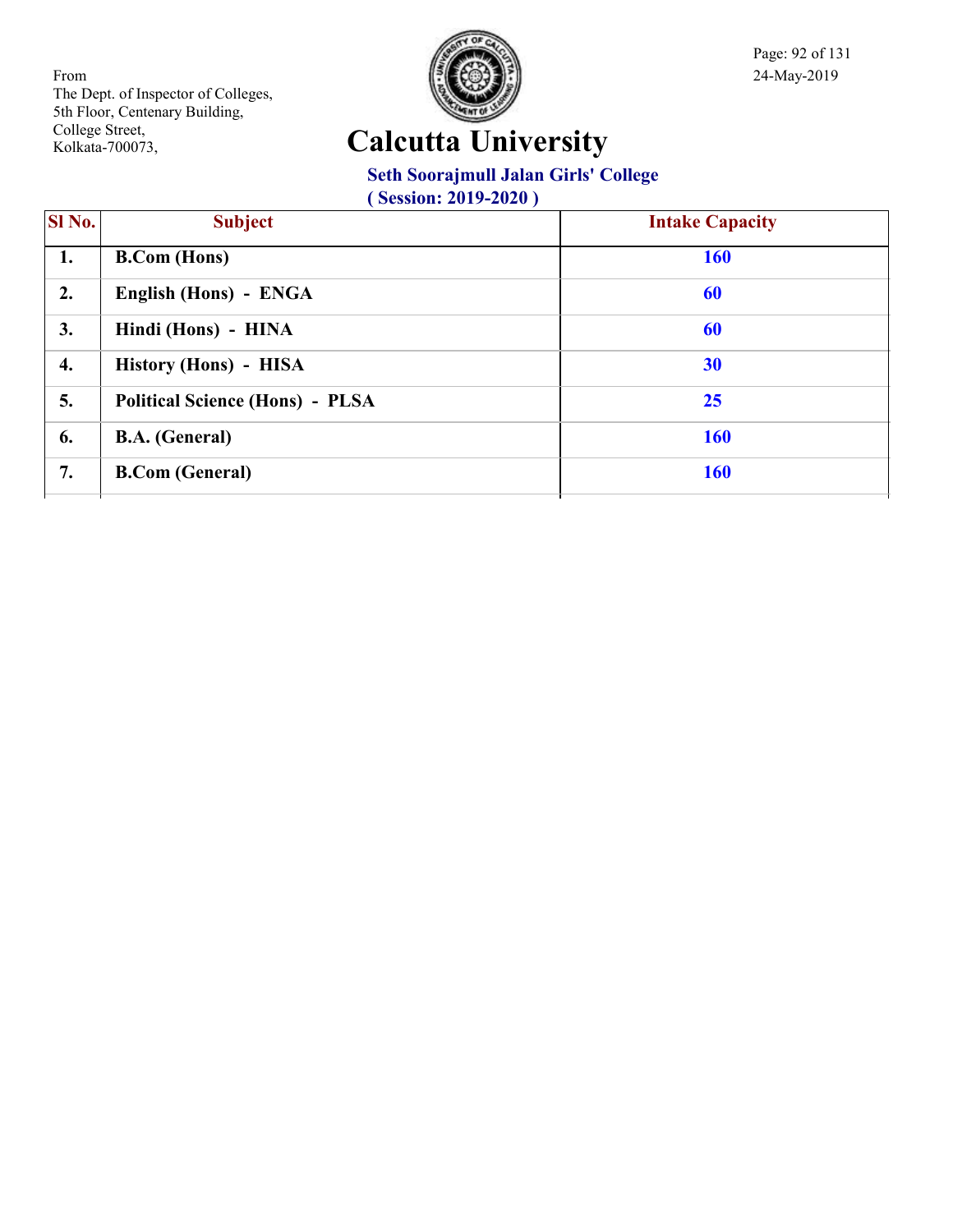

Page: 93 of 131

# **Calcutta University**

#### **Shirakole Mahavidyalaya**

| Sl No. | <b>Subject</b>                         | <b>Intake Capacity</b> |
|--------|----------------------------------------|------------------------|
| 1.     | <b>Bengali (Hons) - BNGA</b>           | 50                     |
| 2.     | <b>Education (Hons) - EDCA</b>         | 50                     |
| 3.     | English (Hons) - ENGA                  | <b>10</b>              |
| 4.     | History (Hons) - HISA                  | 40                     |
| 5.     | Philosophy (Hons) - PHIA               | 20                     |
| 6.     | <b>Political Science (Hons) - PLSA</b> | 50                     |
| 7.     | Sanskrit (Hons) - SANA                 | 20                     |
| 8.     | <b>B.A.</b> (General)                  | 835                    |
| 9.     | <b>B.Com (General)</b>                 | <b>100</b>             |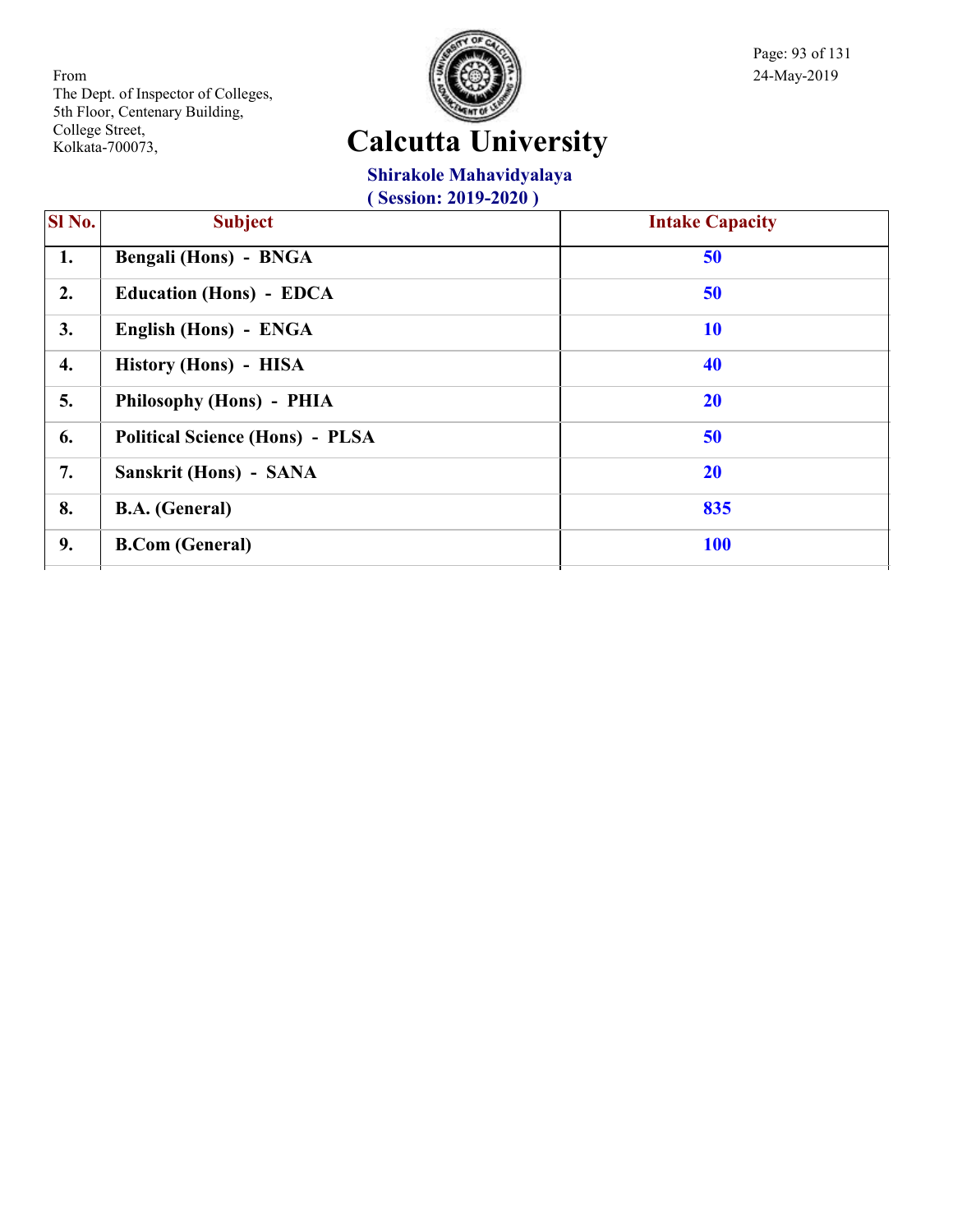

Page: 94 of 131

# **Calcutta University**

#### **Shishuram Das College**

| <b>SI</b> No.    | <b>Subject</b>                         | <b>Intake Capacity</b> |
|------------------|----------------------------------------|------------------------|
| 1.               | Bengali (Hons) - BNGA                  | 71                     |
| 2.               | <b>Education (Hons) - EDCA</b>         | 49                     |
| 3.               | English (Hons) - ENGA                  | 25                     |
| $\overline{4}$ . | History (Hons) - HISA                  | 25                     |
| 5.               | Philosophy (Hons) - PHIA               | 37                     |
| 6.               | <b>Political Science (Hons) - PLSA</b> | 25                     |
| 7.               | <b>B.A.</b> (General)                  | 625                    |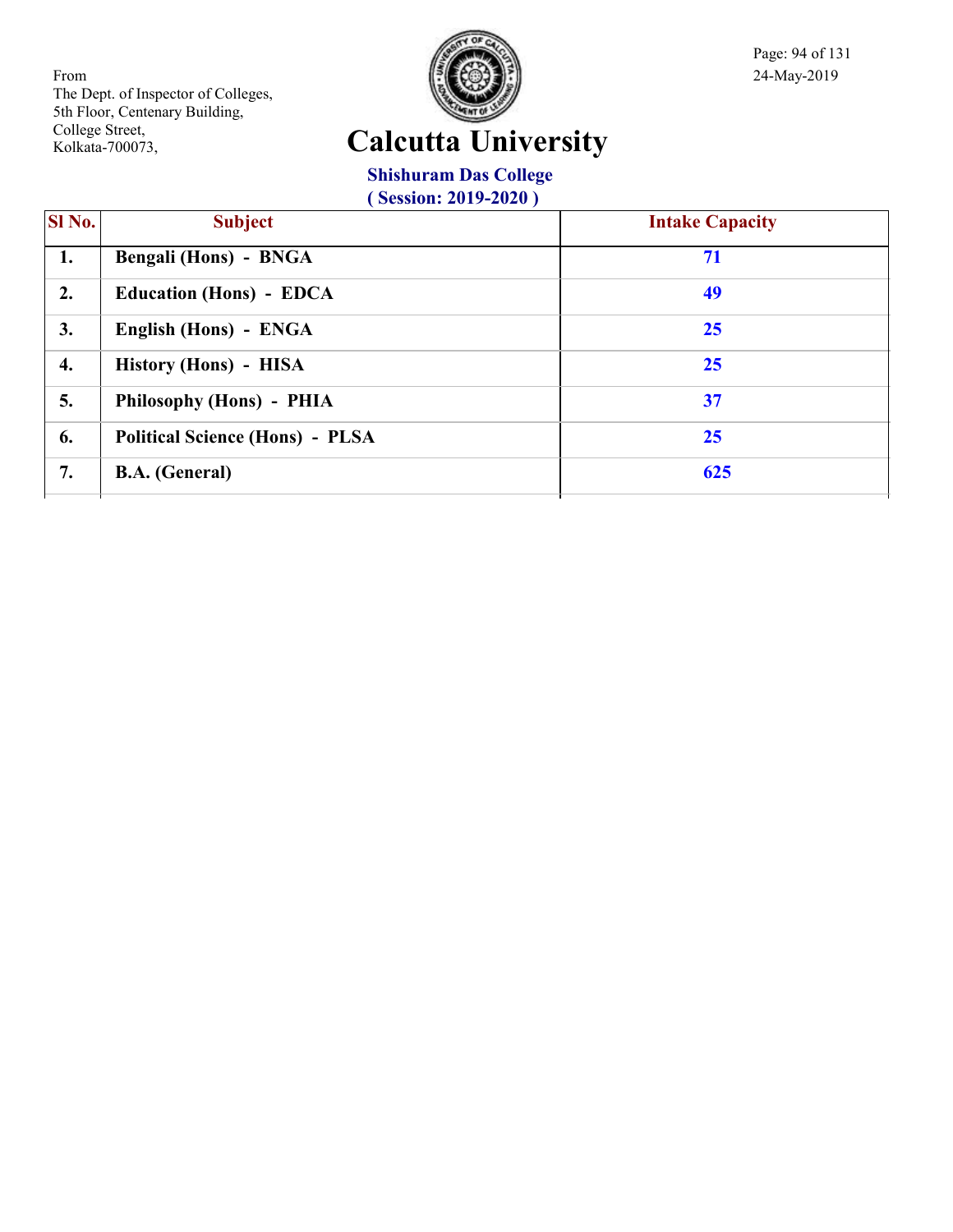

Page: 95 of 131

# **Calcutta University**

**Shree Agrasain College**

| $(Session: 2019-2020)$ |
|------------------------|

| $\overline{\text{SI No.}}$ | <b>Subject</b>                        | <b>Intake Capacity</b> |
|----------------------------|---------------------------------------|------------------------|
| 1.                         | <b>B.Com</b> (Hons)                   | 375                    |
| 2.                         | <b>Computer Science (Hons) - CMSA</b> | 50                     |
| 3.                         | English (Hons) - ENGA                 | 45                     |
| 4.                         | Hindi (Hons) - HINA                   | 30                     |
| 5.                         | History (Hons) - HISA                 | 30                     |
| 6.                         | Mathematics (Hons) - MTMA             | 30                     |
| 7.                         | <b>B.A.</b> (General)                 | 75                     |
| 8.                         | <b>B.Com (General)</b>                | 75                     |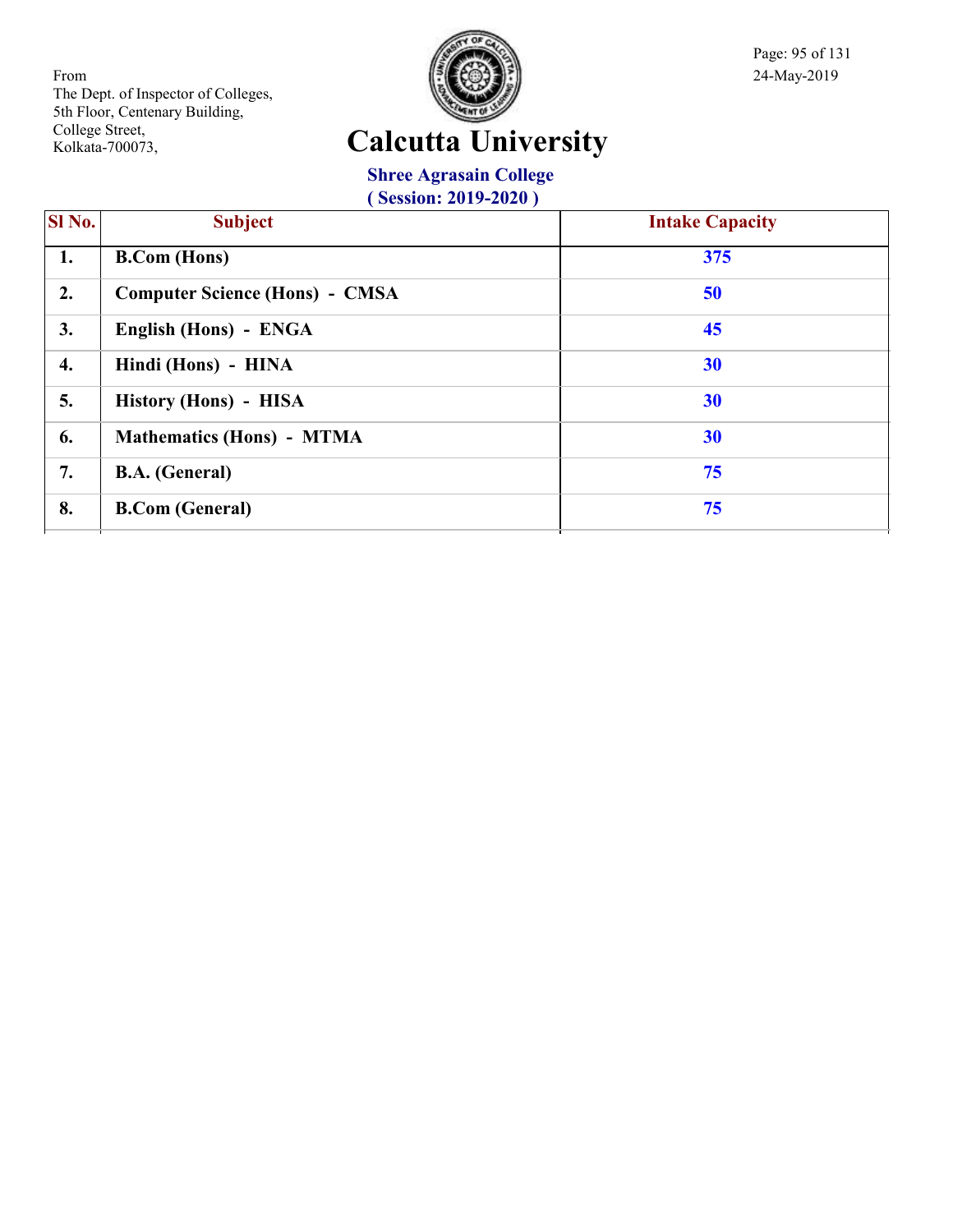

Page: 96 of 131

# **Calcutta University**

#### **Shri Shikshayatan College**

| Sl No. | <b>Subject</b>                                         | <b>Intake Capacity</b> |
|--------|--------------------------------------------------------|------------------------|
| 1.     | <b>B.Com</b> (Hons)                                    | 1040                   |
| 2.     | <b>Bengali (Hons) - BNGA</b>                           | 24                     |
| 3.     | <b>Botany (Hons) - BOTA</b>                            | 30                     |
| 4.     | <b>Chemistry (Hons) - CEMA</b>                         | 20                     |
| 5.     | Economics (Hons) - ECOA                                | 36                     |
| 6.     | <b>Education (Hons) - EDCA</b>                         | 48                     |
| 7.     | English (Hons) - ENGA                                  | 85                     |
| 8.     | <b>Geography (Hons) - GEOA</b>                         | 61                     |
| 9.     | Hindi (Hons) - HINA                                    | 36                     |
| 10.    | History (Hons) - HISA                                  | 31                     |
| 11.    | <b>Journalism and Mass Communication (Hons) - JORA</b> | 48                     |
| 12.    | <b>Mathematics (Hons) - MTMA</b>                       | 11                     |
| 13.    | Philosophy (Hons) - PHIA                               | 36                     |
| 14.    | <b>Political Science (Hons) - PLSA</b>                 | 36                     |
| 15.    | Sociology (Hons) - SOCA                                | 30                     |
| 16.    | <b>B.A.</b> (General)                                  | 30                     |
| 17.    | <b>B.Sc (General)</b>                                  | 12                     |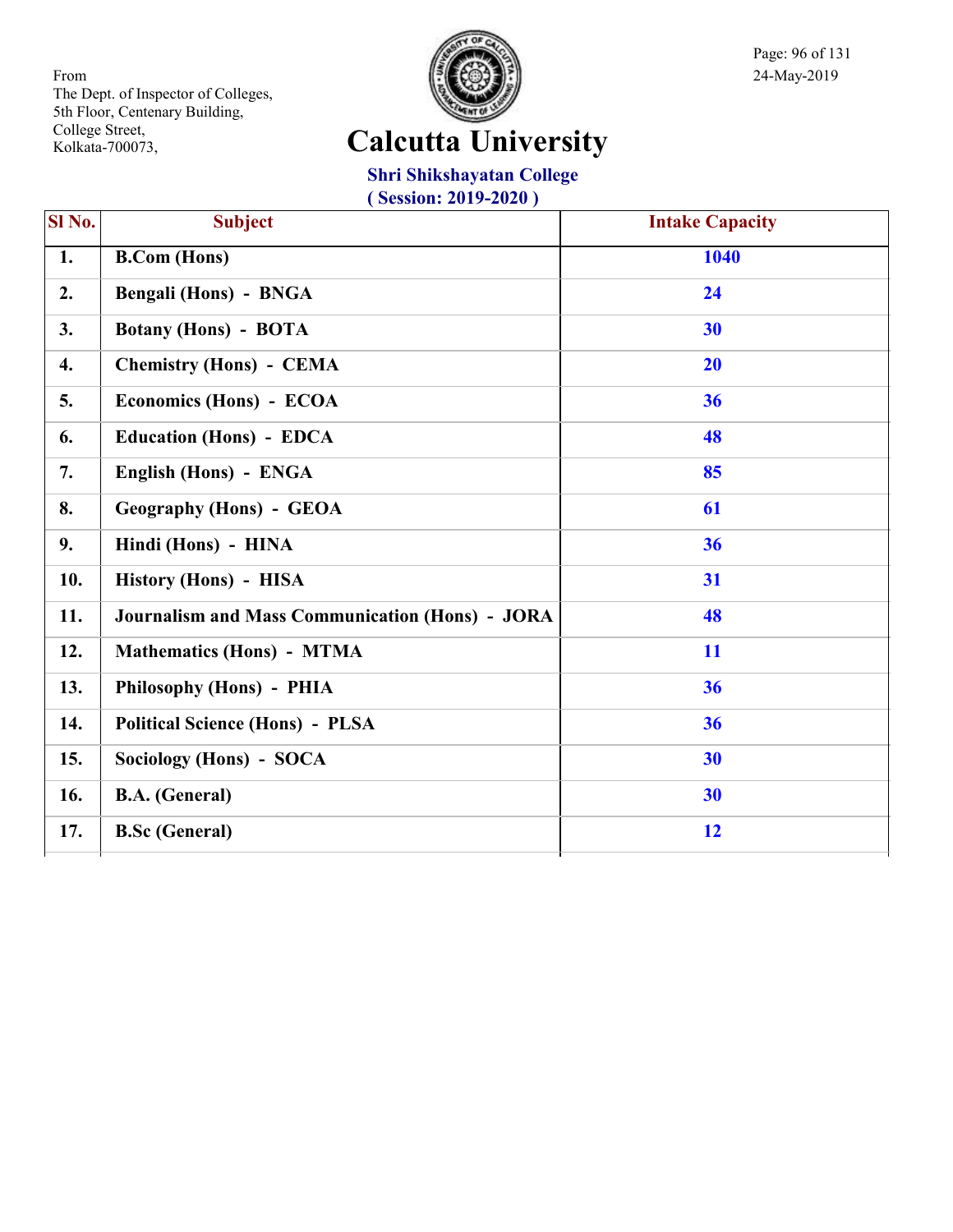

Page: 97 of 131

# **Calcutta University**

**Shyamaprasad College ( Session: 2019-2020 )**

| SI No. | <b>Subject</b>                         | <b>Intake Capacity</b> |
|--------|----------------------------------------|------------------------|
| 1.     | <b>B.Com (Hons)</b>                    | 600                    |
| 2.     | Bengali (Hons) - BNGA                  | 30                     |
| 3.     | <b>Computer Science (Hons) - CMSA</b>  | 50                     |
| 4.     | Economics (Hons) - ECOA                | 25                     |
| 5.     | <b>Education (Hons) - EDCA</b>         | 30                     |
| 6.     | Electronics (Hons) - ELTA              | <b>10</b>              |
| 7.     | English (Hons) - ENGA                  | <b>100</b>             |
| 8.     | French (Hons) - FRNA                   | 15                     |
| 9.     | <b>Geography (Hons) - GEOA</b>         | 125                    |
| 10.    | History (Hons) - HISA                  | 30                     |
| 11.    | <b>Mathematics (Hons) - MTMA</b>       | 25                     |
| 12.    | Philosophy (Hons) - PHIA               | 30                     |
| 13.    | <b>Political Science (Hons) - PLSA</b> | 30                     |
| 14.    | <b>B.A.</b> (General)                  | 200                    |
| 15.    | <b>B.Com (General)</b>                 | 300                    |
| 16.    | <b>B.Sc (General)</b>                  | 150                    |
|        |                                        |                        |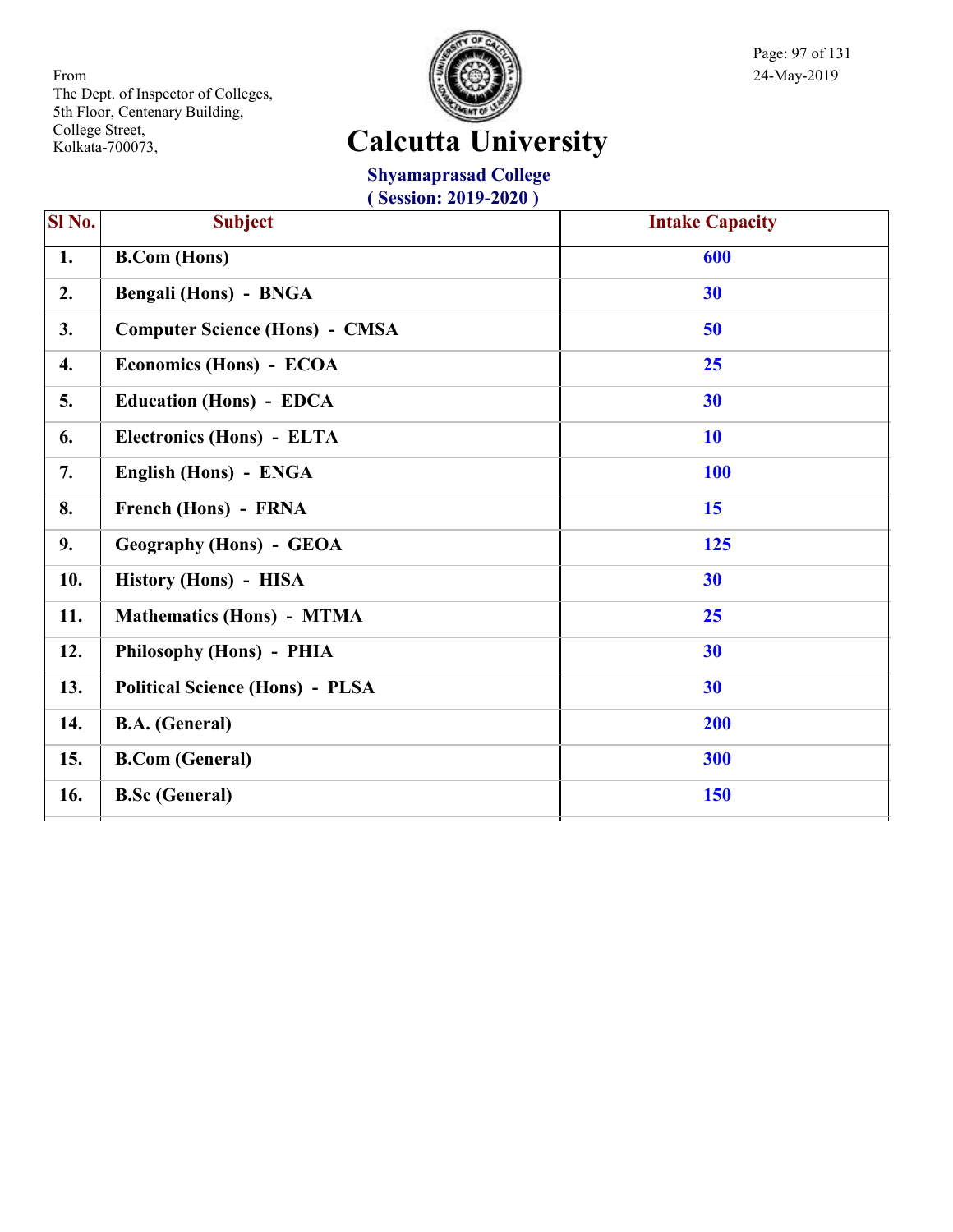

Page: 98 of 131

# **Calcutta University**

#### **Shyampur Siddheswari Mahavidyalaya**

| Sl No. | <b>Subject</b>                         | <b>Intake Capacity</b> |
|--------|----------------------------------------|------------------------|
| 1.     | <b>B.Com</b> (Hons)                    | 160                    |
| 2.     | Bengali (Hons) - BNGA                  | 200                    |
| 3.     | <b>Chemistry (Hons) - CEMA</b>         | 32                     |
| 4.     | <b>Education (Hons) - EDCA</b>         | 48                     |
| 5.     | English (Hons) - ENGA                  | 81                     |
| 6.     | <b>Geography (Hons) - GEOA</b>         | 35                     |
| 7.     | History (Hons) - HISA                  | 97                     |
| 8.     | <b>Mathematics (Hons) - MTMA</b>       | 63                     |
| 9.     | Philosophy (Hons) - PHIA               | 81                     |
| 10.    | Physics (Hons) - PHSA                  | 48                     |
| 11.    | <b>Political Science (Hons) - PLSA</b> | 81                     |
| 12.    | Sanskrit (Hons) - SANA                 | 57                     |
| 13.    | Zoology (Hons) - ZOOA                  | 41                     |
| 14.    | <b>B.A.</b> (General)                  | 1350                   |
| 15.    | <b>B.Com</b> (General)                 | <b>100</b>             |
| 16.    | <b>B.Sc</b> (General)                  | 150                    |
|        |                                        |                        |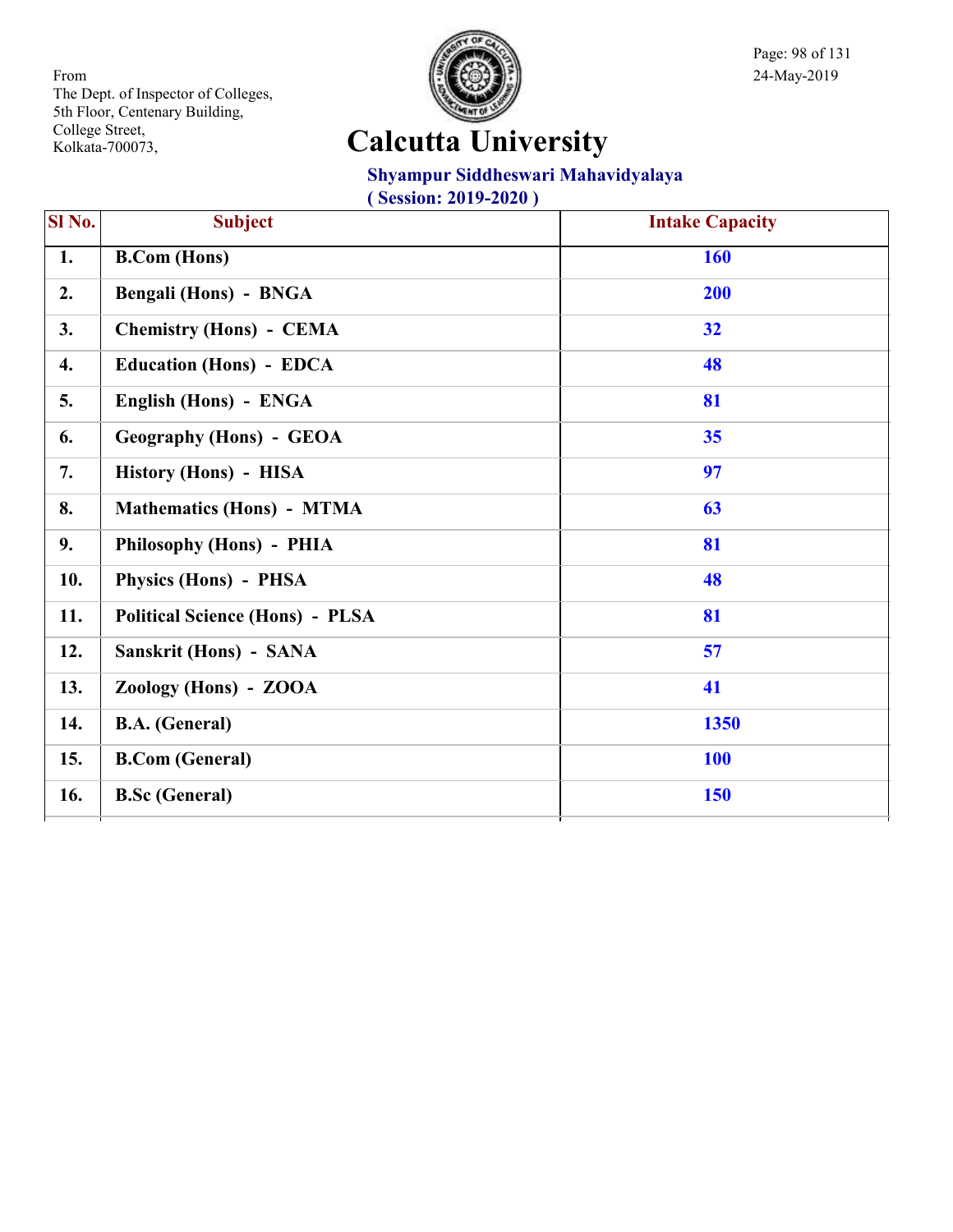

Page: 99 of 131

# **Calcutta University**

#### **Sibani Mandal Mahavidyalaya**

| SI No. | <b>Subject</b>                         | <b>Intake Capacity</b> |
|--------|----------------------------------------|------------------------|
| 1.     | Bengali (Hons) - BNGA                  | 80                     |
| 2.     | <b>Education (Hons) - EDCA</b>         | 50                     |
| 3.     | <b>Geography (Hons) - GEOA</b>         | 20                     |
| 4.     | History (Hons) - HISA                  | 40                     |
| 5.     | <b>Political Science (Hons) - PLSA</b> | 50                     |
| 6.     | Sanskrit (Hons) - SANA                 | 30                     |
| 7.     | <b>B.A.</b> (General)                  | 400                    |
| 8.     | <b>B.Sc (General)</b>                  | 40                     |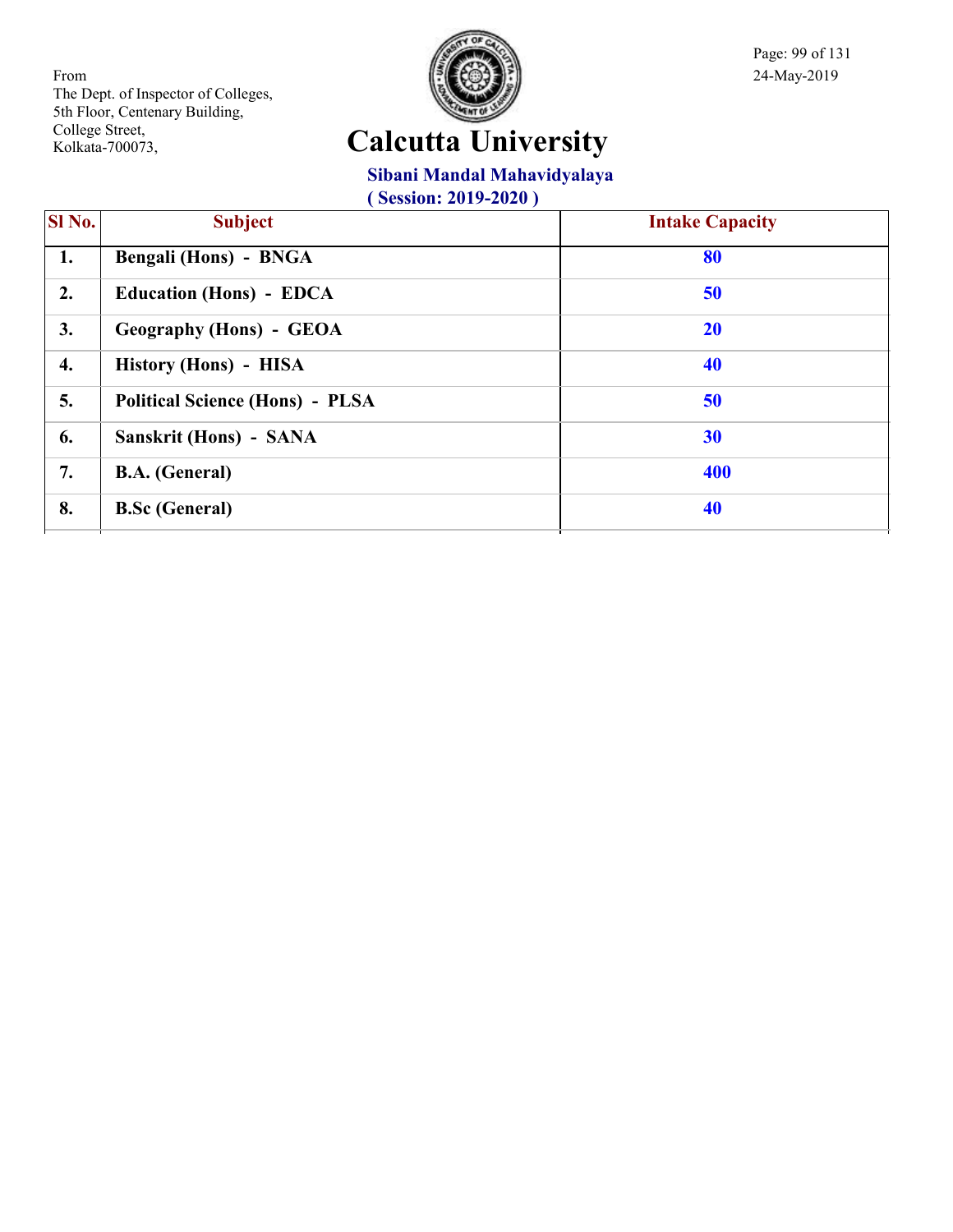

Page: 100 of 131

# **Calcutta University**

**Sir Gurudas Mahavidyalaya**

| Sl No. | <b>Subject</b>                         | <b>Intake Capacity</b> |
|--------|----------------------------------------|------------------------|
| 1.     | <b>B.Com</b> (Hons)                    | 200                    |
| 2.     | Bengali (Hons) - BNGA                  | 82                     |
| 3.     | <b>Computer Science (Hons) - CMSA</b>  | 27                     |
| 4.     | <b>Education (Hons) - EDCA</b>         | 62                     |
| 5.     | English (Hons) - ENGA                  | 82                     |
| 6.     | History (Hons) - HISA                  | 42                     |
| 7.     | <b>Mathematics (Hons) - MTMA</b>       | 26                     |
| 8.     | Physics (Hons) - PHSA                  | 26                     |
| 9.     | <b>Political Science (Hons) - PLSA</b> | 57                     |
| 10.    | Sanskrit (Hons) - SANA                 | 25                     |
| 11.    | <b>B.A.</b> (General)                  | 300                    |
| 12.    | <b>B.Com (General)</b>                 | 257                    |
| 13.    | <b>B.Sc (General)</b>                  | 34                     |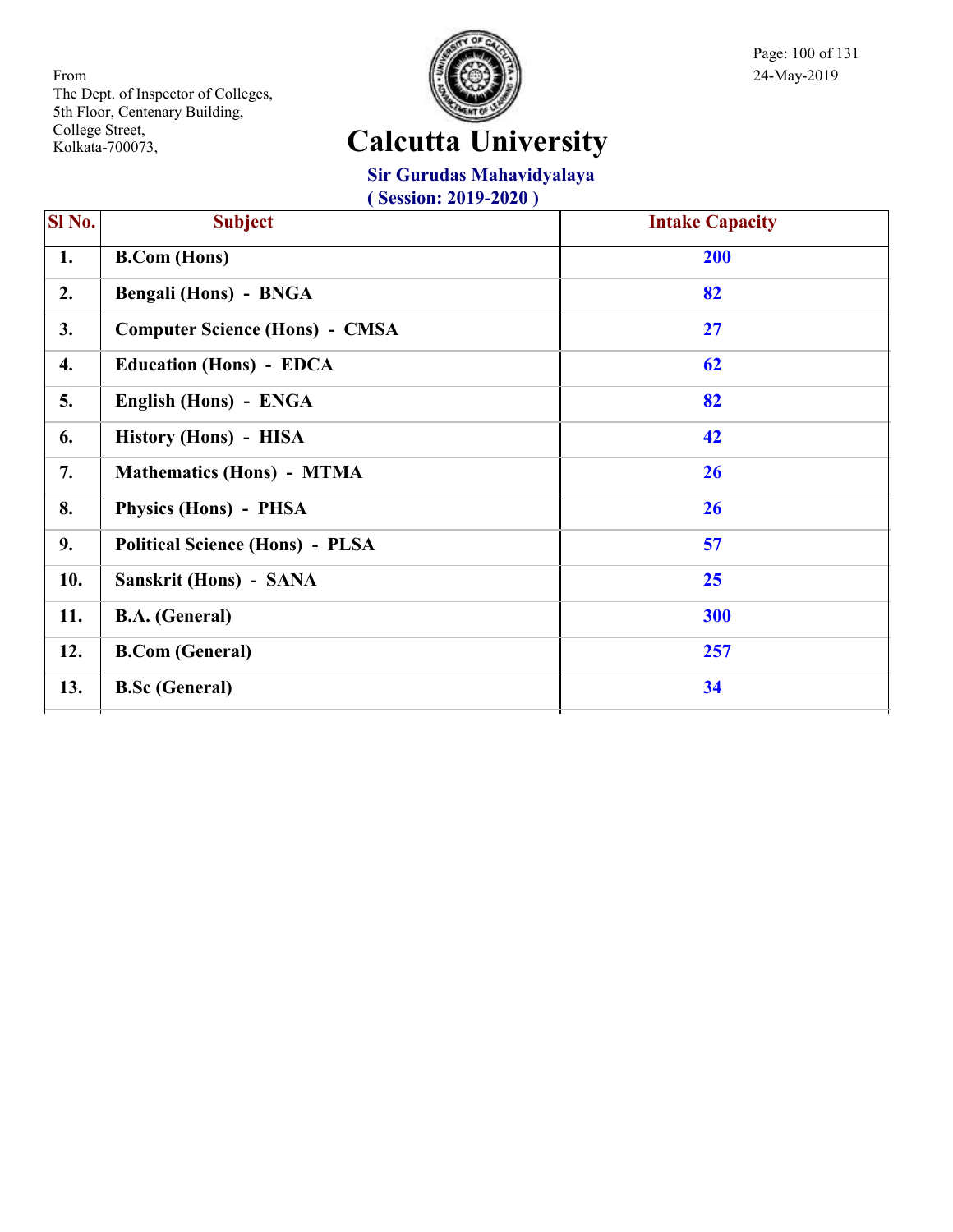

Page: 101 of 131

# **Calcutta University**

#### **Sister Nivedita Govt. Degree College for Girls**

| <b>Subject</b>                          | <b>Intake Capacity</b> |
|-----------------------------------------|------------------------|
| Bengali (Hons) - BNGA                   | 25                     |
| <b>Botany (Hons) - BOTA</b>             | 15                     |
| <b>Computer Science (Hons) - CMSA</b>   | 15                     |
| Economics (Hons) - ECOA                 | 25                     |
| English (Hons) - ENGA                   | 25                     |
| <b>Food And Nutrition (Hons) - FNTA</b> | 15                     |
| <b>Geography (Hons) - GEOA</b>          | 25                     |
| Geology (Hons) - GELA                   | 15                     |
| History (Hons) - HISA                   | 25                     |
| <b>Mathematics (Hons) - MTMA</b>        | 15                     |
| Philosophy (Hons) - PHIA                | 25                     |
| Physics (Hons) - PHSA                   | 25                     |
| Physiology (Hons) - PHYA                | 15                     |
| <b>Political Science (Hons) - PLSA</b>  | 25                     |
| Sanskrit (Hons) - SANA                  | 25                     |
| <b>Statistics (Hons) - STSA</b>         | 15                     |
| Zoology (Hons) - ZOOA                   | 15                     |
|                                         |                        |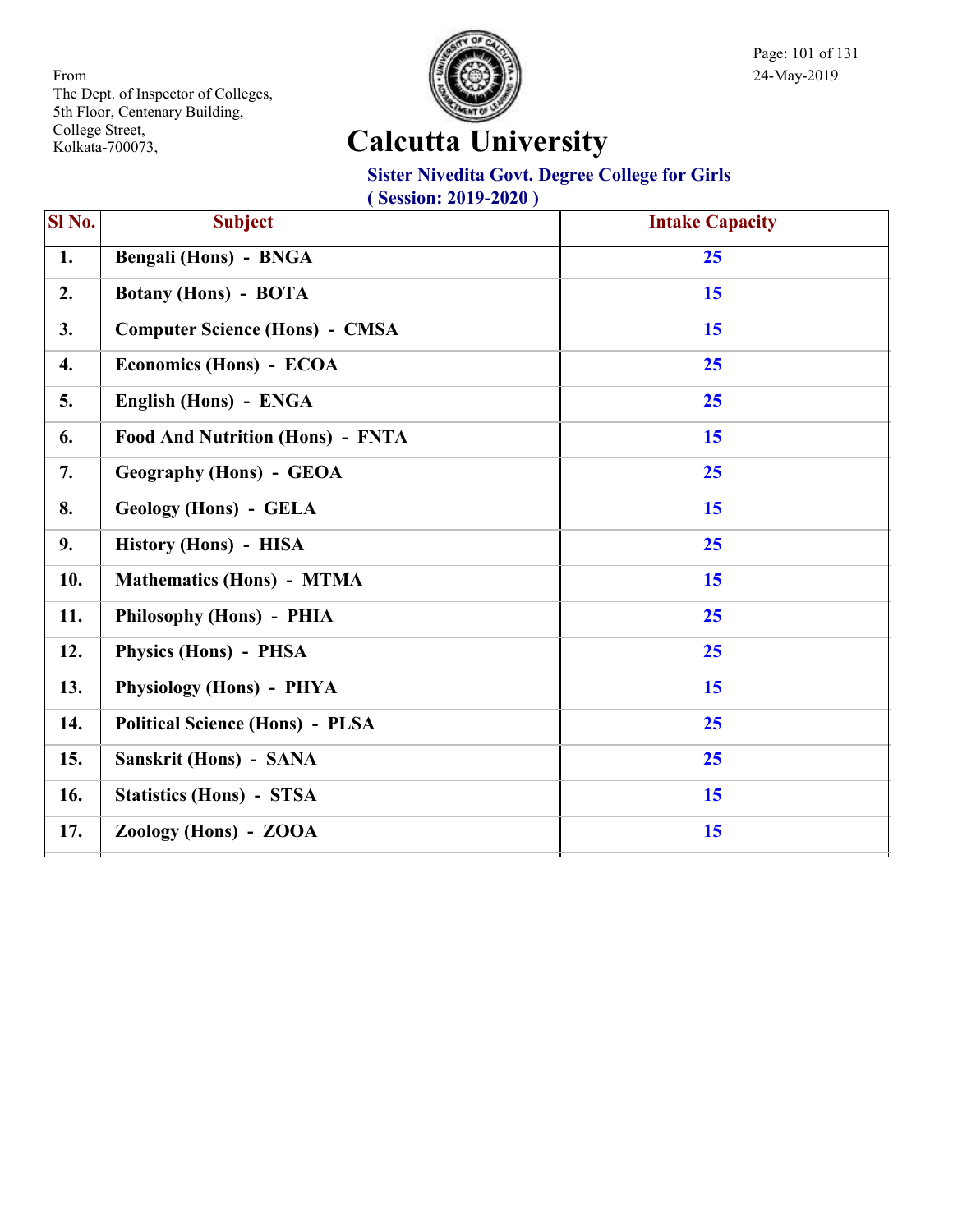

Page: 102 of 131

# **Calcutta University**

**Sivanath Sastri College**

| <b>Session: 2019-2020)</b> |                                        |                        |
|----------------------------|----------------------------------------|------------------------|
| Sl No.                     | <b>Subject</b>                         | <b>Intake Capacity</b> |
| 1.                         | <b>B.Com</b> (Hons)                    | 527                    |
| 2.                         | Bengali (Hons) - BNGA                  | 88                     |
| 3.                         | Economics (Hons) - ECOA                | 30                     |
| 4.                         | <b>Education (Hons) - EDCA</b>         | 88                     |
| 5.                         | English (Hons) - ENGA                  | 88                     |
| 6.                         | <b>Geography (Hons) - GEOA</b>         | 30                     |
| 7.                         | History (Hons) - HISA                  | 88                     |
| 8.                         | <b>Political Science (Hons) - PLSA</b> | 88                     |
| 9.                         | <b>B.A.</b> (General)                  | 250                    |
| 10.                        | <b>B.Sc (General)</b>                  | 40                     |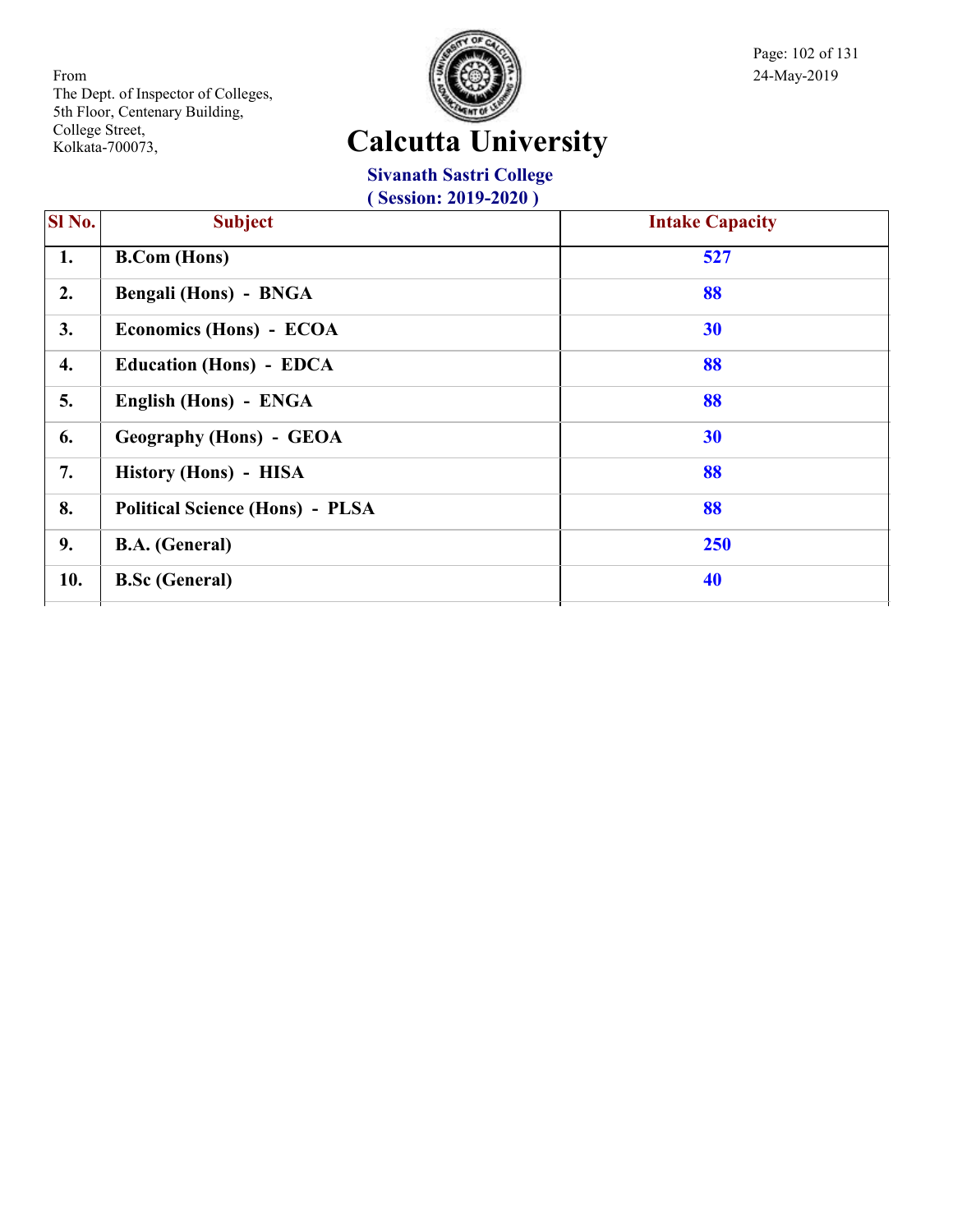

Page: 103 of 131

# **Calcutta University**

**Sonarpur Mahavidyalaya**

| Sl No. | <b>Subject</b>                         | <b>Intake Capacity</b> |
|--------|----------------------------------------|------------------------|
| 1.     | <b>B.Com</b> (Hons)                    | 75                     |
| 2.     | Bengali (Hons) - BNGA                  | 123                    |
| 3.     | <b>Botany (Hons) - BOTA</b>            | <b>10</b>              |
| 4.     | <b>Computer Science (Hons) - CMSA</b>  | 19                     |
| 5.     | <b>Education (Hons) - EDCA</b>         | 26                     |
| 6.     | English (Hons) - ENGA                  | 56                     |
| 7.     | <b>Geography (Hons) - GEOA</b>         | 52                     |
| 8.     | History (Hons) - HISA                  | 103                    |
| 9.     | <b>Mathematics (Hons) - MTMA</b>       | 15                     |
| 10.    | Philosophy (Hons) - PHIA               | 72                     |
| 11.    | Physiology (Hons) - PHYA               | 27                     |
| 12.    | <b>Political Science (Hons) - PLSA</b> | 55                     |
| 13.    | Zoology (Hons) - ZOOA                  | <b>10</b>              |
| 14.    | <b>B.A.</b> (General)                  | 989                    |
| 15.    | <b>B.Com (General)</b>                 | 75                     |
| 16.    | <b>B.Sc (General)</b>                  | 125                    |
|        |                                        |                        |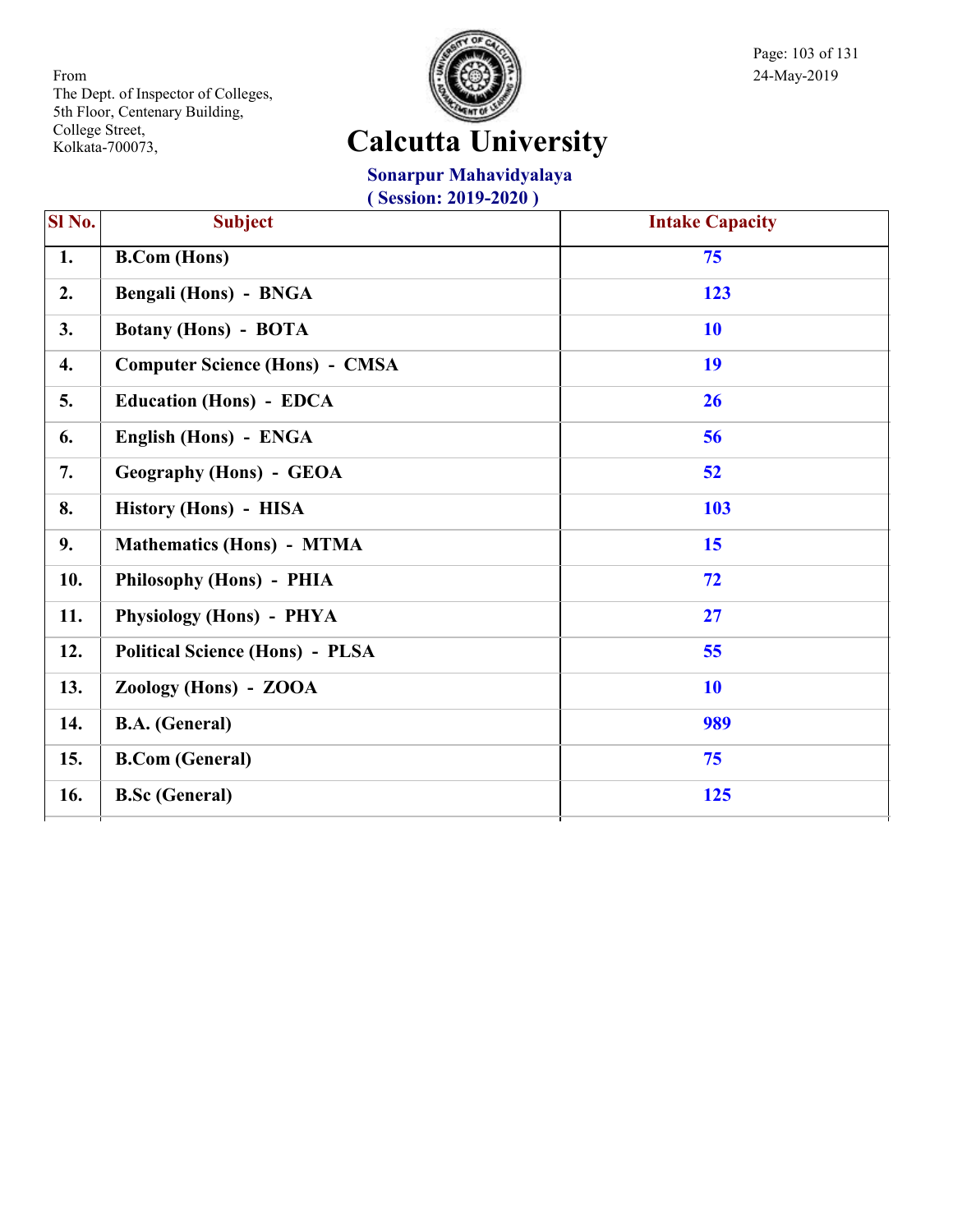

Page: 104 of 131

# **Calcutta University**

**South Calcutta Girls College**

| Sl No. | <b>Subject</b>                                         | <b>Intake Capacity</b> |
|--------|--------------------------------------------------------|------------------------|
| 1.     | Bengali (Hons) - BNGA                                  | 82                     |
| 2.     | <b>Botany (Hons) - BOTA</b>                            | 34                     |
| 3.     | Economics (Hons) - ECOA                                | <b>16</b>              |
| 4.     | <b>Education (Hons) - EDCA</b>                         | 48                     |
| 5.     | English (Hons) - ENGA                                  | 53                     |
| 6.     | <b>Geography (Hons) - GEOA</b>                         | 48                     |
| 7.     | History (Hons) - HISA                                  | 82                     |
| 8.     | <b>Journalism and Mass Communication (Hons) - JORA</b> | 48                     |
| 9.     | Philosophy (Hons) - PHIA                               | 82                     |
| 10.    | <b>Political Science (Hons) - PLSA</b>                 | 82                     |
| 11.    | Psychology (Hons) - PSYA                               | 17                     |
| 12.    | Sanskrit (Hons) - SANA                                 | 48                     |
| 13.    | Sociology (Hons) - SOCA                                | 34                     |
| 14.    | Zoology (Hons) - ZOOA                                  | 34                     |
| 15.    | <b>B.A.</b> (General)                                  | <b>100</b>             |
| 16.    | <b>B.Sc (General)</b>                                  | 60                     |
|        |                                                        |                        |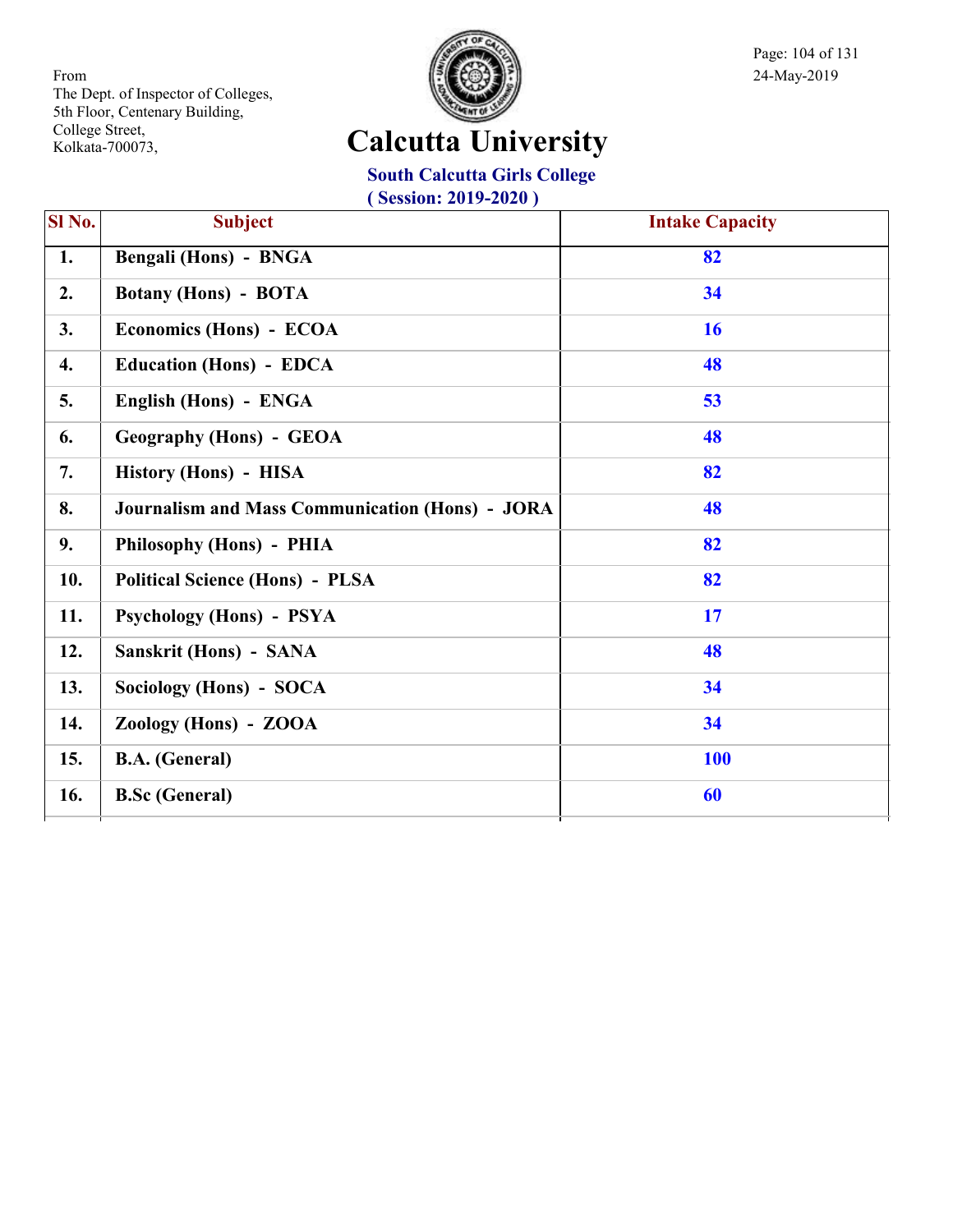

Page: 105 of 131

#### **Calcutta University**

#### **Sovarani Memorial College**

| SI No. | <b>Subject</b>                         | <b>Intake Capacity</b> |
|--------|----------------------------------------|------------------------|
| 1.     | <b>B.Com</b> (Hons)                    | 55                     |
| 2.     | Bengali (Hons) - BNGA                  | 130                    |
| 3.     | <b>Chemistry (Hons) - CEMA</b>         | 20                     |
| 4.     | Economics (Hons) - ECOA                | 25                     |
| 5.     | English (Hons) - ENGA                  | 85                     |
| 6.     | History (Hons) - HISA                  | 85                     |
| 7.     | <b>Mathematics (Hons) - MTMA</b>       | 40                     |
| 8.     | Philosophy (Hons) - PHIA               | 50                     |
| 9.     | Physics (Hons) - PHSA                  | 25                     |
| 10.    | <b>Political Science (Hons) - PLSA</b> | 55                     |
| 11.    | Zoology (Hons) - ZOOA                  | <b>20</b>              |
| 12.    | <b>B.A.</b> (General)                  | 450                    |
| 13.    | <b>B.Com (General)</b>                 | <b>190</b>             |
| 14.    | <b>B.Sc (General)</b>                  | <b>100</b>             |
|        |                                        |                        |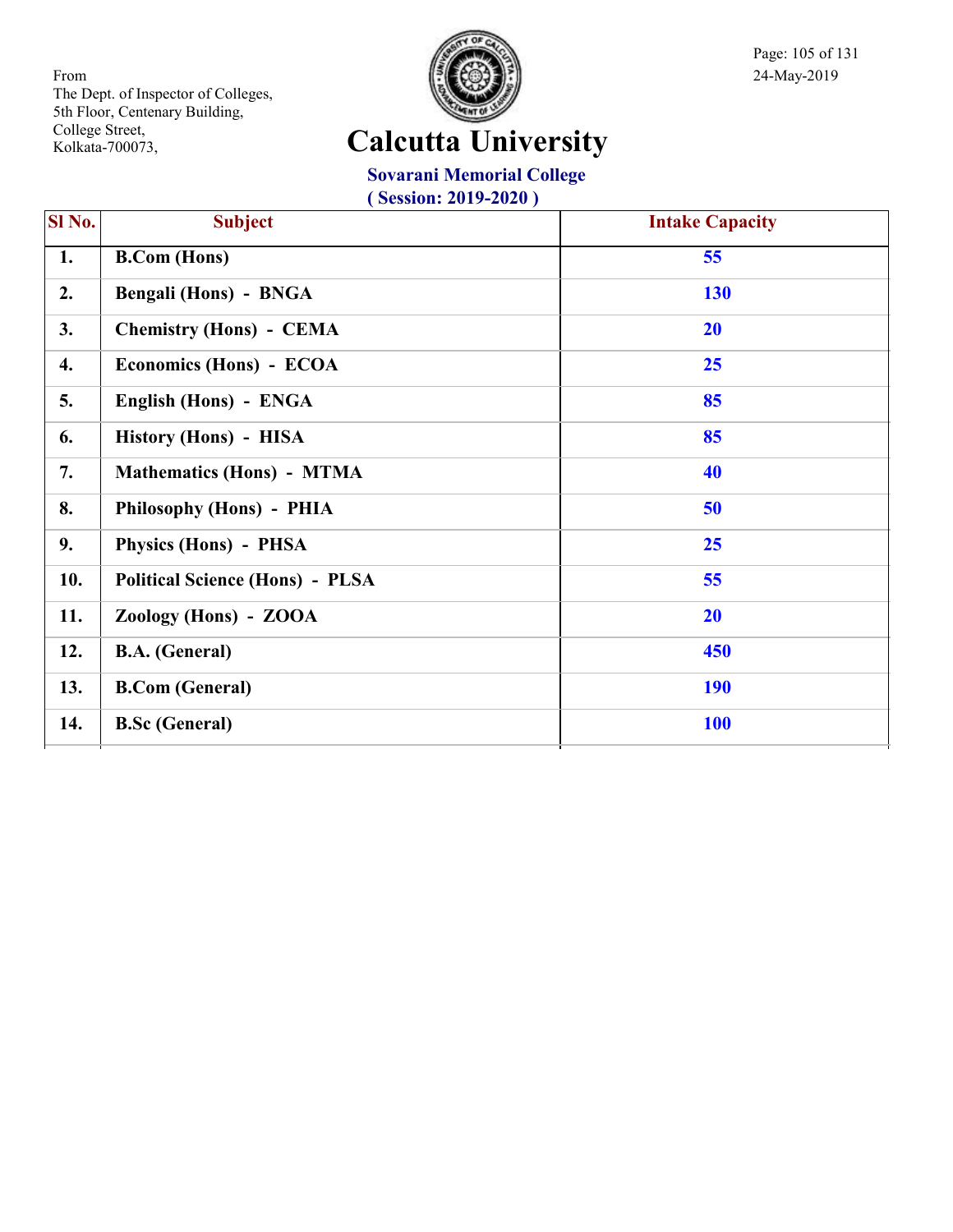

Page: 106 of 131

#### **Calcutta University**

#### **St. Paul's Cathedral Mission College**

| SI No. | <b>Subject</b>                         | <b>Intake Capacity</b> |
|--------|----------------------------------------|------------------------|
| 1.     | Bengali (Hons) - BNGA                  | 48                     |
| 2.     | <b>Chemistry (Hons) - CEMA</b>         | 72                     |
| 3.     | Economics (Hons) - ECOA                | 48                     |
| 4.     | English (Hons) - ENGA                  | 85                     |
| 5.     | Hindi (Hons) - HINA                    | 31                     |
| 6.     | History (Hons) - HISA                  | 60                     |
| 7.     | <b>Mathematics (Hons) - MTMA</b>       | 72                     |
| 8.     | Microbiology (Hons) - MCBA             | 45                     |
| 9.     | Philosophy (Hons) - PHIA               | 36                     |
| 10.    | Physics (Hons) - PHSA                  | 72                     |
| 11.    | <b>Political Science (Hons) - PLSA</b> | 36                     |
| 12.    | <b>B.A.</b> (General)                  | 321                    |
| 13.    | <b>B.Sc (General)</b>                  | 28                     |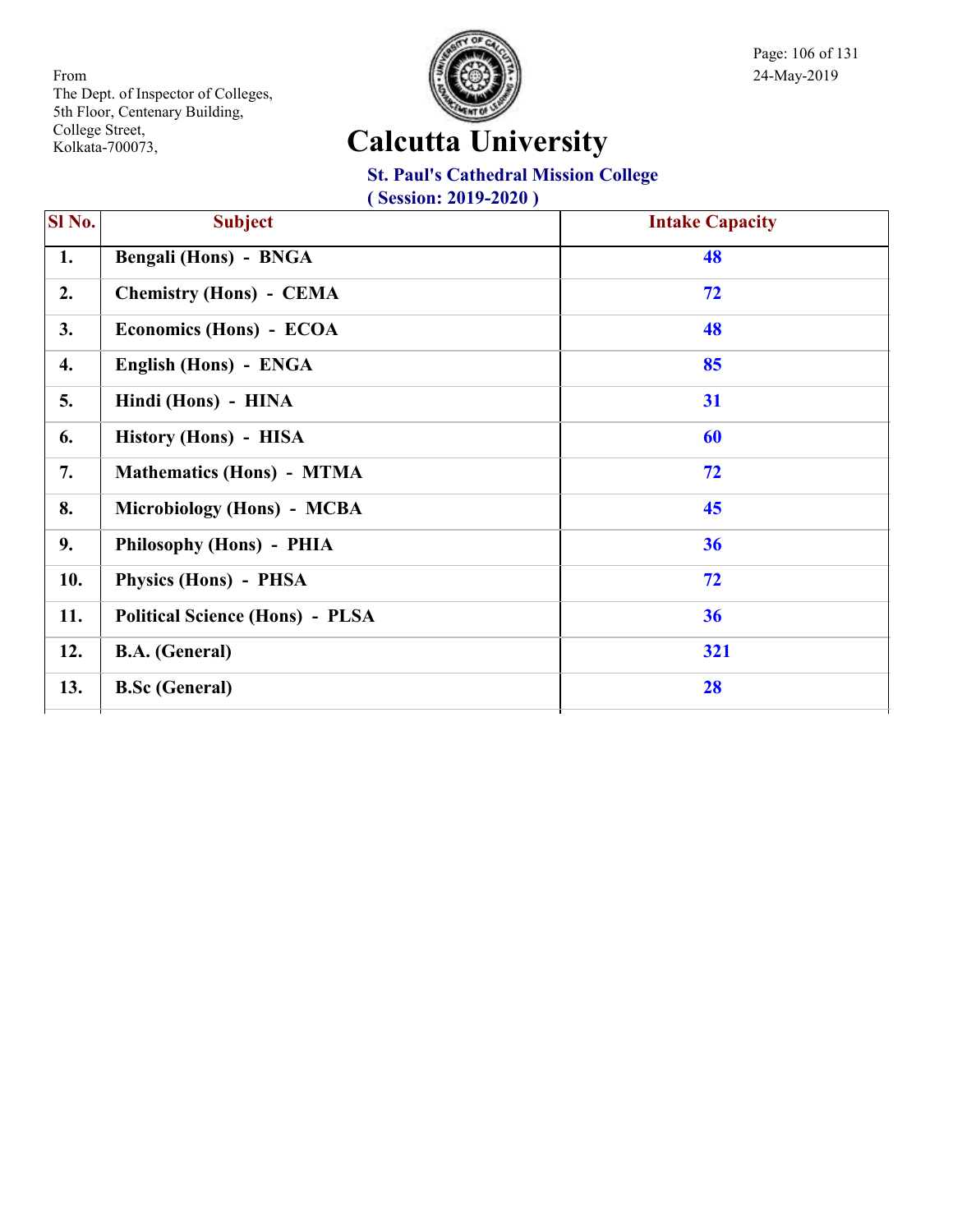

Page: 107 of 131

# **Calcutta University**

**Sukanta College ( Session: 2019-2020 )**

| SI No. | <b>Subject</b>                         | <b>Intake Capacity</b> |
|--------|----------------------------------------|------------------------|
| 1.     | <b>Bengali (Hons) - BNGA</b>           | 52                     |
| 2.     | History (Hons) - HISA                  | 30                     |
| 3.     | <b>Political Science (Hons) - PLSA</b> | 52                     |
| 4.     | Sanskrit (Hons) - SANA                 | 30                     |
| 5.     | <b>B.A.</b> (General)                  | 600                    |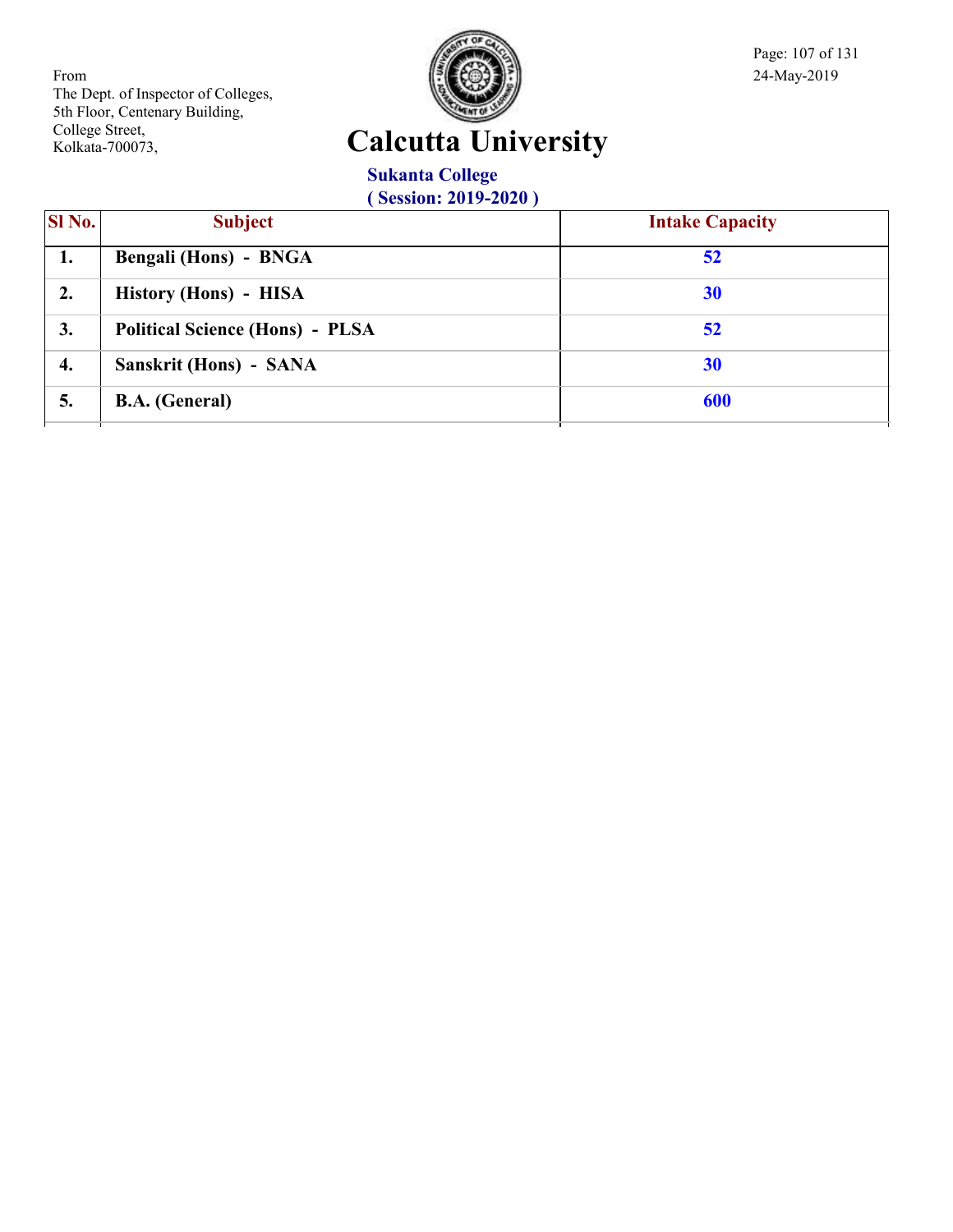

Page: 108 of 131

## **Calcutta University**

#### **Sundarban Hazi Desarat College**

| <b>Subject</b>                         | <b>Intake Capacity</b> |
|----------------------------------------|------------------------|
| <b>B.Com</b> (Hons)                    | 20                     |
| Bengali (Hons) - BNGA                  | 165                    |
| <b>Education (Hons) - EDCA</b>         | 105                    |
| English (Hons) - ENGA                  | 30                     |
| History (Hons) - HISA                  | 65                     |
| <b>Political Science (Hons) - PLSA</b> | 35                     |
| <b>B.A.</b> (General)                  | 450                    |
| <b>B.Com (General)</b>                 | 35                     |
| <b>B.Sc (General)</b>                  | 75                     |
|                                        |                        |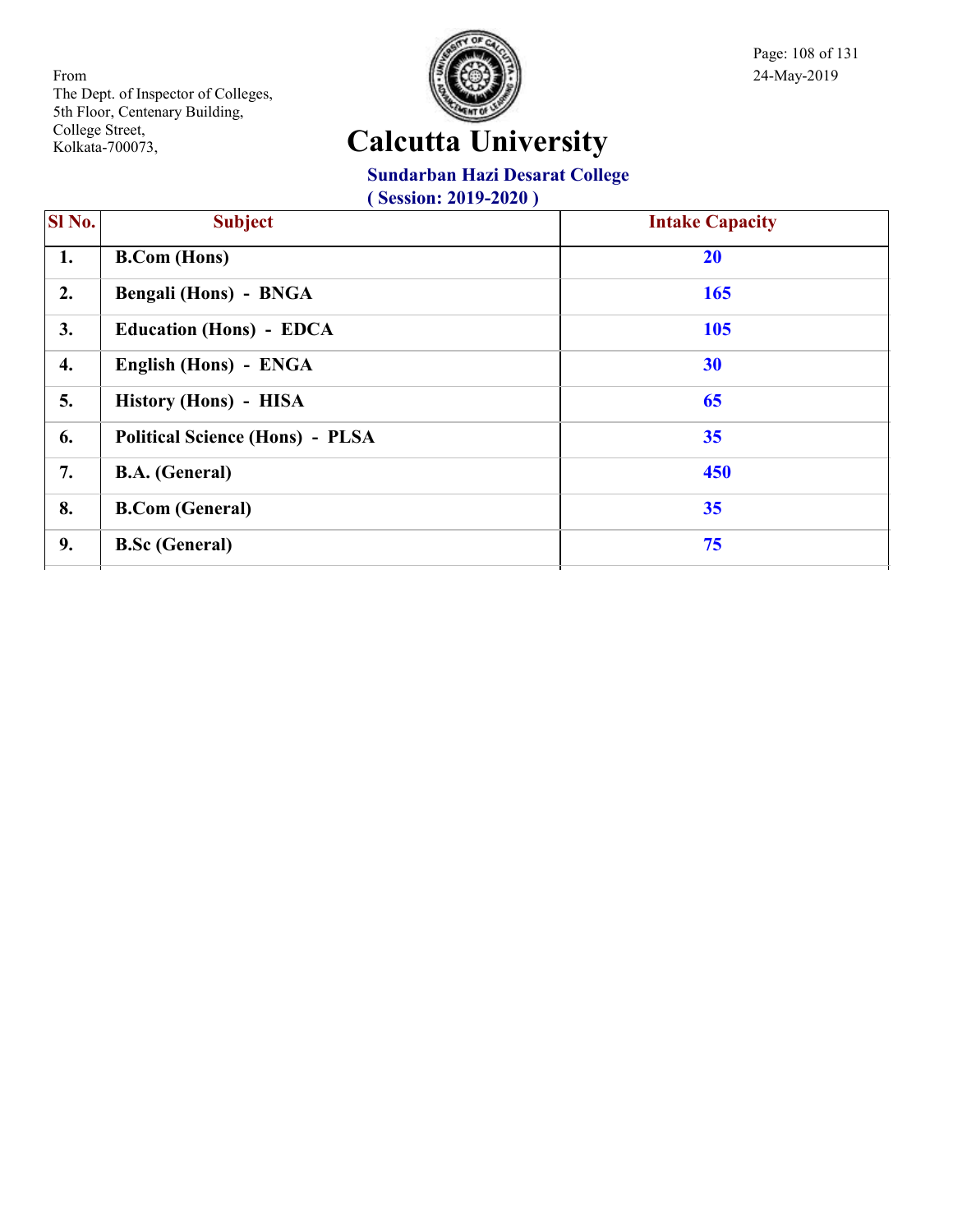

Page: 109 of 131

# **Calcutta University**

#### **Sundarban Mahavidyalaya**

| Sl No. | <b>Subject</b>                         | <b>Intake Capacity</b> |
|--------|----------------------------------------|------------------------|
| 1.     | <b>B.Com (Hons)</b>                    | 55                     |
| 2.     | <b>Bengali (Hons) - BNGA</b>           | 164                    |
| 3.     | <b>Chemistry (Hons) - CEMA</b>         | 21                     |
| 4.     | Economics (Hons) - ECOA                | 55                     |
| 5.     | <b>Education (Hons) - EDCA</b>         | 50                     |
| 6.     | English (Hons) - ENGA                  | 55                     |
| 7.     | <b>Geography (Hons) - GEOA</b>         | 55                     |
| 8.     | History (Hons) - HISA                  | 82                     |
| 9.     | <b>Mathematics (Hons) - MTMA</b>       | 28                     |
| 10.    | Philosophy (Hons) - PHIA               | 55                     |
| 11.    | Physics (Hons) - PHSA                  | 28                     |
| 12.    | <b>Political Science (Hons) - PLSA</b> | 93                     |
| 13.    | Sanskrit (Hons) - SANA                 | 70                     |
| 14.    | <b>B.A.</b> (General)                  | 1460                   |
| 15.    | <b>B.Com (General)</b>                 | <b>112</b>             |
| 16.    | <b>B.Sc</b> (General)                  | 135                    |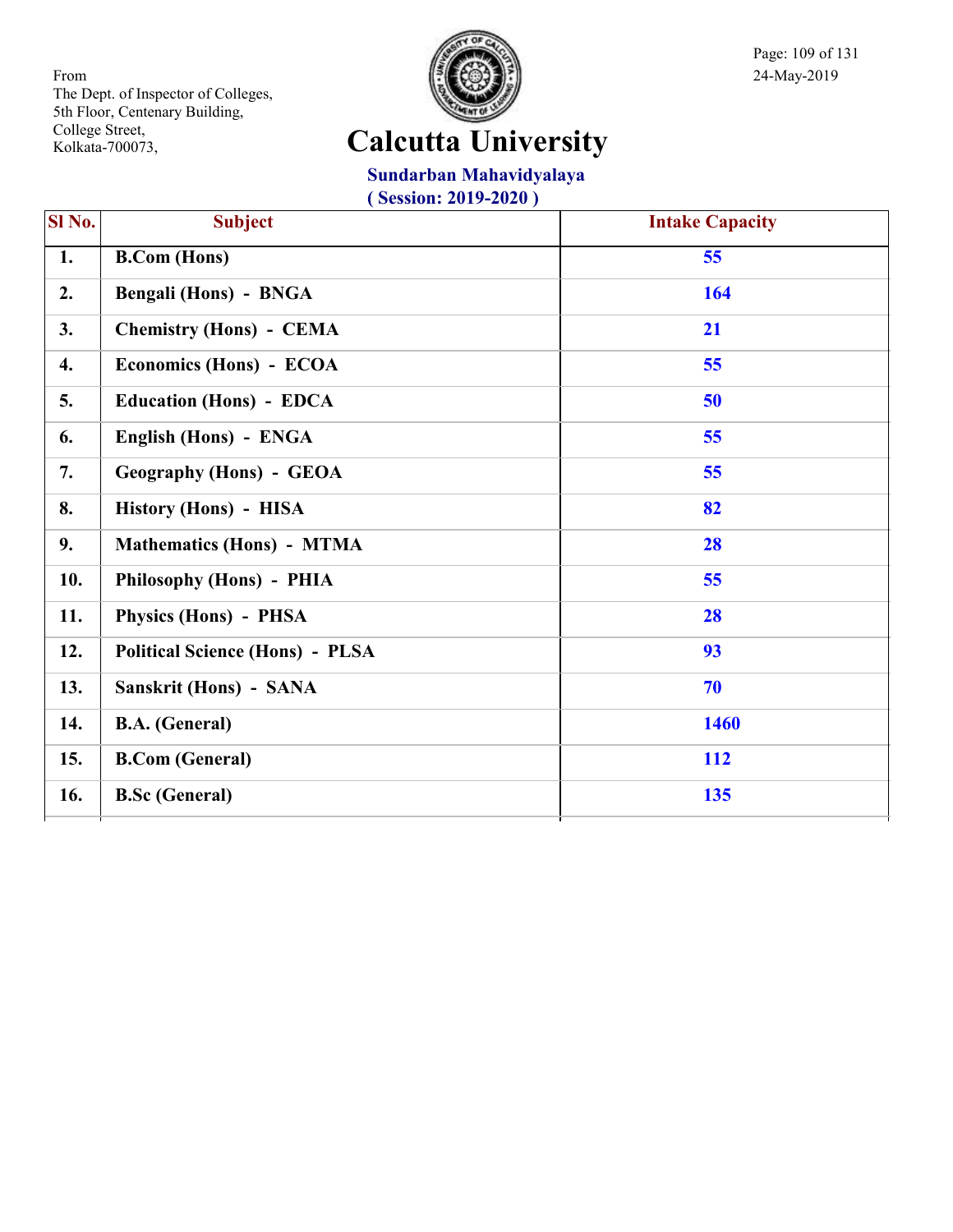

Page: 110 of 131

#### **Calcutta University**

**Surendra Nath Evneing College**

| SI No. | <b>Subject</b>                   | <b>Intake Capacity</b> |
|--------|----------------------------------|------------------------|
| 1.     | <b>B.Com</b> (Hons)              | 522                    |
| 2.     | Bengali (Hons) - BNGA            | <b>100</b>             |
| 3.     | <b>Chemistry (Hons) - CEMA</b>   | 32                     |
| 4.     | Electronics (Hons) - ELTA        | 25                     |
| 5.     | English (Hons) - ENGA            | 199                    |
| 6.     | Hindi (Hons) - HINA              | 58                     |
| 7.     | History (Hons) - HISA            | 34                     |
| 8.     | <b>Mathematics (Hons) - MTMA</b> | 35                     |
| 9.     | Physics (Hons) - PHSA            | 48                     |
| 10.    | Urdu (Hons) - URDA               | 33                     |
| 11.    | <b>B.A.</b> (General)            | 494                    |
| 12.    | <b>B.Com (General)</b>           | 633                    |
| 13.    | <b>B.Sc</b> (General)            | 150                    |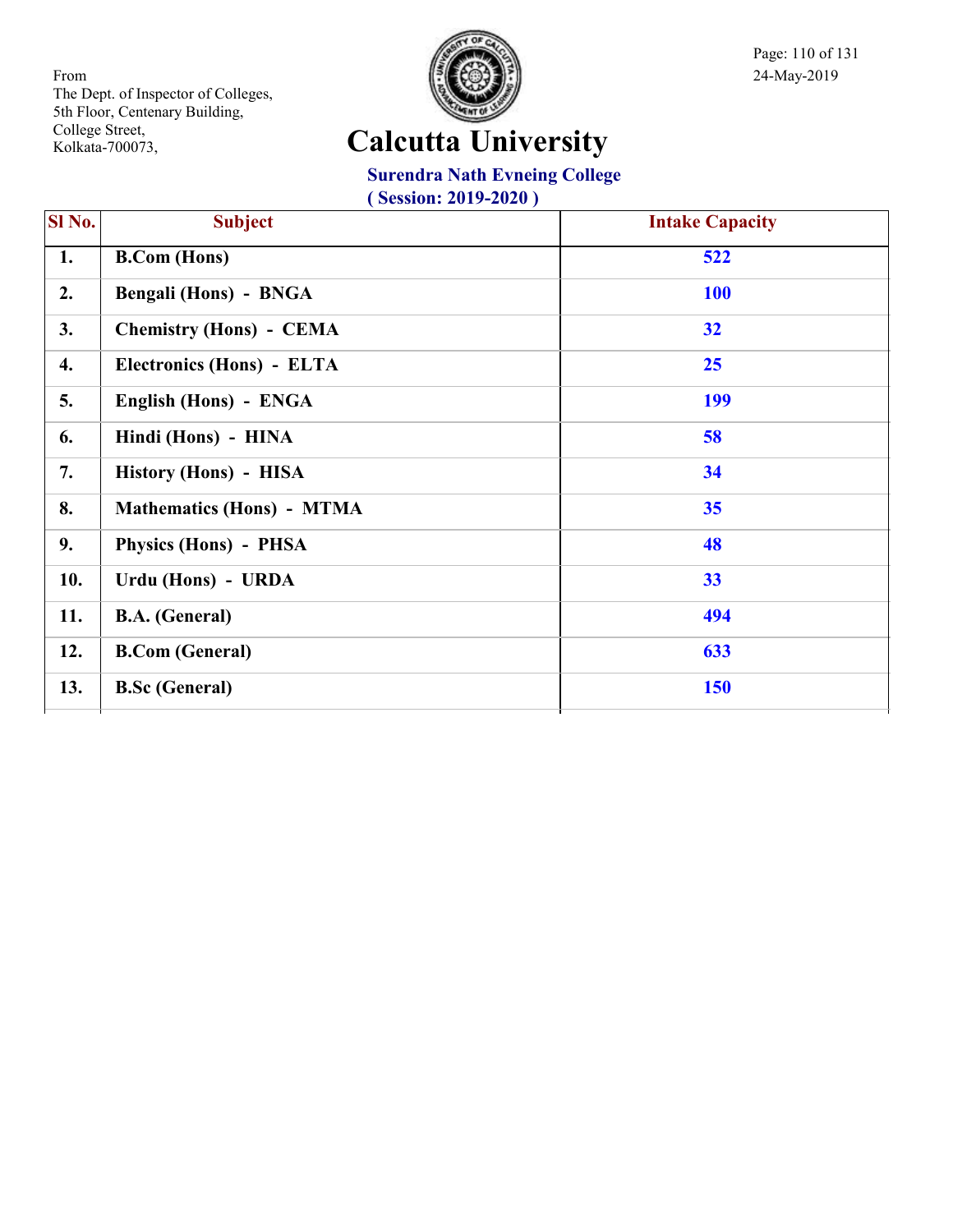

Page: 111 of 131

## **Calcutta University**

**Surendranath College ( Session: 2019-2020 )**

| $\overline{\text{SI No.}}$ | <b>Subject</b>                                         | <b>Intake Capacity</b> |
|----------------------------|--------------------------------------------------------|------------------------|
| $\overline{1}$ .           | <b>B.Com</b> (Hons)                                    | 183                    |
| 2.                         | <b>Bengali (Hons) - BNGA</b>                           | 75                     |
| 3.                         | <b>Botany (Hons) - BOTA</b>                            | 75                     |
| 4.                         | <b>Chemistry (Hons) - CEMA</b>                         | <b>102</b>             |
| 5.                         | <b>Computer Science (Hons) - CMSA</b>                  | 43                     |
| 6.                         | Economics (Hons) - ECOA                                | 58                     |
| 7.                         | English (Hons) - ENGA                                  | 75                     |
| 8.                         | <b>Geography (Hons) - GEOA</b>                         | 58                     |
| 9.                         | History (Hons) - HISA                                  | 75                     |
| 10.                        | <b>Journalism and Mass Communication (Hons) - JORA</b> | 43                     |
| 11.                        | <b>Mathematics (Hons) - MTMA</b>                       | 58                     |
| 12.                        | Microbiology (Hons) - MCBA                             | 43                     |
| 13.                        | Philosophy (Hons) - PHIA                               | 75                     |
| 14.                        | Physics (Hons) - PHSA                                  | 58                     |
| 15.                        | Physiology (Hons) - PHYA                               | 58                     |
| 16.                        | <b>Political Science (Hons) - PLSA</b>                 | 75                     |
| 17.                        | Psychology (Hons) - PSYA                               | 43                     |
| 18.                        | Sanskrit (Hons) - SANA                                 | 43                     |
| 19.                        | Sociology (Hons) - SOCA                                | 43                     |
| 20.                        | <b>Statistics (Hons) - STSA</b>                        | 29                     |
| 21.                        | Zoology (Hons) - ZOOA                                  | 58                     |
| 22.                        | <b>B.A.</b> (General)                                  | 500                    |
| 23.                        | <b>B.Com (General)</b>                                 | 340                    |
| 24.                        | <b>B.Sc (General)</b>                                  | 226                    |
|                            |                                                        |                        |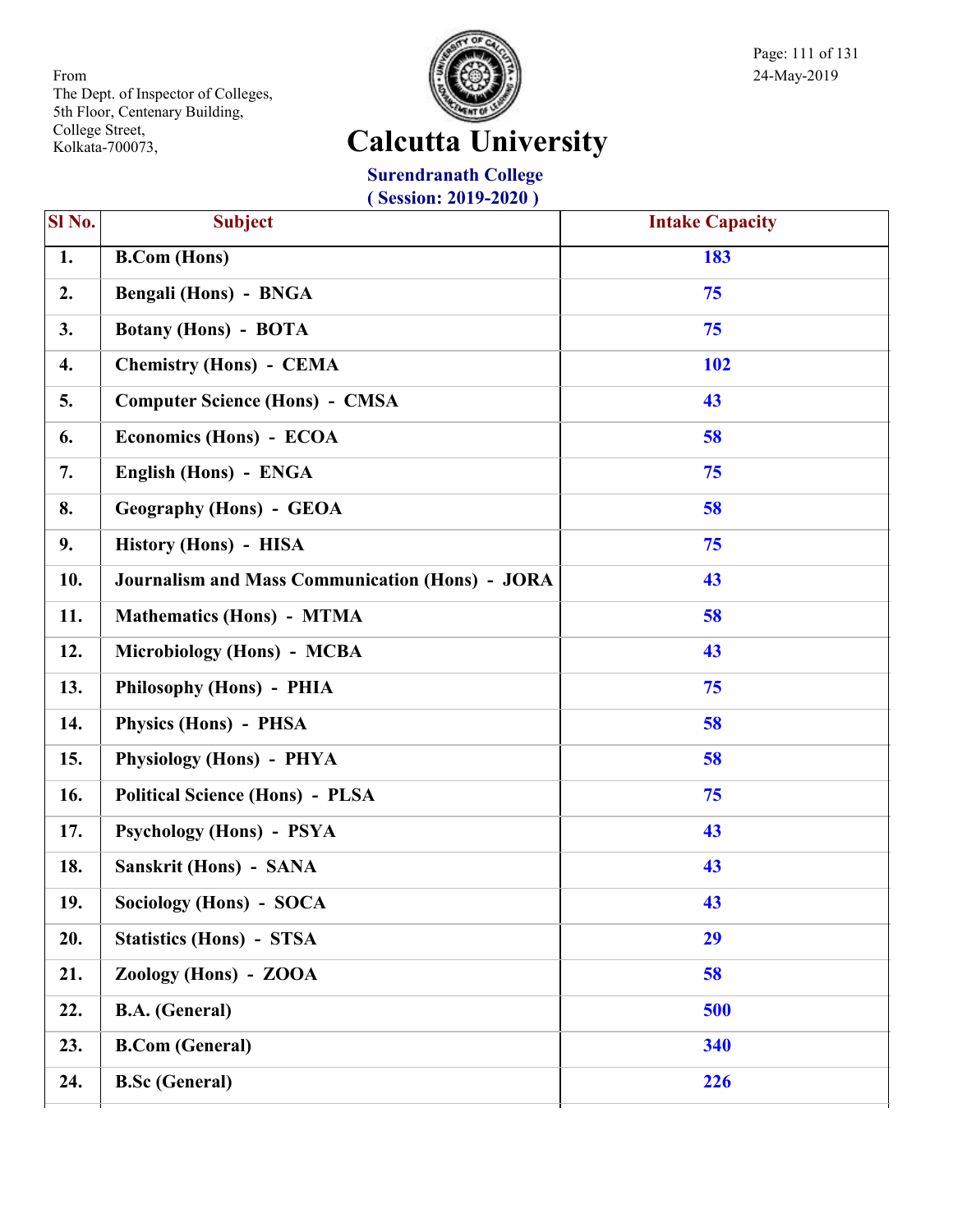

Page: 112 of 131

## **Calcutta University**

#### **Surendranath College for Women**

| <b>Subject</b>                                         | <b>Intake Capacity</b> |
|--------------------------------------------------------|------------------------|
| <b>B.Com</b> (Hons)                                    | 112                    |
| Bengali (Hons) - BNGA                                  | 99                     |
| Economics (Hons) - ECOA                                | 66                     |
| <b>Education (Hons) - EDCA</b>                         | 66                     |
| English (Hons) - ENGA                                  | 99                     |
| <b>Geography (Hons) - GEOA</b>                         | 88                     |
| History (Hons) - HISA                                  | 66                     |
| <b>Journalism and Mass Communication (Hons) - JORA</b> | 26                     |
| <b>Mathematics (Hons) - MTMA</b>                       | 30                     |
| Philosophy (Hons) - PHIA                               | 66                     |
| <b>Political Science (Hons) - PLSA</b>                 | 66                     |
| Sanskrit (Hons) - SANA                                 | 66                     |
| Urdu (Hons) - URDA                                     | 30                     |
| <b>B.A.</b> (General)                                  | 225                    |
| <b>B.Com (General)</b>                                 | 300                    |
| <b>B.Sc (General)</b>                                  | 75                     |
|                                                        |                        |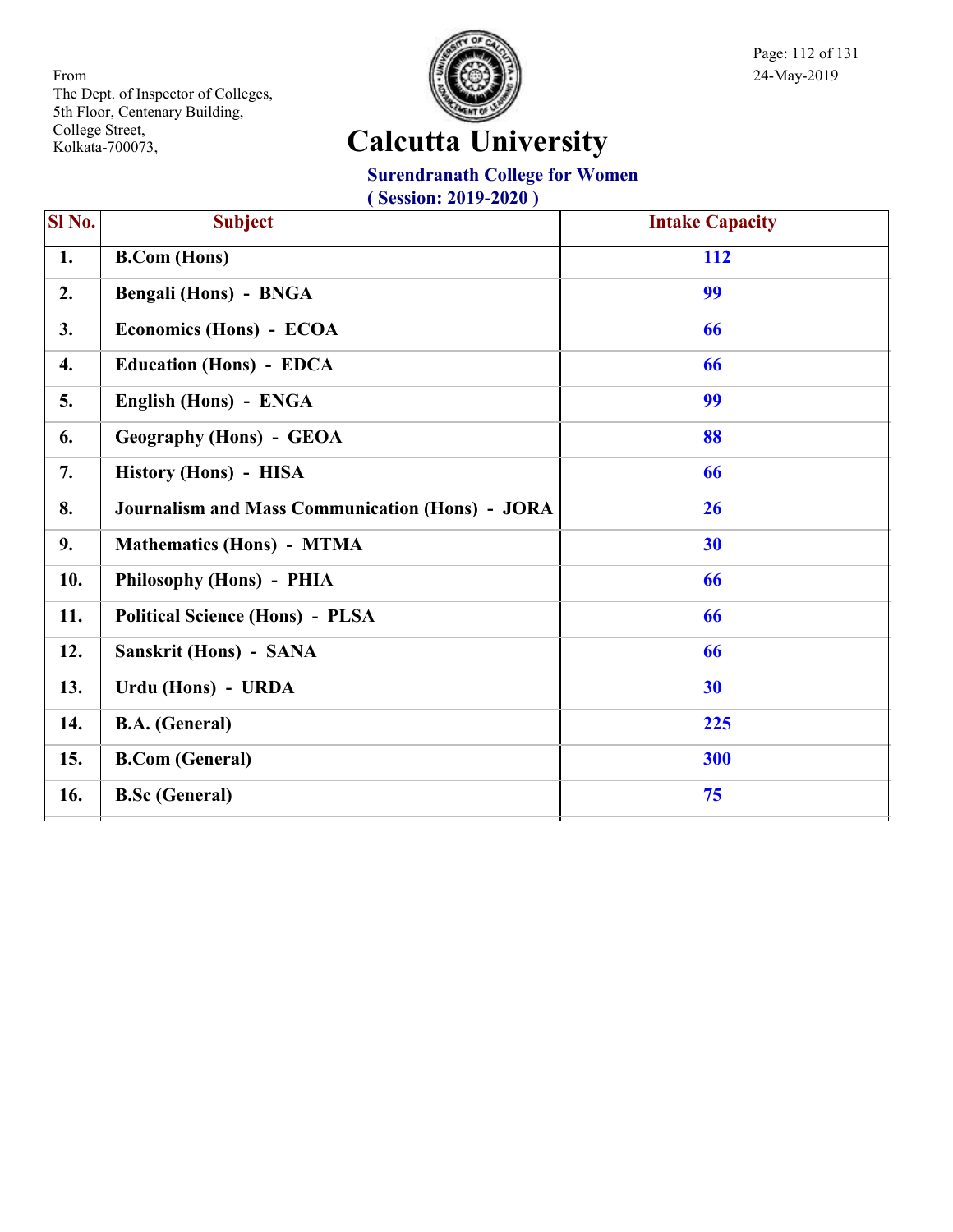

Page: 113 of 131

## **Calcutta University**

**Susil Kar College ( Session: 2019-2020 )**

| Sl No. | <b>Subject</b>                         | <b>Intake Capacity</b> |
|--------|----------------------------------------|------------------------|
| 1.     | <b>B.Com</b> (Hons)                    | 91                     |
| 2.     | Bengali (Hons) - BNGA                  | 125                    |
| 3.     | <b>Chemistry (Hons) - CEMA</b>         | 24                     |
| 4.     | Economics (Hons) - ECOA                | 27                     |
| 5.     | <b>Education (Hons) - EDCA</b>         | 30                     |
| 6.     | English (Hons) - ENGA                  | 38                     |
| 7.     | History (Hons) - HISA                  | 60                     |
| 8.     | <b>Mathematics (Hons) - MTMA</b>       | 31                     |
| 9.     | Philosophy (Hons) - PHIA               | 45                     |
| 10.    | Physics (Hons) - PHSA                  | 24                     |
| 11.    | <b>Political Science (Hons) - PLSA</b> | 60                     |
| 12.    | Sanskrit (Hons) - SANA                 | 30                     |
| 13.    | <b>B.A.</b> (General)                  | 1349                   |
| 14.    | <b>B.Com (General)</b>                 | <b>120</b>             |
| 15.    | <b>B.Sc (General)</b>                  | 60                     |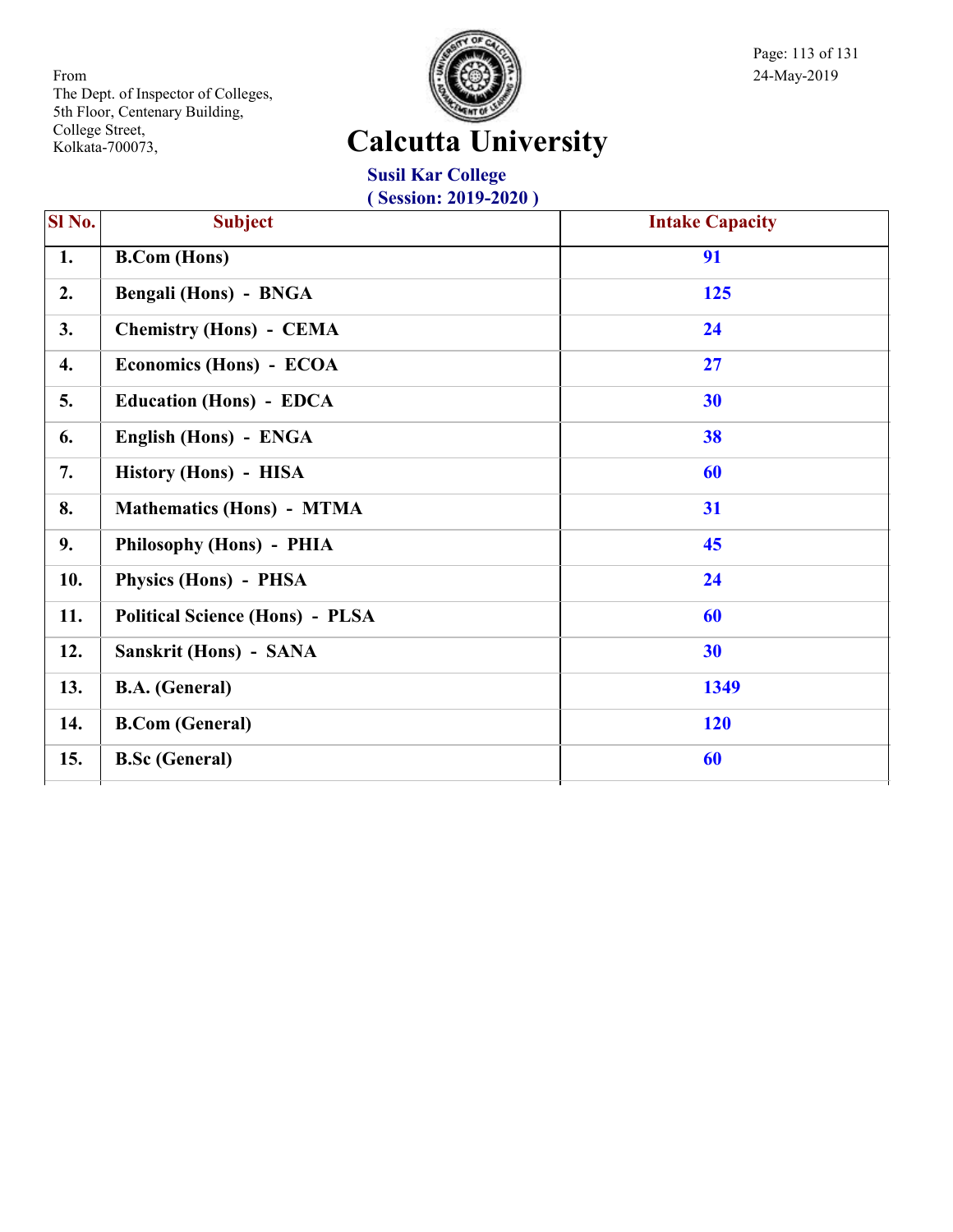

Page: 114 of 131

## **Calcutta University**

#### **Swami Niswambalananda Girls'College**

| SI No. | <b>Subject</b>                         | <b>Intake Capacity</b>  |
|--------|----------------------------------------|-------------------------|
| 1.     | <b>B.Com</b> (Hons)                    | 24                      |
| 2.     | Bengali (Hons) - BNGA                  | 72                      |
| 3.     | <b>Education (Hons) - EDCA</b>         | 48                      |
| 4.     | English (Hons) - ENGA                  | 72                      |
| 5.     | <b>Geography (Hons) - GEOA</b>         | 36                      |
| 6.     | History (Hons) - HISA                  | 36                      |
| 7.     | Philosophy (Hons) - PHIA               | 36                      |
| 8.     | <b>Political Science (Hons) - PLSA</b> | 30                      |
| 9.     | Sanskrit (Hons) - SANA                 | 60                      |
| 10.    | <b>B.A.</b> (General)                  | 301                     |
| 11.    | <b>B.Com</b> (General)                 | $\overline{\mathbf{5}}$ |
| 12.    | <b>B.Sc (General)</b>                  | 35                      |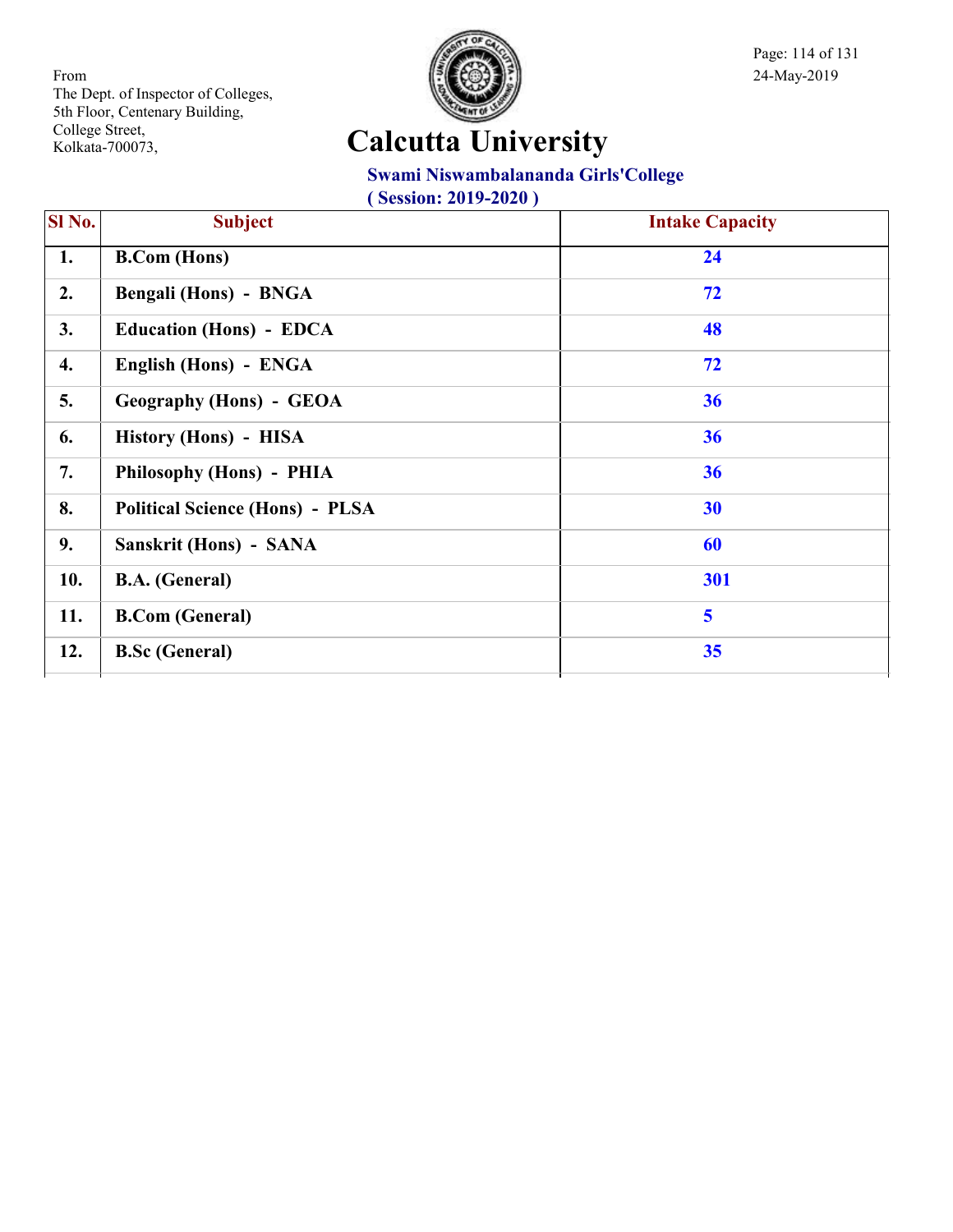

Page: 115 of 131

## **Calcutta University**

#### **Taradevi Harakhchand Kankaria Jain College**

| Sl No. | <b>Subject</b>                                         | <b>Intake Capacity</b> |
|--------|--------------------------------------------------------|------------------------|
| 1.     | <b>B.Com (Hons)</b>                                    | 720                    |
| 2.     | <b>Botany (Hons) - BOTA</b>                            | <b>20</b>              |
| 3.     | <b>Computer Science (Hons) - CMSA</b>                  | 30                     |
| 4.     | English (Hons) - ENGA                                  | 50                     |
| 5.     | <b>Food And Nutrition (Hons) - FNTA</b>                | 20                     |
| 6.     | <b>Geography (Hons) - GEOA</b>                         | 30                     |
| 7.     | Hindi (Hons) - HINA                                    | 40                     |
| 8.     | <b>Journalism and Mass Communication (Hons) - JORA</b> | 30                     |
| 9.     | Library and Information Studies (Hons) - LSTA          | <b>10</b>              |
| 10.    | Microbiology (Hons) - MCBA                             | 50                     |
| 11.    | Zoology (Hons) - ZOOA                                  | 30                     |
| 12.    | <b>B.A.</b> (General)                                  | <b>100</b>             |
| 13.    | <b>B.Com (General)</b>                                 | <b>100</b>             |
| 14.    | <b>B.Sc</b> (General)                                  | 60                     |
|        |                                                        |                        |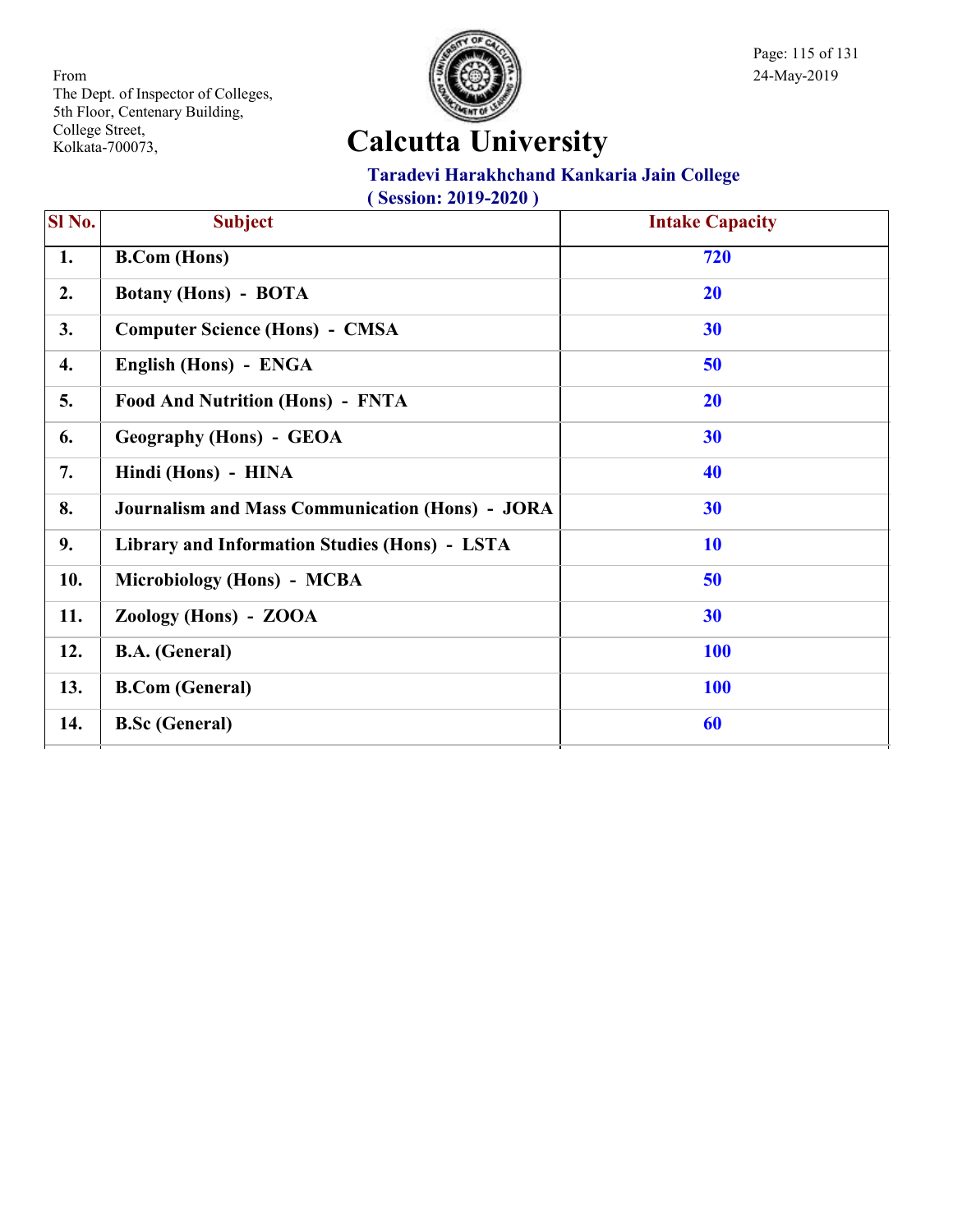

Page: 116 of 131

## **Calcutta University**

#### **The Bhowanipur Education Society College**

| Sl No. | <b>Subject</b>                                         | <b>Intake Capacity</b> |
|--------|--------------------------------------------------------|------------------------|
| 1.     | <b>B.Com</b> (Hons)                                    | 2810                   |
| 2.     | Bengali (Hons) - BNGA                                  | <b>20</b>              |
| 3.     | <b>Chemistry (Hons) - CEMA</b>                         | 60                     |
| 4.     | <b>Computer Science (Hons) - CMSA</b>                  | 30                     |
| 5.     | Economics (Hons) - ECOA                                | <b>100</b>             |
| 6.     | Electronics (Hons) - ELTA                              | <b>25</b>              |
| 7.     | English (Hons) - ENGA                                  | 300                    |
| 8.     | History (Hons) - HISA                                  | 50                     |
| 9.     | <b>Journalism and Mass Communication (Hons) - JORA</b> | 35                     |
| 10.    | <b>Mathematics (Hons) - MTMA</b>                       | 50                     |
| 11.    | Physics (Hons) - PHSA                                  | 70                     |
| 12.    | <b>Political Science (Hons) - PLSA</b>                 | <b>150</b>             |
| 13.    | Sociology (Hons) - SOCA                                | 30                     |
| 14.    | <b>B.Com (General)</b>                                 | <b>150</b>             |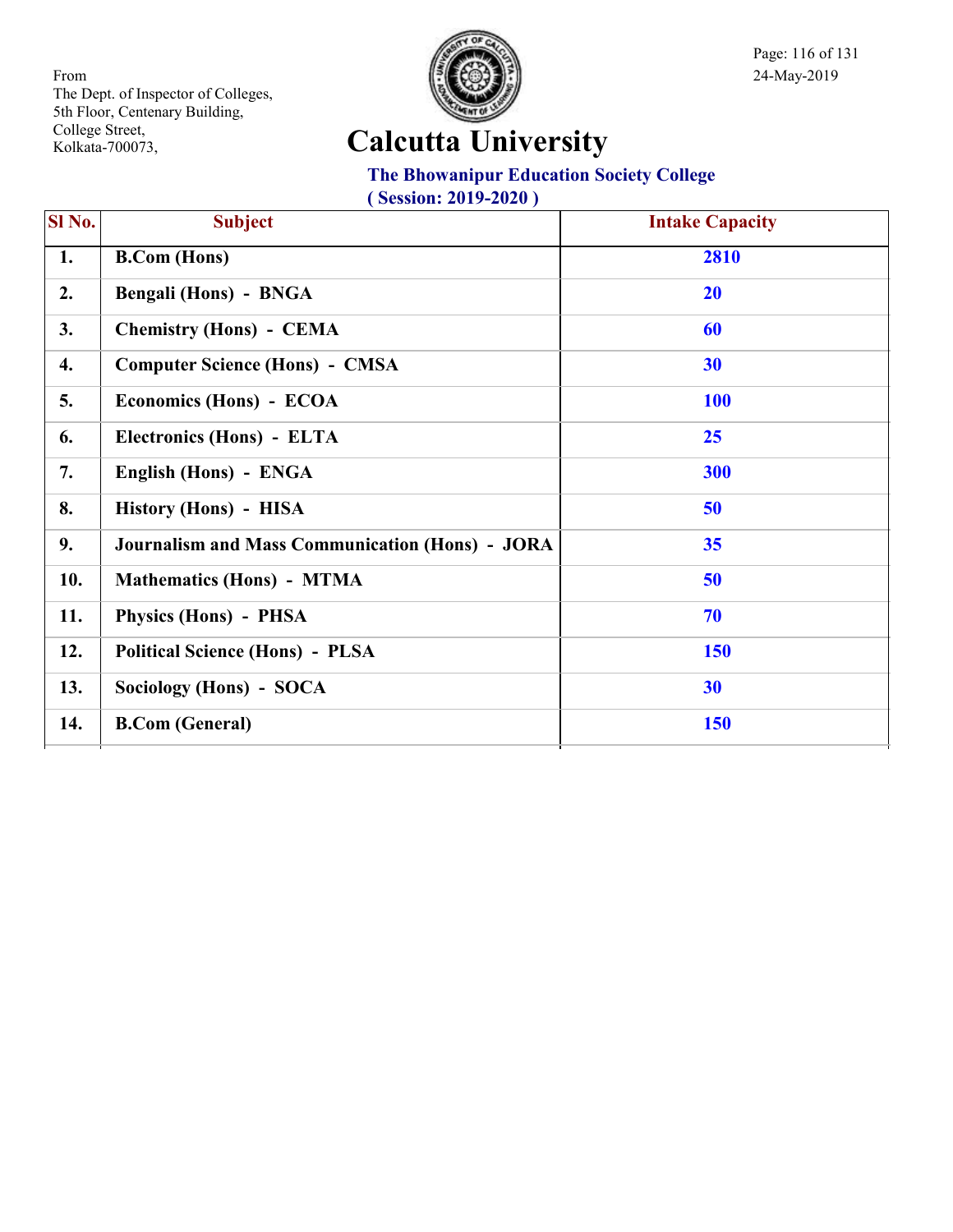

Page: 117 of 131

## **Calcutta University**

**The Heritage College**

| SI No. | <b>Subject</b>                   | <b>Intake Capacity</b> |
|--------|----------------------------------|------------------------|
| 1.     | <b>B.Com</b> (Hons)              | <b>200</b>             |
| 2.     | <b>Chemistry (Hons) - CEMA</b>   | 50                     |
| 3.     | Economics (Hons) - ECOA          | 50                     |
| 4.     | English (Hons) - ENGA            | 60                     |
| 5.     | <b>Mathematics (Hons) - MTMA</b> | 50                     |
| 6.     | Physics (Hons) - PHSA            | 50                     |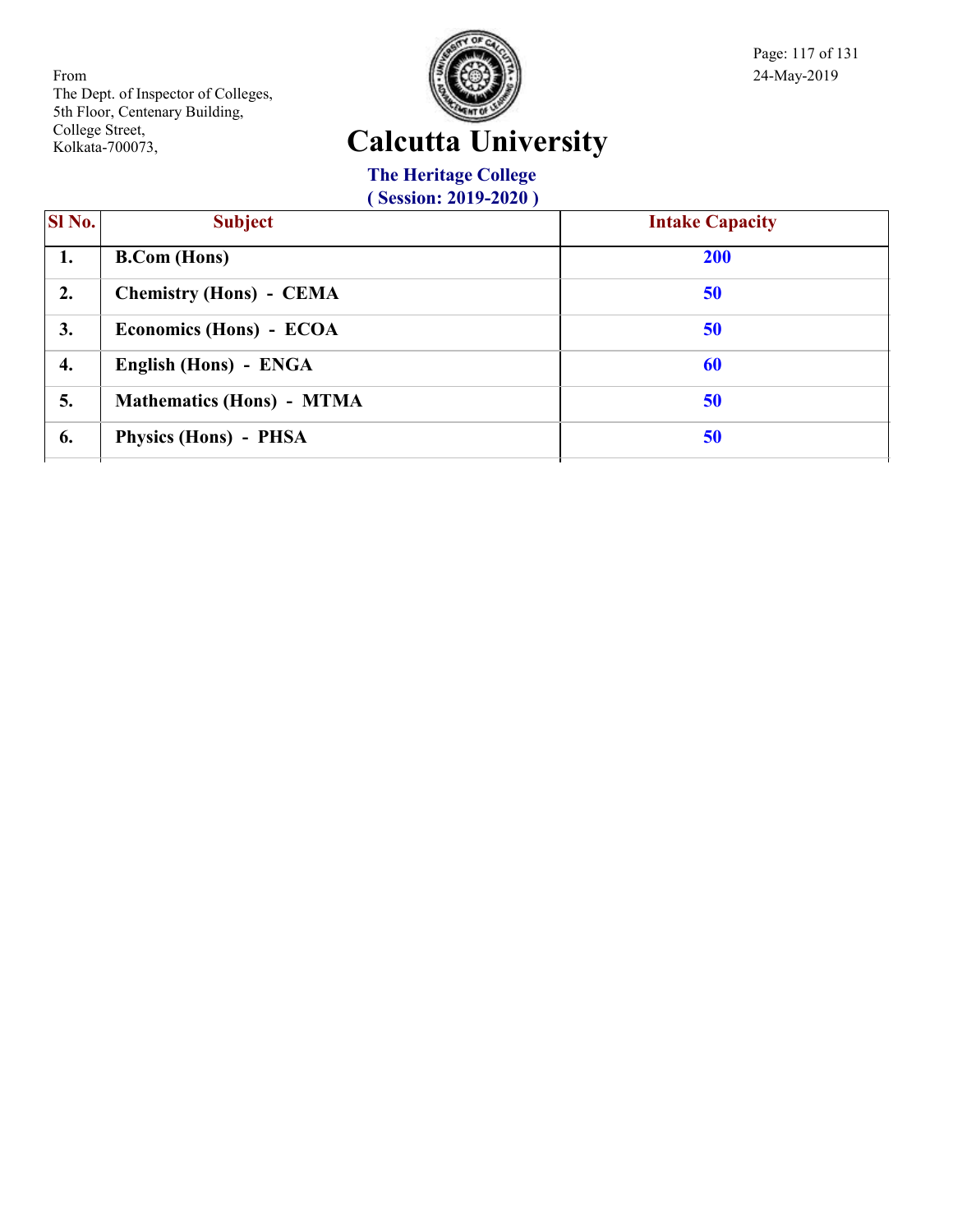

Page: 118 of 131

## **Calcutta University**

#### **Udaynarayanpur Madhabilata Mahavidyalaya**

| SI No. | <b>Subject</b>                   | <b>Intake Capacity</b> |
|--------|----------------------------------|------------------------|
| 1.     | Bengali (Hons) - BNGA            | 111                    |
| 2.     | <b>Education (Hons) - EDCA</b>   | 30                     |
| 3.     | English (Hons) - ENGA            | 50                     |
| 4.     | <b>Geography (Hons) - GEOA</b>   | 31                     |
| 5.     | History (Hons) - HISA            | 63                     |
| 6.     | <b>Mathematics (Hons) - MTMA</b> | 25                     |
| 7.     | Philosophy (Hons) - PHIA         | 41                     |
| 8.     | Sanskrit (Hons) - SANA           | 60                     |
| 9.     | <b>B.A.</b> (General)            | 450                    |
| 10.    | <b>B.Sc (General)</b>            | 30                     |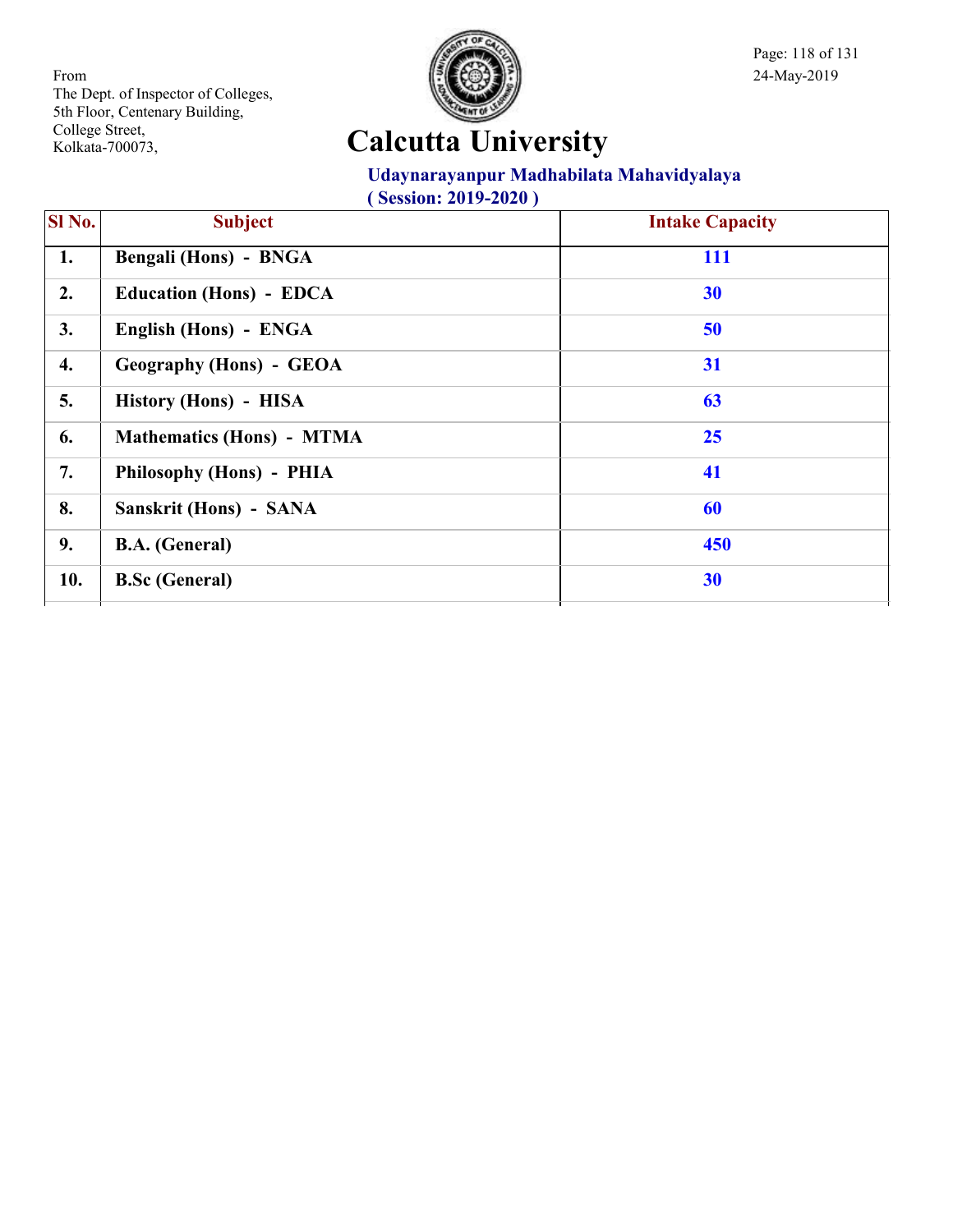

Page: 119 of 131

## **Calcutta University**

**Uluberia College ( Session: 2019-2020 )**

| <b>Subject</b>                         | <b>Intake Capacity</b> |
|----------------------------------------|------------------------|
| <b>B.Com</b> (Hons)                    | 177                    |
| Bengali (Hons) - BNGA                  | 220                    |
| <b>Botany (Hons) - BOTA</b>            | 50                     |
| <b>Chemistry (Hons) - CEMA</b>         | 68                     |
| English (Hons) - ENGA                  | <b>178</b>             |
| History (Hons) - HISA                  | 195                    |
| <b>Mathematics (Hons) - MTMA</b>       | 50                     |
| Philosophy (Hons) - PHIA               | 65                     |
| Physics (Hons) - PHSA                  | 56                     |
| <b>Political Science (Hons) - PLSA</b> | 65                     |
| Sanskrit (Hons) - SANA                 | 88                     |
| Zoology (Hons) - ZOOA                  | 60                     |
| <b>B.A.</b> (General)                  | 2795                   |
| <b>B.Com (General)</b>                 | 74                     |
| <b>B.Sc (General)</b>                  | 234                    |
|                                        |                        |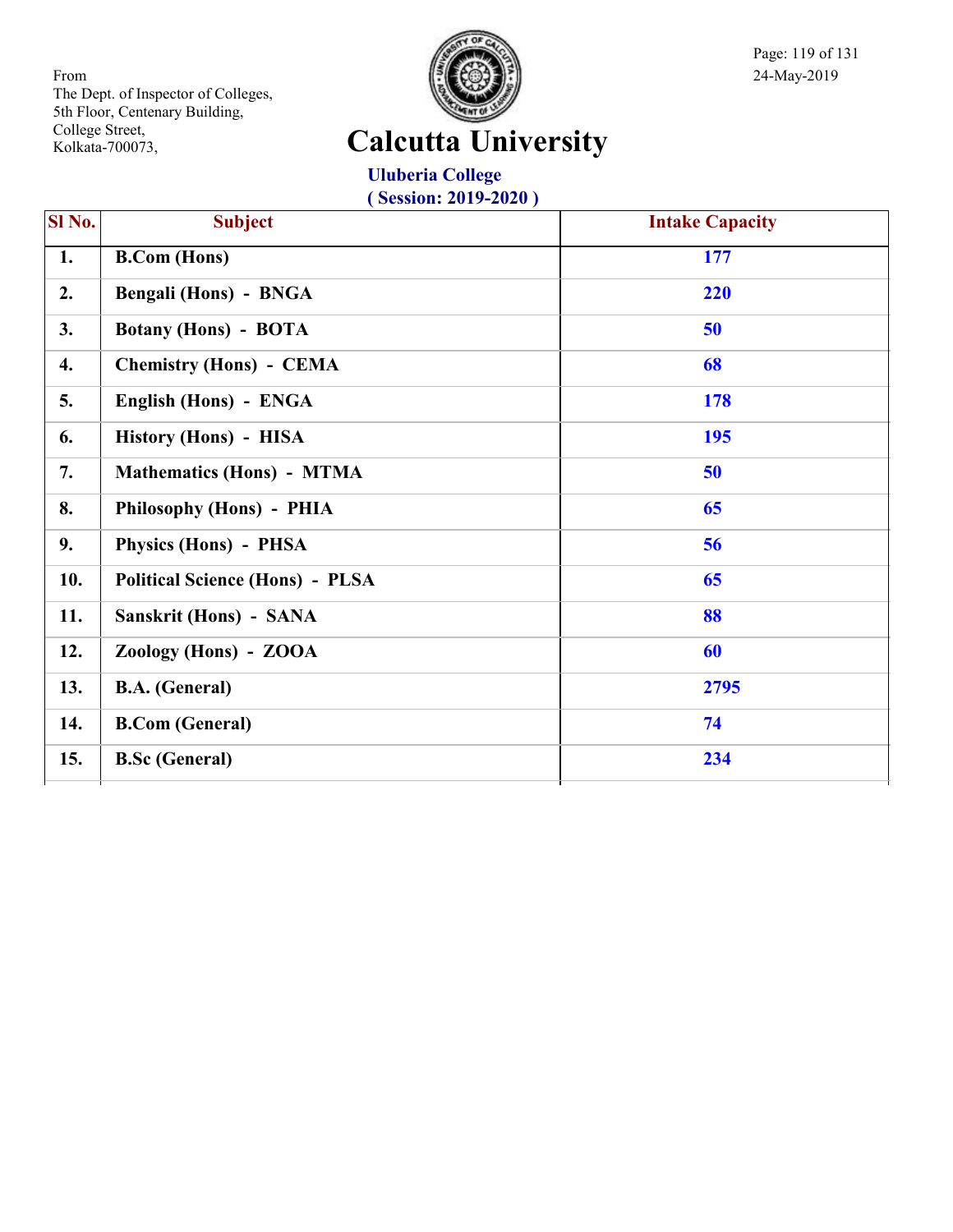

Page: 120 of 131

## **Calcutta University**

**Umes Chandra College**

| <b>SI</b> No. | <b>Subject</b>         | <b>Intake Capacity</b> |
|---------------|------------------------|------------------------|
| . .           | <b>B.Com</b> (Hons)    | 1390                   |
| ∠.            | <b>B.Com (General)</b> | <b>230</b>             |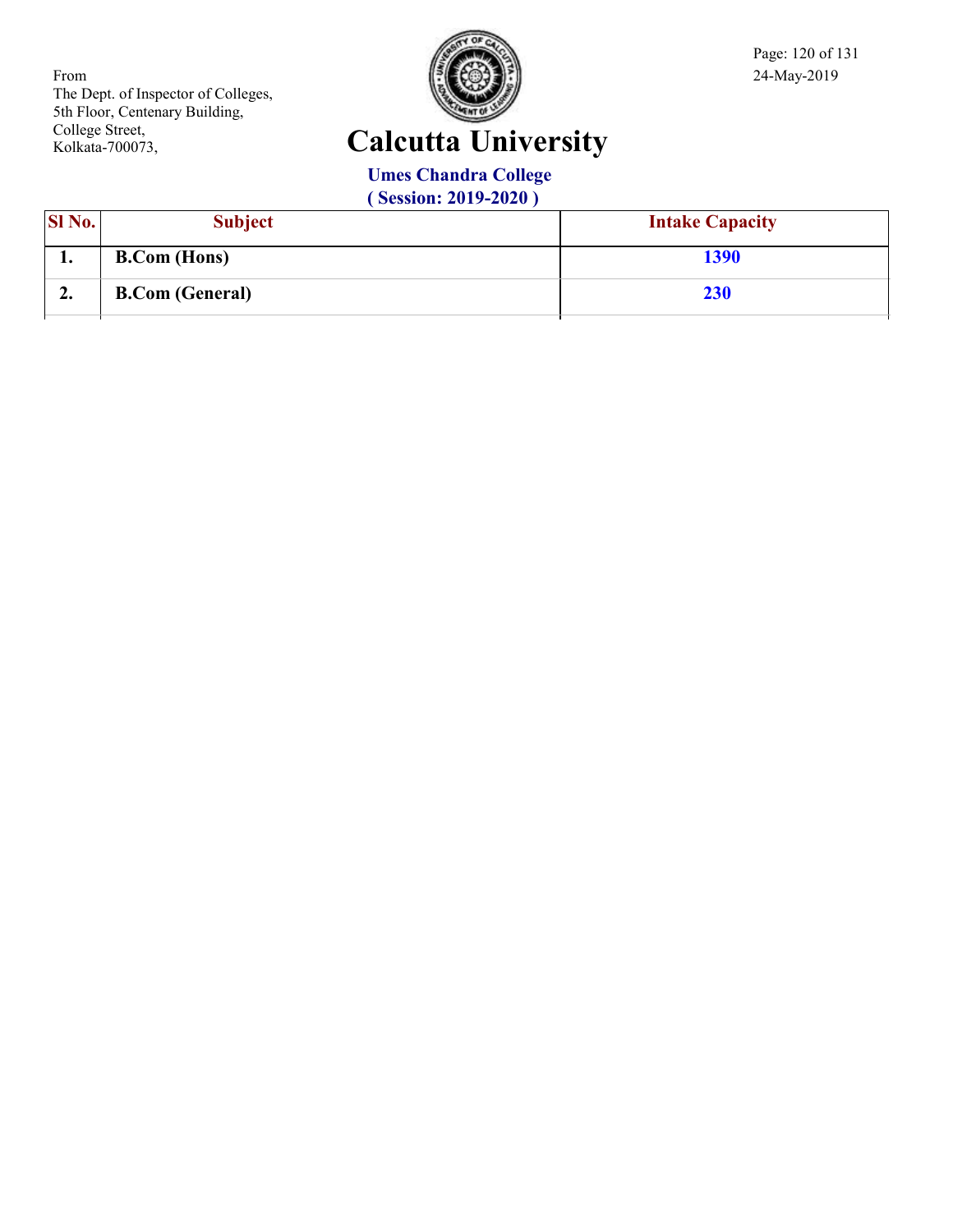

Page: 121 of 131

# **Calcutta University**

**Victoria Institution (College)**

| Sl No.           | <b>Subject</b>                         | <b>Intake Capacity</b> |
|------------------|----------------------------------------|------------------------|
| $\overline{1}$ . | <b>B.Com</b> (Hons)                    | 67                     |
| 2.               | Bengali (Hons) - BNGA                  | 68                     |
| 3.               | <b>Botany (Hons) - BOTA</b>            | 40                     |
| 4.               | <b>Chemistry (Hons) - CEMA</b>         | 20                     |
| 5.               | Economics (Hons) - ECOA                | 44                     |
| 6.               | English (Hons) - ENGA                  | 62                     |
| 7.               | <b>Geography (Hons) - GEOA</b>         | 47                     |
| 8.               | History (Hons) - HISA                  | 57                     |
| 9.               | <b>Mathematics (Hons) - MTMA</b>       | 44                     |
| 10.              | Philosophy (Hons) - PHIA               | 57                     |
| 11.              | Physics (Hons) - PHSA                  | 26                     |
| 12.              | <b>Political Science (Hons) - PLSA</b> | 57                     |
| 13.              | <b>Psychology (Hons) - PSYA</b>        | 47                     |
| 14.              | Sanskrit (Hons) - SANA                 | 44                     |
| 15.              | Urdu (Hons) - URDA                     | 67                     |
| 16.              | Zoology (Hons) - ZOOA                  | 40                     |
| 17.              | <b>B.A.</b> (General)                  | 330                    |
| 18.              | <b>B.Com (General)</b>                 | 67                     |
| 19.              | <b>B.Sc</b> (General)                  | <b>180</b>             |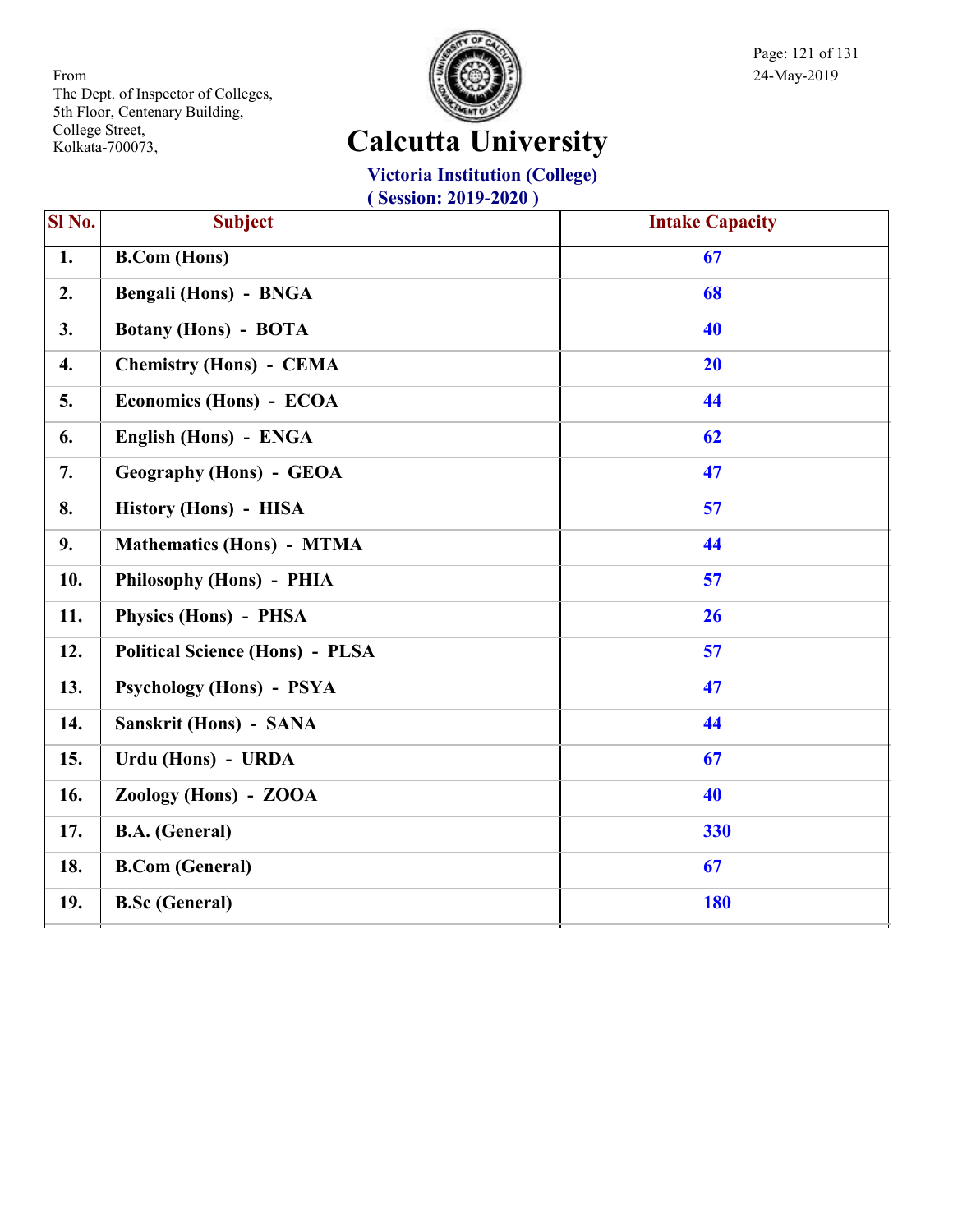

Page: 122 of 131

## **Calcutta University**

**Vidyanagar College ( Session: 2019-2020 )**

| SI No. | <b>Subject</b>                         | <b>Intake Capacity</b> |
|--------|----------------------------------------|------------------------|
| 1.     | <b>B.Com</b> (Hons)                    | 77                     |
| 2.     | <b>Bengali (Hons) - BNGA</b>           | 135                    |
| 3.     | Economics (Hons) - ECOA                | 31                     |
| 4.     | English (Hons) - ENGA                  | 47                     |
| 5.     | History (Hons) - HISA                  | <b>111</b>             |
| 6.     | <b>Mathematics (Hons) - MTMA</b>       | 27                     |
| 7.     | Philosophy (Hons) - PHIA               | 64                     |
| 8.     | <b>Political Science (Hons) - PLSA</b> | 40                     |
| 9.     | Zoology (Hons) - ZOOA                  | 31                     |
| 10.    | <b>B.A.</b> (General)                  | 950                    |
| 11.    | <b>B.Com (General)</b>                 | 156                    |
| 12.    | <b>B.Sc (General)</b>                  | 124                    |
|        |                                        |                        |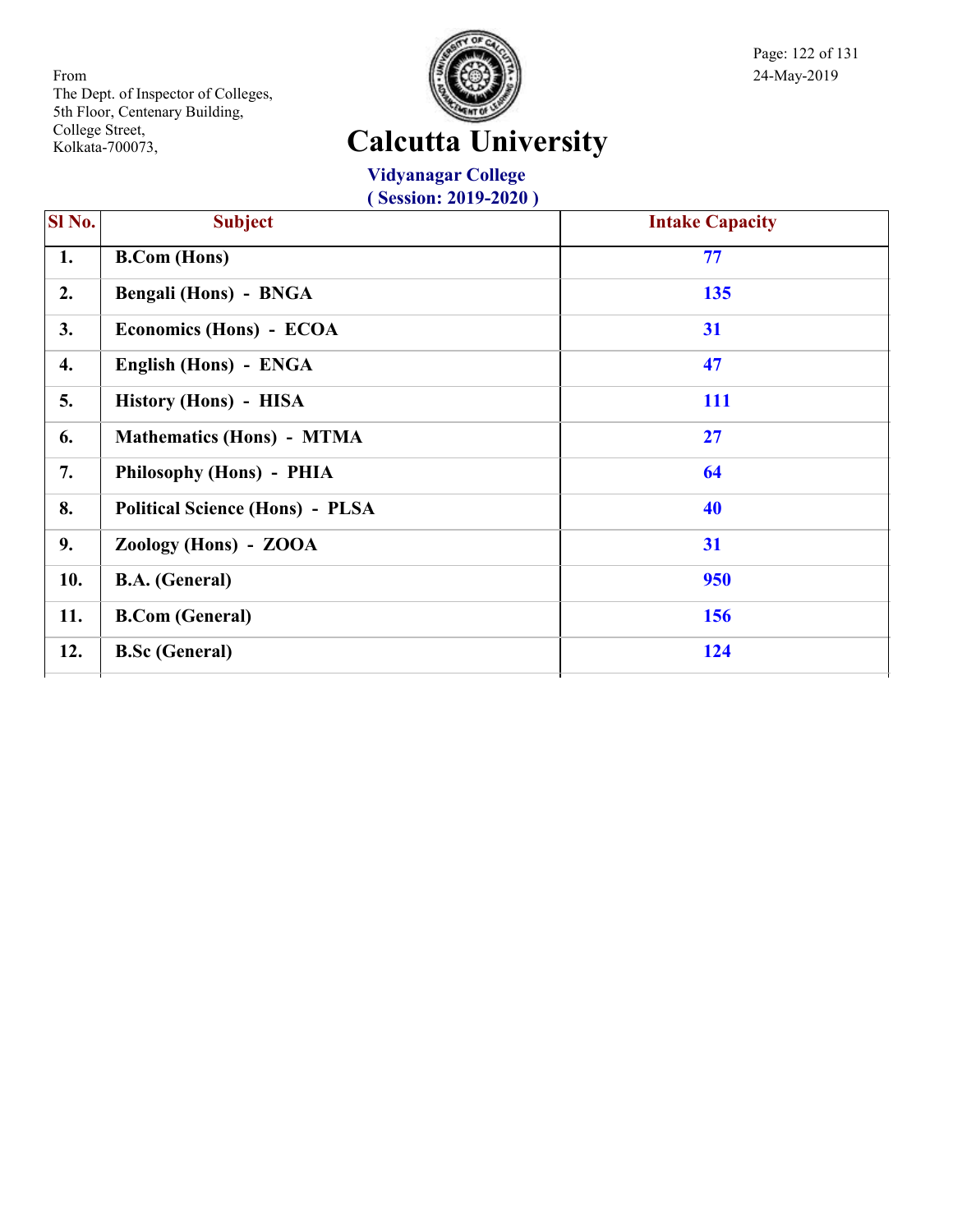

Page: 123 of 131

## **Calcutta University**

**Vidyasagar College ( Session: 2019-2020 )**

| SI No. | <b>Subject</b>                                         | <b>Intake Capacity</b> |
|--------|--------------------------------------------------------|------------------------|
| 1.     | <b>Bengali (Hons) - BNGA</b>                           | 84                     |
| 2.     | <b>Bio Chemistry (Hons) - BCMA</b>                     | 37                     |
| 3.     | <b>Botany (Hons) - BOTA</b>                            | 55                     |
| 4.     | <b>Chemistry (Hons) - CEMA</b>                         | 63                     |
| 5.     | <b>Computer Science (Hons) - CMSA</b>                  | 39                     |
| 6.     | Economics (Hons) - ECOA                                | 84                     |
| 7.     | Electronics (Hons) - ELTA                              | 50                     |
| 8.     | English (Hons) - ENGA                                  | 87                     |
| 9.     | <b>Food And Nutrition (Hons) - FNTA</b>                | 26                     |
| 10.    | <b>Geography (Hons) - GEOA</b>                         | 62                     |
| 11.    | History (Hons) - HISA                                  | 84                     |
| 12.    | <b>Journalism and Mass Communication (Hons) - JORA</b> | 49                     |
| 13.    | <b>Mathematics (Hons) - MTMA</b>                       | 81                     |
| 14.    | Philosophy (Hons) - PHIA                               | 84                     |
| 15.    | Physics (Hons) - PHSA                                  | 62                     |
| 16.    | Physiology (Hons) - PHYA                               | 32                     |
| 17.    | <b>Political Science (Hons) - PLSA</b>                 | 84                     |
| 18.    | <b>Psychology (Hons) - PSYA</b>                        | 45                     |
| 19.    | Sanskrit (Hons) - SANA                                 | 72                     |
| 20.    | Zoology (Hons) - ZOOA                                  | 69                     |
| 21.    | <b>B.A.</b> (General)                                  | 220                    |
| 22.    | <b>B.Sc (General)</b>                                  | 350                    |
|        |                                                        |                        |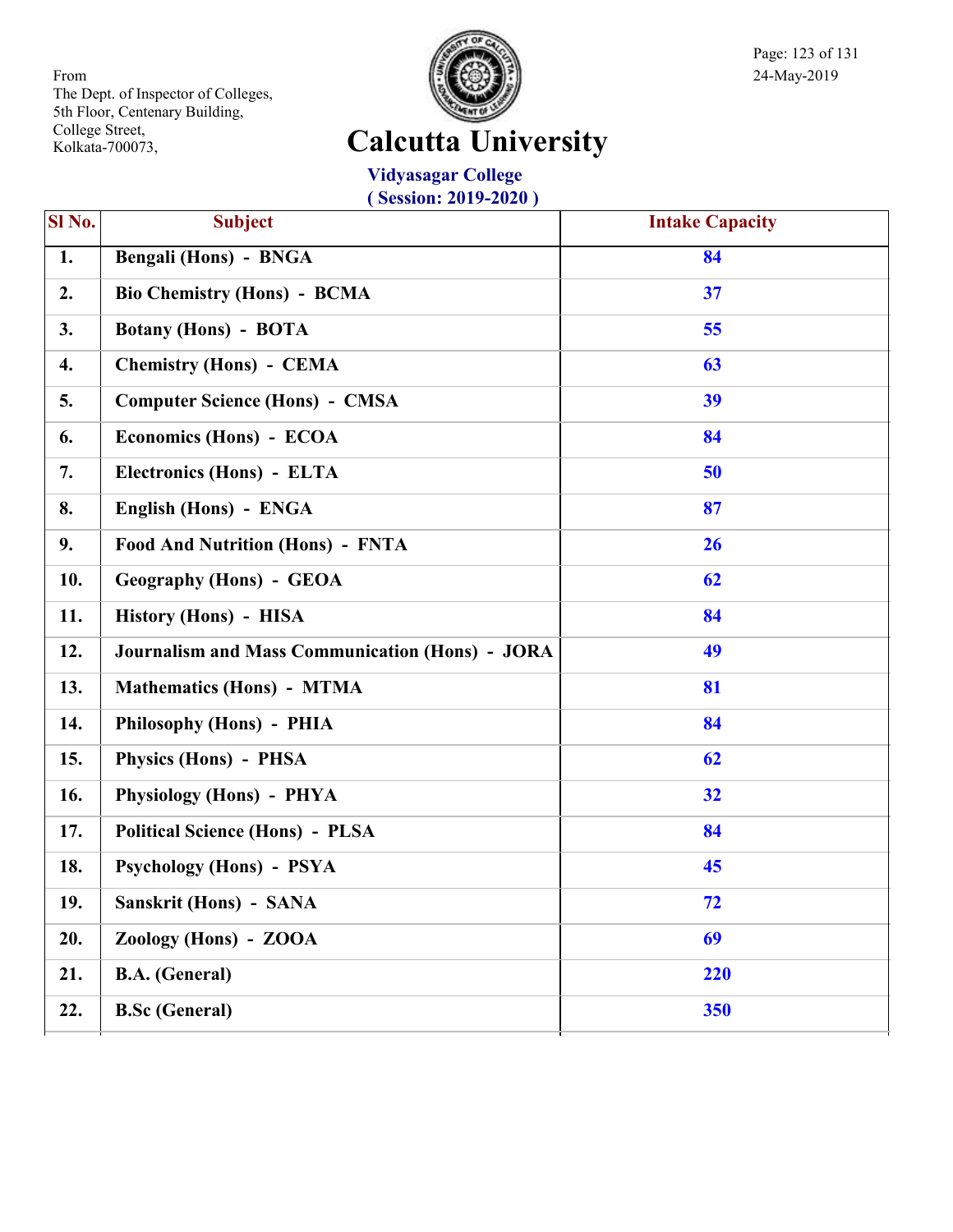

Page: 124 of 131

# **Calcutta University**

#### **Vidyasagar College for Women**

| Sl No. | <b>Subject</b>                         | <b>Intake Capacity</b> |
|--------|----------------------------------------|------------------------|
| 1.     | <b>Bengali (Hons) - BNGA</b>           | 81                     |
| 2.     | <b>Botany (Hons) - BOTA</b>            | 61                     |
| 3.     | <b>Chemistry (Hons) - CEMA</b>         | 32                     |
| 4.     | Economics (Hons) - ECOA                | 61                     |
| 5.     | English (Hons) - ENGA                  | 81                     |
| 6.     | <b>Geography (Hons) - GEOA</b>         | 37                     |
| 7.     | Hindi (Hons) - HINA                    | 61                     |
| 8.     | History (Hons) - HISA                  | 61                     |
| 9.     | <b>Mathematics (Hons) - MTMA</b>       | 61                     |
| 10.    | Philosophy (Hons) - PHIA               | 61                     |
| 11.    | Physics (Hons) - PHSA                  | 47                     |
| 12.    | Physiology (Hons) - PHYA               | 32                     |
| 13.    | <b>Political Science (Hons) - PLSA</b> | 61                     |
| 14.    | Zoology (Hons) - ZOOA                  | 47                     |
| 15.    | <b>B.A.</b> (General)                  | 299                    |
| 16.    | <b>B.Sc</b> (General)                  | 341                    |
|        |                                        |                        |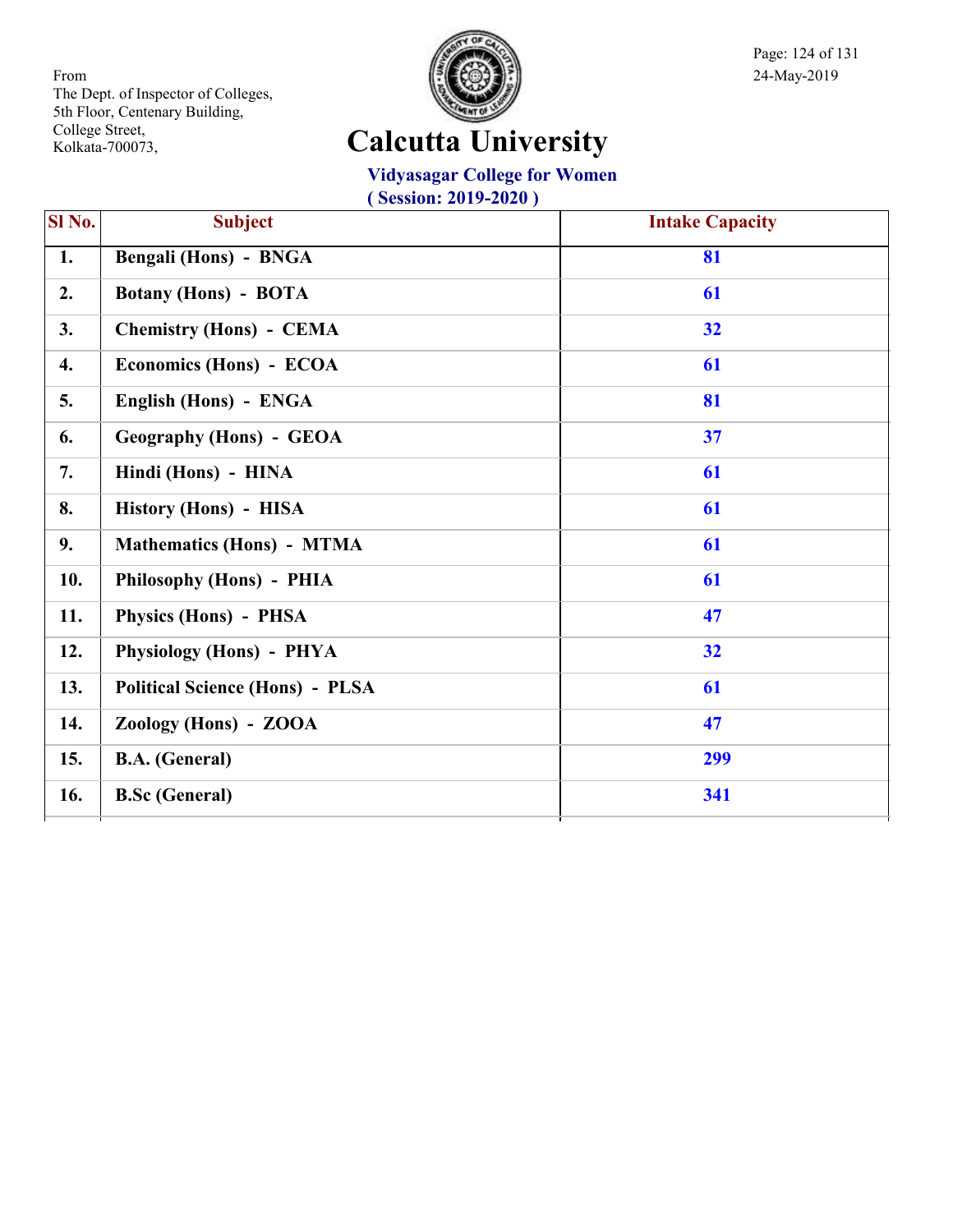

Page: 125 of 131

## **Calcutta University**

#### **Vidyasagar Evening College**

| SI <sub>No.</sub> | <b>Subject</b>                         | <b>Intake Capacity</b> |
|-------------------|----------------------------------------|------------------------|
| 1.                | <b>B.Com</b> (Hons)                    | 90                     |
| 2.                | Bengali (Hons) - BNGA                  | 80                     |
| 3.                | English (Hons) - ENGA                  | 80                     |
| 4.                | <b>Geography (Hons) - GEOA</b>         | 40                     |
| 5.                | <b>Mathematics (Hons) - MTMA</b>       | 80                     |
| 6.                | Physics (Hons) - PHSA                  | 50                     |
| 7.                | Physiology (Hons) - PHYA               | 70                     |
| 8.                | <b>Political Science (Hons) - PLSA</b> | 80                     |
| 9.                | <b>B.A.</b> (General)                  | 200                    |
| 10.               | <b>B.Com (General)</b>                 | 90                     |
| 11.               | <b>B.Sc</b> (General)                  | <b>100</b>             |
|                   |                                        |                        |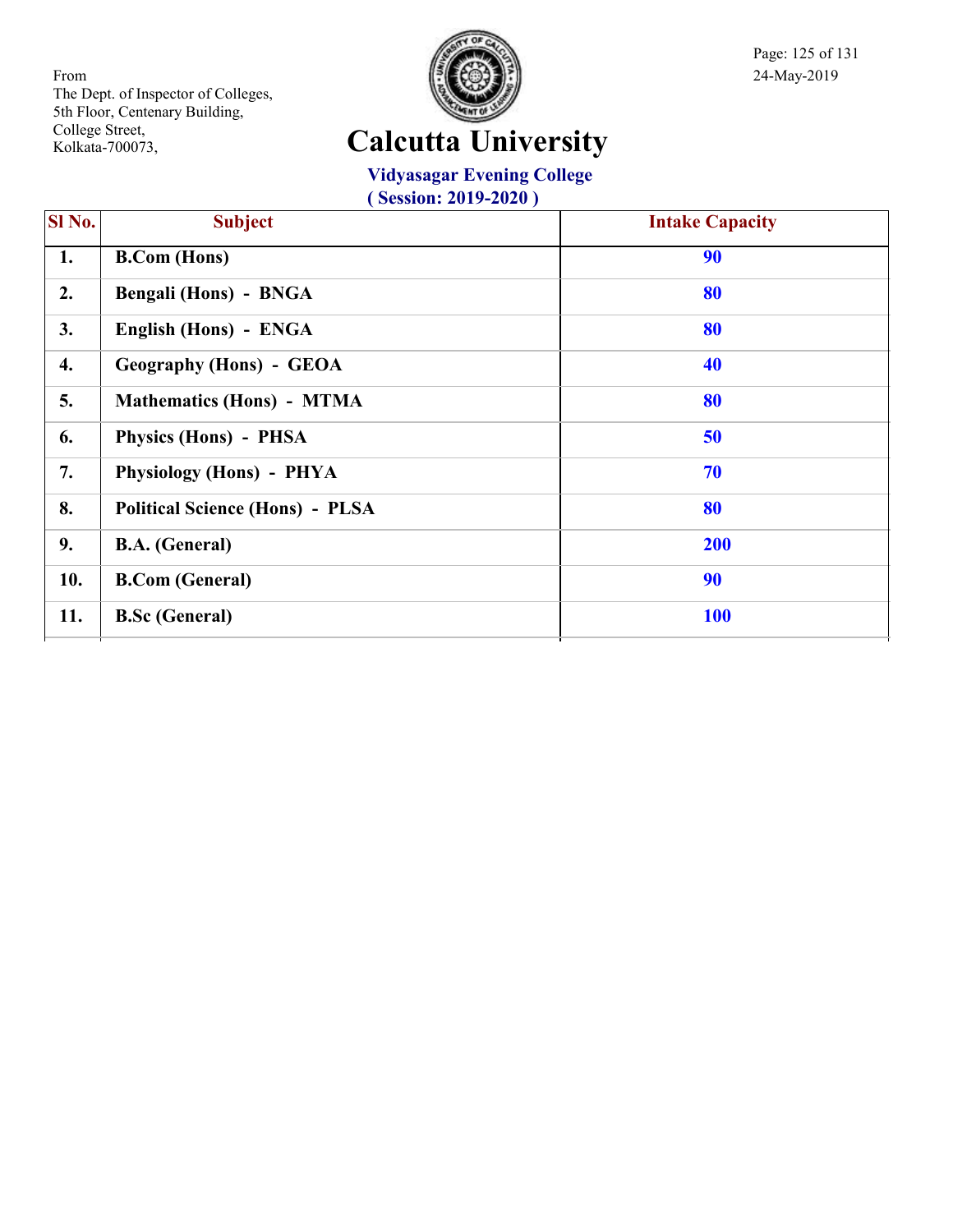

Page: 126 of 131

## **Calcutta University**

#### **Vidyasagar Mahavidyalaya**

| SI No. | <b>Subject</b>                         | <b>Intake Capacity</b> |
|--------|----------------------------------------|------------------------|
| 1.     | <b>B.Com</b> (Hons)                    | 33                     |
| 2.     | Bengali (Hons) - BNGA                  | 74                     |
| 3.     | <b>Education (Hons) - EDCA</b>         | 50                     |
| 4.     | English (Hons) - ENGA                  | 40                     |
| 5.     | History (Hons) - HISA                  | 74                     |
| 6.     | <b>Political Science (Hons) - PLSA</b> | 50                     |
| 7.     | <b>B.A.</b> (General)                  | 494                    |
| 8.     | <b>B.Com (General)</b>                 | 153                    |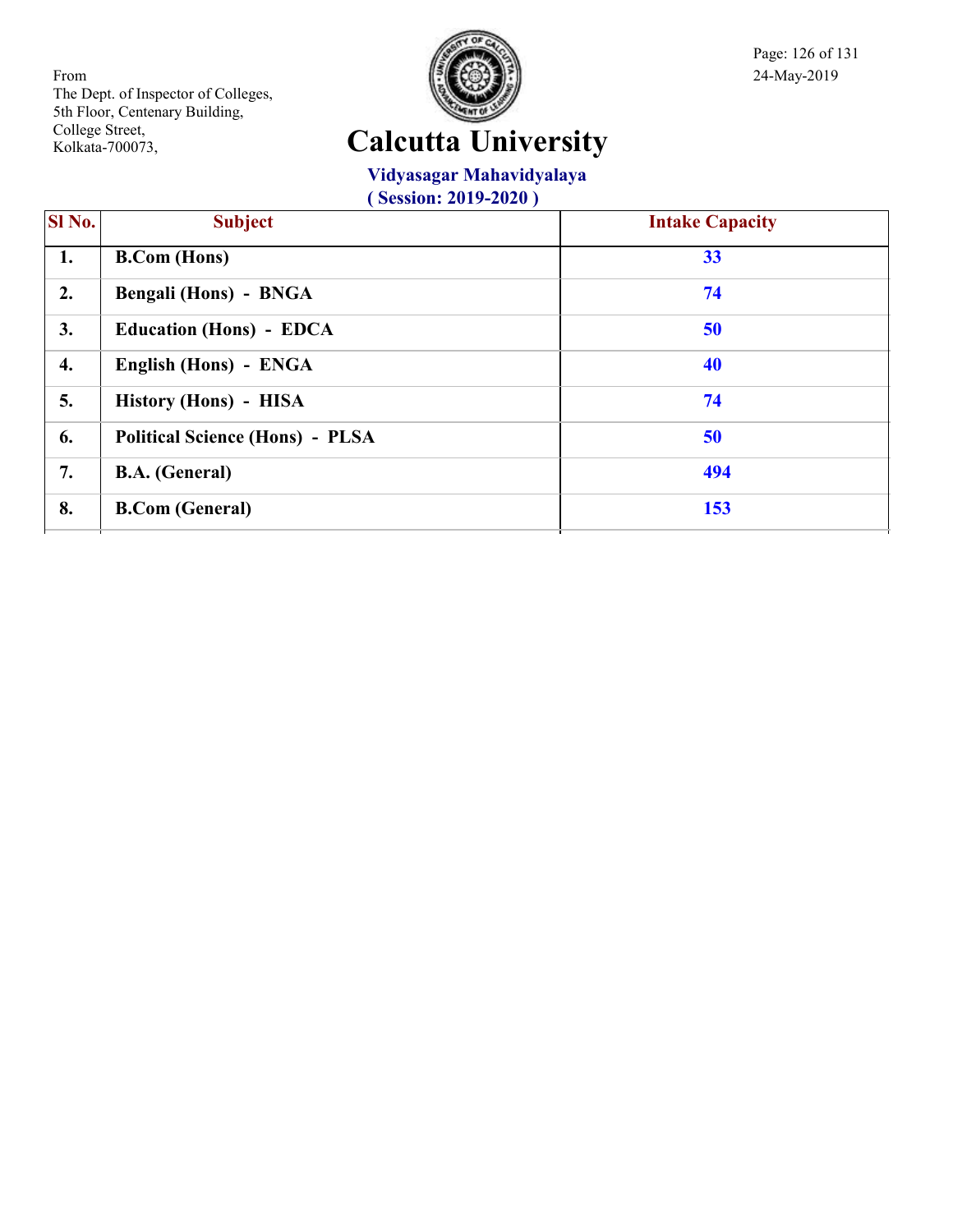

Page: 127 of 131

# **Calcutta University**

**Vijaygarh Jyotish Ray College**

| Sl No.           | <b>Subject</b>                                         | <b>Intake Capacity</b> |
|------------------|--------------------------------------------------------|------------------------|
| 1.               | <b>B.Com</b> (Hons)                                    | 150                    |
| 2.               | Bengali (Hons) - BNGA                                  | 108                    |
| 3.               | <b>Botany (Hons) - BOTA</b>                            | 30                     |
| $\overline{4}$ . | <b>Chemistry (Hons) - CEMA</b>                         | 48                     |
| 5.               | Economics (Hons) - ECOA                                | 12                     |
| 6.               | <b>Education (Hons) - EDCA</b>                         | 72                     |
| 7.               | English (Hons) - ENGA                                  | 72                     |
| 8.               | <b>Environmental Science (Hons) - ENVA</b>             | <b>10</b>              |
| 9.               | History (Hons) - HISA                                  | 36                     |
| 10.              | <b>Journalism and Mass Communication (Hons) - JORA</b> | 30                     |
| 11.              | Microbiology (Hons) - MCBA                             | 42                     |
| 12.              | Philosophy (Hons) - PHIA                               | <b>18</b>              |
| 13.              | Physics (Hons) - PHSA                                  | 42                     |
| 14.              | <b>Political Science (Hons) - PLSA</b>                 | 42                     |
| 15.              | Zoology (Hons) - ZOOA                                  | 42                     |
| 16.              | <b>B.A.</b> (General)                                  | 500                    |
| 17.              | <b>B.Com (General)</b>                                 | <b>150</b>             |
| 18.              | <b>B.Sc (General)</b>                                  | 67                     |
|                  |                                                        |                        |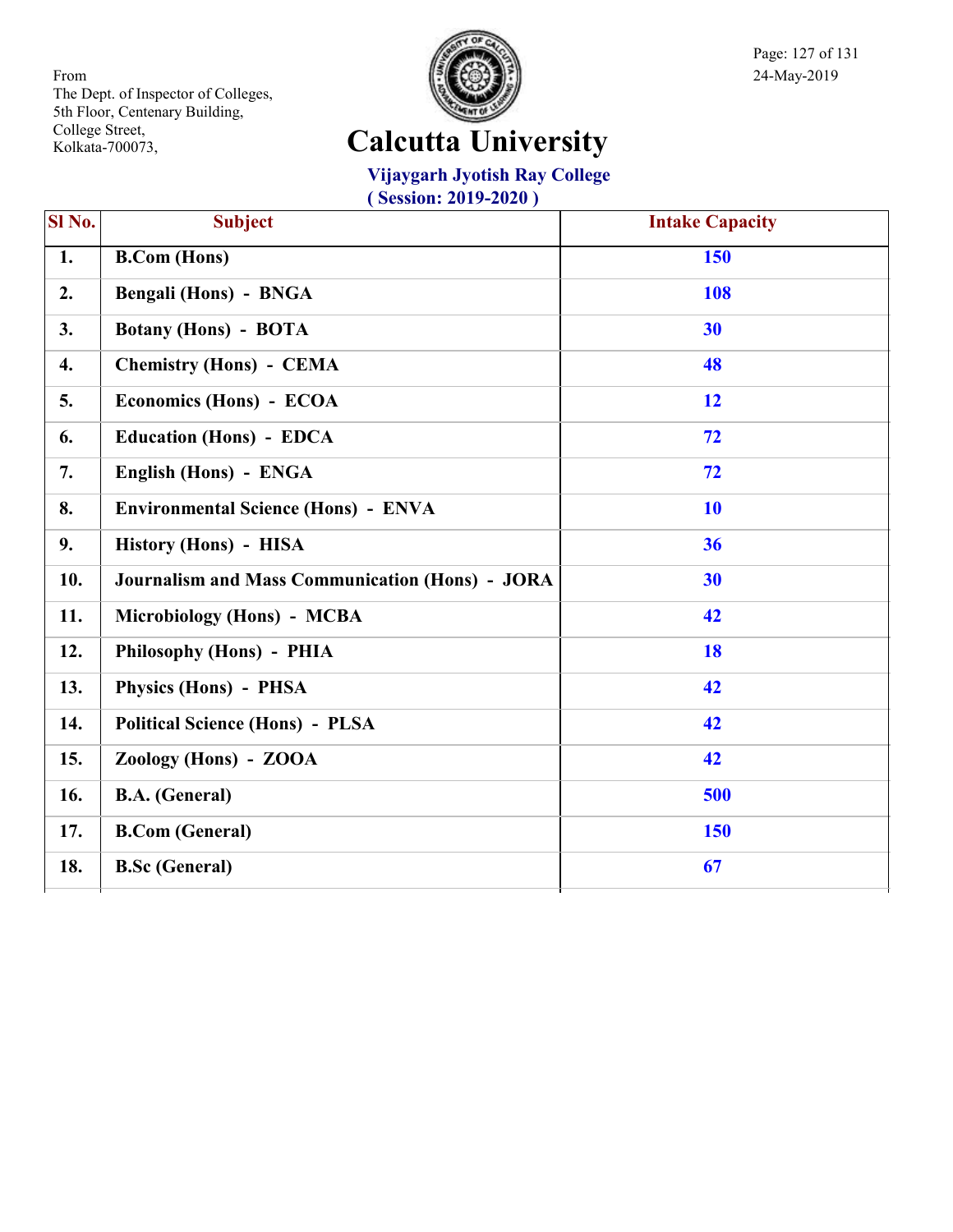

Page: 128 of 131

## **Calcutta University**

**Vivekananda College ( Session: 2019-2020 )**

| SI No. | <b>Subject</b>                                         | <b>Intake Capacity</b> |
|--------|--------------------------------------------------------|------------------------|
|        |                                                        |                        |
| 1.     | <b>B.Com (Hons)</b>                                    | 320                    |
| 2.     | Bengali (Hons) - BNGA                                  | 70                     |
| 3.     | <b>Bio Chemistry (Hons) - BCMA</b>                     | 45                     |
| 4.     | <b>Botany (Hons) - BOTA</b>                            | 45                     |
| 5.     | <b>Chemistry (Hons) - CEMA</b>                         | 60                     |
| 6.     | <b>Computer Science (Hons) - CMSA</b>                  | 45                     |
| 7.     | Economics (Hons) - ECOA                                | 55                     |
| 8.     | Electronics (Hons) - ELTA                              | 55                     |
| 9.     | English (Hons) - ENGA                                  | 75                     |
| 10.    | <b>Environmental Science (Hons) - ENVA</b>             | 45                     |
| 11.    | <b>Geography (Hons) - GEOA</b>                         | 45                     |
| 12.    | History (Hons) - HISA                                  | 50                     |
| 13.    | <b>Journalism and Mass Communication (Hons) - JORA</b> | 45                     |
| 14.    | <b>Mathematics (Hons) - MTMA</b>                       | 60                     |
| 15.    | Philosophy (Hons) - PHIA                               | 55                     |
| 16.    | <b>Physics (Hons) - PHSA</b>                           | 60                     |
| 17.    | <b>Political Science (Hons) - PLSA</b>                 | 50                     |
| 18.    | Sanskrit (Hons) - SANA                                 | 45                     |
| 19.    | <b>Statistics (Hons) - STSA</b>                        | 45                     |
| 20.    | Zoology (Hons) - ZOOA                                  | 50                     |
| 21.    | <b>B.A.</b> (General)                                  | 300                    |
| 22.    | <b>B.Com (General)</b>                                 | 200                    |
| 23.    | <b>B.Sc (General)</b>                                  | 200                    |
|        |                                                        |                        |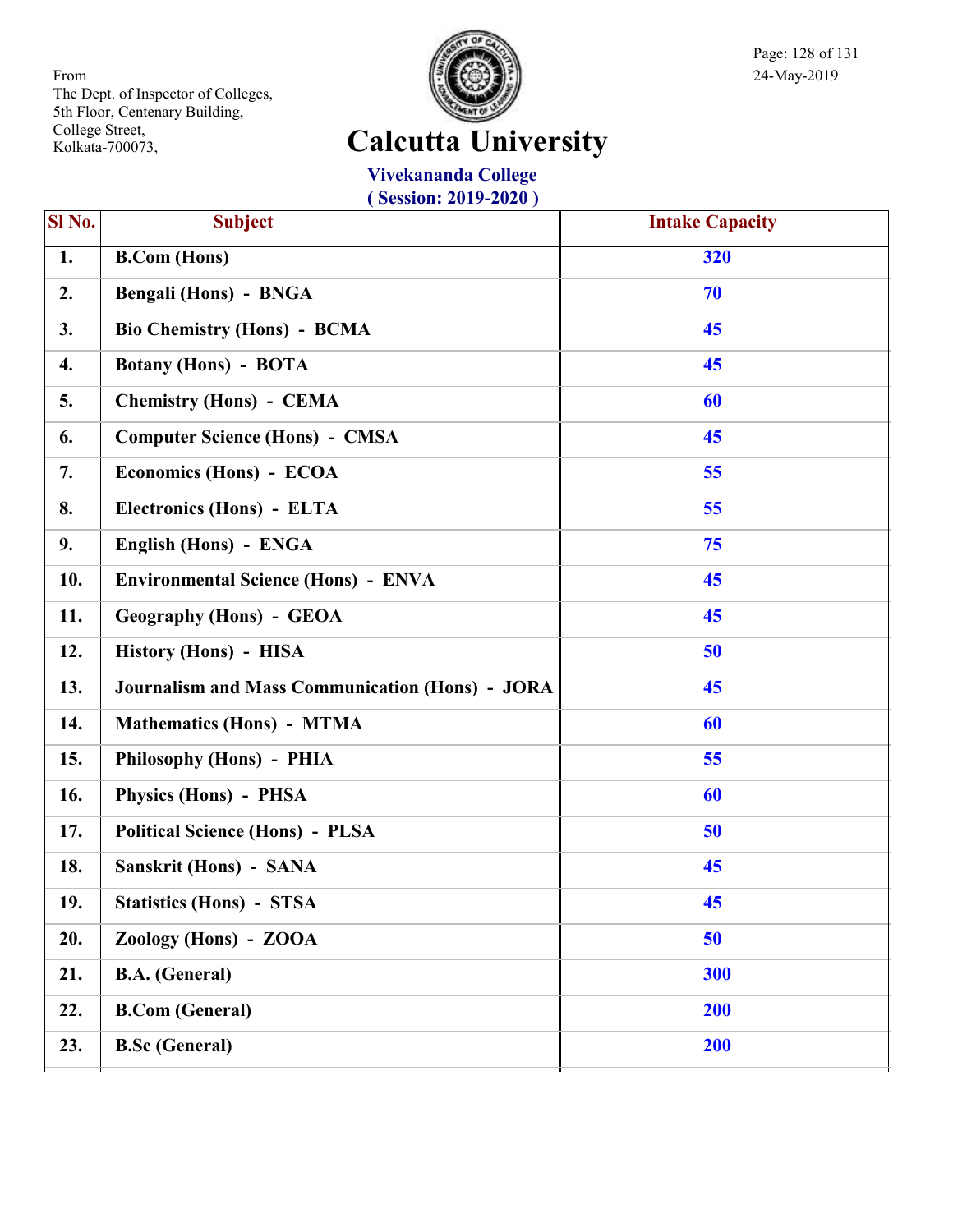

Page: 129 of 131

## **Calcutta University**

#### **Vivekananda College For Women**

| SI No.             | <b>Subject</b>                         | <b>Intake Capacity</b> |
|--------------------|----------------------------------------|------------------------|
| 1.                 | <b>Anthropology (Hons) - ANTA</b>      | 25                     |
| 2.                 | <b>Bengali (Hons) - BNGA</b>           | 62                     |
| 3.                 | <b>Botany (Hons) - BOTA</b>            | 19                     |
| $\boldsymbol{4}$ . | Economics (Hons) - ECOA                | 25                     |
| 5.                 | <b>Education (Hons) - EDCA</b>         | 36                     |
| 6.                 | English (Hons) - ENGA                  | 49                     |
| 7.                 | <b>Geography (Hons) - GEOA</b>         | 32                     |
| 8.                 | History (Hons) - HISA                  | 62                     |
| 9.                 | <b>Mathematics (Hons) - MTMA</b>       | 25                     |
| 10.                | Philosophy (Hons) - PHIA               | 49                     |
| 11.                | <b>Political Science (Hons) - PLSA</b> | 49                     |
| 12.                | Sanskrit (Hons) - SANA                 | 49                     |
| 13.                | Sociology (Hons) - SOCA                | 32                     |
| 14.                | Zoology (Hons) - ZOOA                  | 36                     |
| 15.                | <b>B.A.</b> (General)                  | 500                    |
| 16.                | <b>B.Com (General)</b>                 | 75                     |
| 17.                | <b>B.Sc (General)</b>                  | <b>100</b>             |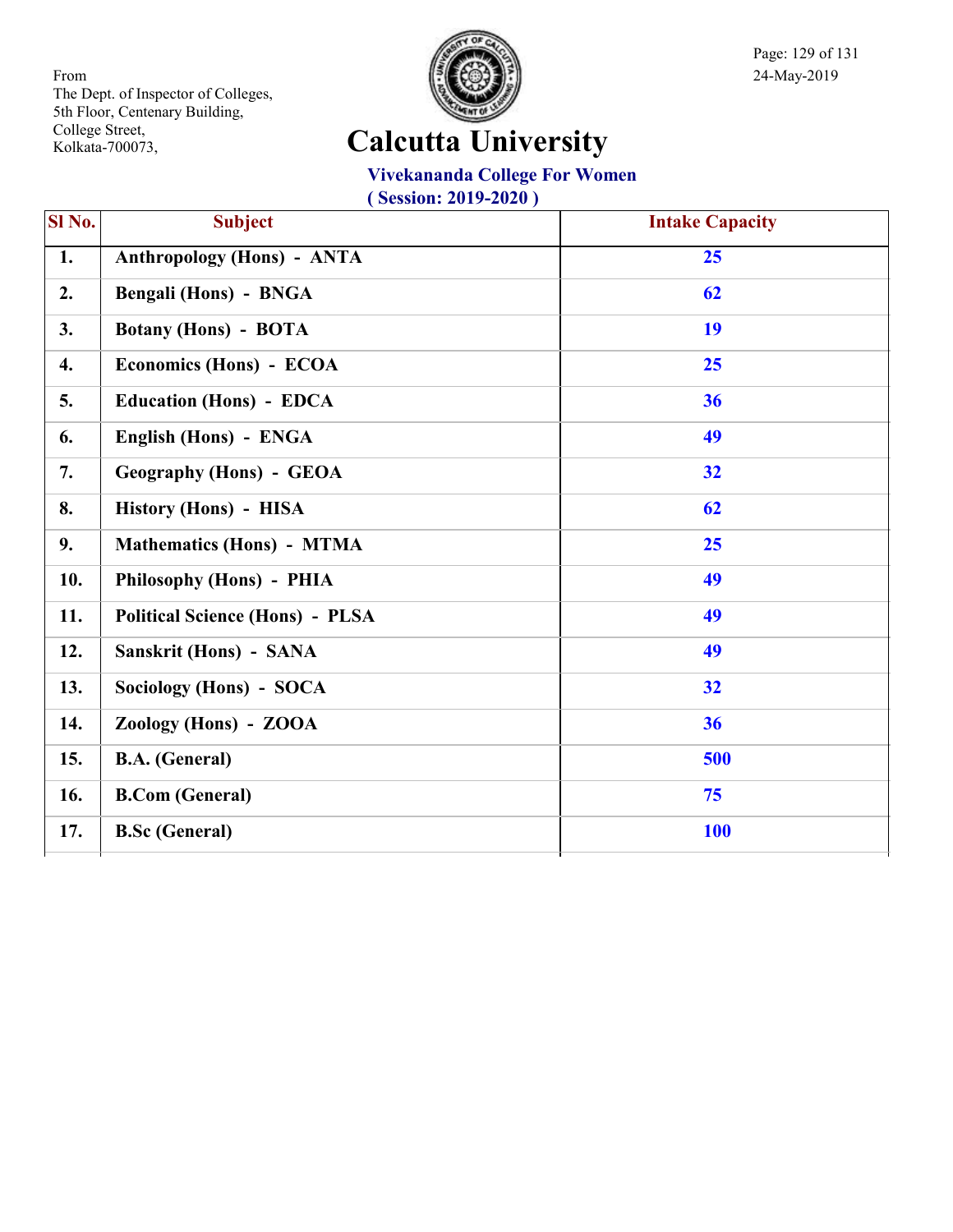

Page: 130 of 131

#### **Calcutta University**

#### **Women`s Christian College**

| SI <sub>No.</sub> | <b>Subject</b>                         | <b>Intake Capacity</b> |
|-------------------|----------------------------------------|------------------------|
| 1.                | Bengali (Hons) - BNGA                  | 40                     |
| 2.                | Economics (Hons) - ECOA                | <b>20</b>              |
| 3.                | <b>Education (Hons) - EDCA</b>         | 40                     |
| 4.                | English (Hons) - ENGA                  | 50                     |
| 5.                | <b>Geography (Hons) - GEOA</b>         | 50                     |
| 6.                | History (Hons) - HISA                  | 40                     |
| 7.                | Philosophy (Hons) - PHIA               | 30                     |
| 8.                | <b>Political Science (Hons) - PLSA</b> | 30                     |
| 9.                | Sanskrit (Hons) - SANA                 | 20                     |
| 10.               | Sociology (Hons) - SOCA                | 30                     |
| 11.               | <b>B.A.</b> (General)                  | 150                    |
| 12.               | <b>B.Sc (General)</b>                  | <b>100</b>             |